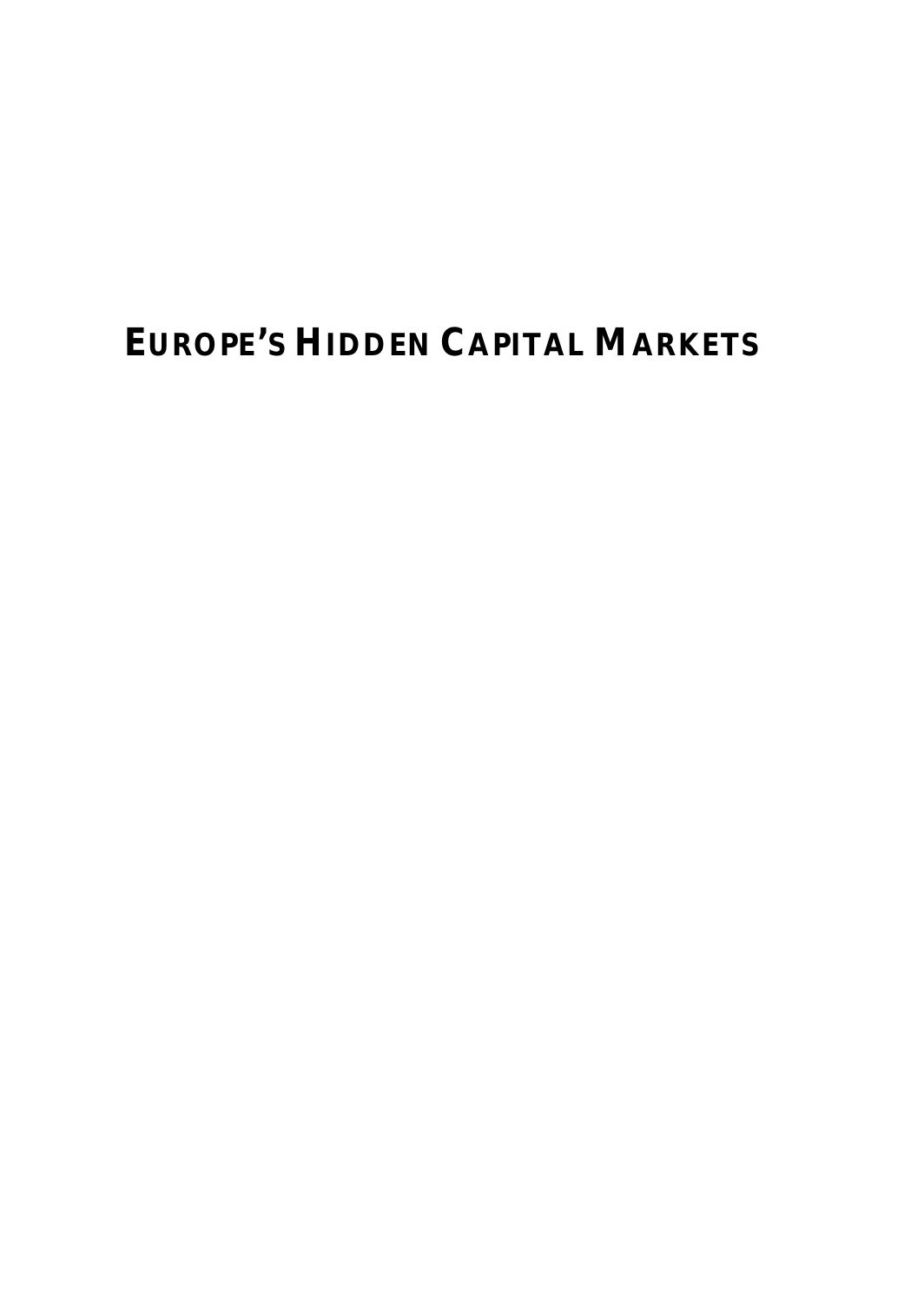# **EUROPE'S HIDDEN CAPITAL MARKETS**

# **EVOLUTION, ARCHITECTURE AND REGULATION OF THE EUROPEAN BOND MARKET**

**JEAN-PIERRE CASEY KAREL LANNOO**

**CENTRE FOR EUROPEAN POLICY STUDIES BRUSSELS**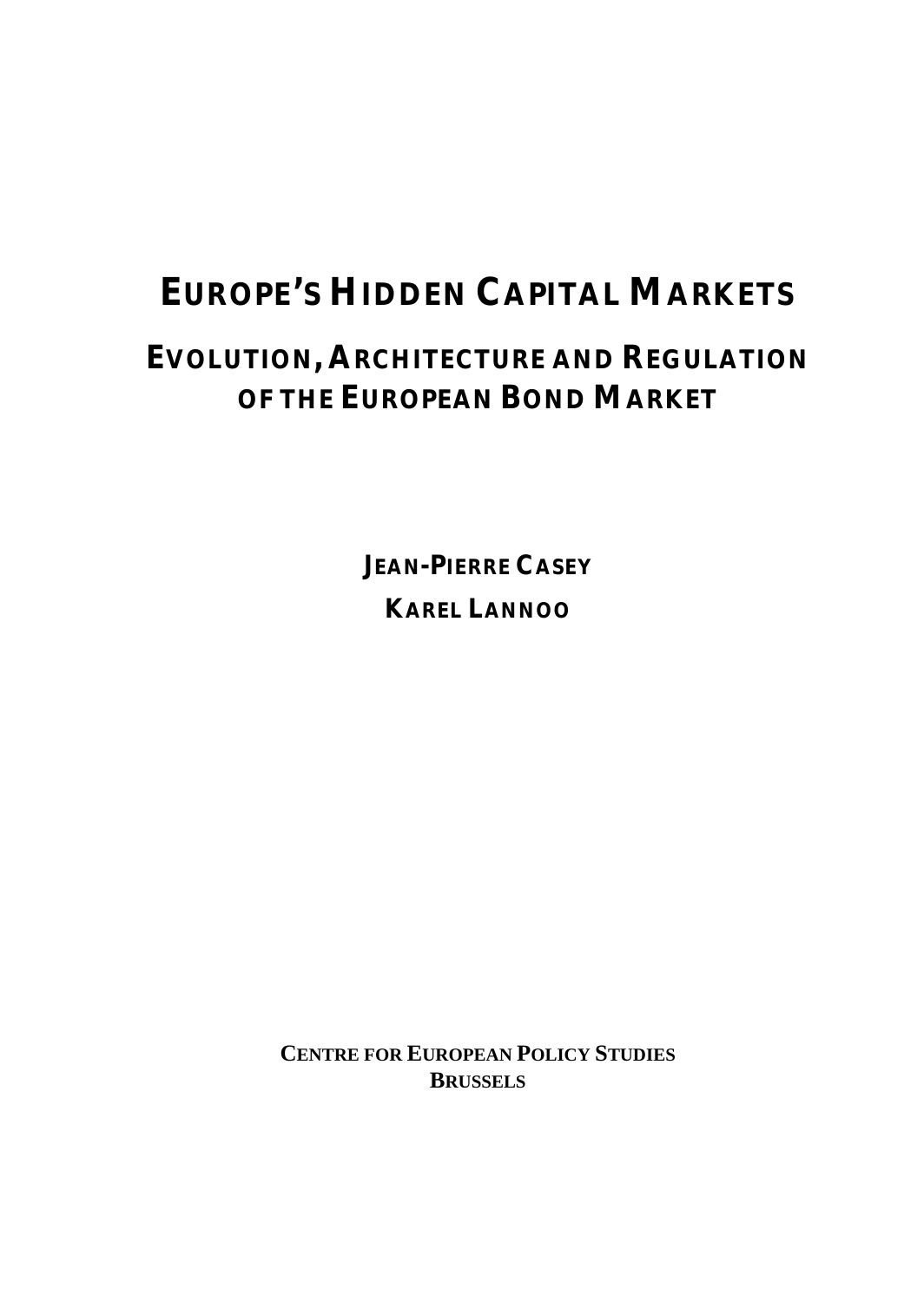The Centre for European Policy Studies (CEPS) is an independent policy research institute based in Brussels. Its mission is to produce sound analytical research leading to constructive solutions to the challenges facing Europe today.

The views expressed in this report are those of the authors writing in a personal capacity and do not necessarily reflect those of CEPS or any other institution with which the authors are associated.

#### ISBN 92-9079-596-4

#### © Copyright 2005, Centre for European Policy Studies.

All rights reserved. No part of this publication may be reproduced, stored in a retrieval system or transmitted in any form or by any means – electronic, mechanical, photocopying, recording or otherwise – without the prior permission of the Centre for European Policy Studies.

> Centre for European Policy Studies Place du Congrès 1, B-1000 Brussels Tel: 32 (0) 2 229.39.11 Fax: 32 (0) 2 219.41.51 e-mail: info@ceps.be internet: http://www.ceps.be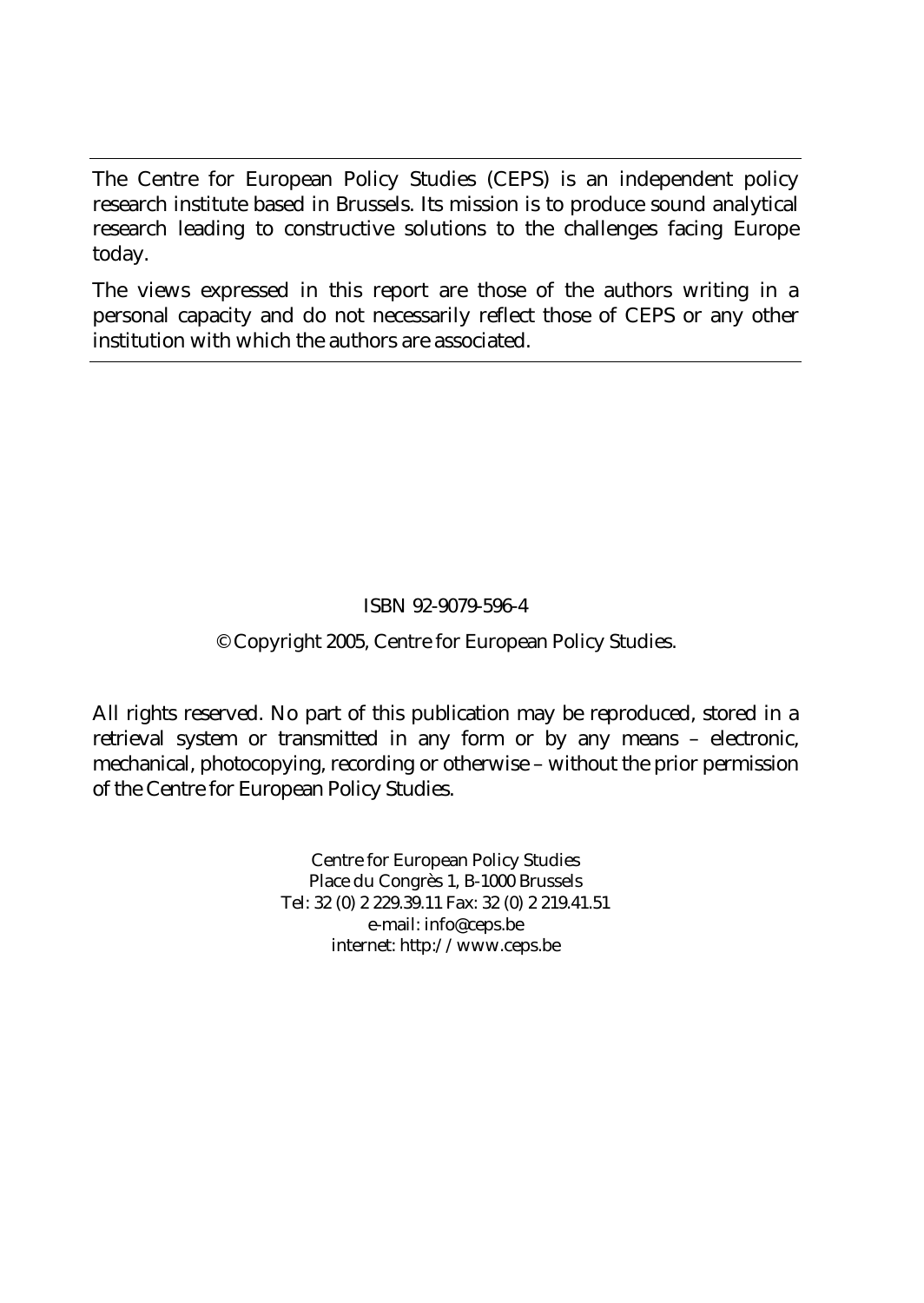# **CONTENTS**

| 1. |     |                                                                                                                                                                                                                    |
|----|-----|--------------------------------------------------------------------------------------------------------------------------------------------------------------------------------------------------------------------|
|    | 1.1 | Development and integration of European bond markets1<br>The shift away from relationship banking to arm's-length finance  1<br>i.<br>International comparisons of debt, equity and bank loan finance  4<br>ii.    |
|    |     | iii. International comparisons of bond market growth rates 7                                                                                                                                                       |
|    | 1.2 | i.<br>ii.<br>iii. Size of international bonds issued by EU entities16<br>V.<br>vi. Recent trends in European sovereign debt markets23<br>vii. Recent trends in the European corporate bond market 25               |
| 2. |     |                                                                                                                                                                                                                    |
|    | 2.1 | i.<br>ii.                                                                                                                                                                                                          |
|    |     | iii. Public-private cooperation in the primary market - The<br>V.                                                                                                                                                  |
|    | 2.2 | The emergence and consequences of the MTS trading system38<br>i.<br>ii.<br>Trading activity in the European sovereign and corporate debt<br>iii.<br>iv. Over-the-counter vs. on-exchange bond trading in the EU 49 |
|    | 2.3 | The structure of European bond derivatives markets53<br>i.<br>ii.                                                                                                                                                  |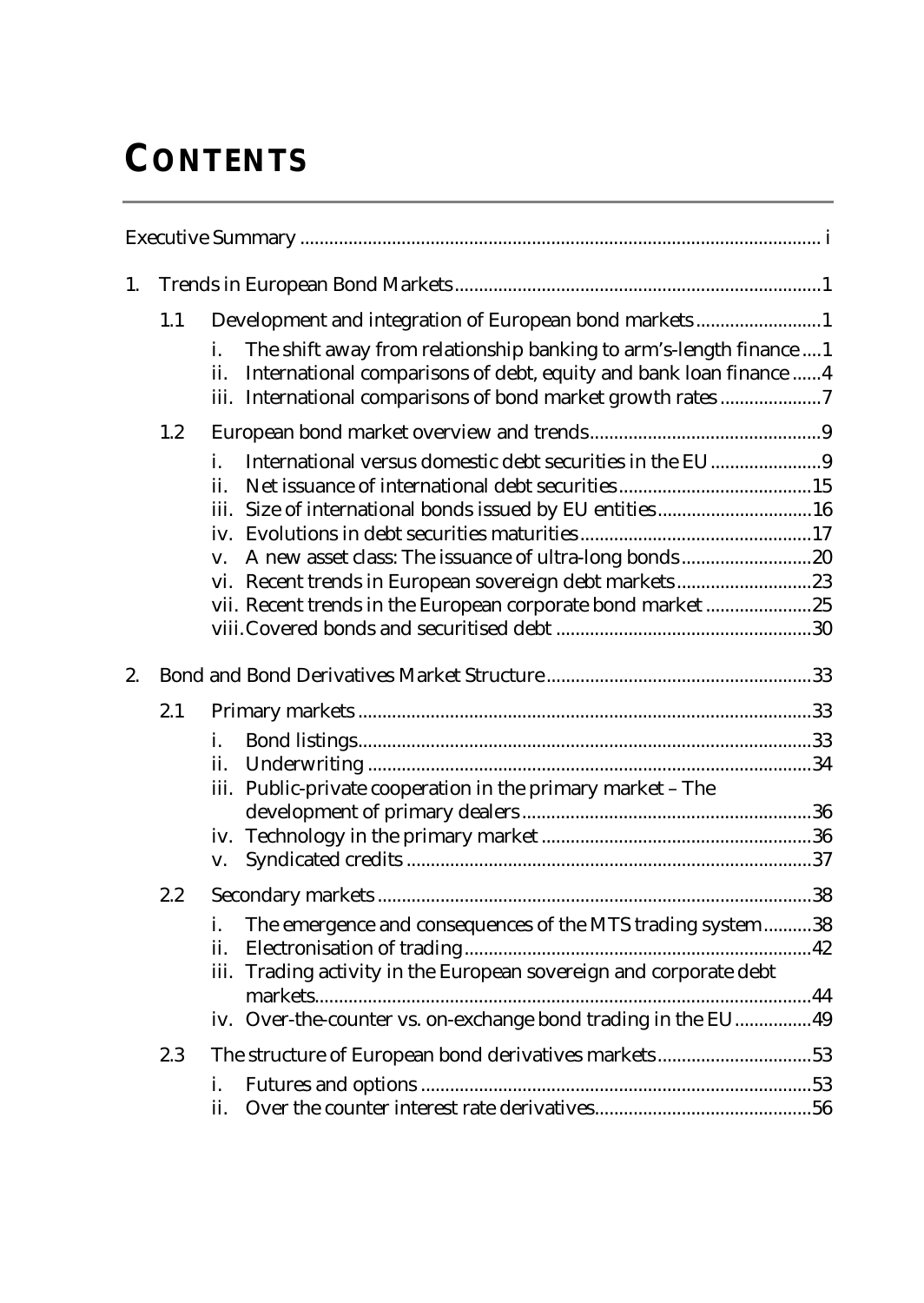| 3. |     |                                                                      |  |
|----|-----|----------------------------------------------------------------------|--|
|    | 3.1 |                                                                      |  |
|    | 3.2 |                                                                      |  |
|    | 3.3 |                                                                      |  |
|    |     | i.                                                                   |  |
|    |     | ii.                                                                  |  |
|    |     | iii.                                                                 |  |
|    |     | iv.                                                                  |  |
|    |     | V.                                                                   |  |
|    |     |                                                                      |  |
| 4. |     | Bond Market Liquidity, Efficiency and Transparency:                  |  |
|    |     |                                                                      |  |
|    | 4.1 |                                                                      |  |
|    | 4.2 | Economic growth and the benefits of dynamic bond markets  74         |  |
|    |     | i.                                                                   |  |
|    |     | ii.                                                                  |  |
|    |     |                                                                      |  |
|    |     |                                                                      |  |
|    |     | V.                                                                   |  |
|    |     |                                                                      |  |
|    |     |                                                                      |  |
|    |     |                                                                      |  |
|    | 4.3 |                                                                      |  |
|    |     | i.                                                                   |  |
|    |     | ii.                                                                  |  |
|    |     | Some fundamental differences between stocks, bonds and their<br>iii. |  |
|    |     |                                                                      |  |
|    |     | iv. Fundamentals of retail investor protection in bond markets 92    |  |
|    | 4.4 |                                                                      |  |
|    |     | i.                                                                   |  |
|    |     | ii.                                                                  |  |
|    |     |                                                                      |  |
|    |     | iv.                                                                  |  |
|    |     | Degree of price transparency in US and EU bond markets 108<br>V.     |  |
| 5. |     |                                                                      |  |
|    |     |                                                                      |  |
|    |     |                                                                      |  |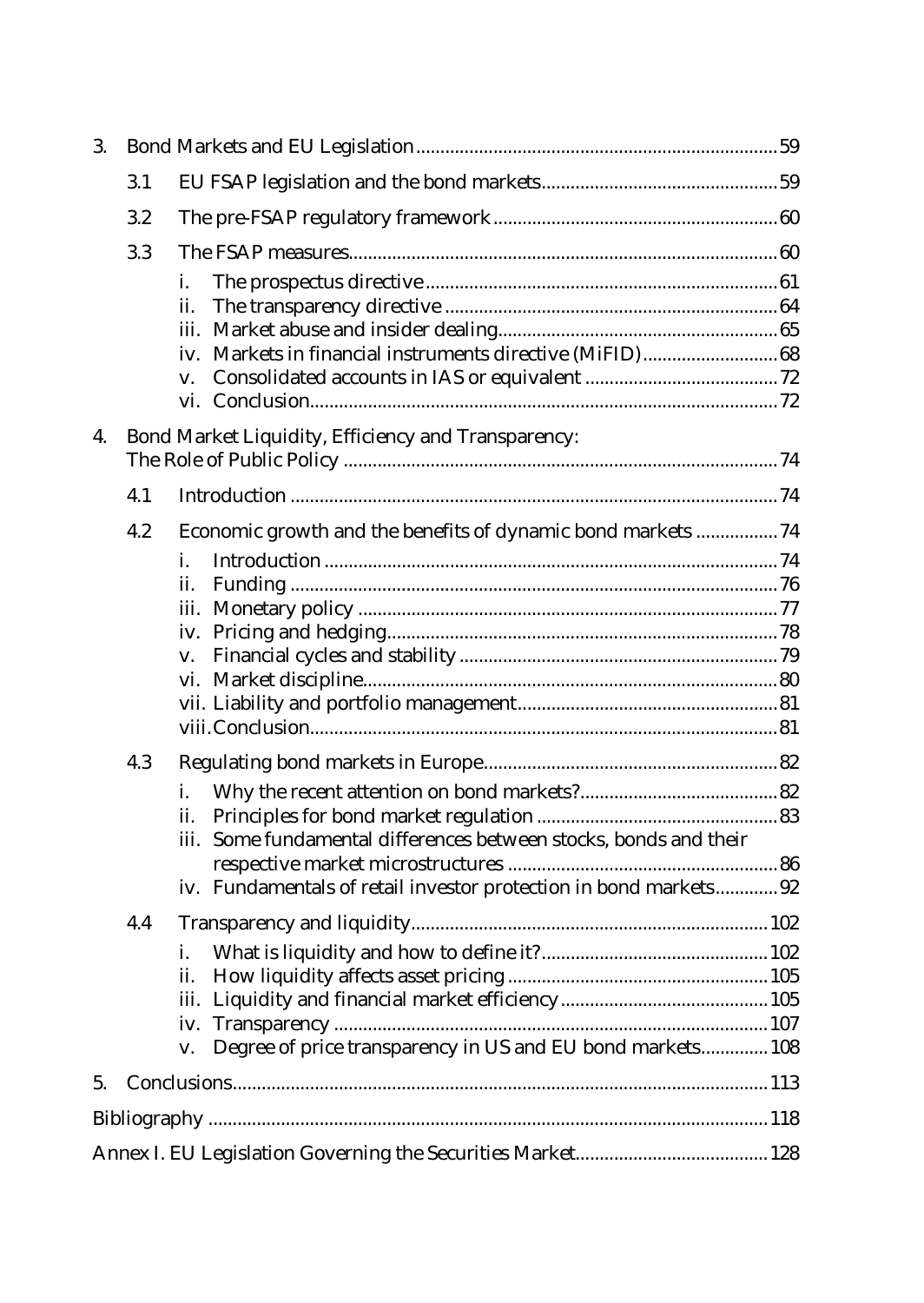## **List of Figures**

|            | Figure 1.1a Bond, equity and bank assets markets in EU-12, EU-15, US and        |
|------------|---------------------------------------------------------------------------------|
|            | Figure 1.1b Bond, equity and bank assets markets in EU-12, EU-15, US and        |
| Figure 1.2 |                                                                                 |
|            | Figure 1.3a Bond markets in EU-15, US and Japan, 1992-2003 (% of GDP)6          |
|            | Figure 1.3b Bond, equity and bank assets markets in EU-15, 1995-2003            |
|            |                                                                                 |
|            |                                                                                 |
|            | Figure 1.5b International debt securities, by sector composition12              |
|            | Figure 1.6a EU market share in global international debt securities markets 14  |
|            | Figure 1.6b EU market share in global domestic debt securities markets14        |
|            | Figure 1.7 Share of net issuance of international debt securities, by region 15 |
|            |                                                                                 |
|            |                                                                                 |
|            |                                                                                 |
|            |                                                                                 |
|            | Figure 1.12 Short and long-term interest rates in the euro area (%)21           |
|            |                                                                                 |
|            |                                                                                 |
| Figure 2.1 | European government bond trading (average daily volumes,                        |
| Figure 2.2 | Electronic vs. voice broking in European corporate bond markets                 |
| Figure 4.1 | Breakdown of European non-government bond markets by investor                   |

## **List of Tables**

| Table 1.1 Total growth in amount outstanding of debt securities, 1999-20048 |
|-----------------------------------------------------------------------------|
|                                                                             |
| Table 1.3 Term to maturity of government debt in the euro area (years) 20   |
| Table 1.4 Relative size of government and corporate debt markets            |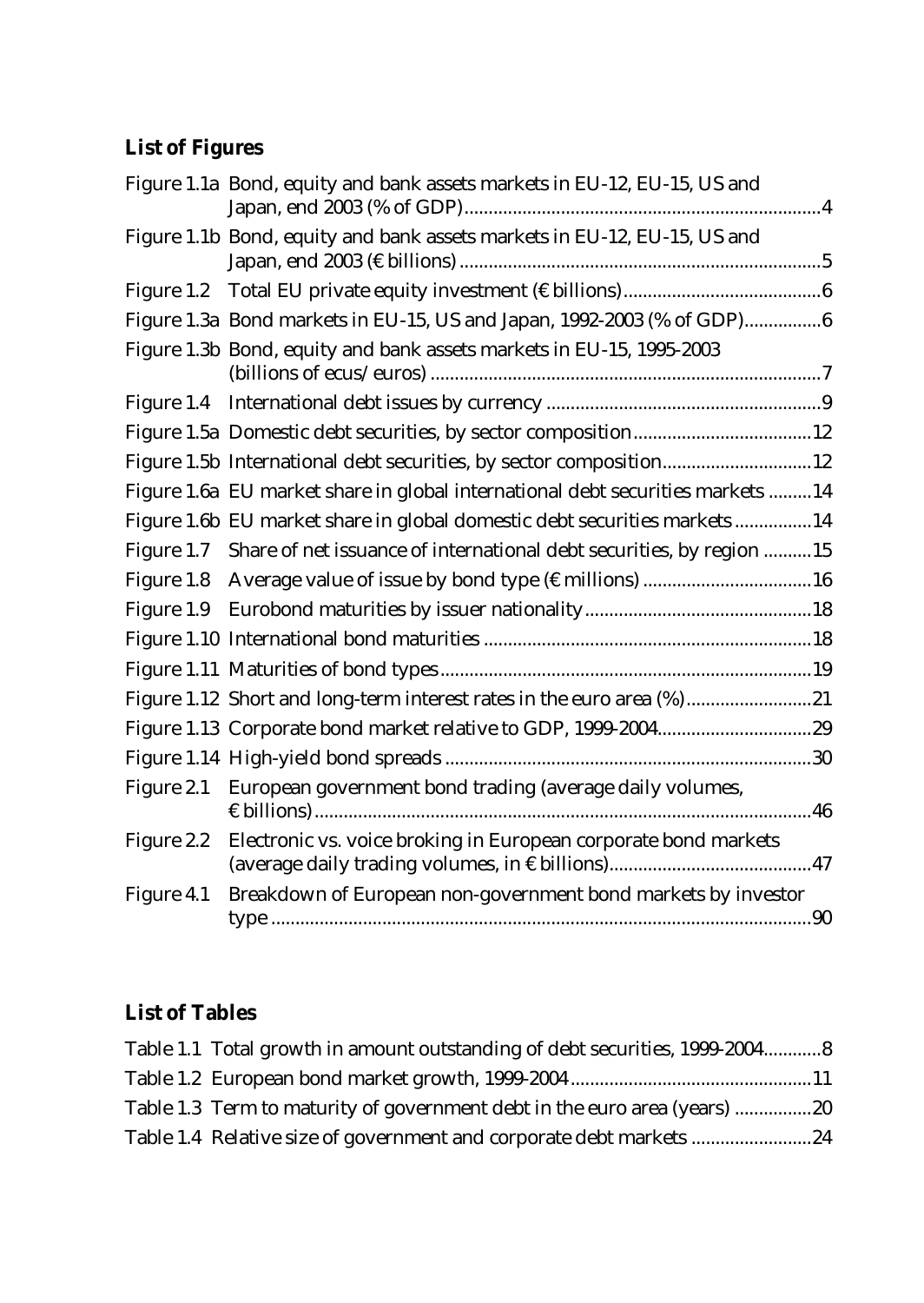| Table 1.8 Recent legislative measures in EU member states addressing                                                                  |  |
|---------------------------------------------------------------------------------------------------------------------------------------|--|
|                                                                                                                                       |  |
|                                                                                                                                       |  |
|                                                                                                                                       |  |
|                                                                                                                                       |  |
|                                                                                                                                       |  |
| Table 2.6 Exchange-traded derivatives: Number of contracts traded on                                                                  |  |
|                                                                                                                                       |  |
| Table 3.1 Reporting requirements for issuers with listed securities in the<br>prospectus, market abuse and transparency directives 67 |  |
|                                                                                                                                       |  |
|                                                                                                                                       |  |
|                                                                                                                                       |  |
| Table 4.4 Measuring corporate bond liquidity: Individual securities 103                                                               |  |

# **List of Boxes**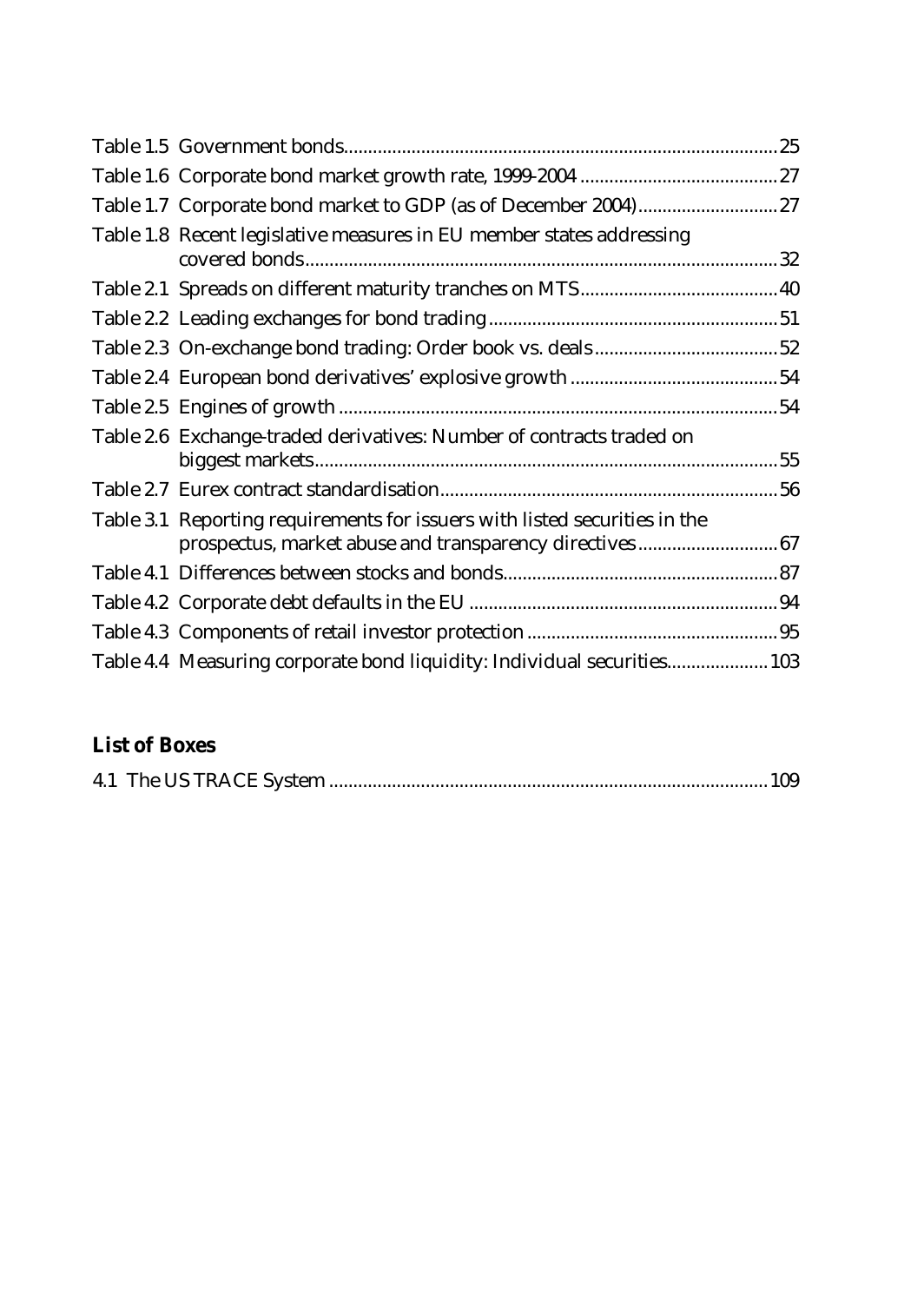# **ACKNOWLEDGEMENTS**

The authors are grateful to their CEPS colleague Camille Selosse for her competent research assistance. They also acknowledge with gratitude comments on the draft report made by numerous participants who attended a CEPS workshop on bond markets held in Brussels on 17 May 2005. David Self from the former International Securities Market Association (ISMA) – now ICMA (International Capital Market Association) – must be thanked for providing data on the international bond market and for his assistance in familiarising the authors with the dataset. Likewise for Antoine Weber (Luxembourg Stock Exchange), Marco Angheben (European Securitisation Forum) and Jean-Michel Six and Gerben De Noord (Standard & Poor's) for sharing S&P research outputs.

Discussions with, and comments from Marco Laganá (European Central Bank), David Clark (European Investment Bank), Donald Ricketts (Fleishman Hillard), David Lawton and Tim Rowe (UK Financial Services Authority), Garry Jones and Duncan Wales (ICAP), Richard Britton (ICMA), Michael Ridley (JP Morgan) and Manfred Schepers, Bertrand Huet, Micah Green and Michael Decker (The Bond Market Association) were very instructive and are gratefully acknowledged.

This study was made possible by funding from the ISMA, but the views expressed are those of the authors alone and do not represent those of ISMA, CEPS or any other institution with which they are associated. The authors accept full responsibility for any errors or omissions.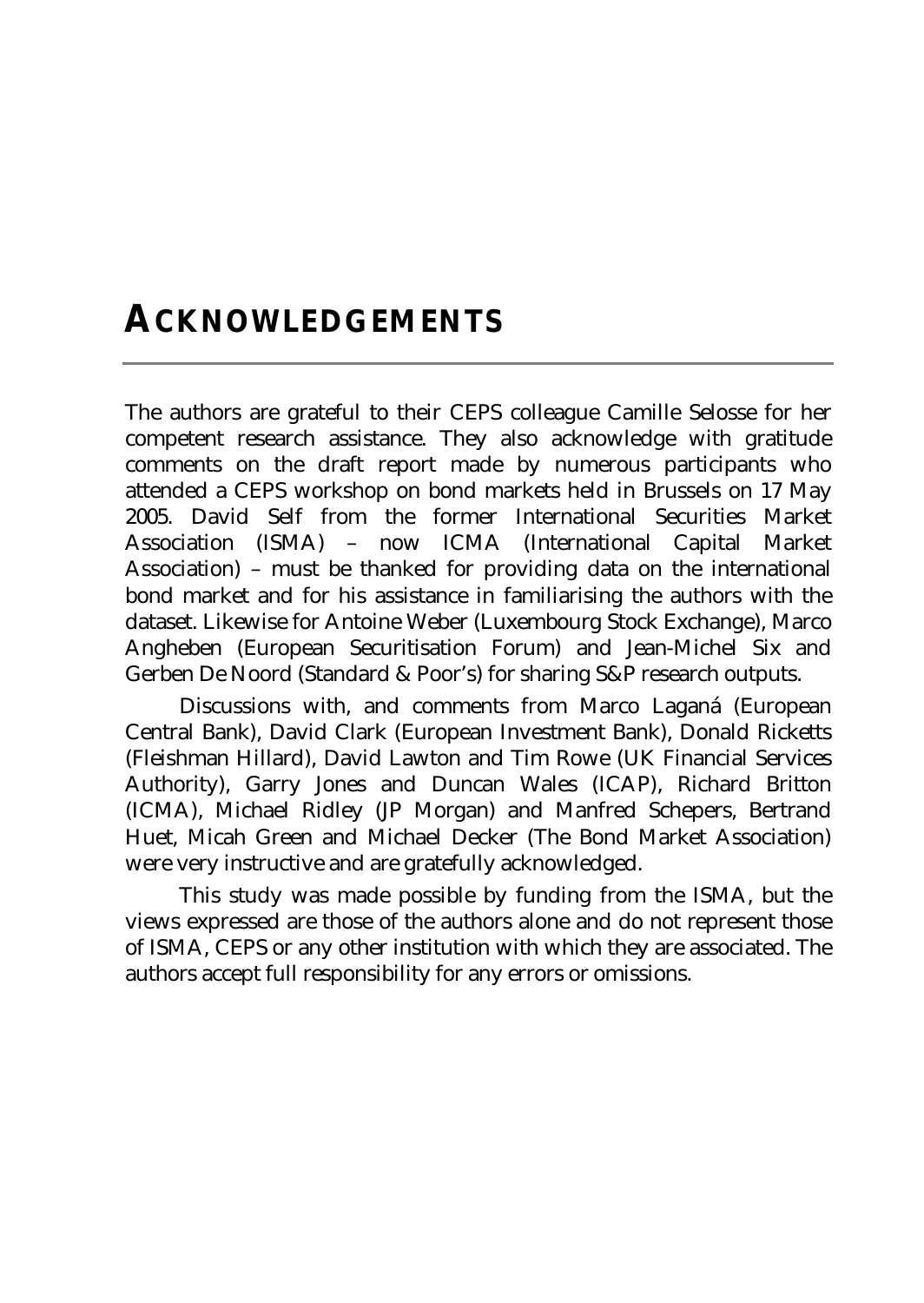# **EXECUTIVE SUMMARY**

Non-equity financial markets used to be 'hidden' in Europe, in the sense that relative to their size, they received less attention from ordinary investors and the media than equity markets. Given that bond markets play a crucial role in the economy through the capital allocation process, monetary policy decisions and the hedging of risk, not to mention their immense size, this situation was somewhat puzzling, but it has been changing. Nevertheless, since the overwhelming majority of bond trading is still conducted off-exchange, there remains a certain generalised misapprehension among investors and regulators about how these markets operate. Therefore this report aims to demystify and elucidate European bond markets.

Chapter 1 highlights recent developments in European bond markets in light of the ongoing transformation of the European financial system triggered by financial sector liberalisation, the accelerated process of disintermediation and the introduction of the euro. The chapter provides numerous comparisons with the United States as a benchmark, looking at the respective value of outstanding debt securities issued in, and the growth rates of various bond market segments. Bond market microstructure and recent developments in the architecture of primary and secondary markets are examined in Chapter 2, especially in light of the evolving phenomenon of electronisation of fixed income trading. Recent regulatory measures taken at the level of the EU institutions that will impact on European bond markets are summarised in Chapter 3. Chapter 4 highlights critical aspects of the policy debate as the European Commission prepares to undertake its review of Art. 65.1 of the markets in financial instruments directive (MiFID). The latter mandates the Commission to explore the possibility of extending the pre- and post-trade transparency requirements prevailing under the new equities regime to non-equity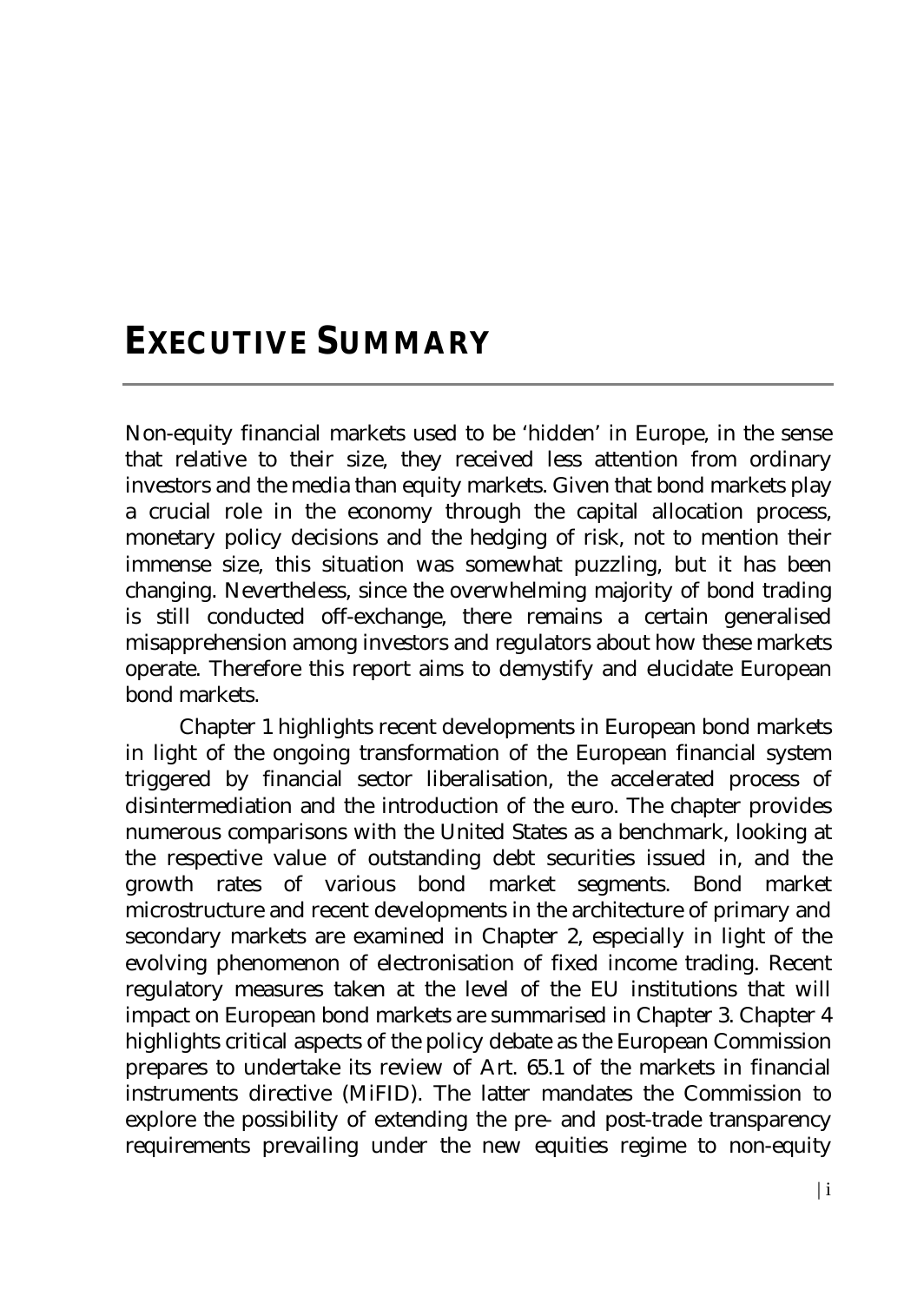markets. A final chapter presents a set of policy recommendations based on conclusions drawn from Chapter 4.

In the wake of accelerating disintermediation in EU financial markets and catalysed by the introduction of the euro, bond markets – and especially the corporate bond market – have grown at phenomenal rates, in some segments by over 500% in value terms since 1999. In sharp contrast with 1992, when the European bond market was nearly half as small as that in the US in terms of GDP, by 2005 they had almost fully converged. Debt securities issued in European capital markets are characterised today by longer maturities, significantly larger borrowing programmes and greater liquidity than they were a decade ago. Impressive rates of growth are also mirrored in the market for asset-backed securities, as the phenomenon of securitisation also gathers speed, which is part of the overall shift from relationship banking to arm's-length finance on the European continent. The explosive growth observed in the primary market was not lost on the secondary market, which also witnessed tremendous gains in trading volumes, greatly improving liquidity. Both the euro and increasing electronic trading are responsible for these developments.

The new legislative measures introduced as part of the Financial Services Action Plan (FSAP) to create a truly integrated capital market, although more onerous than the previous regime, should contribute to the further growth of capital markets in the EU. The prospectus directive accommodates different regimes and maintains a healthy degree of regulatory competition for bond issues. The International Accounting Standards 'roadmap to equivalence' agreement with the US will allow other jurisdictions to follow, avoiding a flight of the bond business to non-EU financial centres. Questions can nevertheless be raised about the new MiFID regime, which remains very burdensome for investment firms. Going forward, the main task for regulators and supervisors is to make the new regime work, through consistent implementation and enforcement. The initial evidence on these matters is not comforting, however.

In light of the forthcoming MiFID review, the issue of whether similar price transparency requirements should be applied to bond markets as to equity markets remains particularly contentious, because bond and equity markets are fundamentally different, in terms both of their structures and in the nature of their participants.

The fixed income business has long been a critical factor in the ongoing widening and deepening of European capital markets. A wide and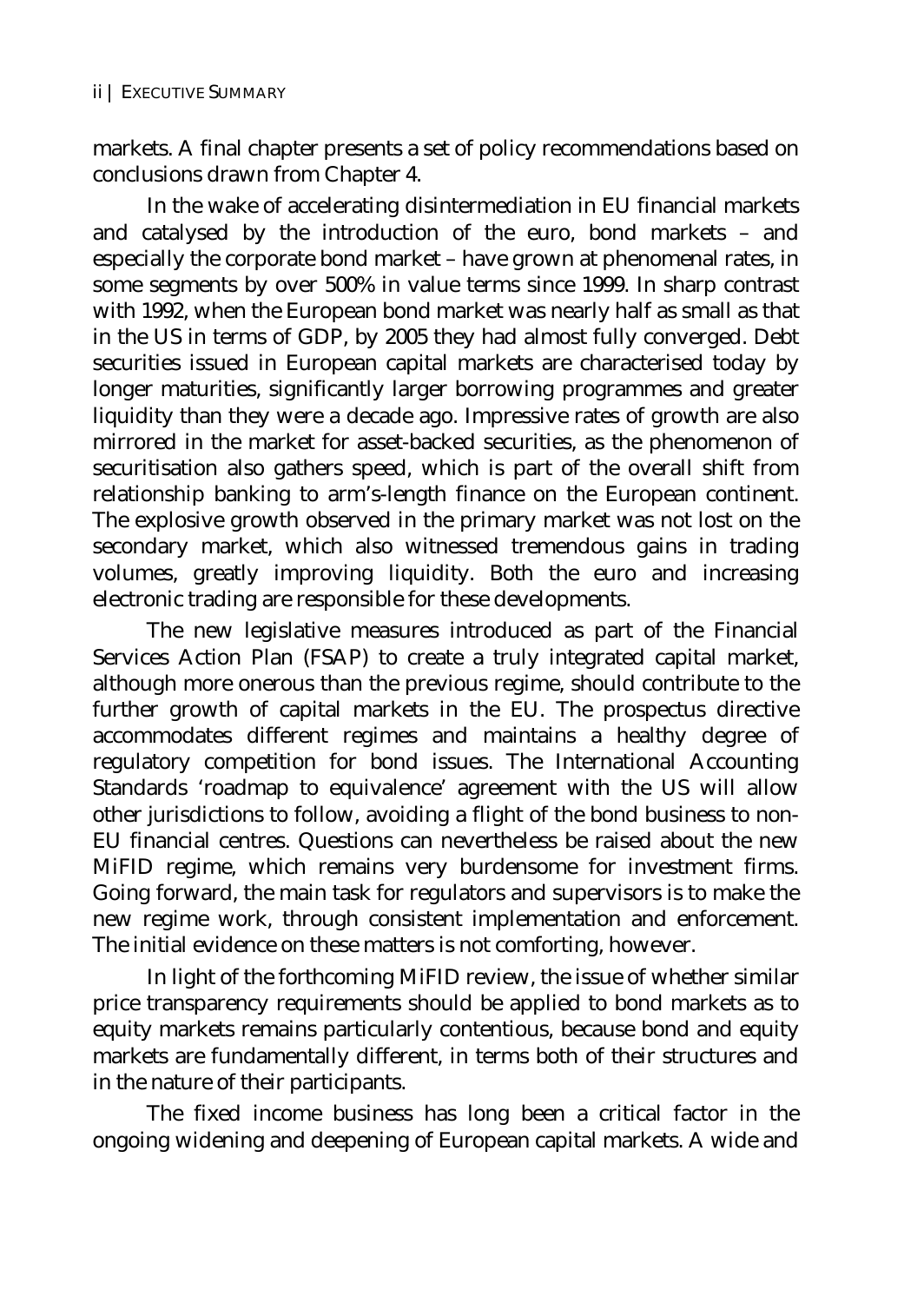growing variety of product choice has carefully been tailored to meet the demands of issuers and investors with diverse needs and has contributed in a major way to financial innovation in the EU. Nevertheless, the business potentially faces one of the greatest threats yet to its independence as a largely self-regulated market. The European Commission will soon review for the European Parliament and Council of Ministers whether to extend pre- and post-trade transparency requirements to bonds. Whether a disclosure framework for fixed income trades that closely resembles the existing one for equity shares under MiFID is desirable remains a hotly contested point. Because of the specificity of the fixed income business, namely, that it is quote-driven and liquidity providers risk their proprietary capital to make markets, it is vital that policy initiatives be attuned to the risks of imposing a top-down market infrastructure. Any illdesigned statutory measures that emerge at the European level could seriously undermine the dynamism and competitiveness of these markets.

In the wake of recent investor losses in fixed income investments and the growing retail participation in fixed income more generally, there can be no doubt that regulators' concerns about bolstering retail investor protection in this market segment are valid. However, it is important that such measures not focus solely on introducing statutory regulation affecting the microstructure of bond markets, but rather touch especially on the wider matrix of improving corporate governance, rooting out conflicts of interest in the advisory function and fostering financial literacy among investors. The all-important question in the regulatory debate will be to find ways, preferably through incentive schemes, and possibly through limited statutory regulation but only as a last resort, on how to concretely address these legitimate concerns about investor protection while ensuring that the proposed measures are the instruments that best address the source of the problem. Any proposed measures must also be able to achieve the desired results at a minimal cost, without engendering unintended spillover effects, such as inflicting damage on the liquidityproviding function.

In the debate on investor protection in equity markets, particular focus has been placed on best execution and reducing transaction costs. Because retail trades are frequent in equity markets, this regulatory strategy made sense. However, the retail presence in fixed income can be characterised by buy-and-hold type strategies and a wide-spread sense of false security regarding invested principal. As a result, regulators would be mistaken to focus their attention disproportionately on reducing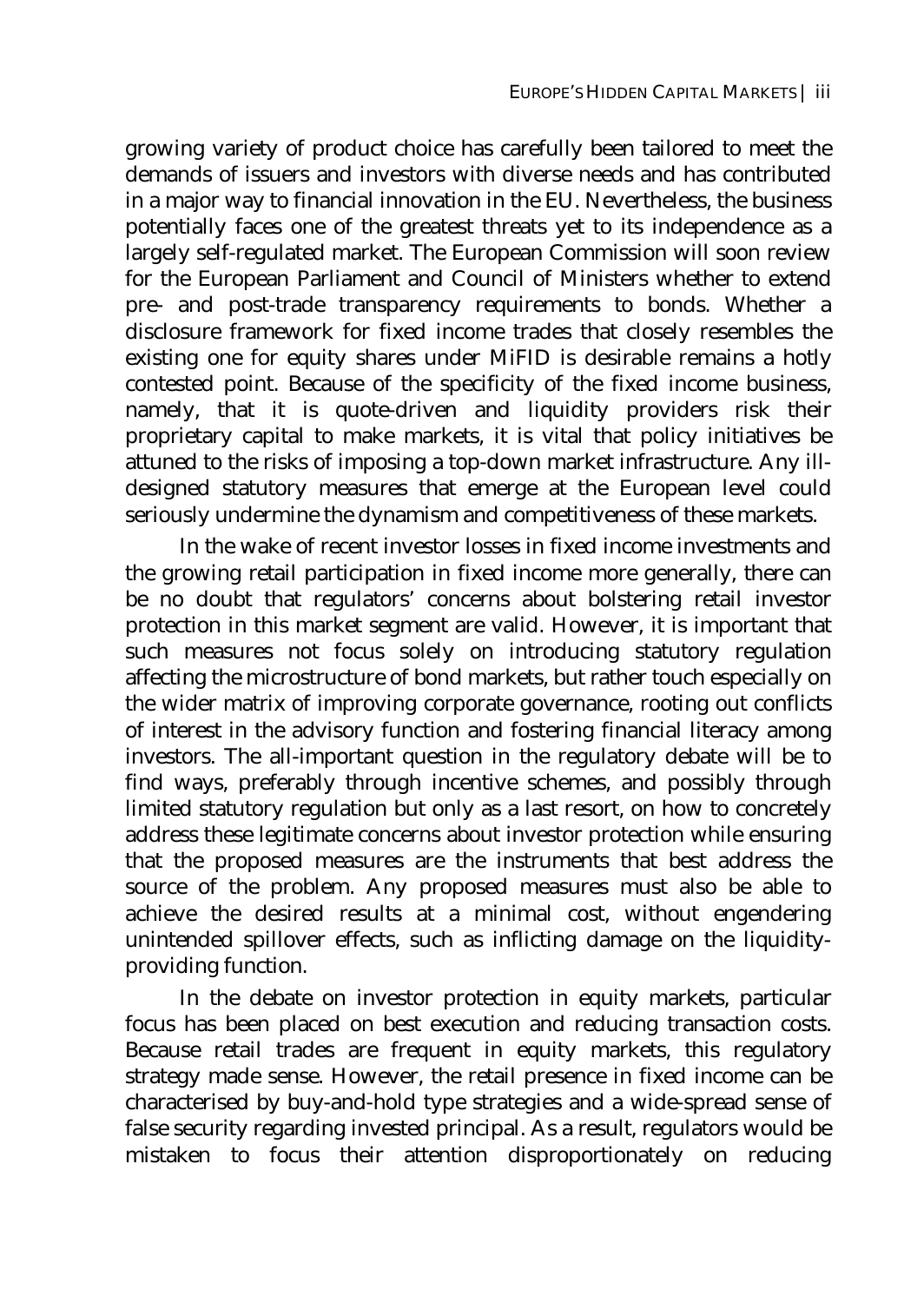transaction costs through equity-style best execution requirements. Much more important yet is the safeguarding of principal. This CEPS report highlights some possible strategies that regulators could employ to this effect, including the important question of giving impetus to market initiatives aimed at improving documentation standards and encouraging the channelling of retail investments in high-yield and complex structured products through investment funds.

If market efficiency is the ultimate objective driving regulatory interest in improving price transparency, one must ask whether greater transparency will enhance market liquidity. Neither the theoretical nor the empirical literature gives unambiguous indications that greater transparency would improve liquidity. This is all the more true of fixed income markets, since some bonds may be or become structurally illiquid; hence, policy initiatives will do little to improve their liquidity.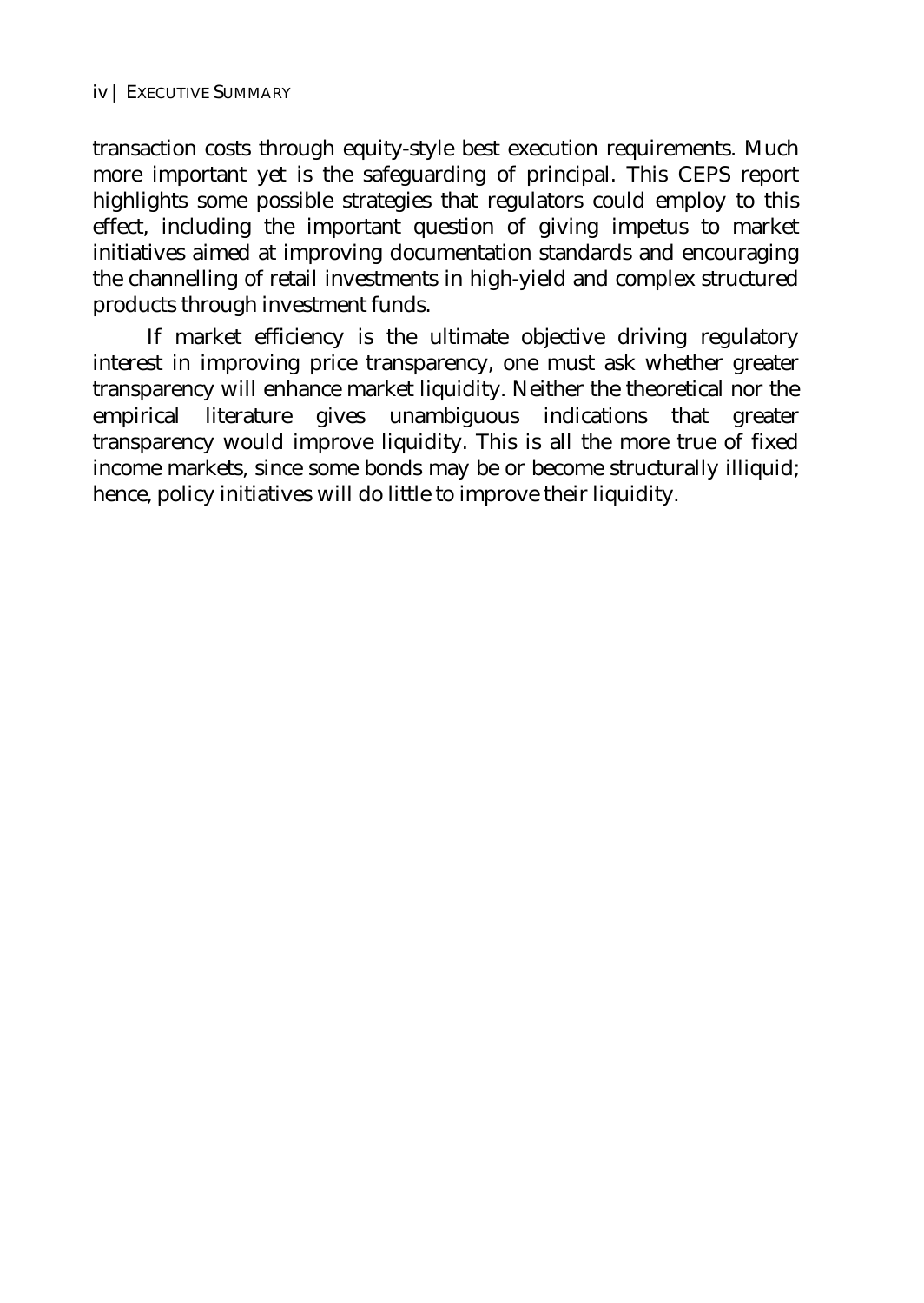# **1. Trends in European Bond Markets**

## **1.1 Development and integration of European bond markets**

## *i. The shift away from relationship banking to arm's-length finance*

Over the past two decades, the European financial system has been undergoing a deep transformation, evolving from what used to be a predominantly bank-based structure to greater reliance on vibrant capital markets as a source of funding and risk mitigation. The proximate causes driving the ongoing process of change were the nearly simultaneous internal and external forces, both political and economic, that weakened the power of vested interests staked in preserving the antiquated industrial structure of relationship finance prevalent in Europe until that time.1

First came the liberalisation in the 1980s of capital controls and deregulation of the banking sector within what then was the European Economic Community (EEC, which became the European Union in 1993). Already in the 1970s, following the collapse of the Bretton Woods system, the gradual trend towards liberalising the capital account was motivated by the recognition that shielding the independence of domestic monetary policy from global capital movements under a floating-rate system was redundant. Subsequently, partly as the logical corollary of relaxing capital controls within the EEC (reflecting policy initiatives ultimately aimed at achieving monetary union), and partly also due to the dominant influence of the neoclassical consensus on the benefits of competition, a wave of deregulation in the financial sector swept over Europe. As the EEC was laying the groundwork for monetary integration internally, capital movements worldwide increased greatly both in magnitude and scope as a

 $\overline{a}$ 

<sup>1</sup> For a detailed exposition of the political economy of vested interests stalling financial development in Europe for the better part of half a century, see Rajan & Zingales (2002).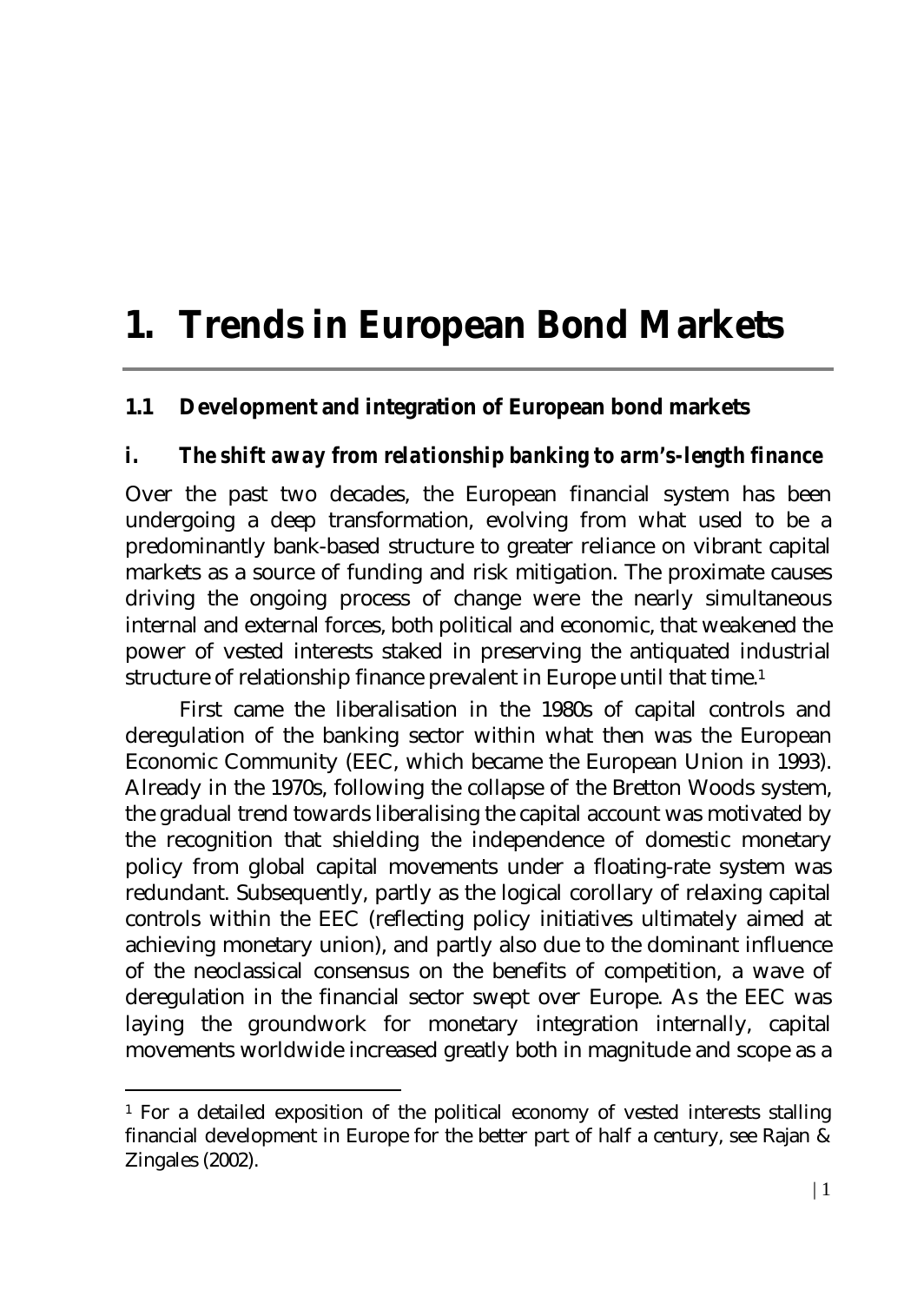$\overline{a}$ 

result of the wider phenomenon of financial globalisation. Together, these internal and external forces amounted to important pro-competitive effects, which in turn improved the efficiency of financial services provision and fostered product innovation. The combination of internal liberalisation and financial globalisation also paved the way for greater volumes in trading that greatly enhanced the liquidity of the European capital market. But ultimately, it was the introduction of the euro occurring in the midst of this ongoing transformation that provided the most significant impetus to deeper integration and to the further development of European capital markets, magnifying the positive effects initially brought about by the aforementioned forces.

The reference point for any study of European financial markets must therefore be 1 January 1999, when the euro first emerged as a currency for wholesale transactions, because this date marks the conclusion of one of the most impressive examples of a policy-driven process aimed at overcoming market fragmentation.2 From the earliest days of financial integration in the EU, it was recognised that achieving a single capital market within the EEC was inconceivable so long as no unified currency emerged (Richebächer, 1969). The introduction of the euro underpinned the development of truly pan-European financial markets, whereas in the past financial activity had mostly remained constrained within national boundaries and intermediated by banks. Bonds and their derivatives – the focus of the present study – were not left untouched by this seismic policy initiative. Once the cornerstone was in place, there resulted an explosion in crossborder issuing, investing and trading in fixed income (and other) securities. An important by-product was financial innovation. By expanding the opportunities to hedge risk on the supply side and to diversify portfolios on the demand side, new instruments will allow for more sophisticated risk mitigation techniques through interest rate-linked options and futures instruments and significantly, the huge growth in over-the-counter interest rate swaps; their introduction can lead to greater portfolio efficiency, increasing returns for a given level of risk.

<sup>2</sup> Although the initial inspiration for the creation of a single currency was political in nature (as suggested by the Werner report or the negotiations on the parities at which the national currencies would be fixed), the efficiency gains of surrendering national control over monetary policy were deemed to be sufficiently large as to warrant the creation of a single currency, widely seen as the missing cornerstone of the single financial market.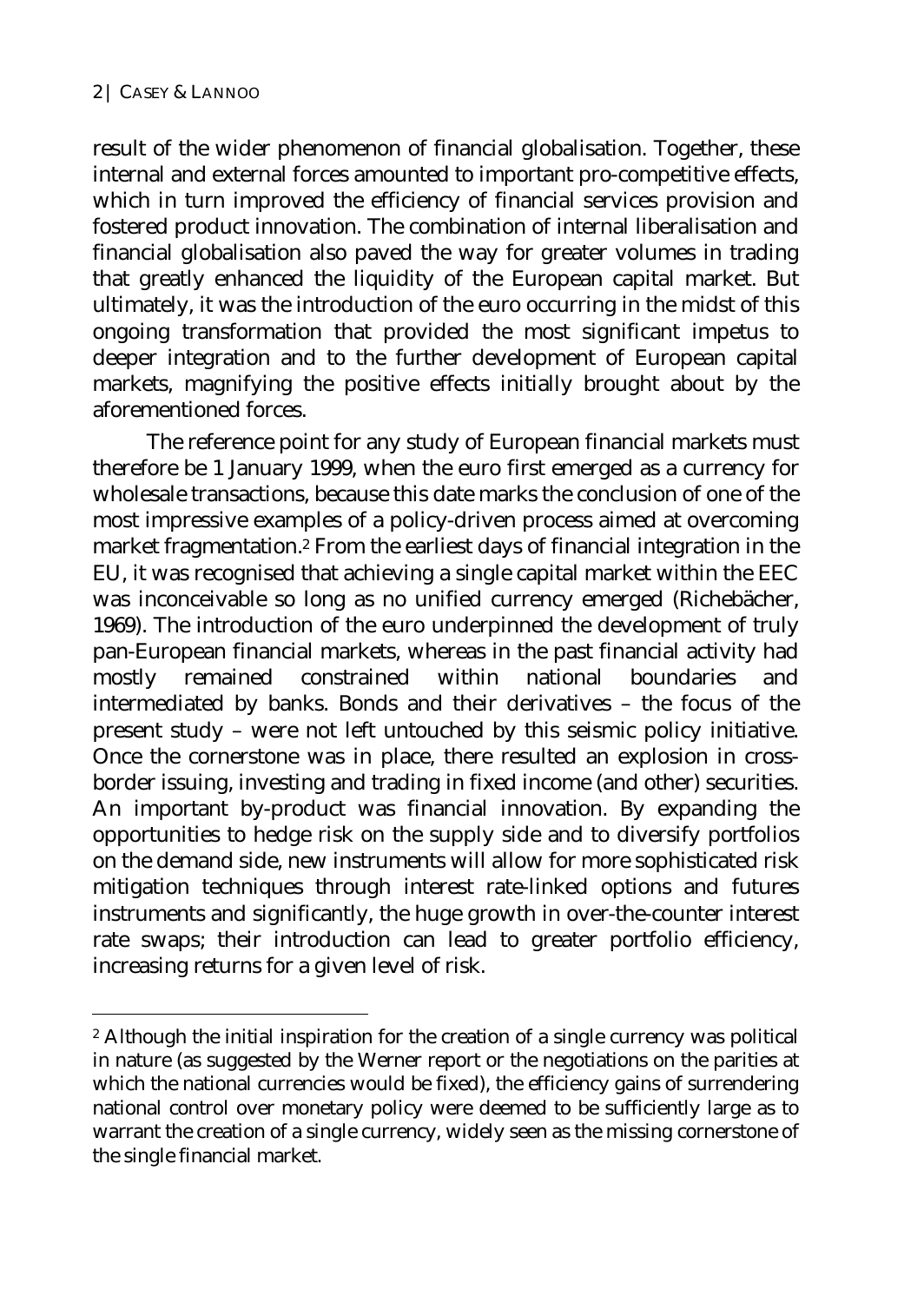As private capital markets have gained in importance in Europe over the past two decades, bank financing has correspondingly diminished in scale and scope *relative to* arm's length financing (although in absolute terms, it has risen, reflecting financial deepening). This was certainly not the case 25 years ago. In 1980, relative to GDP, bank deposits in the EU were 60% larger in continental Europe than in the US or UK; the ratio of bank credit to GDP (measured as bank loans to the private sector) on the continent was twice that of the latter two countries in 1980 (Rajan & Zingales, 2002). Today, this large gap has narrowed considerably: in the year 2000, the same ratio was only 30% larger on the continent than the US/UK average.3 This amounts to an extremely impressive rate of convergence, since 50% of the gap was closed in 20 years' time. Particularly interesting was the convergence in financial structures that occurred over the sample period between the UK and continental Europe. Financial structures have traditionally been rather disparate across the EU. But as a result of policy choices and market-driven outcomes, the convergence process underway has been gathering pace since the start of EMU. Murinde et al. (2004) analyse the pattern of corporate financing and test their hypothesis of financial system convergence across seven EU countries. Their results indicate that convergence has been occurring, with a pronounced – albeit gradual – shift to heavier reliance on retained earnings

 $\overline{a}$ 

<sup>3</sup> Upon closer examination of the figures, one must note – and the cited authors do not state it explicitly in their paper – that the gap narrowed *only* because bank deposits relative to GDP have exploded in the UK between 1980 and 2000, rising from 28% to 107%, showing a large increase in commercial bank intermediation. By contrast, over the same time period, bank deposits to GDP fell in the US from 54% to 38%. In other words, relative to the US, the importance of bank deposits in Europe actually *increased* between 1980 and 2000. While it was 120% in 1980, it reached 245% by the year 2000. Nevertheless, one must be careful not to immediately conclude that there has not been a profound transformation of the European financial system in recent years. These figures may also reflect the fact that US household savings have deteriorated demonstrably over the same time period, possibly explaining the lower deposit-GDP ratio for the US. Vis-à-vis the UK, however, the ratios have been converging between 1980 and 2000. The ratio was larger on the continent by 230% in 1980 and was actually surpassed by the UK by 2000. The point of this exercise is to demonstrate that the convergence between the UK and the continental European financial systems was the driving force behind the closing of the gap between the respective US-UK average and continental bank deposits to GDP ratios.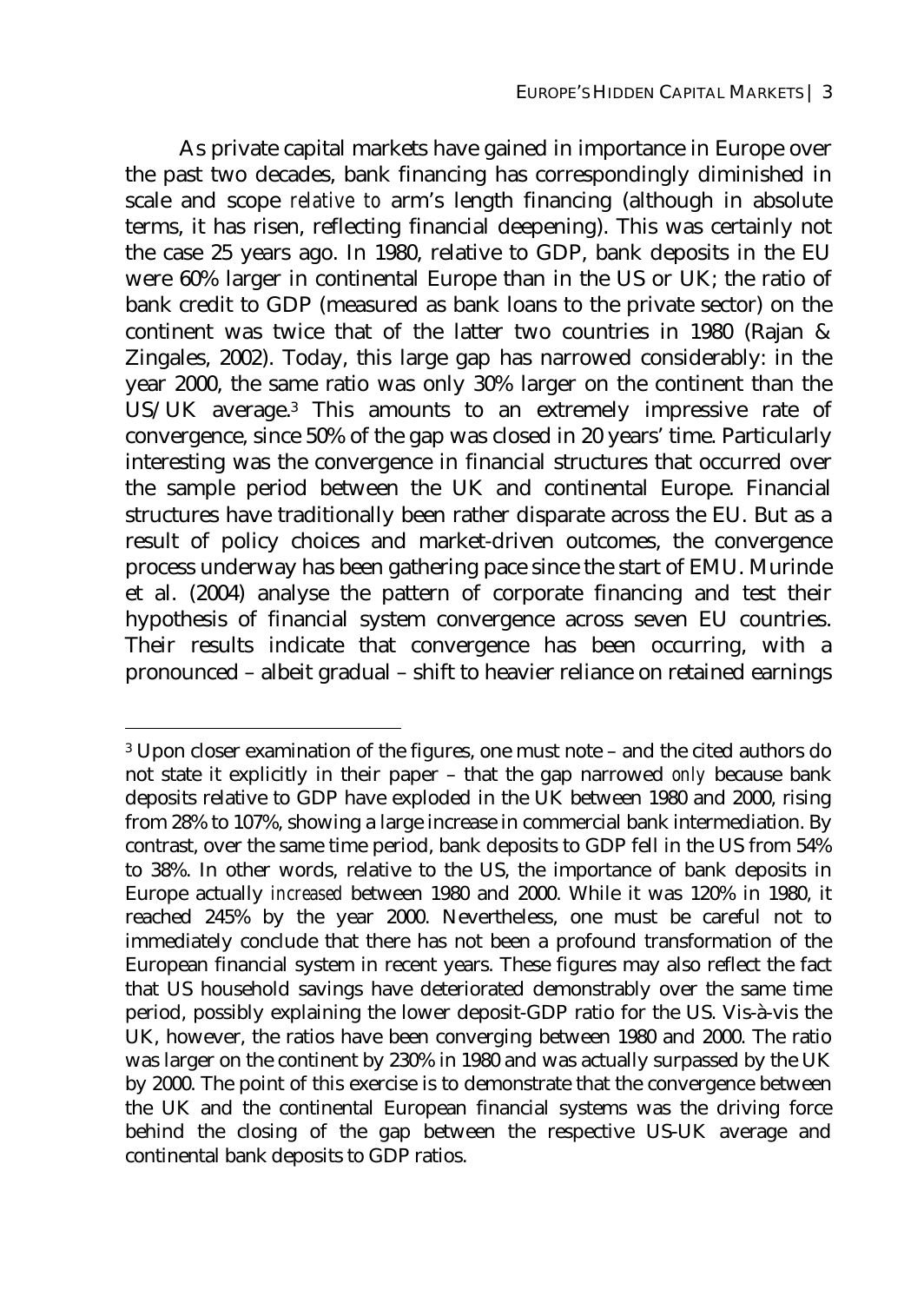and greater direct recourse to market financing in the form of equity and bond issuance, leaving a lesser role for bank lending to play.

## *ii. International comparisons of debt, equity and bank loan finance*

Despite the ongoing transformation, European finance still remains largely dominated by bank intermediation, both in absolute terms and relative to the United States. The following international comparisons with Japan and the United States show that relative to equity finance, debt financing – and bank loans in particular – remains far more important in the EU (see Figure 1.1a). At the beginning of 2004, the value of bank assets relative to GDP was 237%, 73% and 146%, in the EU-15, the US and Japan, respectively.4 By contrast, equity financing is more than twice as important in the US as it is in Europe (in relative terms), accounting for 116% of GDP in the US compared with 62% in Japan and 54% in the eurozone countries. In terms of market-based finance, bond markets are more important in the US (and Japan) at 169% of GDP, but the EU is not far behind, reaching 142% of GDP in 2003. Combining debt securities with bank lending, total debt finance in the EU is 379% of GDP, compared with 242% in the US and 315% in Japan.

*Figure 1.1a Bond, equity and bank assets markets in EU-12, EU-15, US and Japan, end 2003 (% of GDP)* 



 $\overline{a}$ 4 It is interesting to note that if one looks only at eurozone countries, market-based finance is even smaller relative to GDP. This is no surprise, since the UK economy accounts for the significantly greater value of equity finance in the EU-15 than in the eurozone countries alone (64% of GDP compared with only 52%) and the lower value of bank assets relative to GDP (237% as opposed to 254%).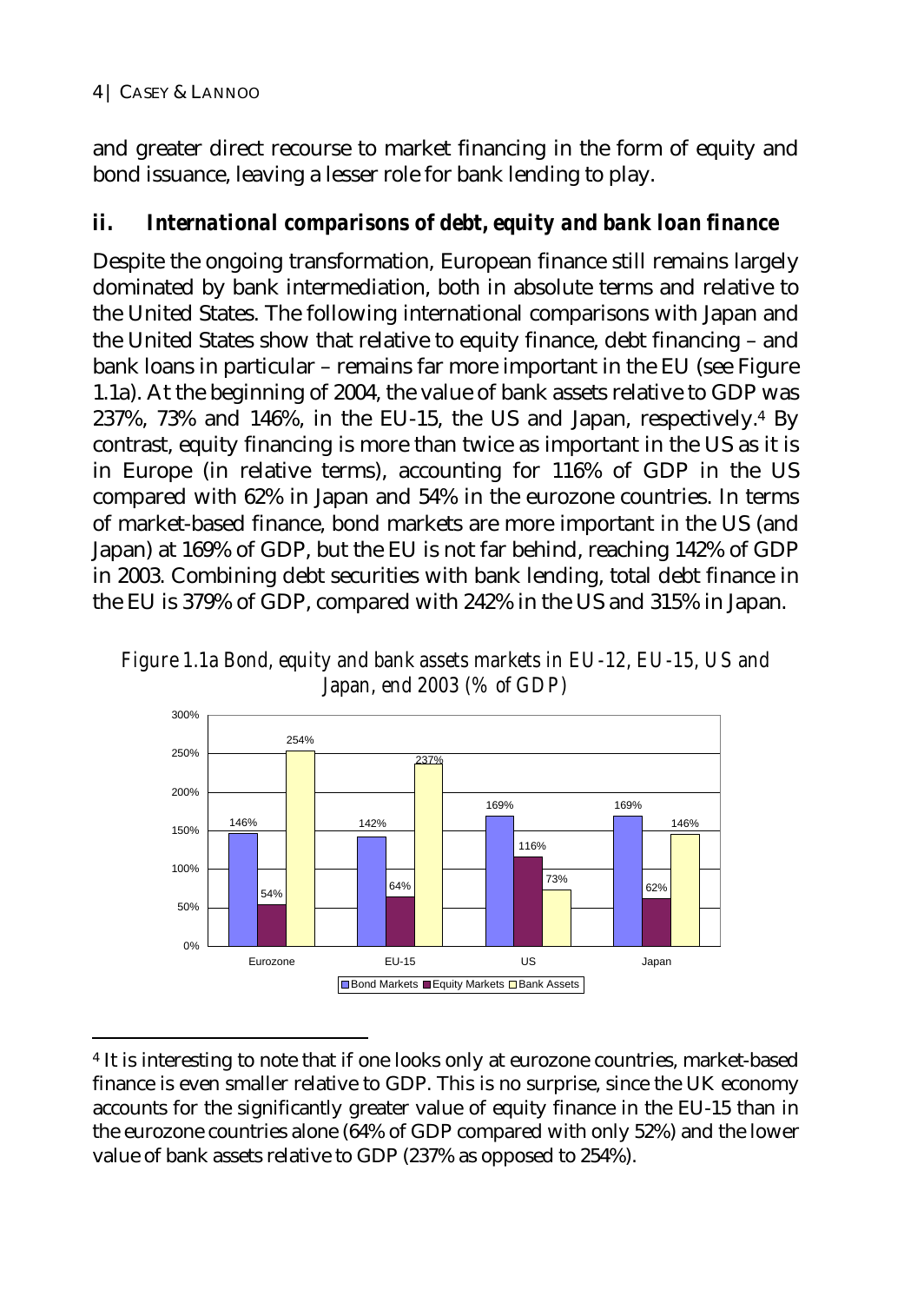

*Figure 1.1b Bond, equity and bank assets markets in EU-12, EU-15, US and Japan, end 2003 (€ billions)* 

In value terms, the analysis is similar to the situation relative to GDP, since EU and US GDP are more or less equivalent. Total assets of European banks have grown significantly over the past decade, nearly doubling from about €11.8 trillion in 1995 to €22 trillion by January 2004 (Figure 1.1b). Because in 1995 the value of bank assets in the EU was roughly double that of debt securities (whose combined total then was  $\epsilon$ 5.1 trillion), bond markets had a lot of ground to catch up. Slowly, they are gaining importance relative to bank lending, since, at  $\epsilon$ 13.2 trillion (end-2003), the value of debt securities issued by EU firms and governments represented 62% of the total value of bank assets, whereas the same figure stood at below 50% in 1995. Coincidentally, they are also gaining in relation to the American bond market. In 1999, the total value of debt finance (capital market, not bank loans) in Europe amounted to  $\epsilon$ 8 trillion; the corresponding figure for the US was  $£12.7$  trillion. By end-2004, however, debt finance in Europe reached a value of €13.5 trillion, compared with €16.7 trillion for the US.

Of the three main sources of external finance – bank lending, bonds and publicly-traded equities – the last is the least important in the EU, with the total market capitalisation of EU exchanges in 2003 ( $66$  trillion) being slightly above a quarter of the value of bank assets. There was a point in 1999 when equity markets reached the same importance as bond markets, but that trend could not be sustained in the aftermath of the collapse of the tech bubble, which vanquished the new markets and triggered very significant, albeit gradual, declines on the major European exchanges. Private equity investment remains a minute fraction of total firm financing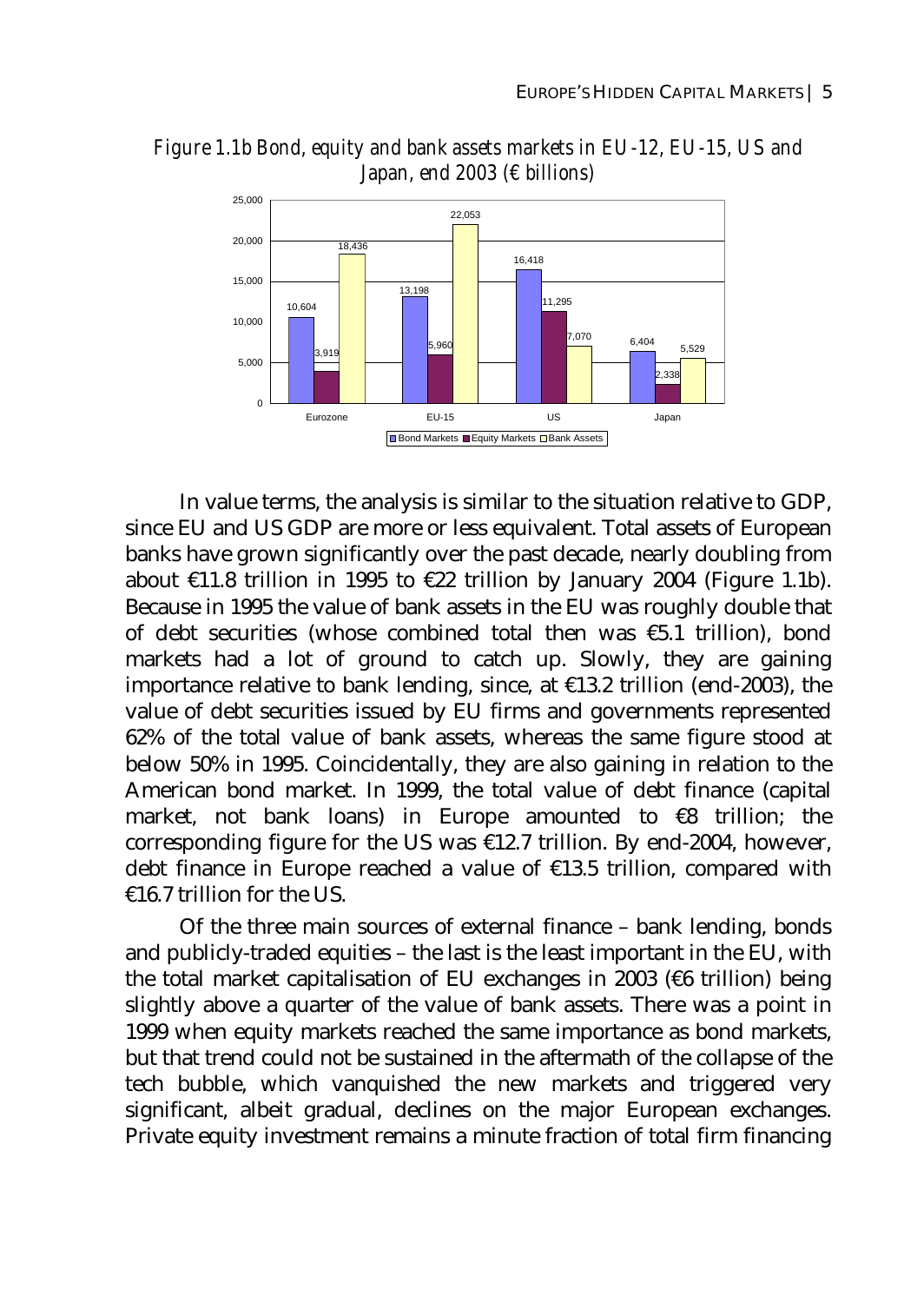#### 6 | CASEY & LANNOO

in the EU, although growth rates since 1990 have been very impressive (Figure 1.2). Net annual investment in 1989 totalled about €4 billion, compared with €30 billion in 2003. Over the past 15 years, according to the European Venture Capital Association, total investments in private equity in the EU rose from €14.8 billion to €140 billion.





*Note*: Total investment measured at cost.

*Source*: Authors' own calculations and European Venture Capital Association (EVCA).

Due to a different set of initial conditions, a perpetuation of the gap in market-based finance between the EU and the US is inevitable, at least for the near future. Nevertheless, as disintermediation gains speed in Europe, the gap is slowly being closed. This is nowhere more evident than in the remarkable transatlantic convergence process that has occurred in bond market activity in recent years (see Figures 1.3a and 1.3b below).



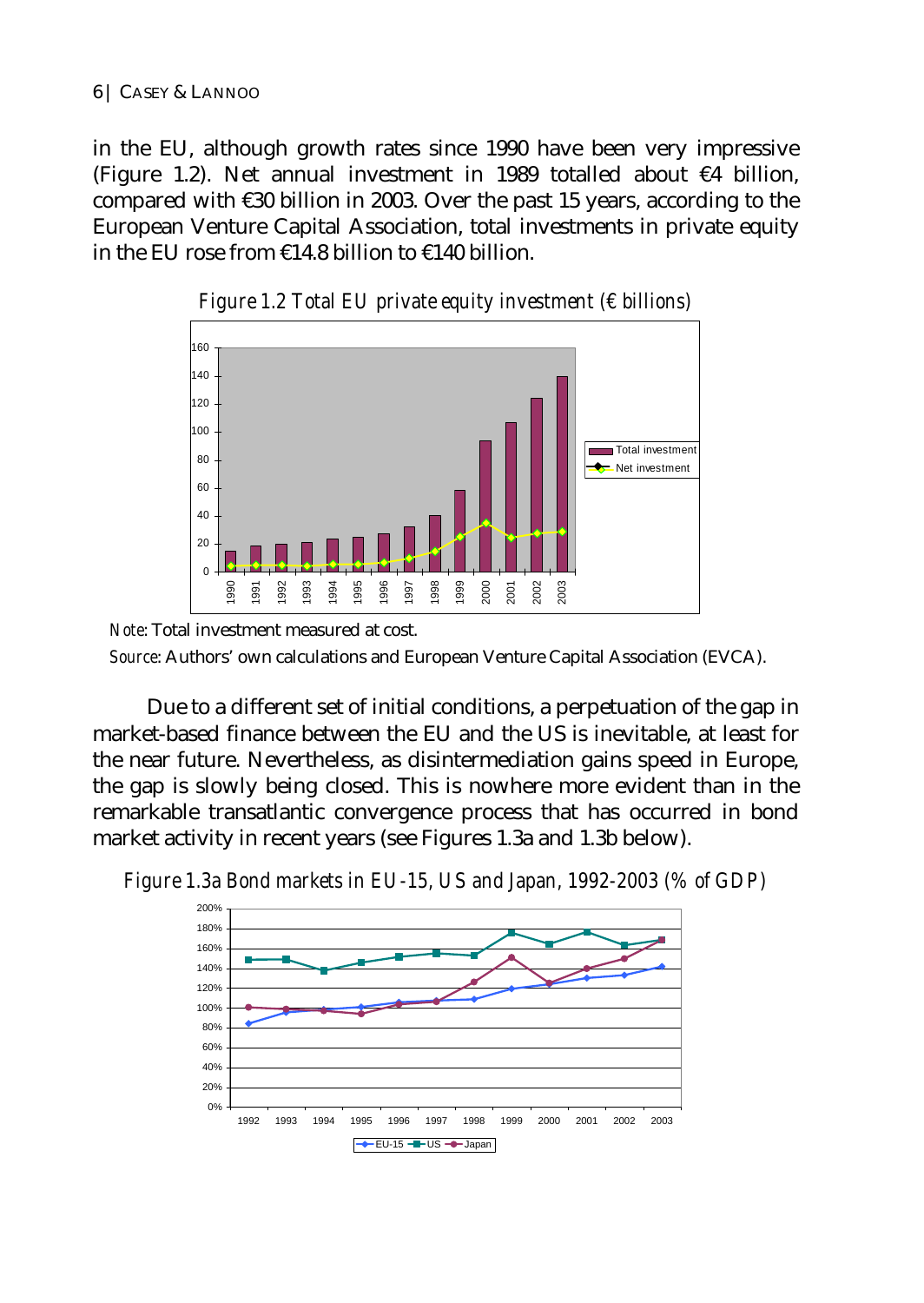

*Figure 1.3b Bond, equity and bank assets markets in EU-15, 1995-2003 (billions of ecus/euros)* 

Whereas in 1992 the size of the European bond market stood at little more than half that of the American one relative to GDP (just over 80% compared to 150%, respectively), the faster growth of the former has meant that in fewer than 10 years, the initially large gap was virtually closed: today, the combined value of debt securities in the US reaches 170% of GDP, while the equivalent figure for the EU is roughly 140%. (Coincidentally, one can also observe a similar trend in Japanese capital markets.) As is the case for equities, the European bond market has been growing markedly faster than bank finance over the past decade, achieving a growth rate of 105% over the period 1995-2004. Corresponding figures for the value of bank lending are 86% over the period.

### *iii. International comparisons of bond market growth rates*

Because the trend toward deeper financial market integration in Europe coincided with the wider trend of financial globalisation, it is difficult to determine the proximate cause of the explosive growth in debt issuance that occurred in Europe in the late 1990s and early in the  $21<sup>st</sup>$  century. Analysing the counterfactual is one way to arrive at a conclusion: How much of that growth would have occurred in the absence of monetary union? In order to obtain a rough figure, we compare the growth rates of European bond markets with those of the US and Japan. The greater the difference between the respective growth rates, the greater is the probability that a good part of that difference can be accounted for by the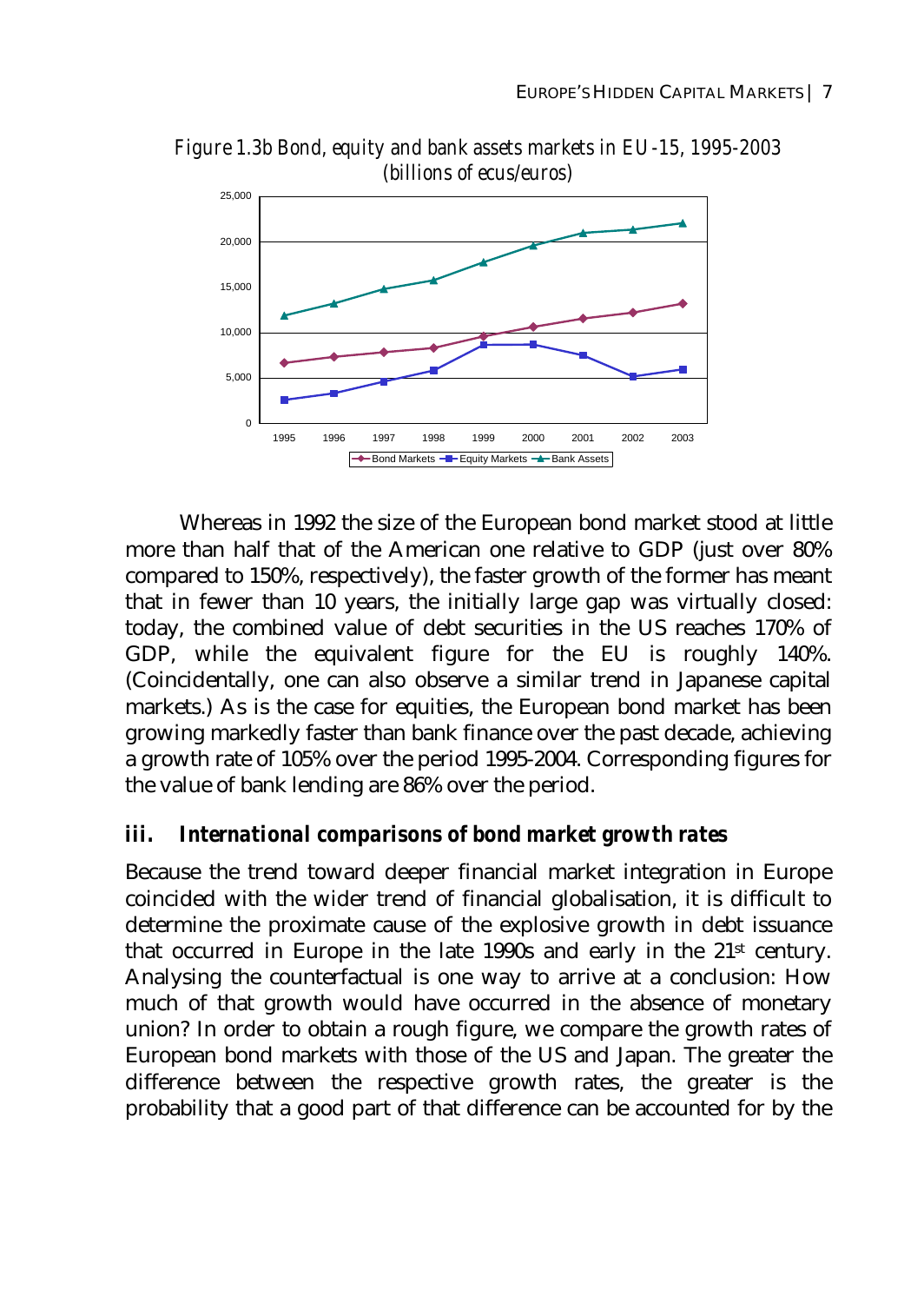'single currency effect,' or specifically *European* financial market integration, as opposed to financial globalisation.

Since the advent of EMU, European bond markets, propelled by private debt issuance, have been growing very rapidly, much more rapidly even than those in the United States and Japan (Table 1.1). Overall, over the five-year period 1999-2004, the amount outstanding in debt securities issued by governments, corporations and financial institutions in the EU-15 grew by 65%, or some 35% faster than the rest of the world, which only achieved a growth rate of 50%. This significantly higher growth rate suggests that European integration spurred deeper capital market integration, above and beyond what would have been achieved by financial globalisation alone. The market for corporate debt securities provides just such an example. Whereas the American corporate bond market grew by 35% between 1999 and 2004, its European counterpart easily eclipsed it with an extraordinary growth rate of 283% over the same period.

|                       | <b>Eurozone</b> | $EU-15$ | $US^*$ | <b>Japan</b> | <b>Rest of</b> | World |
|-----------------------|-----------------|---------|--------|--------------|----------------|-------|
|                       |                 |         |        |              | world          |       |
| Total debt securities | 69%             | 68%     | 32%    | 55%          | 59%            | 49%   |
| Government debt       |                 |         |        |              |                |       |
| securities            | 50%             | 44%     | 7%     | 109%         | 66%            | 49%   |
| Debt securities       |                 |         |        |              |                |       |
| issued by financial   |                 |         |        |              |                |       |
| institutions          | 77%             | 101%    | 60%    | $-21%$       | 95%            | 65%   |
| Corporate debt        |                 |         |        |              |                |       |
| securities            | 283%            | 216%    | 35%    | 1%           | 56%            | 43%   |

*Table 1.1 Total growth in amount outstanding of debt securities, 1999-2004* 

*\** US figures were calculated in dollar, not euro terms, since exchange rate movements would significantly affect the ratios for the US and not reflect true market development. *Source*: Authors' own calculations from BIS data.

Evidently, the introduction of the euro had a significant impact on the currency denomination of many international debt issues, as the greater liquidity of the currency and its widespread acceptance as a vehicle (reserve) currency along the lines of the US dollar has led to a great increase in the choice of the euro as a currency of issuer. Whereas in 1993 only 25% of international debt was denominated in currencies that today make up the euro, today the corresponding figure is around 40%. Figure 1.4 shows the consolidation in vehicle (reserve) currencies that has prevailed in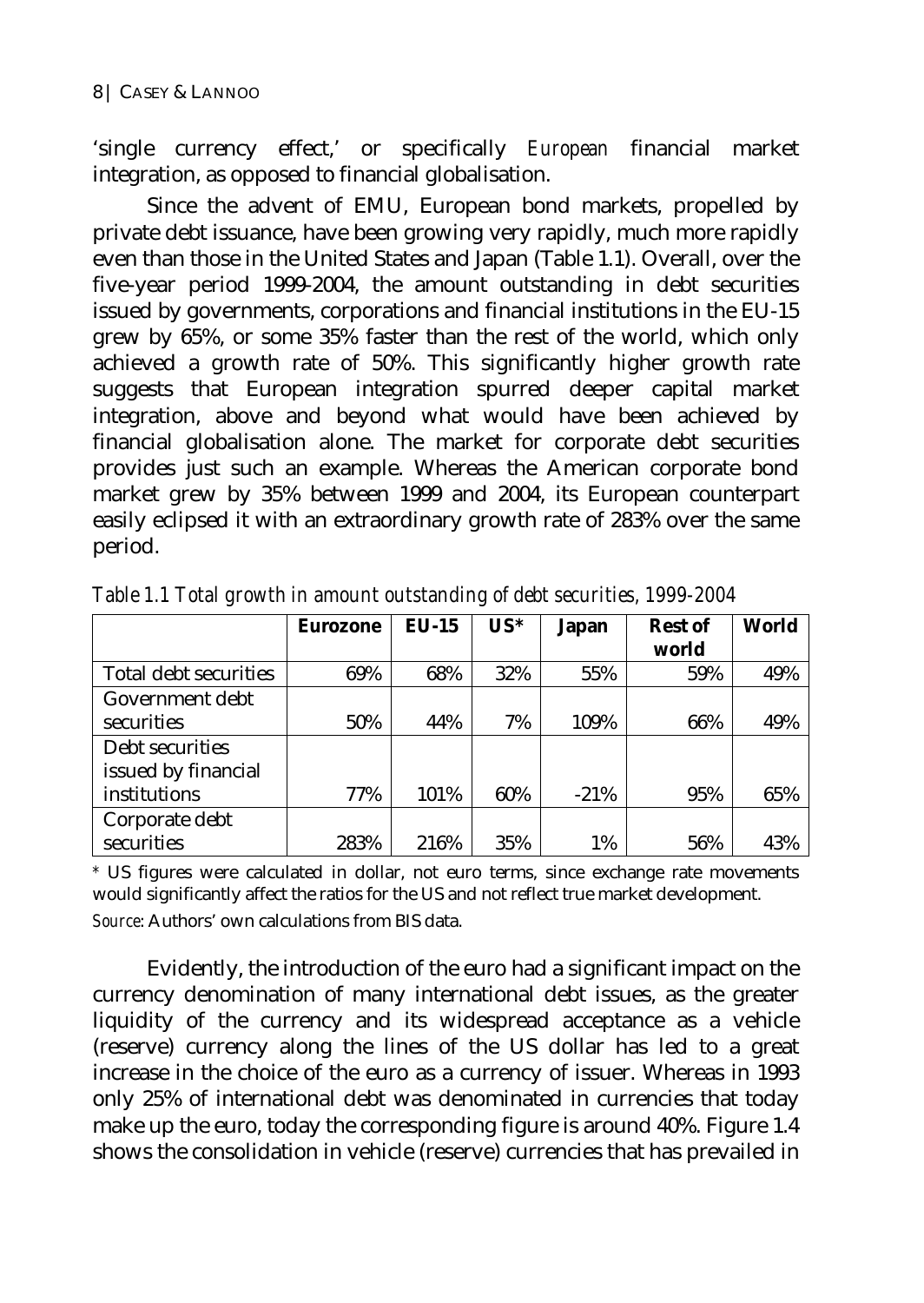the past 12 years. Currencies that once had a role in international finance, such as the Japanese yen, the Swiss franc and the Canadian dollar, have all but disappeared from the international debt market.





## **1.2 European bond market overview and trends**

### *i. International versus domestic debt securities in the EU*

Worldwide, domestic capital markets remain the dominant source of debt finance, although the international debt market has been growing far more rapidly.5 In the past 25 years, the total value of domestic debt has trebled, whereas the international debt market grew by a factor of 17.6 Growth in the volumes of the aggregate world domestic debt market was accounted

 $\overline{a}$ 

<sup>5 &</sup>quot;The BIS definition of international securities (as opposed to domestic securities) is based on three major characteristics of the securities: the location of the transaction, the currency of issuance and the residence of the issuer. International issues comprise all foreign currency issues by residents and non-residents in a given country and all domestic currency issues launched in the domestic market by non-residents. In addition, domestic currency issues launched in the domestic market by residents are also considered as international issues if they are specifically targeted at non-resident investors" (see BIS, 2003, pp. 13-14).

<sup>6</sup> Authors' own calculations from BIS data.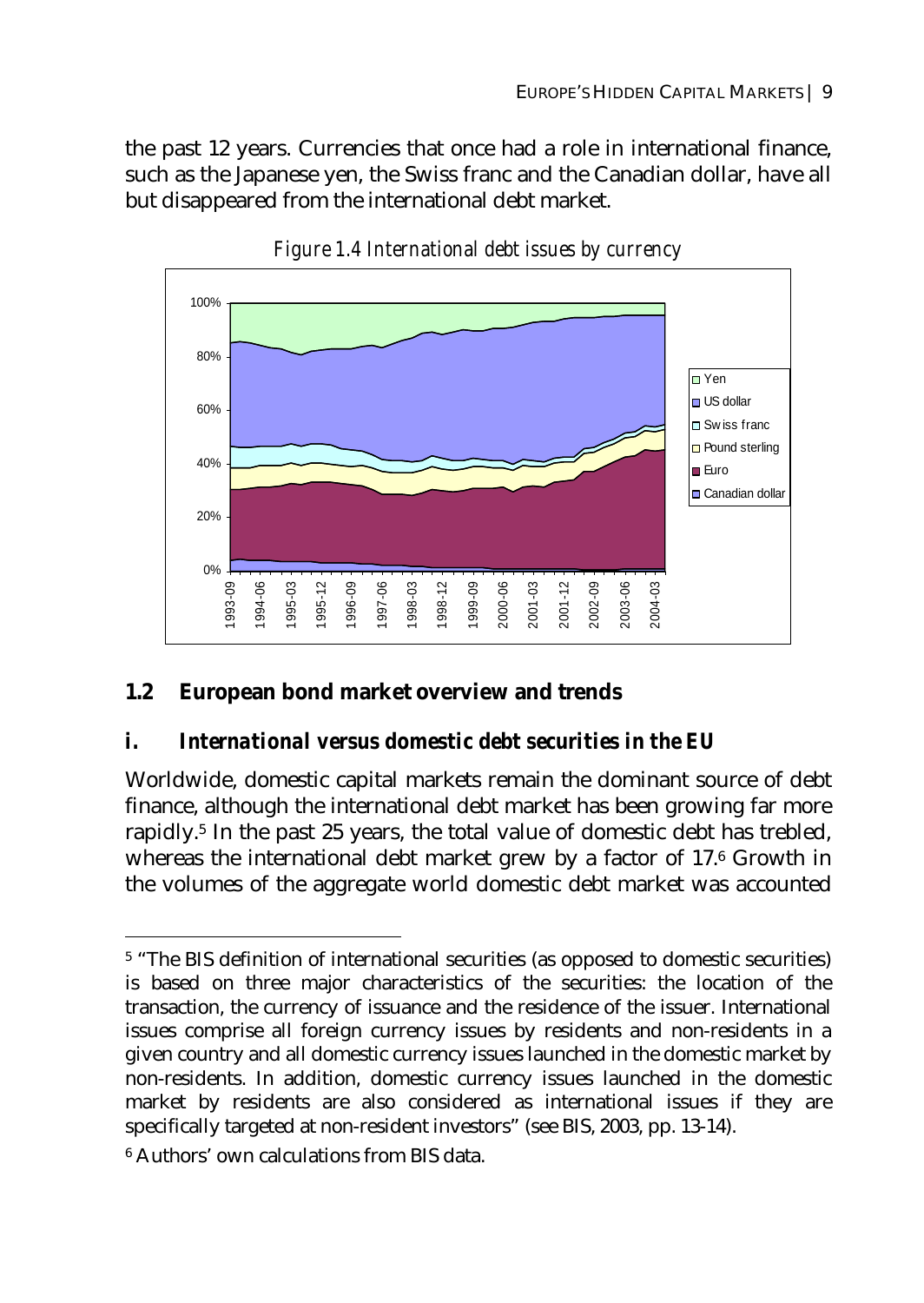for primarily by the United States and Japan. Japanese domestic debt surged in the wake of the severe banking crisis that disrupted the Japanese economy for nearly the entirety of this period, the result of an aggressive Keynesian fiscal expansion to counter ineffective monetary policy and of the political decision to re-capitalise sinking banks. Mostly due to the declining state of public finances, as the Japanese debt-to-GDP ratio climbed from around 70% of GDP in 1990 to over 170% of GDP in 2003 (see IMF, 2004).7

Over the past 18 years, the growth rates in issuance of international debt easily were multiples of GDP growth in many countries, above and beyond EU borders, which implies that although the euro may have been an important determinant propelling growth within the EU, there were powerful external forces at work. Whereas the total value of international debt securities (all issuer types) was merely €608 billion8 in 1987, it exceeds €9,800 billion today, a pace equivalent to a doubling in value every year. The world's three largest economies display very different characteristics in this category: Japan is still a very closed capital market, and perhaps due to the conglomerate structure of the keiretsu and the close ties that it fosters between corporates and their banks, in addition to the very high savings rate of households, Japanese firms have yet to develop a culture of tapping global capital markets. Less than 4% of Japanese debt is held overseas (see Pesek, 2005). At the same time, it is clear that in the EU, the growth of international debt securities in terms of value outstanding has been nothing short of phenomenal, particularly since the introduction of the euro (Table 1.2). Growth rates of international bonds have also been high in the US, which has traditionally been a largely autonomous and introspective capital market.

 $\overline{a}$ 

<sup>7</sup> Despite these already alarming figures, many analysts argue that this nominal figure understates the true state of Japanese public finances, as a number of contingent claims on Japanese government coffers are excluded from the figures. When the value of contingent liabilities are included, that is, of government guarantees to semi-public industries, Japanese public debt is said to exceed 200% of GDP.

<sup>8</sup> At current (June 2005) exchange rates.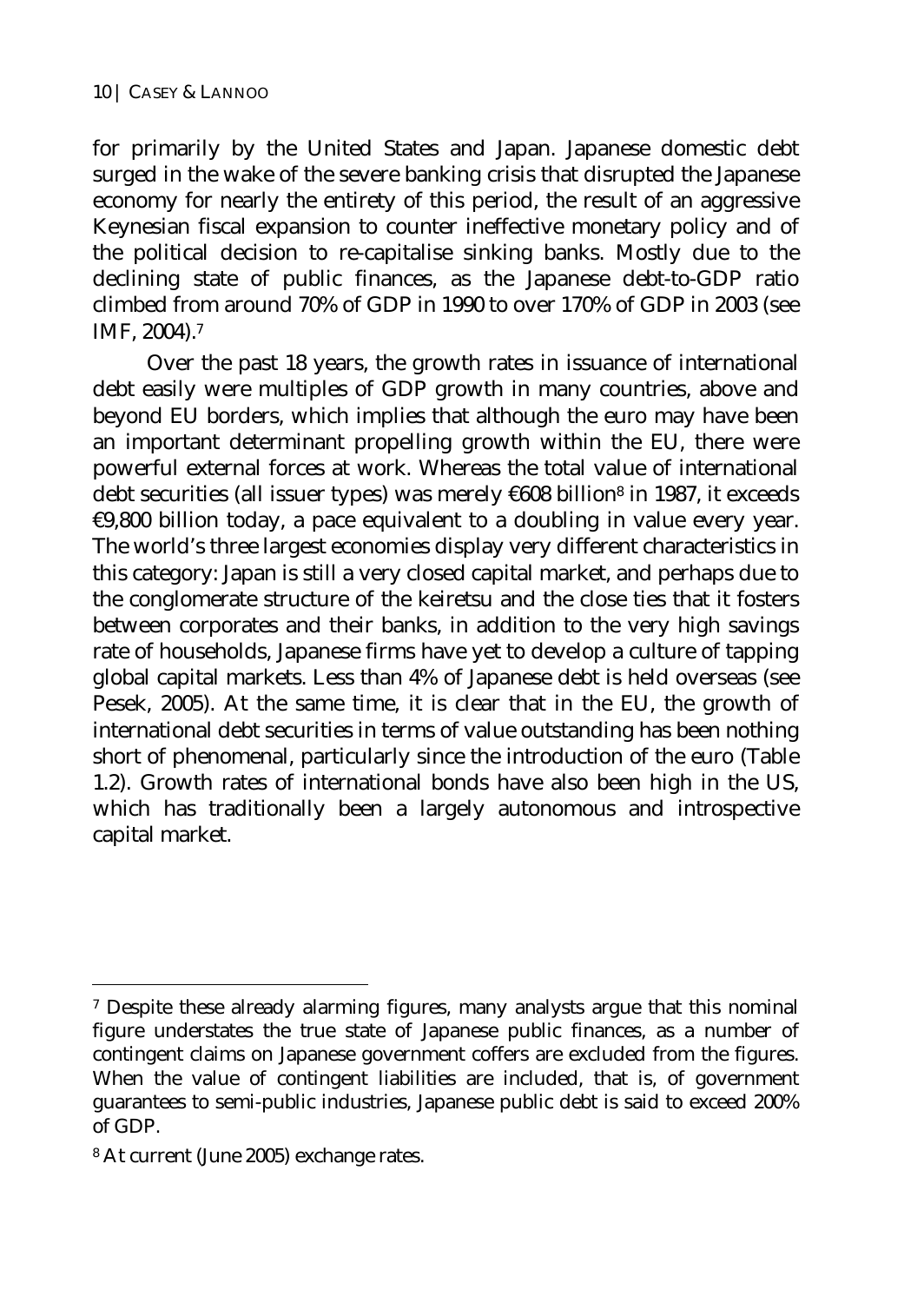| <b>Country</b>     |                   | <b>International</b><br>debt securities<br>outstanding<br>$(E\text{ billions})$ |         | <b>Domestic debt</b><br>securities<br>outstanding<br>$(E\text{ billions})$ | Growth<br>rate, int'l<br>debt | Growth<br>rate,<br>domestic<br>debt |
|--------------------|-------------------|---------------------------------------------------------------------------------|---------|----------------------------------------------------------------------------|-------------------------------|-------------------------------------|
|                    | 1999/3<br>2004/12 |                                                                                 | 1999/3  | 2004/12                                                                    | 1999-2004                     | 1999-2004                           |
| Austria            | 55.4              | 120.5                                                                           | 120.1   | 174.1                                                                      | 117%                          | 45%                                 |
| Belgium            | 83.1              | 179.7                                                                           | 330.3   | 374.1                                                                      | 116%                          | 13%                                 |
| Denmark            | 18.9              | 32.4                                                                            | 250.4   | 356.2                                                                      | 71%                           | 42%                                 |
| Finland            | 31.7              | 53.6                                                                            | 75.2    | 95.1                                                                       | 69%                           | 27%                                 |
| France             | 178.1             | 552.4                                                                           | 1050.3  | 1645.4                                                                     | 210%                          | 57%                                 |
| Germany            | 433.2             | 1384.5                                                                          | 1677.3  | 1715.1                                                                     | 220%                          | 2%                                  |
| Greece             | 20.0              | 65.1                                                                            | 87.1    | 167.5                                                                      | 225%                          | 92%                                 |
| Ireland            | 20.5              | 90.1                                                                            | 26.5    | 69.7                                                                       | 340%                          | 163%                                |
| Italy              | 85.9              | 405.3                                                                           | 1298.4  | 1827.8                                                                     | 372%                          | 41%                                 |
| Luxembourg         | 6.3               | 27.8                                                                            |         |                                                                            | 343%                          |                                     |
| <b>Netherlands</b> | 154.4             | 409.9                                                                           | 303.6   | 517.8                                                                      | 166%                          | 71%                                 |
| Portugal           | 13.5              | 75.3                                                                            | 56.5    | 116.0                                                                      | 457%                          | 105%                                |
| Spain              | 109.7             | 344.7                                                                           | 330.8   | 672.2                                                                      | 214%                          | 103%                                |
| Sweden             | 75.4              | 103.4                                                                           | 217.1   | 240.2                                                                      | 37%                           | 11%                                 |
| <b>UK</b>          | 276.1             | 833.7                                                                           | 637.5   | 802.0                                                                      | 202%                          | 26%                                 |
| Eurozone           | 1192.0            | 3709.0                                                                          | 5356.1  | 7374.7                                                                     | 211%                          | 38%                                 |
| $EU-15$            | 1562.4            | 4678.5                                                                          | 6461.0  | 8773.2                                                                     | 199%                          | 36%                                 |
| <b>US</b>          | 755.4             | 1991.5                                                                          | 11944.4 | 14785.1                                                                    | 164%                          | 24%                                 |
| Japan              | 245.4             | 176.2                                                                           | 4264.4  | 6832.6                                                                     | $-28%$                        | 60%                                 |
| World              | 3543.1            | 8262.0                                                                          | 24819.9 | 33943.7                                                                    | 133%                          | 37%                                 |

*Table 1.2 European bond market growth, 1999-2004* 

*Source*: Authors' own calculations with BIS data.

 $\overline{a}$ 

Domestic debt markets in the EU continue to be dominated by government debt, both sovereign and sub-national. In only three countries in the sample of 15 in Figure 1.5a below do government issues not 'crowd out'9 private issuance, namely, in Denmark, the Netherlands and United Kingdom. On the other hand, some countries' domestic debt markets

<sup>9 &#</sup>x27;Crowding out' of private borrowing by heavy government borrowing is defined (arbitrarily) by the authors as government debt not accounting for more than 50% of total value of domestic debt issues.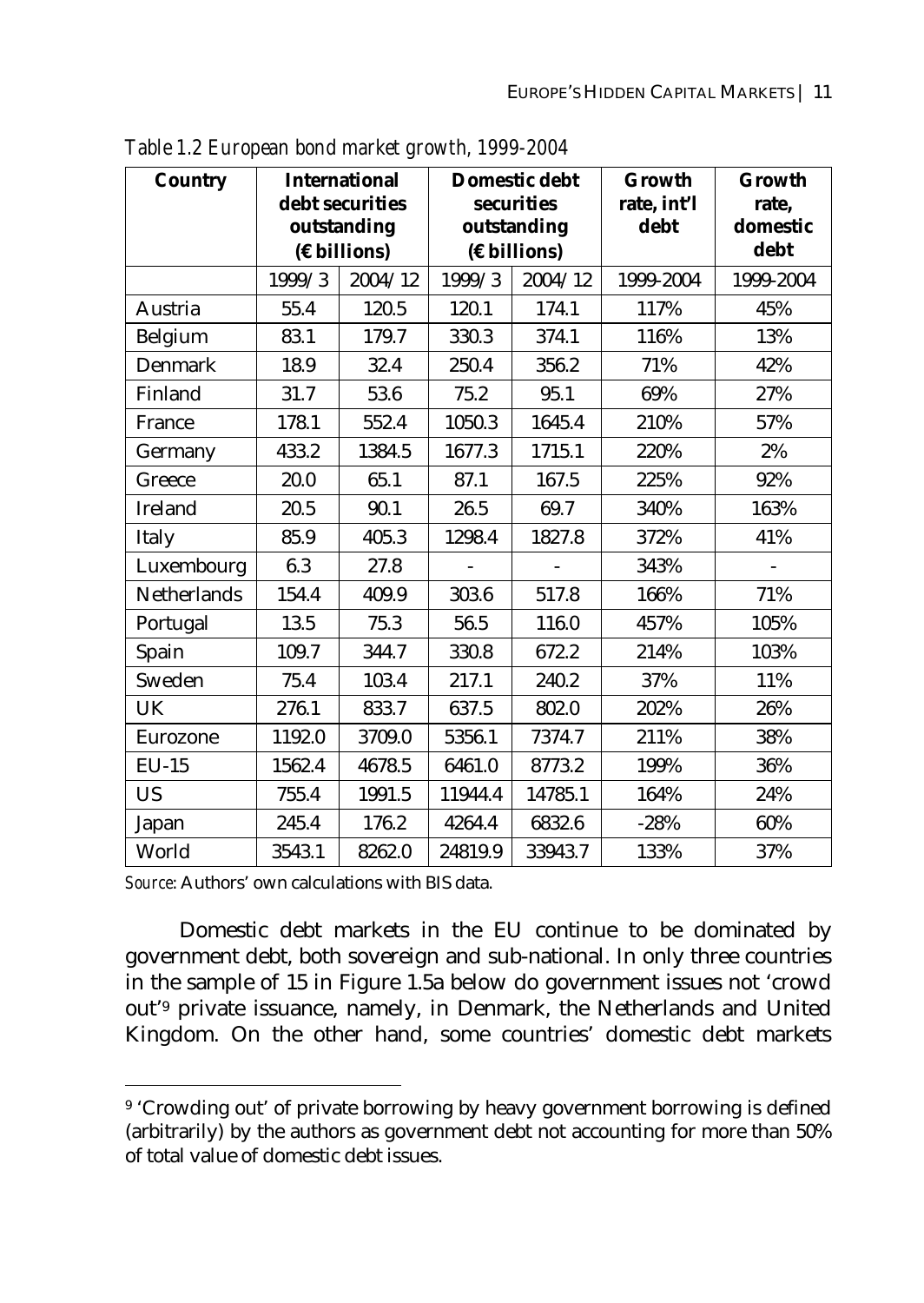remain completely dominated by government debt, especially those in countries like Greece, Hungary and the Czech Republic, which have a tradition of less developed capital markets. It is no surprise that the United Kingdom has the most vibrant domestic corporate debt market in the EU, with a share of just less than one-third of the total value of domestic debt. Financial institutions represent the second largest share of domestic debt issues after government entities in all EU member states except Denmark, where they surpass official sector bonds in value terms.



*Figure 1.5a Domestic debt securities, by sector composition* 

*Figure 1.5b International debt securities, by sector composition* 



*Source*: Authors' own calculations with BIS data.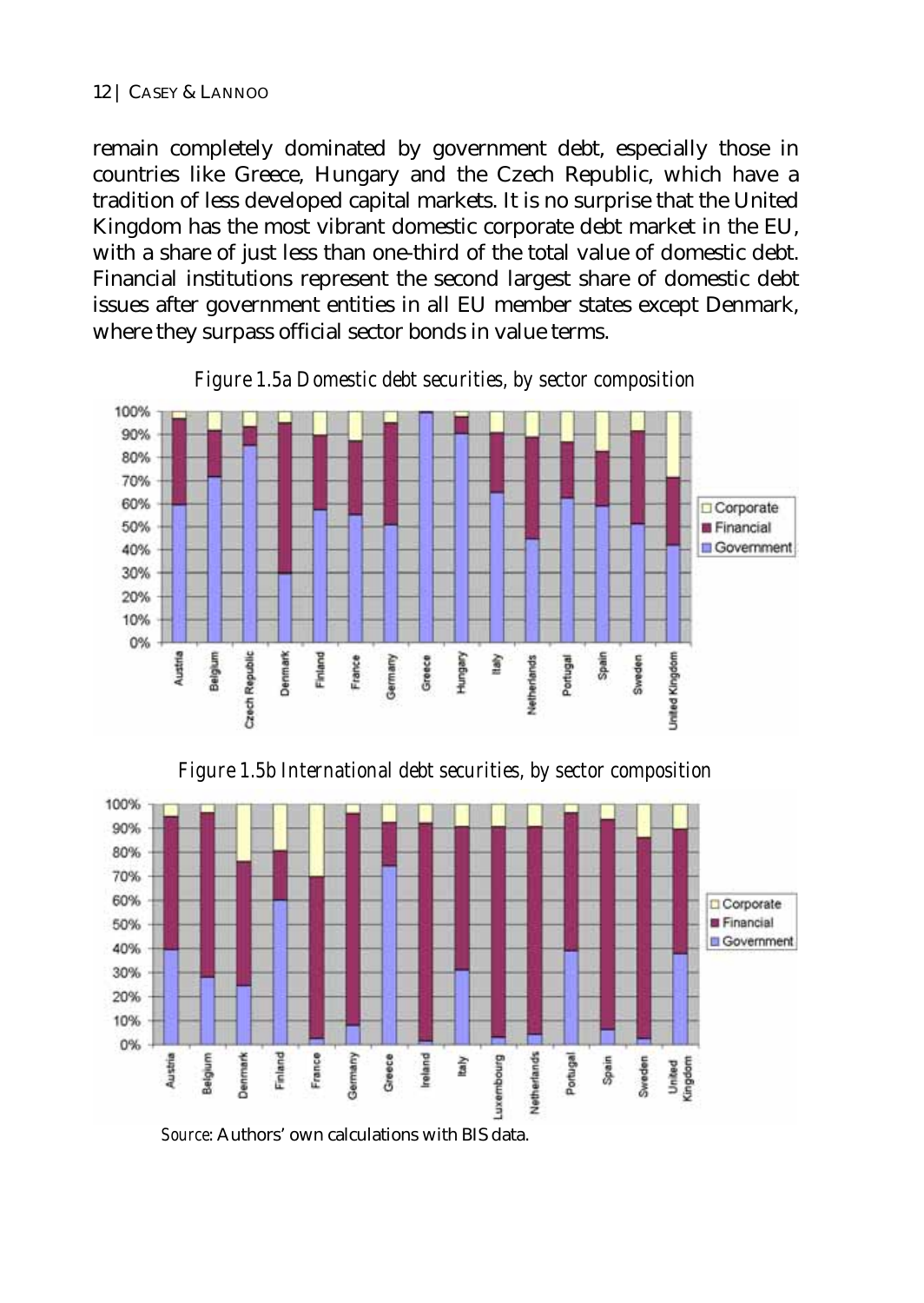International debt issues are largely, and in some EU member states overwhelmingly, dominated by financial institution issues (Figure 1.5b). This result should come as no surprise, since financial institutions continue to be the main source of finance for European firms, and thereby engage in large-scale lending activities for which they must find sources of funding. Due to their expertise in, knowledge of, and experience with financial markets, banks and other financial intermediaries have a long experience of tapping international capital markets for funding purposes. As can be seen from the figure, international debt issues by Finnish and Greek entities continue to be dominated by government activity, countering the general tendency in the EU.

Interestingly, the EU (defined as European governments, corporations and financial institutions) accounts for the majority of the international capital market in value terms, capturing a market share of over 50% (Figure 1.6a, last column). The source of this domination may be proximity to the London-based international bond market as well as a mixture of legal, tax and accounting reasons. But it is also due to heavy issuance by European governments and financial institutions, which could not be met by demand from domestic investors alone. Each accounts for over 60% of outstanding global debt issued in these respective categories of issuer, and surprisingly, even European corporations have a dominant share in their category of issuer (private debt issued by non-financial corporations) in the international bond market, also above 50% (Figure 1.6a, first column).

It is impressive to notice how quickly EU market share has evolved in the mere six years since the introduction of the euro. In value terms, the share captured by EU issuers in the international bond market rose from below 45% in 1999 to over 55% by end-2004; the market share held by EU issuers of international debt securities rose about 15 percentage points, and by nearly the same number (although nearly tripling) in terms of global domestic debt securities outstanding (Figure 1.6b). True, domestic debt securities issued by EU entities have fallen since 1999, but this is primarily due to the mixture of fiscal consolidation in the EU and the rapidly developing government debt markets in underdeveloped countries.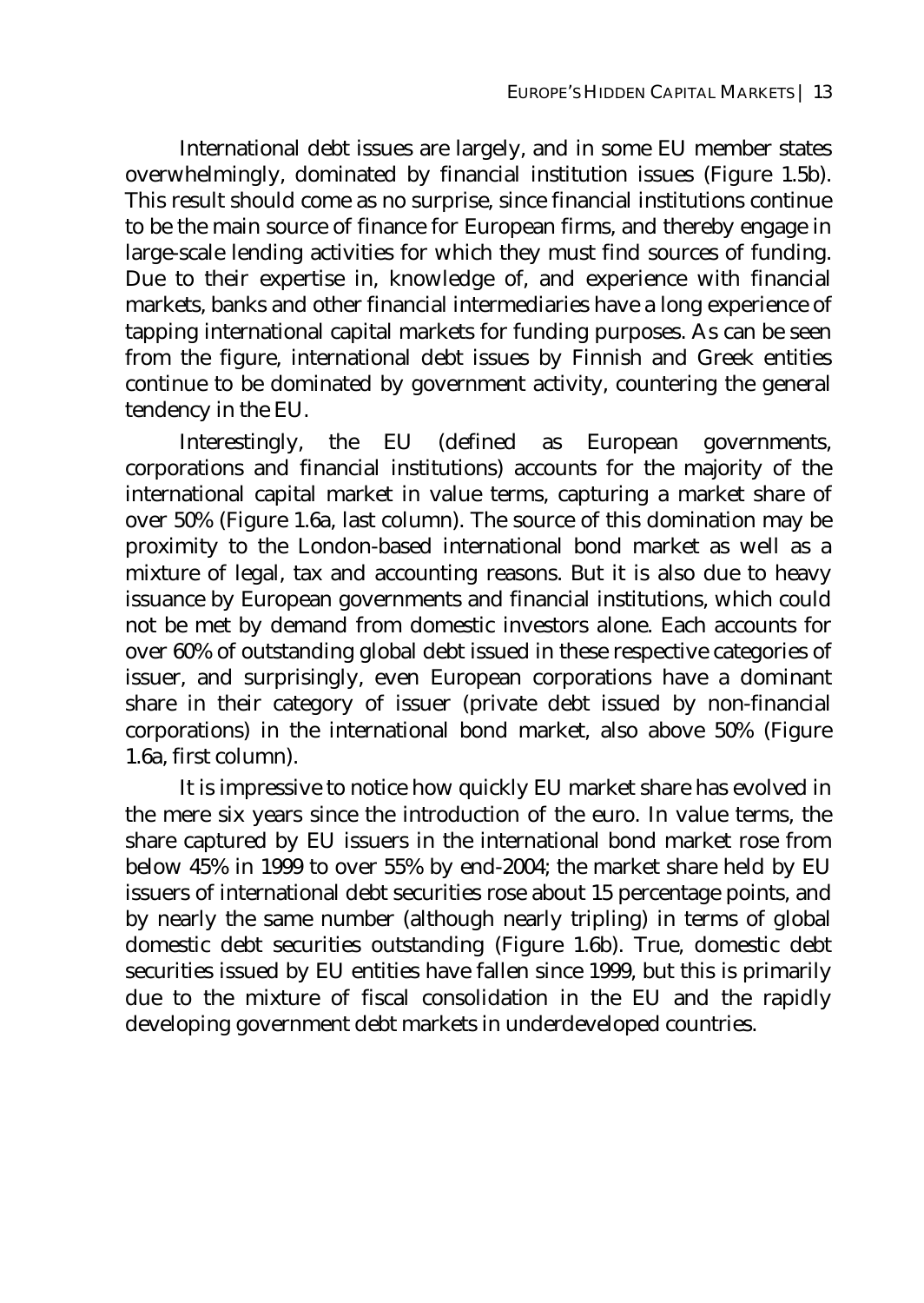#### 14 | CASEY & LANNOO



*Figure 1.6a EU market share in global international debt securities markets* 

*Figure 1.6b EU market share in global domestic debt securities markets* 



*Source*: Authors' own calculations using BIS data.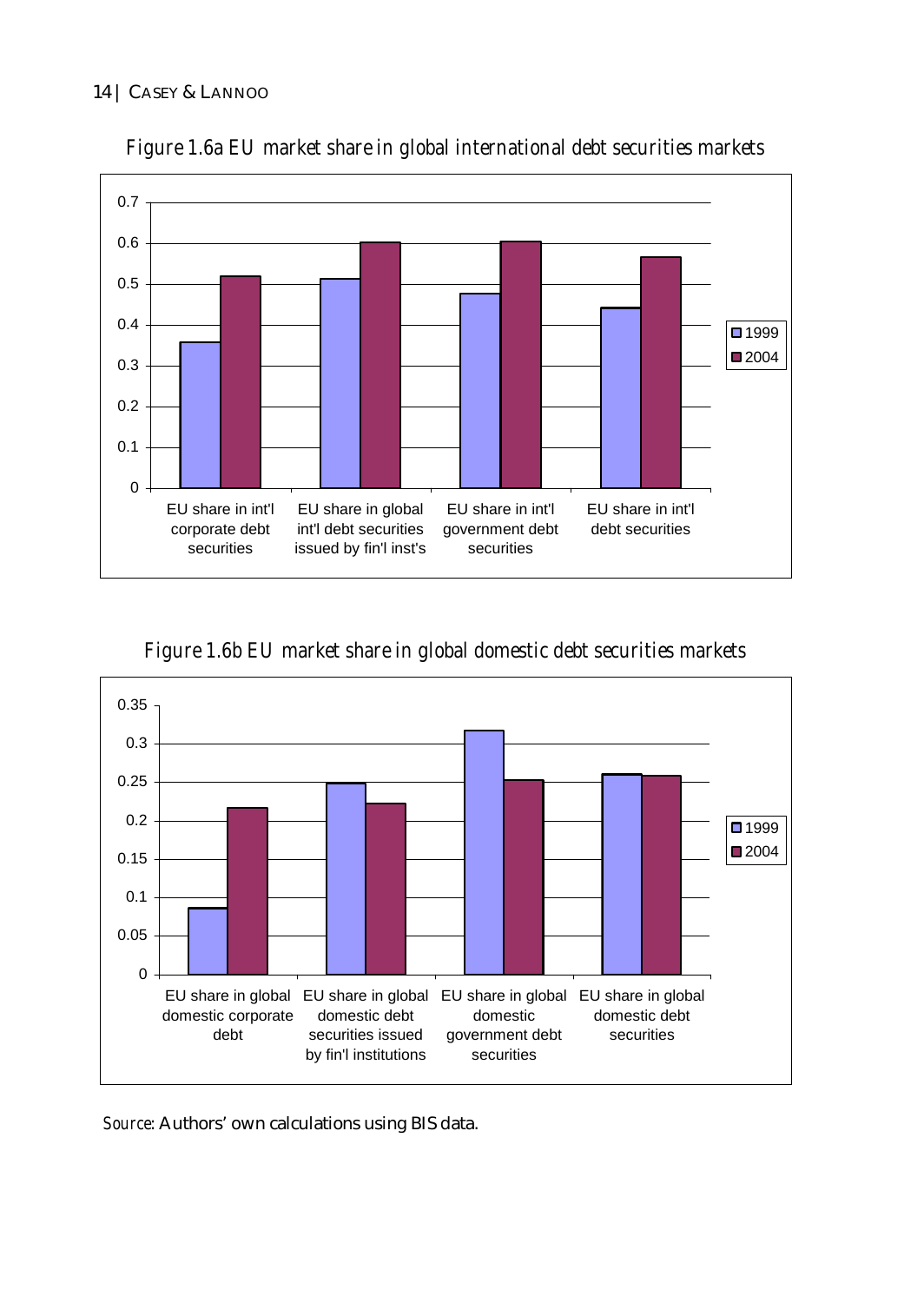#### *ii. Net issuance of international debt securities*

As can be seen from Figure 1.7, net issuance of international bonds by EU issuers displays an interesting pattern in comparison with issuers from other countries over the period 1993-2004. What is immediately evident is the reduced net issuance that resulted from the disciplinary measures imposed by the Maastricht criteria in the run-up to EMU from 1993 until 1999. In 1999, there is a sharp break in the trend, as net issuance of international bonds by EU issuers all of a sudden rose dramatically relative to the rest of the world.



*Figure 1.7 Share of net issuance of international debt securities, by region* 

*Source*: Authors' own calculations from BIS data.

The recent dominance of EU issuers in total issuance of international debt securities can be attributed to two main causes: on the one hand, net issuance was unusually strong in the EU in 2002, 2003 and in the second half of 2004 by recent historical standards, reaching up to 80% of world quarterly net issuance; on the other hand, in the rest of the world, net issuance deviated significantly on the downside from the values one would expect if one would have extrapolated the historical trend line. In 2003, however, net issuance was lower in the EU compared to the two previous years, while in the rest of the world, it was on its way back up, which explains why the EU's share in total issuance receded in 2003.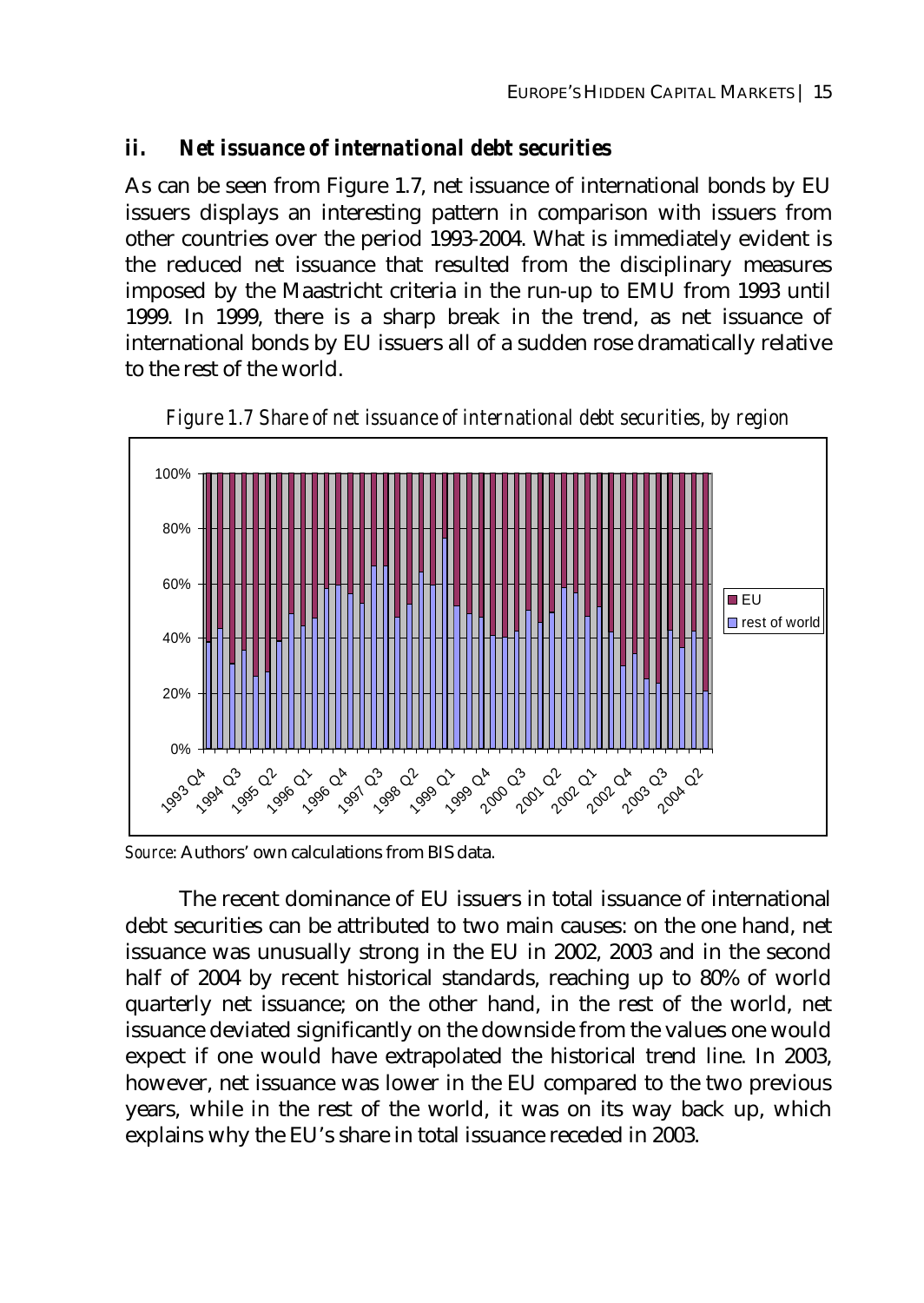### *iii. Size of international bonds issued by EU entities*

An interesting feature in the international bond market since 1999 is the increasing average value of bond issues – straights and convertibles in particular, which, although already rising before that date, have grown much faster after monetary union (Figure 1.8). Straight bonds – the largest source of debt financing in the EU – reached an average size of nearly €500 million in 2004, up from around €120 million in 1988. This trend is reflected even more strongly in the average size of convertibles, which have grown from around €180 million to over €600 million in value over the same period. Finally, fixed rate issues are larger in size today than 15 years ago, but they have not displayed the same kind of steady rise in average value as straights and convertibles.

The increase in debt issue size is not surprising in light of the introduction of a common currency and is due to several factors: first, the cross-border consolidation that was expected to occur as a result of the single currency. As a result, mergers and acquisitions activity mushroomed, in effect creating a market for takeover, LBO and jointventure financing. Also, issuers could now appeal to investors across the eurozone, facilitating access to debt financing and allowing for larger funding programmes that would previously have saturated local demand.



*Figure 1.8 Average value of issue by bond type (€ millions)* 

*Source*: Authors' own calculations with sample international bond market data provided by ISMA.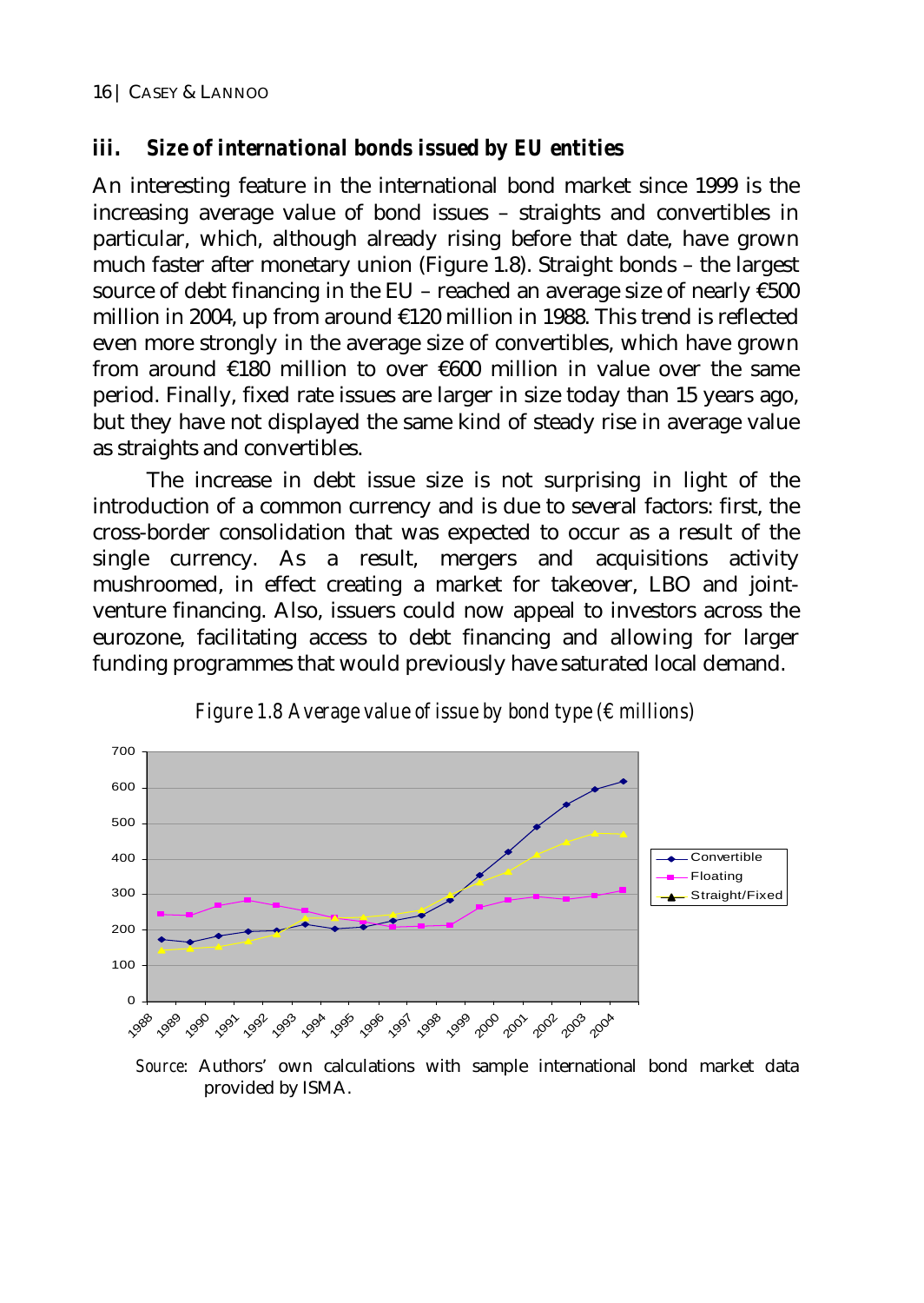#### *iv. Evolutions in debt securities maturities*

Maturities tend to increase as firms become more leveraged (Schiantarelli & Sembenellli, 1997). This result is intuitive, since firms with high short-term debt to total assets are likely to face refinancing problems, which may even result in severe liquidity shortages. Empirical tests have revealed an inverse relationship between maturity and firm indebtedness, at least up until a certain point. Beyond this point, the relationship becomes nonmonotonic, as very highly-leveraged firms are more likely to default than firms with little debt, pushing anxious investors to demand the firm to issue short-term paper. Part of the push towards greater leveraging may be due to the greater institutional investor participation in capital markets fostered by the deregulation of the investment fund industry in the EU. Although acknowledging that research on the influence of institutional investors on firm leveraging is inconclusive, Davis (2002) cites a study by Firth (1995) that demonstrates empirically that the increasing presence of institutional investors encourages firms to leverage up.

Some of these theories may explain why the average maturities of debt securities issued by European entities, both official and private, in the international bond market have risen across the board between 1990 and 2003 (except for Sweden and Greece, where the maturities are weighted by issue size; see Figure 1.9). Some countries, especially Finland and the United Kingdom, have seen considerable lengthening of maturities of debt issued by entities registered in those countries, a rise of more than, and close to, four years, respectively. Other EU countries, such as Italy, the Netherlands and Belgium, have also witnessed non-negligible rises in the average maturity of international bonds issued by national entities. According to our ISMA sample, the average maturity across all issuer types and issue types rose from about 8.75 years in 1988 to around 10.75 years in 2004 (see Figure 1.10).

Another possible driver of the lengthening maturity structure of corporate debt in the EU is related to the widening and greater diversified investor base as a result of the single currency area. In the captive national markets, issuers had to respond to domestic investors' preferences when organising borrowing programmes. Until recently, it was by and large banks that held the lion's share of corporate debt. Because banks prefer to match closely their assets and liabilities, and because banks' liabilities are mostly short-term, they also prefer to hold assets with relatively short duration.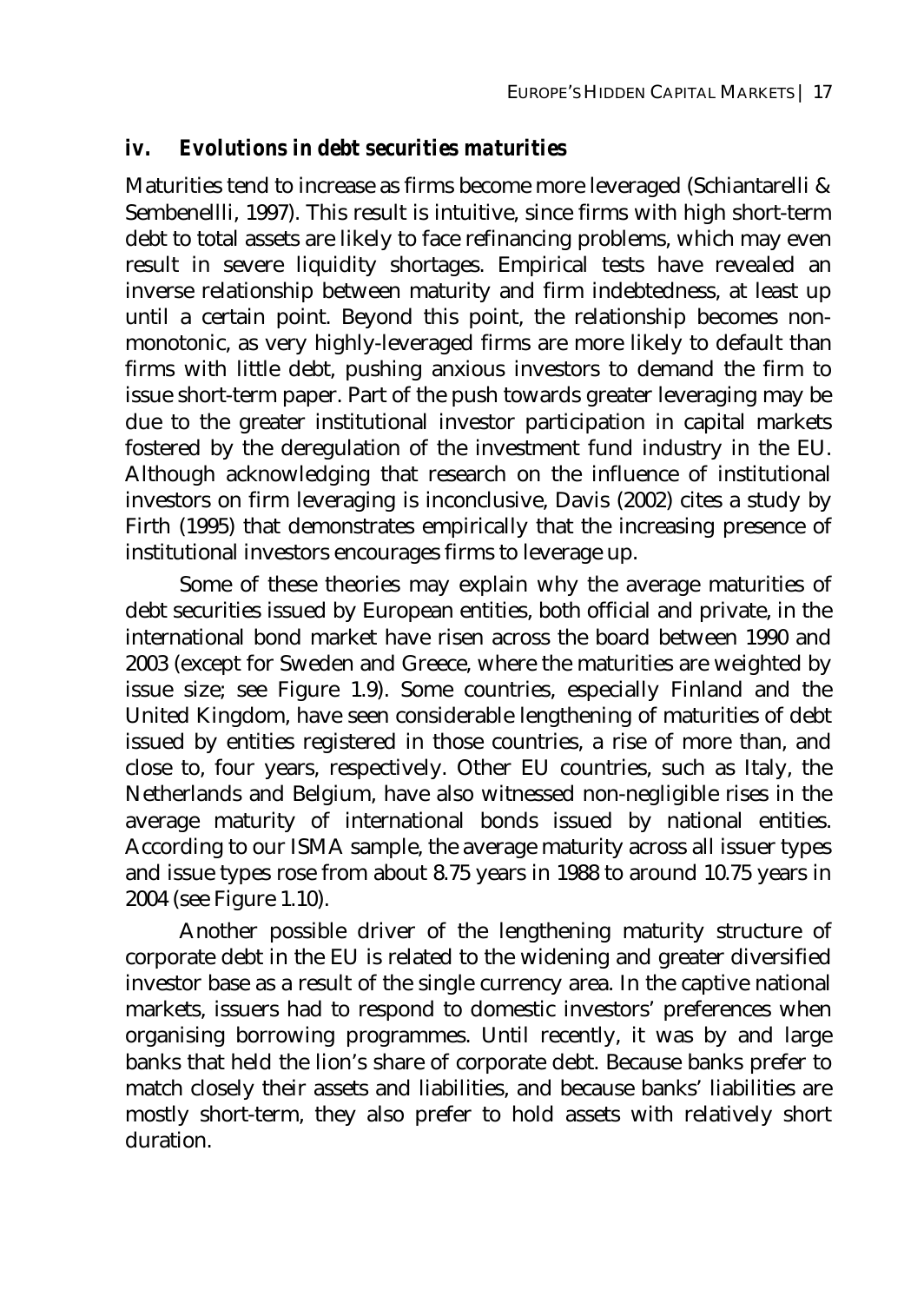

*Figure 1.9 Eurobond maturities by issuer nationality* 

*Source*: Authors' own calculations with data on international debt issues provided by the International Securities Market Association (ISMA).



*Figure 1.10 International bond maturities* 

*Source*: Authors' own calculations with data on international debt issues provided by the International Securities Market Association (ISMA).

The close link between duration and maturity suggests that traditional banks with large deposit activities would prefer to hold debt with shorter maturities. But as former 'foreign' markets in the EU became part of the enlarged domestic market, life insurance and pension funds,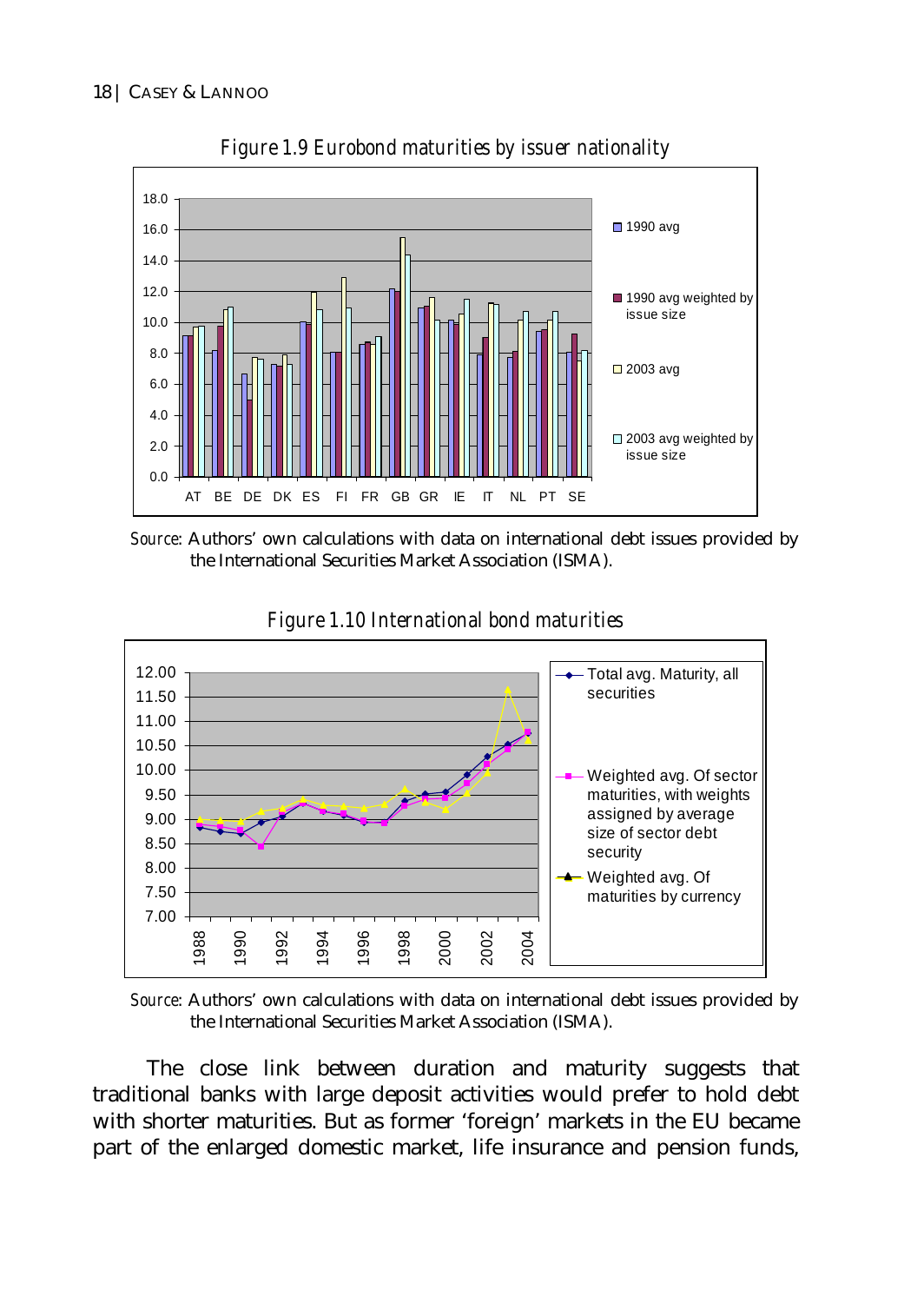which previously had been very constrained in their investment activities by limits to their exposure to foreign exchange risk, were free to hold assets across the EU. As a result, and compounded by the ongoing disintermediation, this trend has meant that more debt has ended up in the hands of investors that have long-term liabilities, and who will prefer to match them with long-term assets. With the demand for corporate bonds increasing as the 'home bias' phenomenon in portfolio management diminished greatly within the EU, it became cheaper for firms to issue long-term debt, so one would expect average maturities to rise subsequent to the introduction of a single currency. This seems to be the case, as seen in the figure above, although there are countervailing trends when one breaks down the average maturities by bond type.

In the international bond market, an interesting trend has been the impressive reduction in the maturity of convertible debt over the past 15 years (Figure 1.11). Whereas the average maturity of convertible issues was 14 years in 1988, it is below eight years today. Dutordoit & Van de Gucht (2004) estimate the average maturity for outstanding convertible debt issued by EU firms is 6.71 years and the median value is 5.48 years. This development may warrant further research, since the trend is pronounced, monotonic<sup>10</sup> and goes against the general trend of rising maturities observed in debt issued by EU entities in the international bond market.





 $\overline{a}$ 

<sup>&</sup>lt;sup>10</sup> A monotonic curve indicates the presence of a trend that is not broken by any lapses in the opposite direction, whether brief or prolonged or rare or common.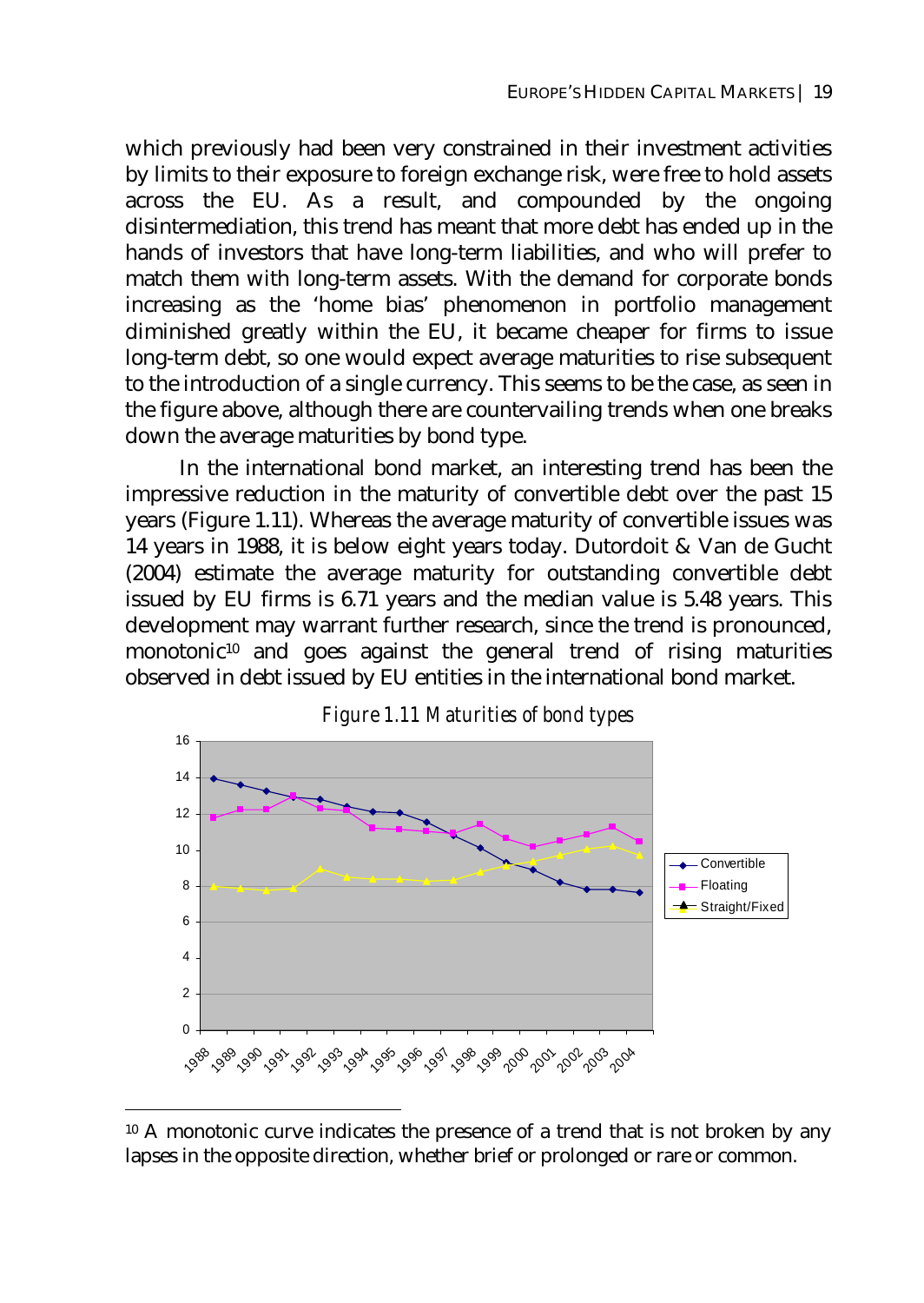#### 20 | CASEY & LANNOO

While some governments have been taking advantage of the lower financing costs ushered in by monetary union to lengthen the maturity structure of their debt (e.g. Spain, Italy, Greece, Portugal and recent fiscal 'sinner' Germany) others have been consolidating debt at the long end and bringing the fulcrum back towards shorter maturities, in order to preserve credit ratings from deterioration (Table 1.3).

| <b>End of 1995</b> | <b>End of 1998</b> | <b>End of 1998</b> | <b>End of 2002</b> | <b>End of 2003</b> |
|--------------------|--------------------|--------------------|--------------------|--------------------|
| Austria            | 5.8                | 5.5                | 6                  | 6.3                |
| Belgium            |                    |                    | 6.1                | 5.9                |
| Finland            |                    | 4.8                | 4.5                | 3.9                |
| France             | 6.3                | 6.3                | 5.9                | 5.9                |
| Germany            | 4.9                | 6                  | 6                  | 6.3                |
| Greece             |                    | 3.9                | 6.1                | 6.3                |
| Ireland            |                    |                    | 4.5                | 5.8                |
| Italy              | 4.5                | 5.2                | 5.6                | 6.1                |
| Luxembourg         |                    |                    | 2.3                | 1.9                |
| The Netherlands    | 6.9                | 6.5                | 6.1                | 6                  |
| Portugal           |                    | 3.8                | 4.5                | 4.3                |
| Spain              | 3.7                | 5.4                | 6                  | 6.1                |
| Euro area          |                    |                    | 5.8                | 6                  |

*Table 1.3 Term to maturity of government debt in the euro area (years)* 

*Source*: Annual reports of euro area debt managers and Wolswijk & de Haan (2005).

#### *v. A new asset class: The issuance of ultra-long bonds*

In recent months, European capital markets have witnessed the introduction of a new debt class: the ultra-long maturity segment, comprised of sovereign and corporate bonds with 50-year maturities.<sup>11</sup>

 $\overline{a}$ 11 Ultra-long bonds are not a novelty in the American corporate debt market. The Walt Disney Corporation emitted a 100-year 'Sleeping Beauty' bond in 1993, although it is callable any time after 2023. This was the first debt security with century maturity since 1954. The Disney issue was followed by several others, including IBM, J.C. Penney and Financial Security Assurance Holdings. But North American economic history gives even more outlandish examples: Republic National Bank issued a 1000-year bond on October 1997 but it was not the first of its kind, as these millennial issues had been used by railroads in the late  $19<sup>th</sup>$ century (Karpoff, 2004). Telecom Italia was the pioneer in the corporate bond market, launching a 50-year €500 million debendeture, stretching the yield curve in the corporate bond market farther out and further cementing the ongoing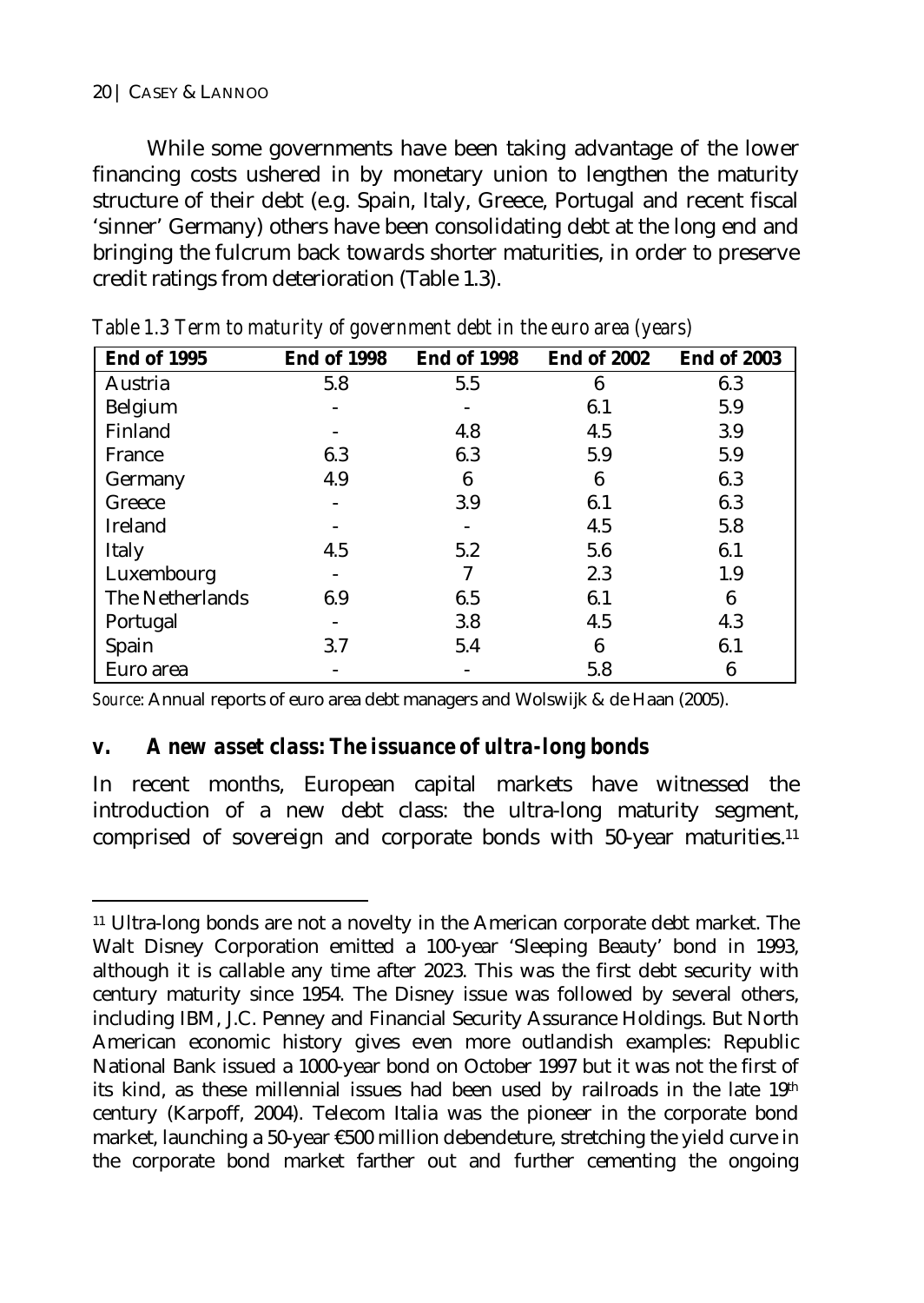Naturally, market integration contributed significantly to the development of this new asset class. Yet it was not alone in triggering the mushrooming of ultra-long maturity bonds. Time-specific market conditions also play a role, as issuers try to lock in the financing advantages offered by historically low long-term interest rates. As Figure 1.12 indicates, long-term interest rates have been falling in tandem with short-term rates over the past four years amid sanguine inflationary expectations, reducing the costs of debt financing.12



*Figure 1.12 Short and long-term interest rates in the euro area (%)* 

*Source*: Authors' own calculations with ECB data.

 $\overline{a}$ 

Yet it is especially enormous pressure from the demand side<sup>13</sup> combined with favourable supply conditions that has triggered the already high issuance of ultra-long bonds in both the government and corporate

transition from traditional bank-based financing to capital market access by European corporates.

<sup>&</sup>lt;sup>12</sup> Low yields on long-term debt, particularly in an environment of rising shortterm interest rates, have called market participants to evoke the possibility of a bubble in the bond markets (Greenspan's 'conundrum'), since markets do not seem to be properly pricing risk. Evidence for this can be gathered from the very narrow spread between benchmark government securities and riskier prospects.

<sup>&</sup>lt;sup>13</sup> The 50-year French government issue, initially planned for a volume of  $\epsilon$ 3-5 billion, was increased to  $€6$  billion after demand exceeded  $€19$  billion (Simensen, 2005b).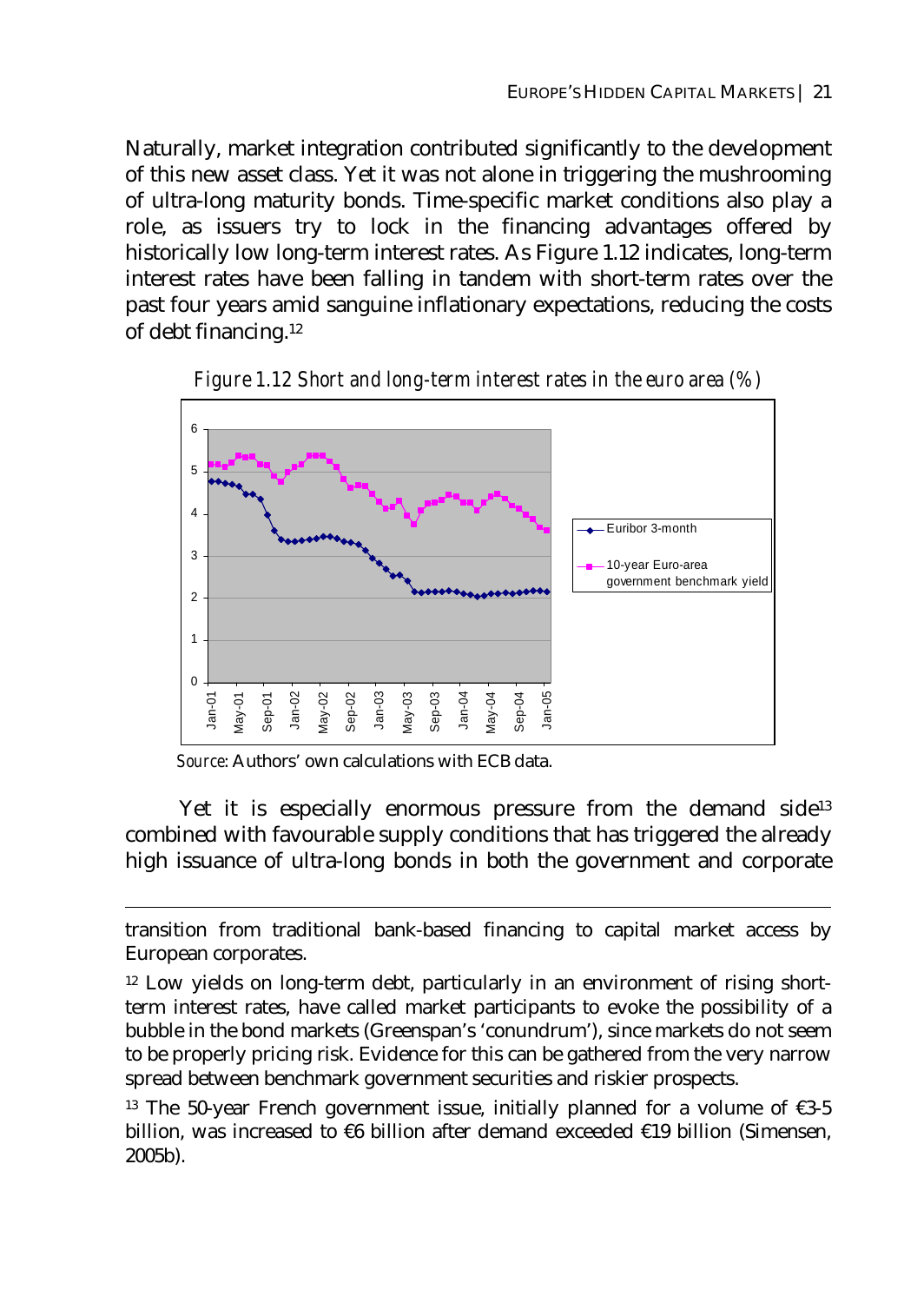$\overline{a}$ 

market segments, offering mutual benefits to both debt issuers and institutional investors: whereas EU governments are looking to take advantage of historically low interest rates to lock in cheap deficit financing over a horizon of half a century, government debt characterised by an ultra-long maturity structure will enable insurance firms and pension funds to generate a steady stream of income over extended periods.

There are signs that other European government issuers are quickly going to follow suit to exploit the favourable market conditions prevailing at the moment: Italy and the United Kingdom have announced plans to launch 50-year 'Methuselah' issues; even Greece recently floated a successful 30-year bond for the first time, at a surprisingly low 26 basis point spread over the German 30-year benchmark that will come to term around the same time.14 Part of the reason governments such as the Greek and the Italian have been able to issue bonds with long and ultra-long maturities stems from the greater credibility of monetary policy in Europe.15 Whereas the issuance of 50-year sovereign debt instruments would have been nearly unthinkable a generation ago, the more stable institutional framework, anchored by the constitutionally guaranteed independence of the ECB, has contributed in great part to its inception. These new maturities are also likely to impact the euro yield-curve, adding depth and creating new opportunities for trading along it. Additionally, adding another benchmark security at the tail of the curve enables investors to better price risk over long horizons.

Up until now, EU sovereign debt markets have been largely characterised by the domination of bonds with 10-year maturities, and overwhelmingly by bonds with maturities shorter than a quarter century, as seen in our sample dataset<sup>16</sup> from the international bond market: out of

<sup>&</sup>lt;sup>14</sup> This low spread is all the more surprising, since the issue comes shortly after the finance ministry was rocked by revelations that Greece had been reporting falsified statistics on deficit levels for the better part of a decade. And yet demand for this issue was sufficient to push the government to the upper limit of the announced €3-5 billion range, at €5 billion (Simensen, 2005a).

<sup>15</sup> Institutional determinants of monetary policy credibility include full independence from political pressure, which is enshrined in the existing EU Treaties. Although the Federal Reserve is, strictly speaking, less independent than the European Central Bank, as measured by the Eijffinger-Schaling index for central bank independence. (See e.g. Eijffinger & Schaling, 1993).

<sup>16</sup> Courtesy of the International Securities Market Association (ISMA).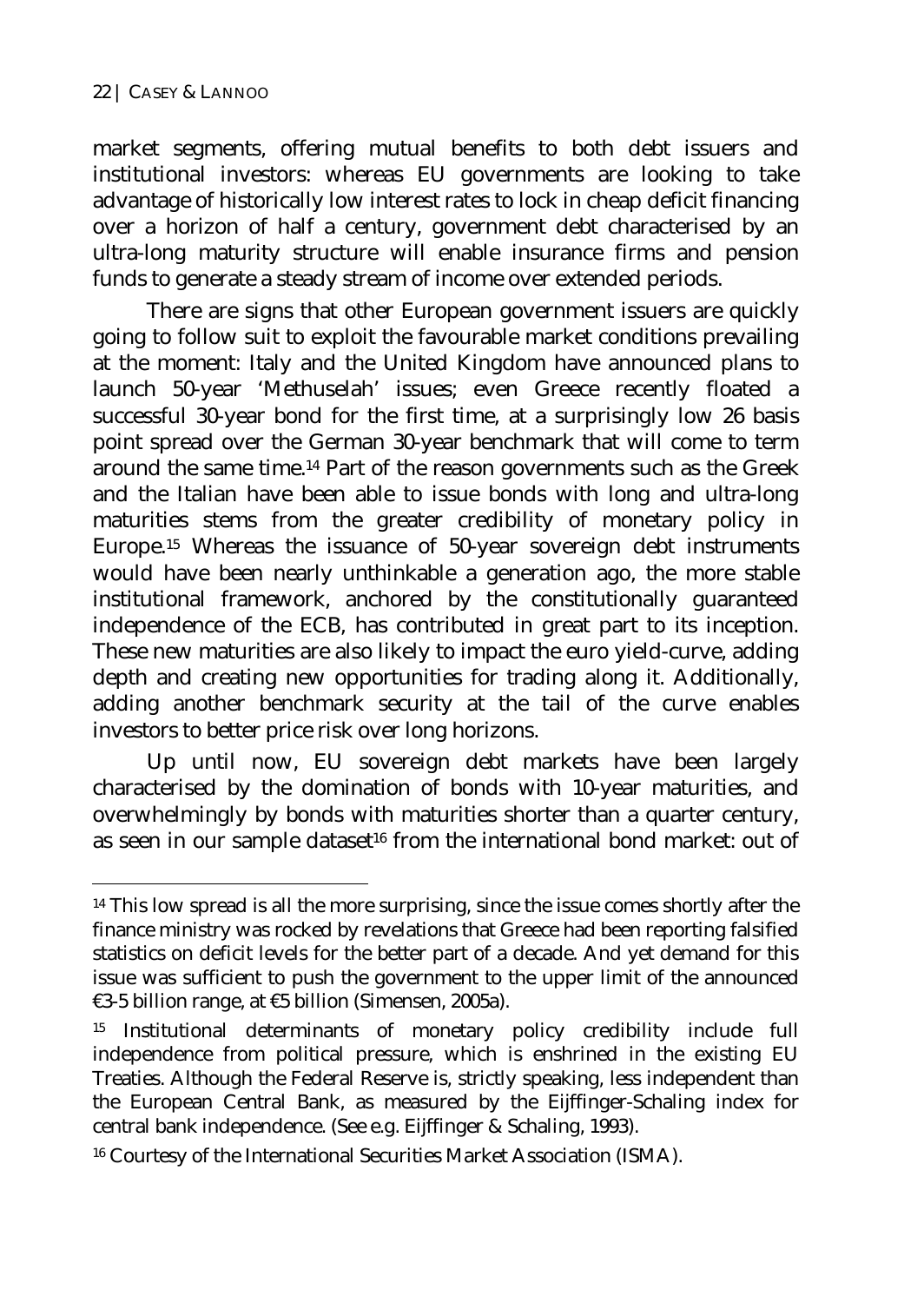399 government debt securities from the international bond market, only 44, or just under 9%, have maturities longer than 25 years. A more comprehensive Merrill Lynch survey indicates that as of 2004, only 6% of eurozone sovereign bonds have maturities that exceed 25 years.17 But there is little doubt that the trend of lengthening maturity structures in funding programmes will be extrapolated into the future, particularly in light of the challenges posed by the demographic deficit the European continent faces. The rapid ageing of the population means that the insurance industry, as well as pension funds, are looking to strengthen their balance sheets, given the enormous liabilities they face over the long term.

### *vi. Recent trends in European sovereign debt markets*

Vast amounts of research has been produced on European sovereign bond markets, especially analyses of yield convergence (see Baele et al., 2004). Accordingly, we limit ourselves to a brief overview and instead focus more attention on the corporate bond market.

Sovereign bond markets have long been, and continue to be, the most developed segment of European capital markets. For example, they still represent today a multiple of the outstanding value of corporate debt securities issued in the EU, figures that remain significantly higher in most EU countries than in the United States or the rest of the world (see Table 1.4).

For a long time, sovereign bonds represented the majority of total outstanding debt securities in Europe, although this is no longer the case today: debt securities issued by European financial institutions have now overtaken government debt as the single largest category of issuer in the EU bond market. This is the logical consequence of the pervasiveness of public deficits in Europe after the oil shocks and the need to fund these budgetary shortfalls efficiently at the lowest cost possible to the sovereign issuer. As a result, sovereign bond markets blossomed, their development not only spurred by the sheer size of public deficits, but also by direct government oversight of their operation and contributions to their design. Yet in the run-up to monetary union, fiscal deficits shrank as a logical consequence of the convergence programme, leading to smaller markets for government debt across the EU. More recently, as some member states, namely, Germany, France, Portugal and Italy, have plunged headlong into

 $\overline{a}$ 

<sup>17</sup> As reported in *The Economist* (2005).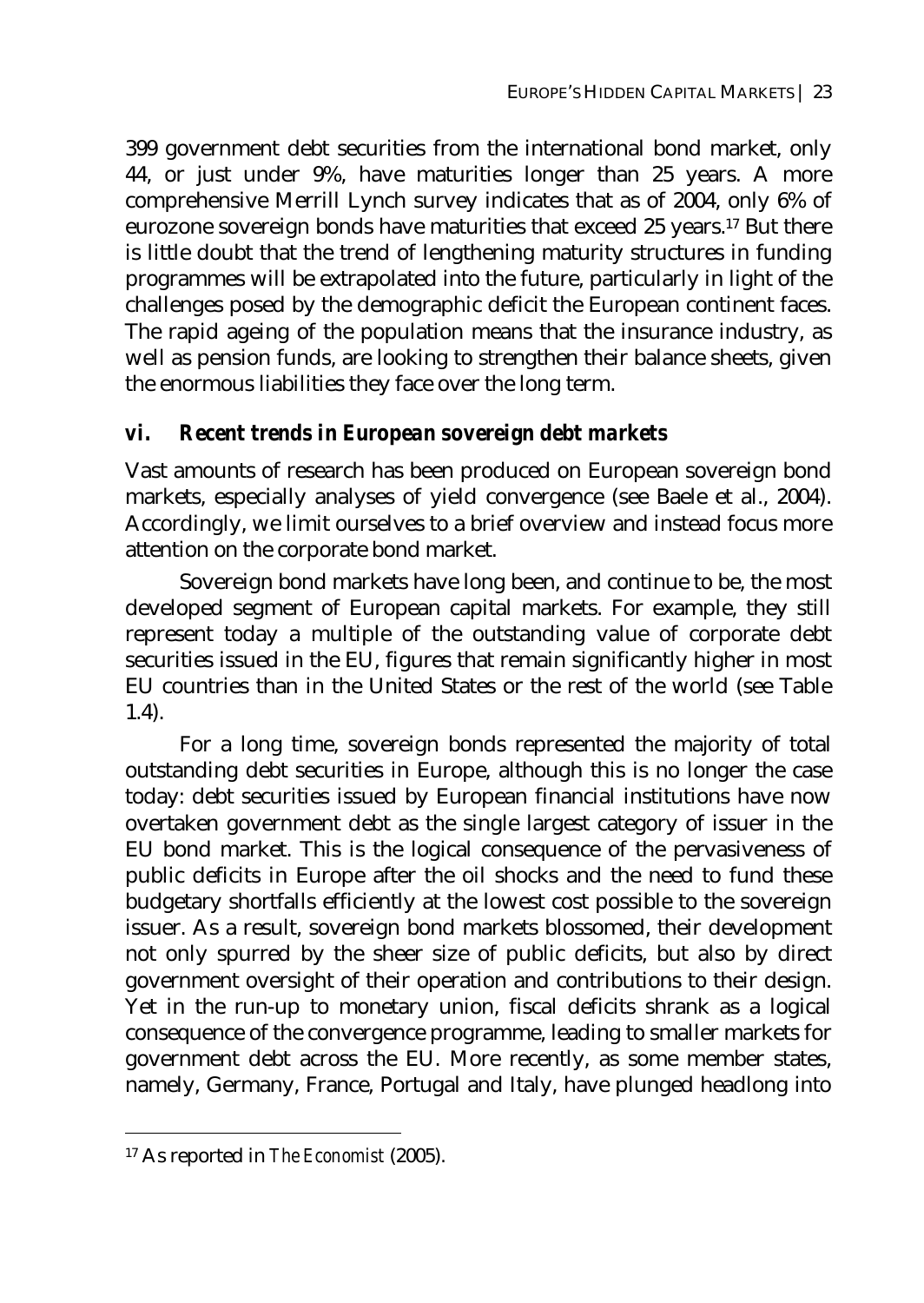protracted bouts of fiscal profligacy, public deficits are on the rise with a concomitant increase in government debt issuance. The trend described above is also due to the explosion in international debt issuance by European financial institutions.

|          |     |     | Country   Austria   Belgium   Denmark   Finland   France   Germany   Greece   Ireland   Italy |     |      |      |     |  |
|----------|-----|-----|-----------------------------------------------------------------------------------------------|-----|------|------|-----|--|
| Relative | 5.8 | 7.8 | 3.6 <sub>1</sub>                                                                              | 4.5 | 6.01 | 30.7 | 0.8 |  |
| size     |     |     |                                                                                               |     |      |      |     |  |

*Table 1.4 Relative size of government and corporate debt markets\** 

| Netherlands Portugal Spain Sweden UK |     |               |                  | Eurozone EU-15 Japan |     | <b>IUS</b> | <b>Rest of</b><br>world |
|--------------------------------------|-----|---------------|------------------|----------------------|-----|------------|-------------------------|
| 2.4                                  | 5.0 | $2.4^{\circ}$ | 4.0 <sup>1</sup> | 3.9 <sub>l</sub>     | 5.9 | 2.6        | 2.9 <sup>°</sup>        |

\* Cell content represents the ratio of total value outstanding of government debt to corporate debt.

*Source*: Authors' own calculations with BIS data.

Because fiscal policy still falls within the remit of the EU member states, one cannot speak of a *European* sovereign debt market as such. Unlike the evolving European corporate debt market, government bond markets in Europe remain very much a national operation and continue to be tightly regulated by the national central banks and finance ministries for reasons having to do with monetary policy, financial stability and ensuring favourable conditions for the continued issuance of government debt. At over €1.3 trillion, Italy's government bond market remains the largest in the EU (and third largest in the world after the US and Japan), followed by Germany (€1 trillion), France (€900 billion) and the UK (€500 billion). Of all EU countries, Greece and Portugal have witnessed the most rapid growth in value of government debt outstanding, a total of over 110% in each case. Not surprisingly, they are accompanied by two other 'sinners' who have recently (and repeatedly) broken the Stability and Growth Pact, France and Germany, with respective growth rates of 64% and 91%.

Government bonds play an essential role in the proper functioning of the European repo market, since central government debt represents nearly 90% of collateral securing repo transactions (ISMA, 2004; Wolwijk & de Haan, 2005). In terms of the design of government funding programmes, their strategy still remains relatively simple in terms of the choice of debt instrument: the great majority of European sovereign bonds are bullet bonds with fixed coupons (Cheung et al., 2005).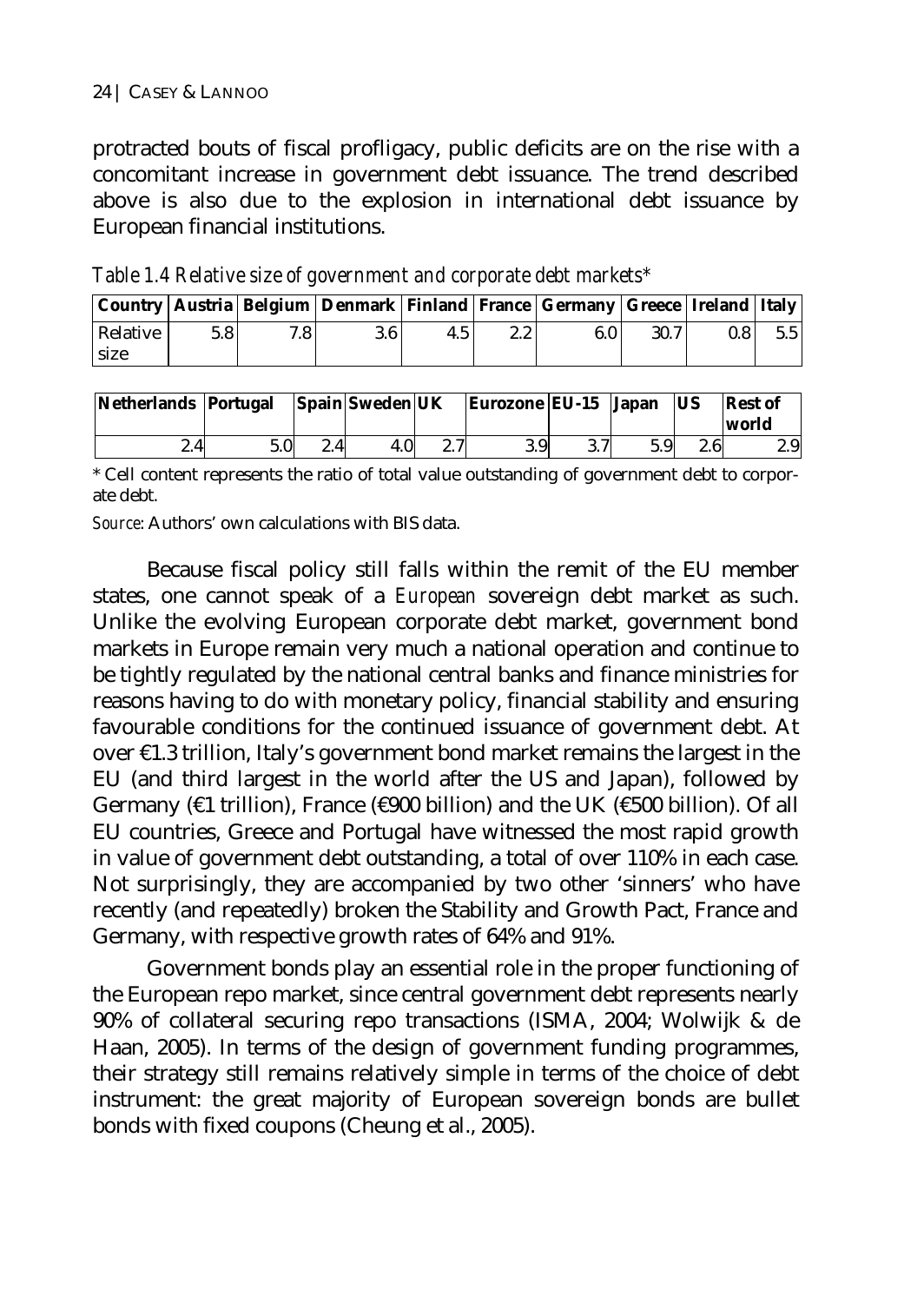| <b>Country</b>     | Gov't debt securities | Gov't debt securities | Growth rate, |
|--------------------|-----------------------|-----------------------|--------------|
|                    | outstanding, 1999-03  | outstanding, 2004-12  | 1999-2004    |
|                    | $($ € billions)       | $(E\text{ billions})$ |              |
| Austria            | 95.0                  | 138.9                 | 46%          |
| Belgium            | 244.7                 | 333.4                 | 36%          |
| <b>Denmark</b>     | 97.9                  | 97.9                  | $0\%$        |
| Finland            | 69.5                  | 97.9                  | 41%          |
| France             | 562.9                 | 923.3                 | 64%          |
| Germany            | 555.8                 | 1062.8                | 91%          |
| Greece             | 106.0                 | 224.4                 | 112%         |
| Ireland            | 28.0                  | 34.4                  | 23%          |
| Italy              | 1050.6                | 1305.1                | 24%          |
| <b>Netherlands</b> | 169.8                 | 226.6                 | 33%          |
| Portugal           | 46.4                  | 97.2                  | 110%         |
| Spain              | 288.9                 | 389.2                 | 35%          |
| Sweden             | 152.2                 | 145.8                 | $-4\%$       |
| UK                 | 408.4                 | 522.3                 | 28%          |
| Eurozone           | 3217.5                | 4833.2                | 50%          |
| $EU-15$            | 3875.9                | 5599.1                | 44%          |
| <b>US</b>          | 3982.3                | 4261.0                | 7%           |
| Japan              | 2520.5                | 5270.9                | 109%         |
| World              | 11966.7               | 17773.8               | 49%          |
| Rest of world      | 1587.9                | 2642.8                | 66%          |

*Table 1.5 Government bonds* 

*Source*: Authors' own calculations with BIS data.

 $\overline{a}$ 

## *vii. Recent trends in the European corporate bond market*

It is especially private capital markets that have been the driving force behind the rapid evolution of European bond markets since the introduction of the euro, particularly in light of the fiscal consolidation that prevailed in the run-up to the single currency. In this section, we highlight developments in the EU corporate debt market and in the market for debt securities issued by financial institutions.

For a long time, the prevalence of relationship banking in financial intermediation in continental Europe meant that corporate debt markets remained significantly underdeveloped in contrast to the vibrant American market.18 For example, at the time of the introduction of the euro, the

<sup>18</sup> As explained later in this chapter, there is one notable (and perhaps surprising) exception, France, which has a rather developed market for corporate debt relative to its continental neighbours.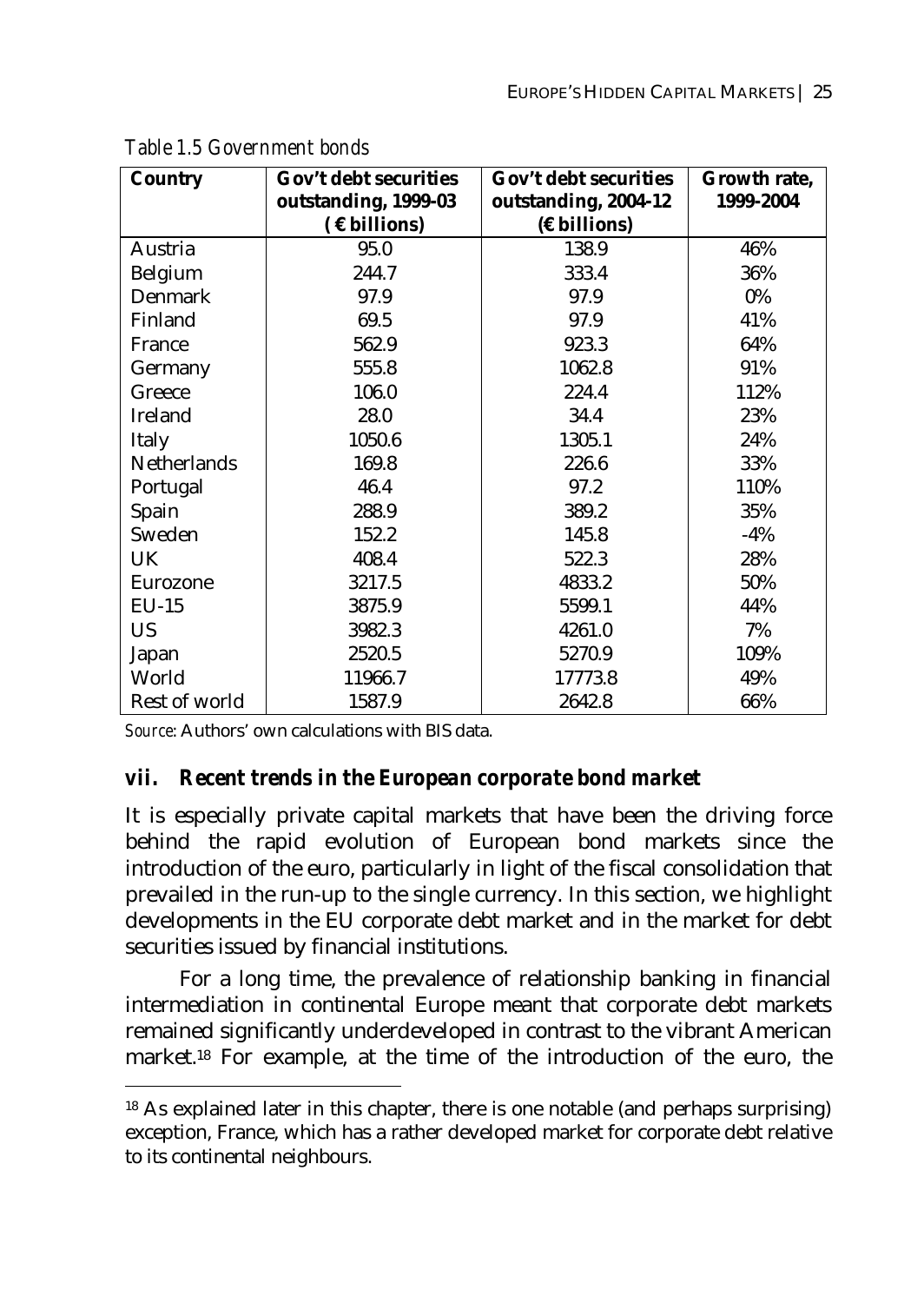European corporate debt market only accounted for 13% of the world market for private debt securities issued by non-financial corporations in contrast to a 56% US share. In other words, valued at  $\epsilon$ 475 billion in 1999, the European corporate debt market was less than a quarter the size of its US counterpart ( $\epsilon$ 2,020 billion).<sup>19</sup>

By the end of 2004, however, the global landscape of corporate debt markets had changed significantly. From 13% five years earlier, the EU market share had more than doubled, surging to 29%. In value terms, the amount outstanding of corporate debt securities issued by EU corporations reached €1,500 billion in 2004, or 74% of the US corporate debt market size (valued in euros), as opposed to less than 25% the value of the US market five years earlier.20 Nevertheless, valued at \$3,000 billion (€2,038 billion at current exchange rates), the corporate debt market in the United States still remains easily the largest in value terms, accounting for 40% of the total value of corporate debt securities in the world.<sup>21</sup> Today, within the EU, the leaders in the corporate bond market in value terms are France  $(6413.5$ billion), Italy (€238.2 billion), the United Kingdom (€192.2 billion) and Germany (€175.7 billion).

The extraordinarily high growth rates recently registered by the European corporate bond market reflect the fact that it remains the fastestgrowing segment of the European bond market, growing in value terms by 216% over the same time horizon and dwarfing the growth rate of the US market (30%).<sup>22</sup> Despite the high EU-15 average growth rate, some countries have seen nothing short of spectacular growth rates in the value of corporate bonds outstanding (Table 1.6). For example, the Italian corporate debt market has witnessed by far the most spectacular growth rate of all EU countries, growing by more than 1,300% since 1999. In addition, both the German and Irish markets grew by over 700%, and the Spanish one by over 300%.

<sup>19</sup> Authors' own calculations using BIS data.

<sup>20</sup> The US corporate debt markets was valued at \$3,000 billion in December 2004. Violent movements in the  $E/S$  exchange rates since 1999 mean that comparing the figures in terms of a single currency is risky, since exchange rate movements will affect the value of the US corporate debt market more than innate growth, artificially driving its value down (by up to 30%).

<sup>21</sup> As of December 2004 and measured in terms of euros, not US dollars.

<sup>22</sup> Authors' own calculations based on BIS data.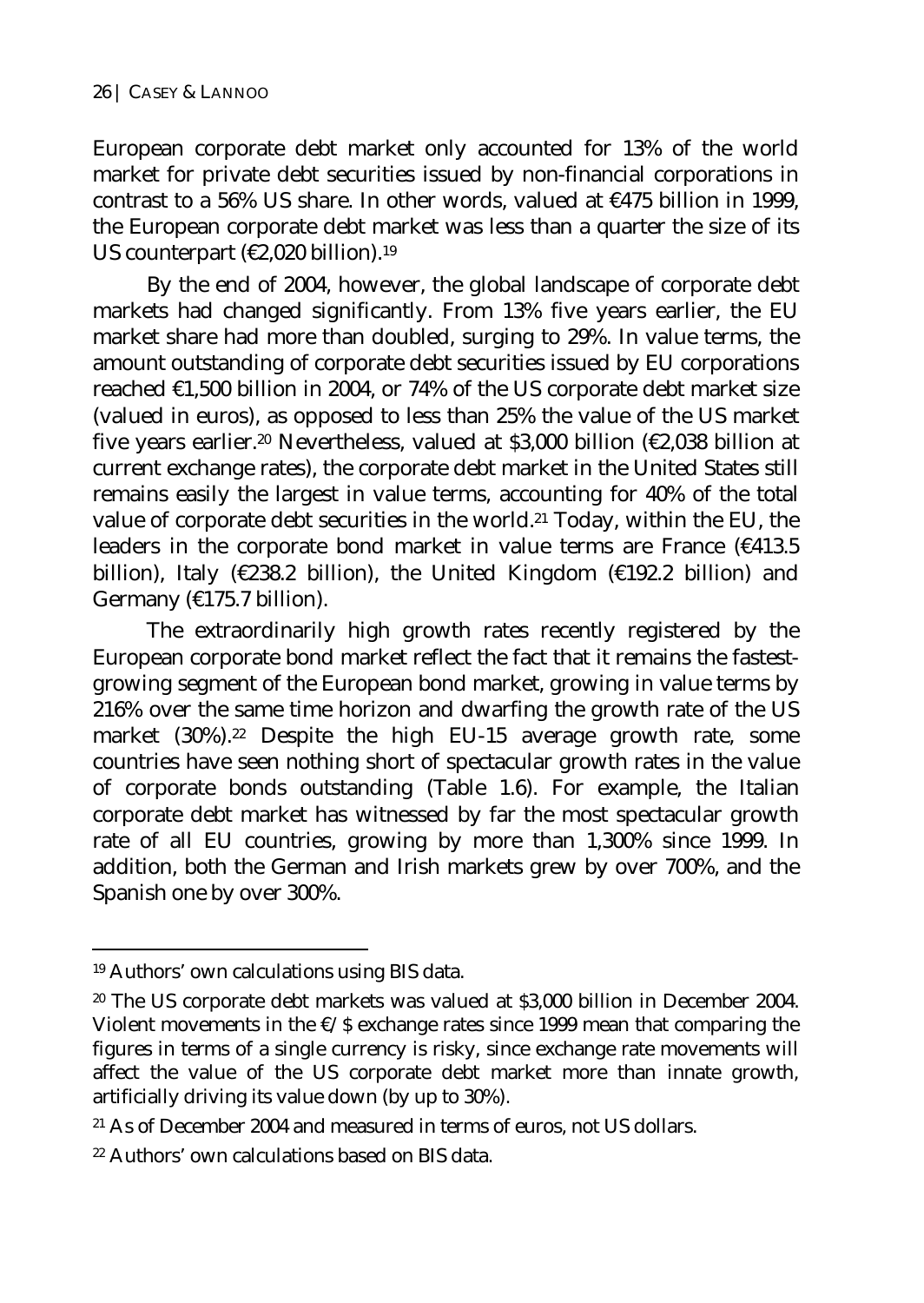|           | Austria   Belgium   Denmark   Finland   France   Germany   Greece   Ireland   Italy   Lux. |  |                                         |  |  |
|-----------|--------------------------------------------------------------------------------------------|--|-----------------------------------------|--|--|
| 245% 228% |                                                                                            |  | 47% 137% 152% 715% 174% 704% 1360% 100% |  |  |
|           |                                                                                            |  |                                         |  |  |

*Table 1.6 Corporate bond market growth rate, 1999-2004* 

| Netherlands   Portugal   Spain   Sweden   UK   Eurozone   EU-15   Japan              |     |          |     |         |         |              | $US^*$ |
|--------------------------------------------------------------------------------------|-----|----------|-----|---------|---------|--------------|--------|
| 133%                                                                                 | 97% | $1365\%$ | 74% | $174\%$ | $283\%$ | $1216\%$ 35% | 30%    |
| * LIC figures were solvulated in LIC dollars to prevent evakence note movements from |     |          |     |         |         |              |        |

US figures were calculated in US dollars to prevent exchange rate movements from influencing the true rate of growth.

*Source*: Authors' own calculations; data from BIS and Eurostat.

In addition to being the largest corporate bond market in value terms, the US market also remained for a long time, the largest in relative terms, as a percentage of GDP, hovering around 25% in recent years. Yet over the last two years, due to phenomenal growth in its corporate debt market relative to GDP, Ireland has overtaken the US market in terms of relative size, reaching 29.5% of GDP, up from 6% of GDP in 1999 (!). The Irish corporate debt market doubled in value from the first quarter of 2003 to the fourth quarter of 2004 alone, growing from  $\epsilon$ 21 billion to  $\epsilon$ 43 billion. Aggregated across all EU countries, the value of corporate debt securities outstanding relative to GDP went from 6% of EU GDP in 1999 to 15.3% in 2004. Yet as seen in the Irish figures, the aggregate EU-15 statistic hides considerable variation in terms of the level of development, depth and liquidity of corporate bond markets. French firms have a longer tradition of tapping capital markets than their counterparts in other European countries, which may explain why, relative to GDP, France has traditionally been the leader in the European corporate debt market (ECB, 2004). In 2004, the amount outstanding of French corporate securities stood at 25% of GDP.

|  | Austria   Belgium   Denmark   Finland   France   Germany   Greece   Ireland   Italy   Lux. |  |  |                           |  |
|--|--------------------------------------------------------------------------------------------|--|--|---------------------------|--|
|  | $10.2\%$   15.2%   14.1%   14.7%   25.1%   8.0%                                            |  |  | $4.4\%$ 29.5% 17.6% 13.2% |  |
|  |                                                                                            |  |  |                           |  |

*Table 1.7 Corporate bond market to GDP (as of December 2004)* 

|  |  |  | Netherlands   Portugal   Spain   Sweden   UK   Eurozone   EU-15   Japan   US*      |  |  |
|--|--|--|------------------------------------------------------------------------------------|--|--|
|  |  |  | $19.9\%$ 14.3% 19.8% 12.9% 11.2% 16.5% 15.4% 19.2% 25.0%                           |  |  |
|  |  |  | * US figures were calculated in US dollars to prevent exchange rate movements from |  |  |

influencing the true rate of growth.

*Source*: Authors' own calculations; data from BIS and Eurostat.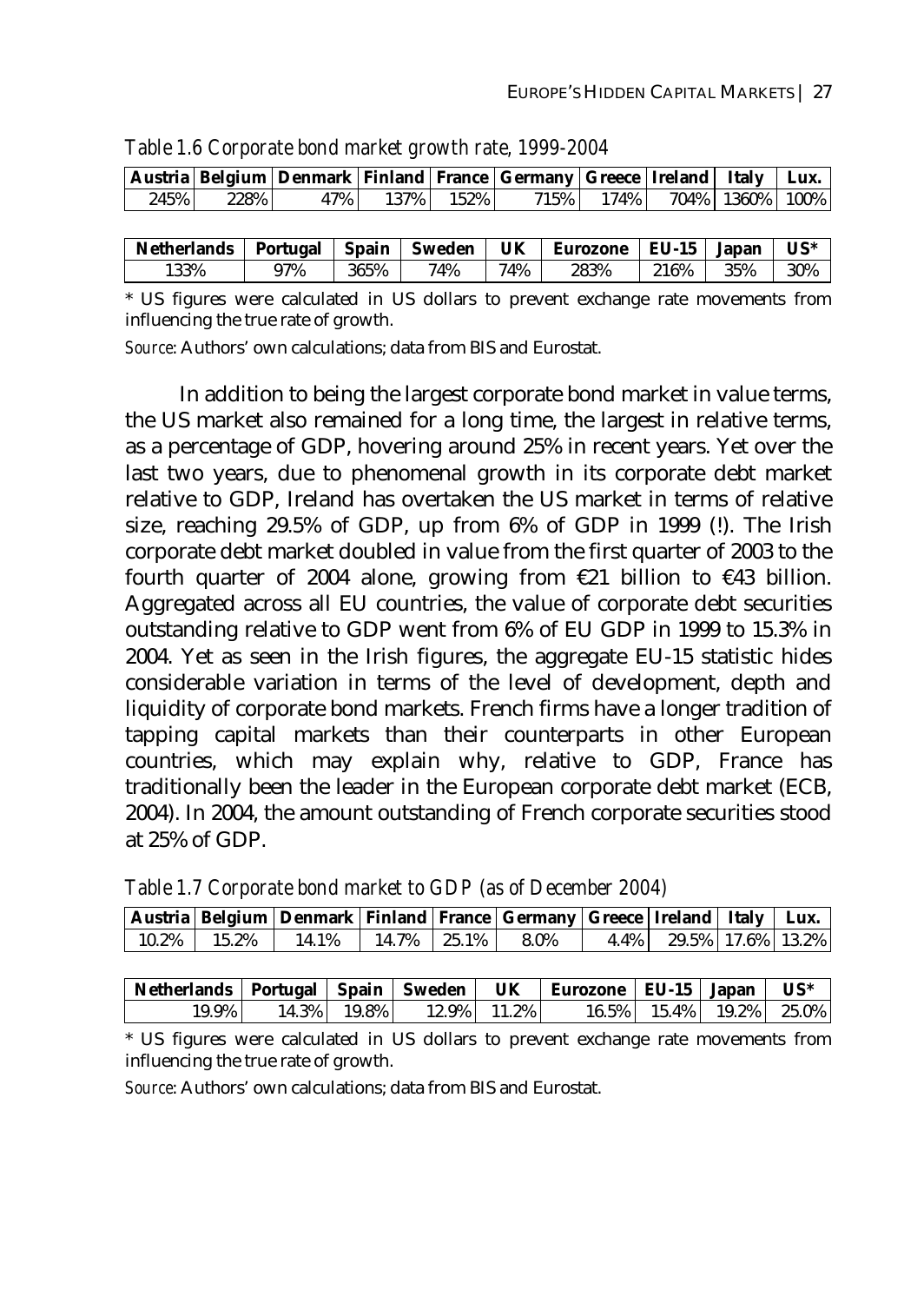As mentioned above, the speed of the transformation to arm's-length finance of some European countries with traditionally strong banking structures and correspondingly weak market infrastructures for arm's length finance, such as Italy and Germany, has been nothing short of phenomenal. In 1999, the value outstanding of corporate securities issued in Italy amounted to  $\epsilon$ 16.3 billion, or 1.5% of GDP. By 2004, however, the Italian corporate bond market had grown to €238.2 billion, equivalent to 17.6% of Italian GDP. Likewise, the German corporate bond market, which only amounted to 1% of German GDP in 1999 ( $E21.6$  billion), was equivalent to 8% of the same in 2004 ( $\epsilon$ 175.8 billion). At only 4.4% of GDP, Greece retains the smallest corporate debt market in the EU-15 in both relative and absolute terms. Overall, relative to GDP, corporate bond markets have grown very quickly in the EU since 1999 (Figure 1.13). Coincidentally, it is perhaps surprising that the UK, which has a more market-oriented financial system than France, registers a lower ratio, only achieving 11.2% of GDP (although one must beware of exchange rate movements influencing this figure).

These developments illustrate an increased investor appetite for exposure to the credit of corporate entities, and in sharp contrast with the government bond segment, which is essentially part of the interest rate arena; this has been part of the dynamic increase in credit markets in general. Some of this increase can be attributed to the development of more sophisticated hedging techniques such as credit default swaps and comparatively low and stable inflation throughout the EU. At the extreme end of the credit spectrum is high-yield debt (also called junk bonds), which is sub-investment grade (below BBB), and it is characterised by higher returns and higher risk than in the investment grade corporate bond market. Default probabilities are elevated compared with investment-grade bonds, meaning a heightened risk of principal loss or missed coupon payments, risks for which investors require compensation at a premium over 'risk-free', and the essentially interest rate sensitive government securities. Though a fairly new concept itself (having only taken off in the United States in the 1980s), the market for high-yield corporate issues is a new segment in the European fixed income landscape, only arriving in Europe in the mid-1990s (De Bondt & Marqués-Ibáñez, 2005).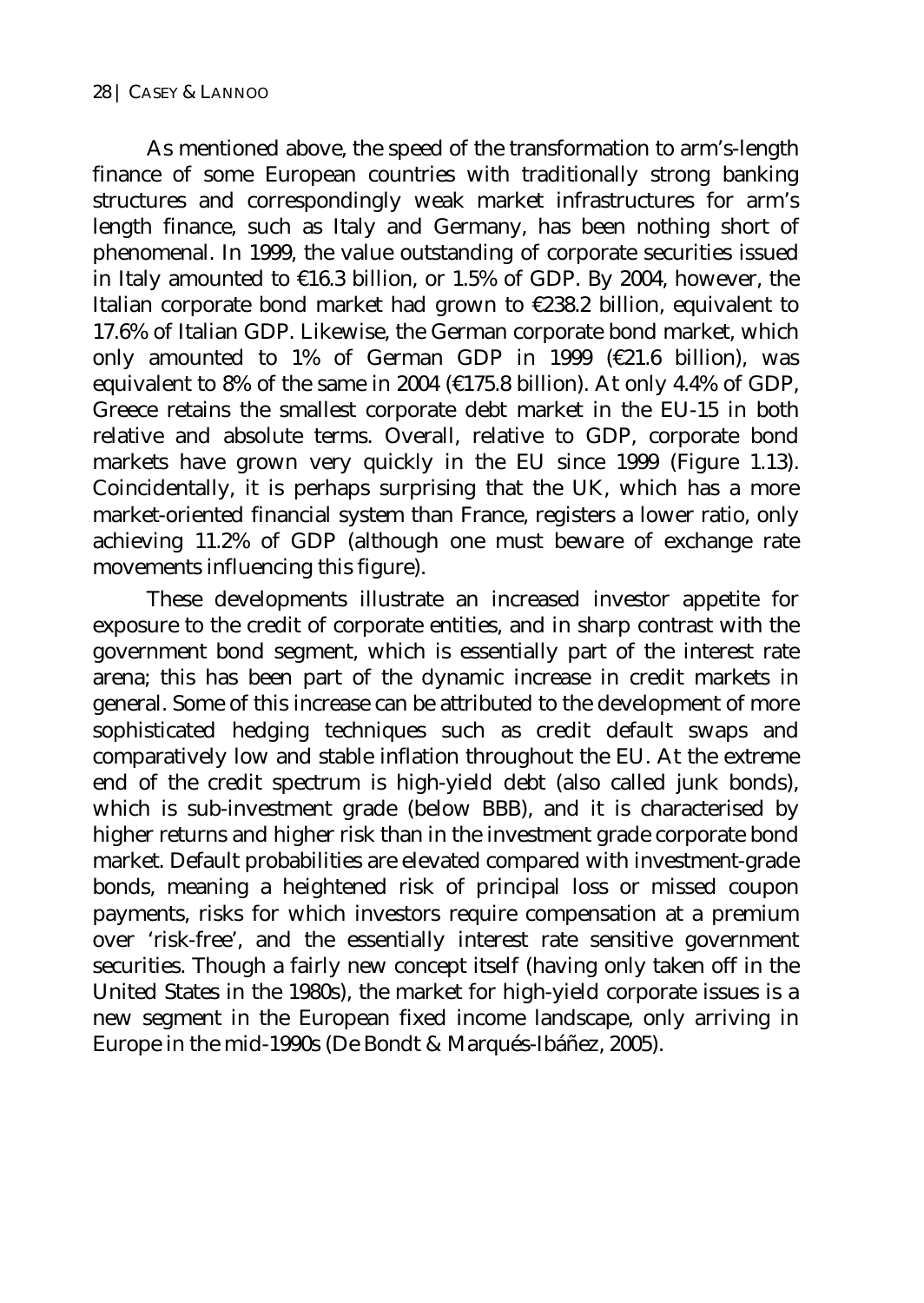

*Figure 1.13 Corporate bond market relative to GDP, 1999-2004* 

*Source*: Authors' own calculations; BIS and Eurostat data.

At times when equity returns are flat and bond yields are depressed in an environment of rising interest rates, the demand for high-yield debt rises, as has been the case in both the US and EU fixed income markets in recent months. Despite the rising demand for junk bonds – which has pinched yield spreads over government benchmarks to very low levels in comparison with historical trends (Figure 1.14) it is unlikely that the Drexel Burnham Lambert heydays of the 1980s will be revisited, especially in Europe, where the market is still nascent. Even in the US, which has the most developed market in the world for junk bonds, these latter only represent about 6% of the total US corporate bond market (De Bondt & Marqués-Ibáñez, 2005). As of late 2001, the value outstanding of high-yield corporate bonds issued in the EU was on trend to reach  $\epsilon$ 25 billion by 2002 and their market share fluctuated between 3-4% of the total value of the European corporate bond market (De Bondt & Marqués-Ibáñez, 2005).

There are two types of junk bonds: those that are issued as junk and those existing issues that are downgraded to junk due to adverse credit events. The latter are known as 'fallen angels'. Most high yield bonds, including those issued by EU corporates, fall into the former category, that is, they are issued as securities rated below investment grade. In terms of ratings, B rated bonds seem to be in the majority at the time of issue, accounting for some 70% of new high-yield issues (see De Bondt & Marqués-Ibáñez, 2005).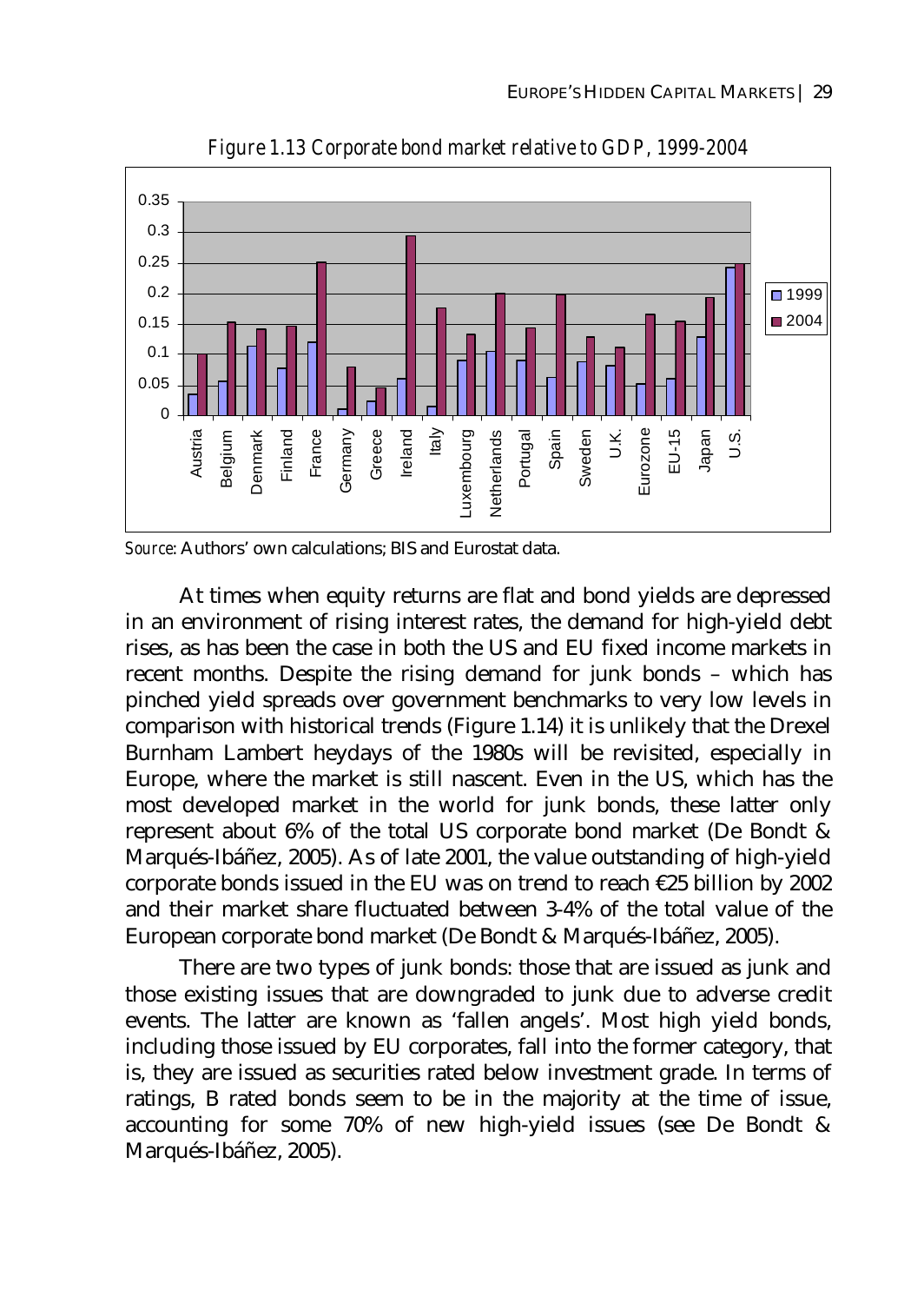

### *Figure 1.14 High-yield bond spreads*

Note: Daily data until 29 September 2004. Aggregate corporate high-yield bond yields minus aggregate corporate BAA bond yields (Lehman indices).

*Source*: OECD Financial Market Trends, October 2004.

To summarise, the European fixed income landscape has been radically transformed by phenomenal rates of growth in corporate bond markets since the introduction of the euro. The latter can be seen as the proximate cause of this fast-paced development, because since 1999, European corporate debt markets have been growing at several times that of those in the US and Japan, or even than those in the rest of the world, where the corporate bond segment in emerging markets have been growing rapidly.

## *viii. Covered bonds and securitised debt*

 $\overline{a}$ 

Issuance of securitised debt has been rising quickly in Europe.23 In 2001, a total of €153.6 billion worth of asset-backed securities were outstanding, growing to  $\epsilon$ 243.6 billion by 2004, or an increase of 58% in three years.<sup>24</sup> The European securitisation market is dominated by the United Kingdom, and

<sup>&</sup>lt;sup>23</sup> Europe here is defined as the EU-15 plus the following countries: Czech Republic, Poland, Switzerland and 'multinational', according to the European Securitisation Forum definition.

<sup>&</sup>lt;sup>24</sup> Data on securitised debt in this section are kindly provided by Marco Angheben from the European Securitisation Forum.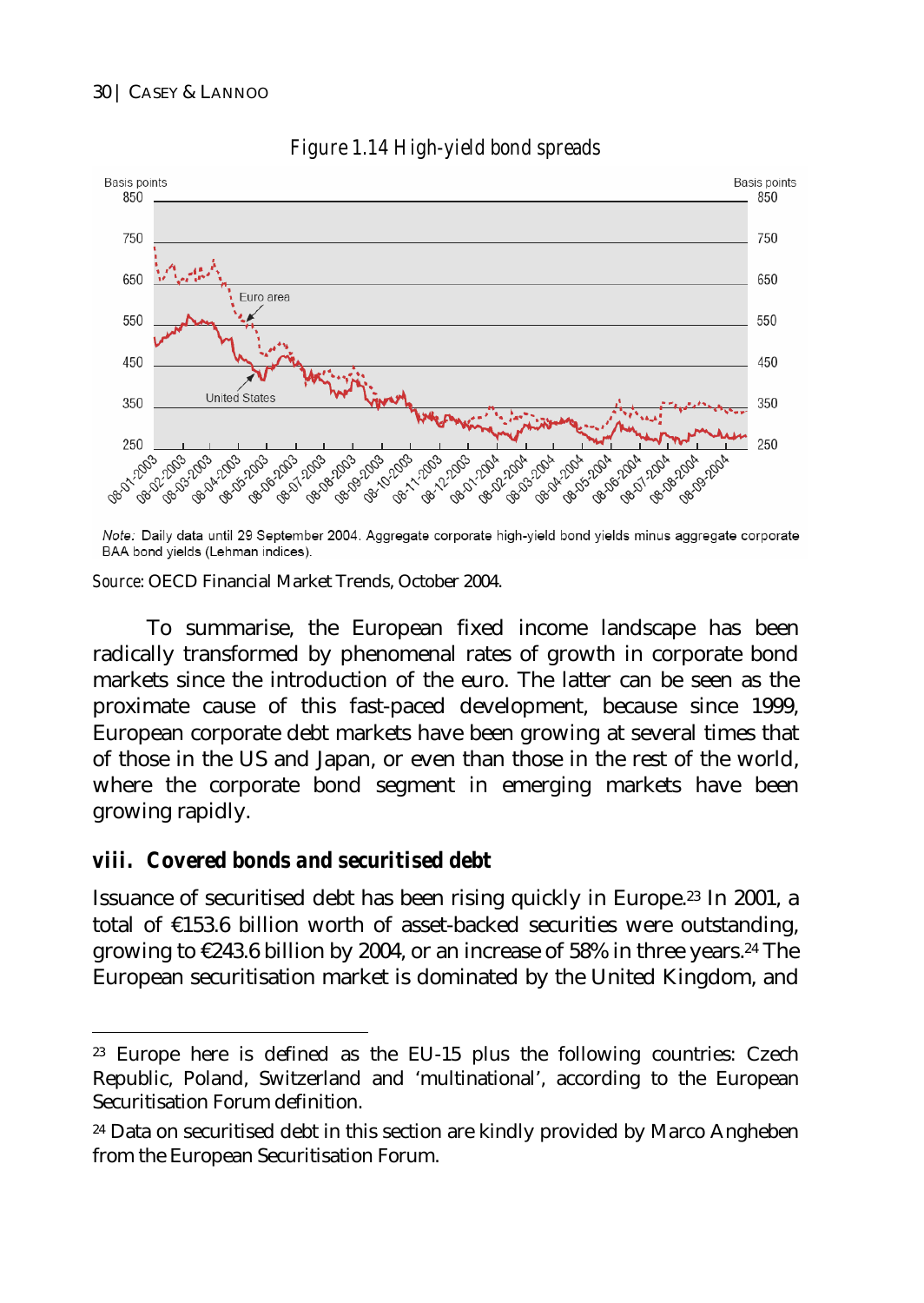housing prices are a vital pillar underpinning new issues. Mortgage-backed securities are the largest asset component in the European market, followed by asset-backed securities. Overall, outstanding securitised debt issues account for about 20% of the total value of the European bond market. By comparison, in 2003, the combined value of securitised debt in the then accession countries (now new member states) was only a tiny €3 billion (see Solans, 2004).

*Pfandbriefe*25 account for nearly 30% of the German fixed income market and 68% of the European covered bond market (followed by Denmark, 15% and France, 6%).26 Their attractiveness is derived from their very high degree of safety – not once in the past 100 years has an investor not fully recovered the value of his principal – the premium they yield over German government bonds, as well as their great liquidity.

New issues of securitised debt remain larger in the UK than in any other EU country, reaching a value of €76 billion in 2003 and accounting for 35% of the total value of the combined European asset-backed securities (ABS) and mortgage-backed securities (MBS) markets. Spain came in second with €37.84 billion, followed by Italy (€33.93 billion) and the Netherlands ( $\epsilon$ 20.98 billion). The strong position of the UK is due primarily to the importance of its housing market for the overall performance of European securitised debt markets, reflected in the fact that 44% ( $€55.3$ ) billion) of the European MBS market is backed by UK collateral. In terms of the origin of MBS collateral, the Netherlands and Spain are a distant second and third place, with respective market shares of only 14% and 13%.

Issuance in *Pfandbrief* markets grew quickly (13% year-on-year) in 2003, reaching a total of  $\epsilon$ 236.2 billion. Not surprisingly, the German market accounted for the lion's share of new issues, but there is an underlying trend of internationalisation of the *Pfandbrief* as a popular debt instrument, since 81% of *Pfandbrief* issues originated in Germany in 2003, less than in previous years; likewise, in the *Jumbo Pfandbrief* segment, the internationalisation of the market has been even more rapid: by 2003, only 42% of all new issues originated in Germany, down from 50% the year before (VDH, 2004). A number of reforms to national legislation in several EU member states have helped to propel the increasing importance of the

<sup>&</sup>lt;sup>25</sup> *Pfandbriefe* is a term for bonds that are secured by public sector or mortgage loans.

<sup>26</sup> Statistics from the New York Society of Securities Analysts.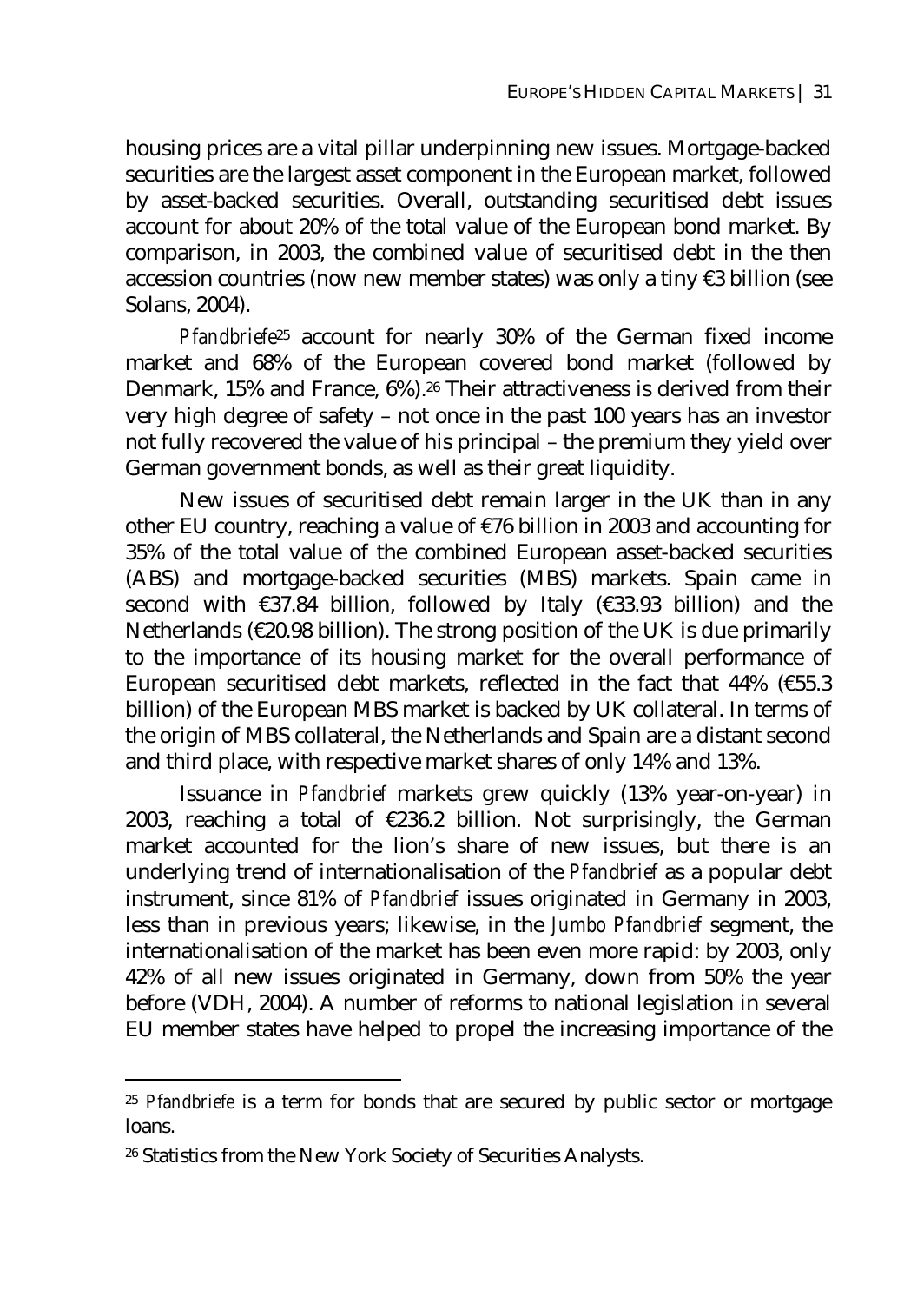covered bond market in Europe, in addition to the recent introduction of covered bond legislation in a few countries, such as Luxembourg, Finland and Italy (see Table 1.8).

The European securitisation market is characterised by the following specificities: it remains highly fragmented in Europe, in the sense that most deals are not multinational; large cross-country differences persist due to country-specific legal, tax and accounting frameworks and varying incentives for banks to package structured products (ECB, 2004).

| Year    | <b>Country</b> | <b>Action taken</b>                                                                             |
|---------|----------------|-------------------------------------------------------------------------------------------------|
| 1997    | Luxembourg     | Introduction of covered bond legislation, the lettres de<br>gage. It was later reformed in 2000 |
| 1998    | Germany        | Reform of the Mortgage Banking Act (HBG)                                                        |
| 1999    | Finland        | Introduction of covered bond legislation                                                        |
|         | France         | Revision of the law on obligations foncières                                                    |
| 2001    | Spain          | First repackaged covered bond, cédulas hipotécarias,<br>which are backed by mortgages           |
| 2002    | Ireland        | Law on covered bonds came into force - asset<br>covered securities                              |
|         | Germany        | Reform of Mortgage Banking Act and the Public<br>Sector Pfandbrief Act (OePG)                   |
| 2003    | Spain          | First issuance of covered bonds backed by public<br>sector assets – cédulas territoriales       |
|         | UK             | First structured covered bond issued by HBOS                                                    |
|         | Austria        | First issuance of jumbo covered bonds called<br>fundierte Anleihen by Kommunalkredit            |
| 2004    | Germany        | Another reform of the Mortgage Banking Act and<br>Public Sector Pfandbrief Act                  |
|         | Sweden         | Revised covered bond legislation in force since 1 July                                          |
| $2004+$ | Portugal       | Reform of covered bond legislation                                                              |
|         | Italy          | Introduction of covered bond legislation                                                        |
|         | Austria        | Reform of the three <i>Pfandbrief</i> laws                                                      |
|         | Germany        | Creation of one <i>Pfandbrief</i> framework which will<br>replace the three existing laws       |

*Table 1.8 Recent legislative measures in EU member states addressing covered bonds* 

*Source: UBS*; taken from *Euromoney* magazine, November 2004.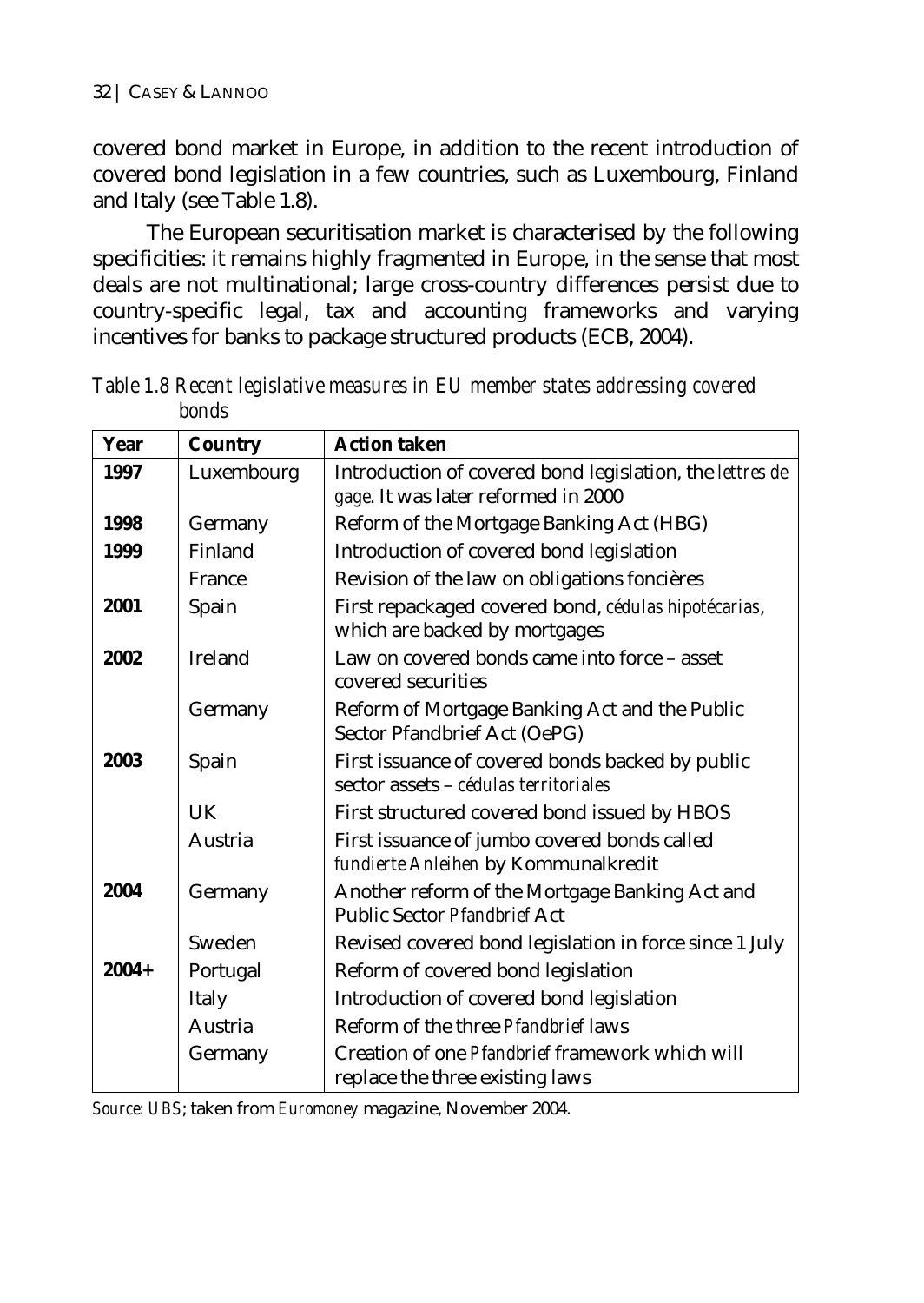# **2. Bond and Bond Derivatives Market Structure**

## **2.1 Primary markets**

## *i. Bond listings*

 $\overline{a}$ 

Mostly for historical reasons linked to the development of the international bond market, the vast majority of bonds listed in the EU have chosen Luxembourg or London as their regulatory regime<sup>27</sup> (although London is the undisputed 'home' of the international bond market if secondary market activity is considered). Both are characterised by extensive disclosure requirements for first-time listings, annual reports and other transparency obligations.28 As of May 2005, Luxembourg was still by far the location of choice for bond listings (primarily Eurobonds, which

<sup>&</sup>lt;sup>27</sup> For more information on EU regulation concerning the primary market and especially the prospectus directive, see chapter 3.

<sup>28</sup> See Esho et al. (2004) To get an idea of the costs of listing an issue on the international bond market, the following data from the Luxembourg stock exchange are useful. The fee structure is composed of three parts: a visa, listing and maintenance fee. First-time listings cost  $\epsilon$ 1,500 for first-time ordinary issuers, €1,375 for supranational issuers but only €625 and €560 for subsequent listings. These fees apply equally for straights and convertibles multi-tranche issues and debt securities programmes. Bonds with warrants are considerably more expensive:  $\epsilon$ 2,125 and  $\epsilon$ 1,935 for ordinary and supranational issuers, respectively, for first listings and €1,250 and €1,120, respectively, for subsequent listings. Listing fees for all types of fixed income securities and all issuers are identical at  $\epsilon$ 600, except for debt securities programmes  $(E1,200)$  for first listing). Maintenance fees vary more across fixed income securities types but tend to increase with the size of the issue. By way of comparison, the listing costs for equities are significantly greater, with a fee of  $\epsilon$ 2,500 for first listings and  $\epsilon$ 1,250 for subsequent listings, and maintenance fees that are multiples of those for fixed income securities.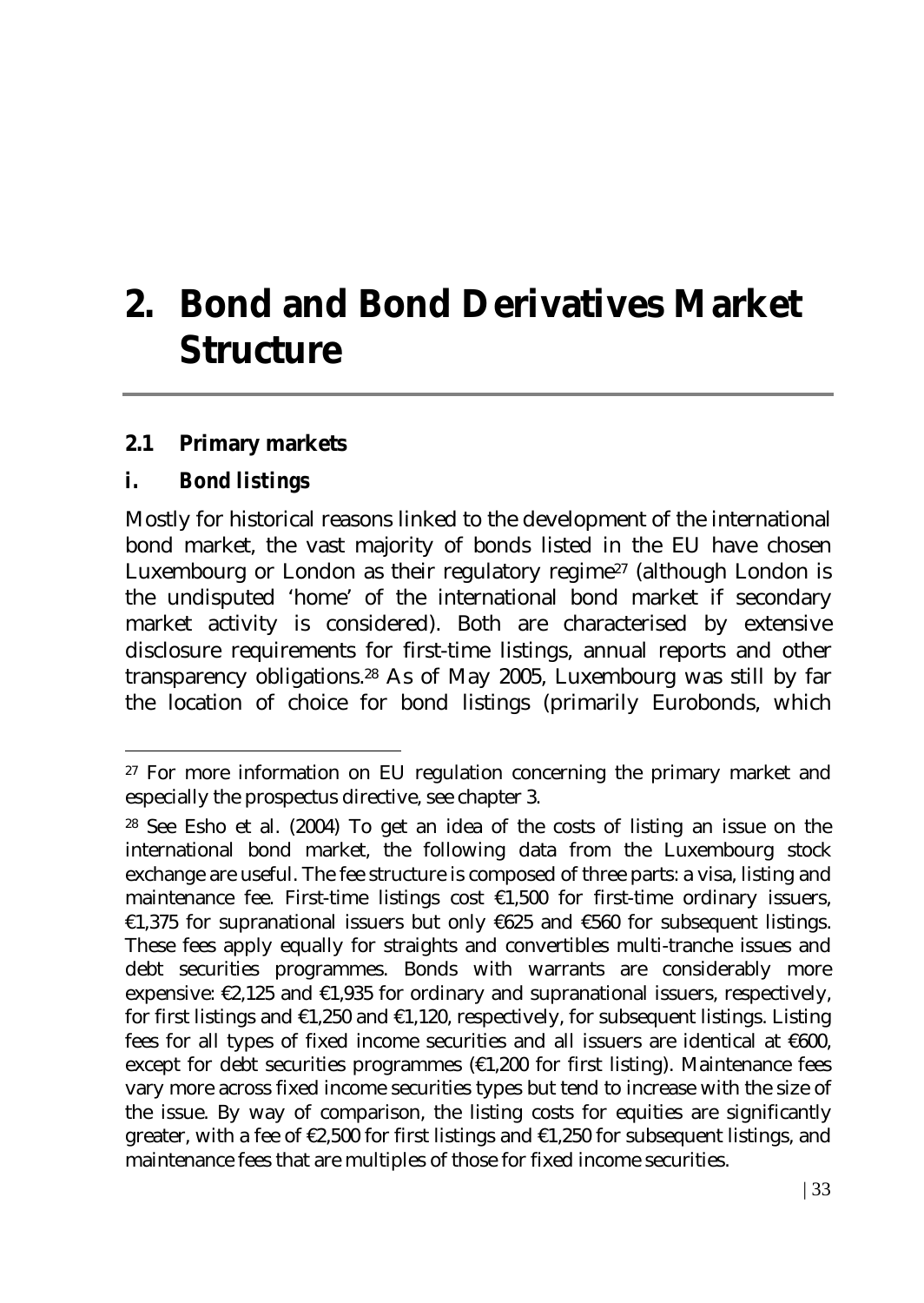comprised all but four of the total bonds listed), with a total of 25,573 compared with the next three largest, the London Stock Exchange, Deutsche Börse and the Irish Stock Exchange, with 10,454, 8,861 and 7,490 listings, respectively.29 By contrast, the new member states only account for a miniscule fraction of bond listings in the EU. The average number of bonds listed on Eastern European exchanges is 84.30 International bonds generally are not listed in the new member states, as the total for the region's exchanges is a mere 18 issues. Overall, there are 69,323 total bond listings in the EU today.31 Only a small proportion of these bonds, however, trade on exchange.

## *ii. Underwriting*

In the aggregate, European investment banks hold strong positions as bookrunners in the European bond primary market, particularly in eurodenominated supranational bonds, agency bonds, covered bonds and corporate bonds, as the following brief summary of the 2004 league tables for primary market activity indicates.<sup>32</sup> The top four bookrunners for corporate bonds issued in euros were all European banks.33 Together, they accounted for a market share of 32.3% in euro corporate bonds in 2004.34 It is worth noting that 85% of the EU non-government bonds are underwritten and traded in London (TBMA, 2005b) In the jumbo covered bonds (*Pfandbriefe*) market, all the top five, and seven out of the top 10 bookrunners were European banks, accounting for a combined market share of 57.7%. Likewise for the category of all covered bonds, where seven of the top 10 were European banks, with a combined market share of 52.3%. Six out of the top 10 bookrunners in both agencies and

<sup>29</sup> Federation of European Securities Exchanges (FESE) statistics (www.fese.be).

<sup>30</sup> Based on the average number of bonds listed on the Bratislava, Budapest, Ljubljana, Prague and Warsaw exchanges only, so the figure may not be exact, particularly as the Baltic exchanges (Tallinn, Riga and Vilnius) have all been acquired by the Scandinavian OMX Group.

<sup>31</sup> www.fese.be.

<sup>32</sup> The following data are drawn from the league tables published in the 8 January 2005 edition of *IFR Magazine*.

<sup>33</sup> Deutsche Bank, BNP Paribas, Barclays and Société Générale, in that order.

<sup>34</sup> In addition to these banks, ABN Amro, Dresdner Kleinwort Wasserstein and HSBC also figured in the top 10 for this category, bringing the total to 45.7% for all these banks alone.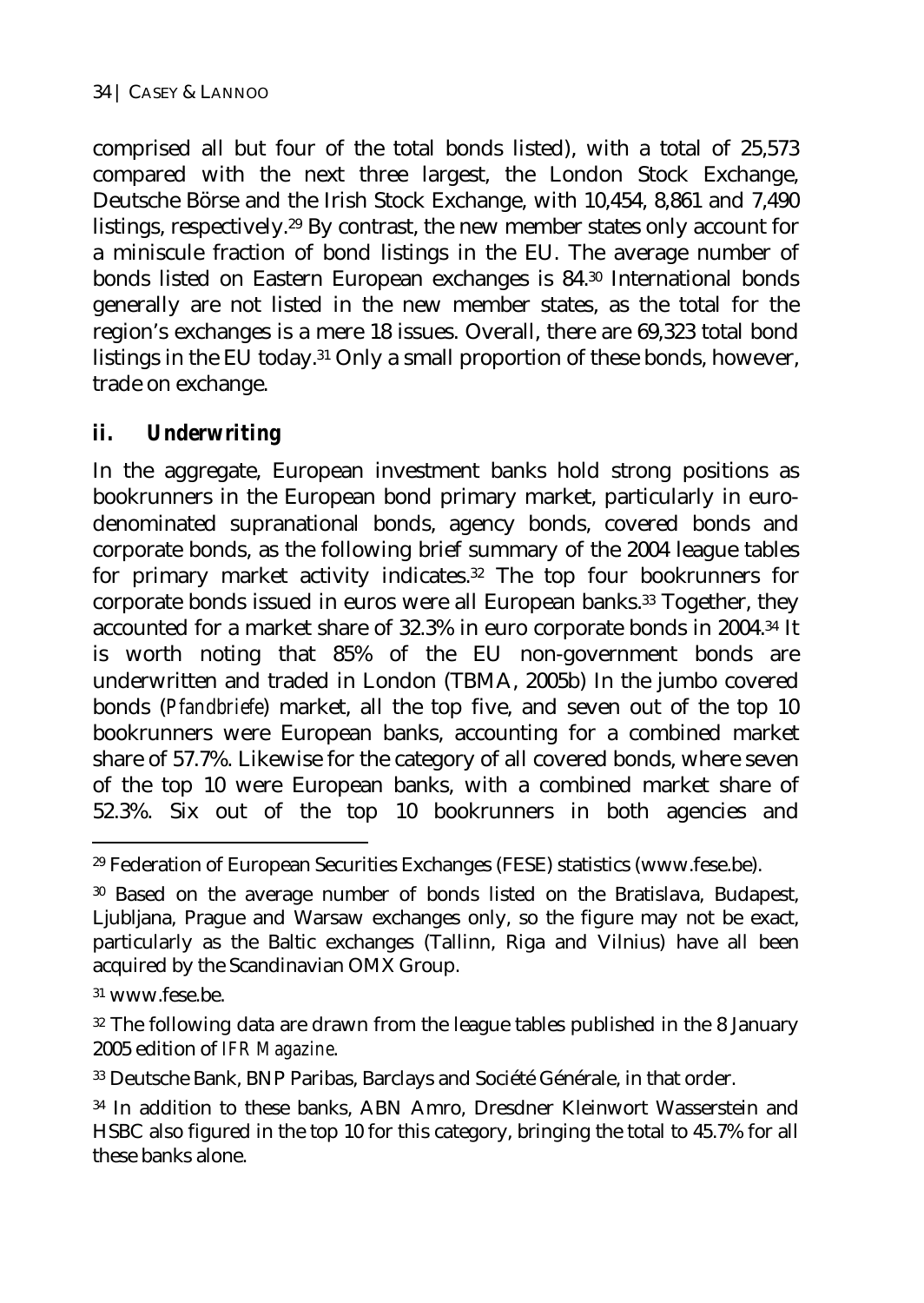supranationals were European, with respective shares of 35.6% and 59.4%. European banks' performance was weaker in the primary market for sovereign debt issues: only one out of the top five bookrunners in eurodenominated sovereign debt was a European bank. (Deutsche Bank, ranked first with a 9.7% share) and there were only five European banks in the top 10, accounting for only 27% of the market.

Underwriting in the international bond market remains fiercely competitive, as reflected in the regular churning of lead managers. In their interesting work on the determinants of underwriter spreads in the Eurobond market, Esho, Kollo and Sharpe (2004) offer important insights. For example, private placements command significantly smaller spreads than public offerings.35 Private placements are attractive to issuers: household name firms with strong credit (and issuing) reputations that dominate the international bond market can better tap the markets at the time of their choice (e.g. to take advantage of a temporary window of low interest rates) with a (quick) private placement instead of alternative distribution channels. Spreads are lower for: bearer bonds, whose anonymity provisions are attractive to potential buyers; underwriting services from non-bulge bracket firms, since the name recognition of the most established players comes at a premium and offers the issue credibility due to the attached monitoring, signalling and certification services (Esho et al., 2004; Chemmanur et al., 1994); bonds issued in US dollars; longer maturity issues; and Eurobonds governed by English, as opposed to New York, law (Esho et al., 1999).36 Since the advent of EMU, underwriting fees have fallen considerably in Europe. Prior to the introduction of the euro, Eurobond issues denominated in European legacy currencies commanded fees of nearly 0.2% higher than those denominated in US dollars; however, since 1999, the situation has reversed: Eurobonds denominated in euros command smaller underwriting fees (Melnik & Nissim, 2004).

<sup>&</sup>lt;sup>35</sup> In the Eurobond market, outright fees are usually not charged to issuers by the underwriters. Rather, they are subsumed into the spread. Intermediation costs are recuperated by the underwriter purchasing the entire issue (in the case of a bought deal) from the issuer at a price below the offering rate, and selling to investors at a profit.

<sup>&</sup>lt;sup>36</sup> The logic here is that the English system is superior according to the cited study for the renegotiation of contract terms with the borrower in the face of default.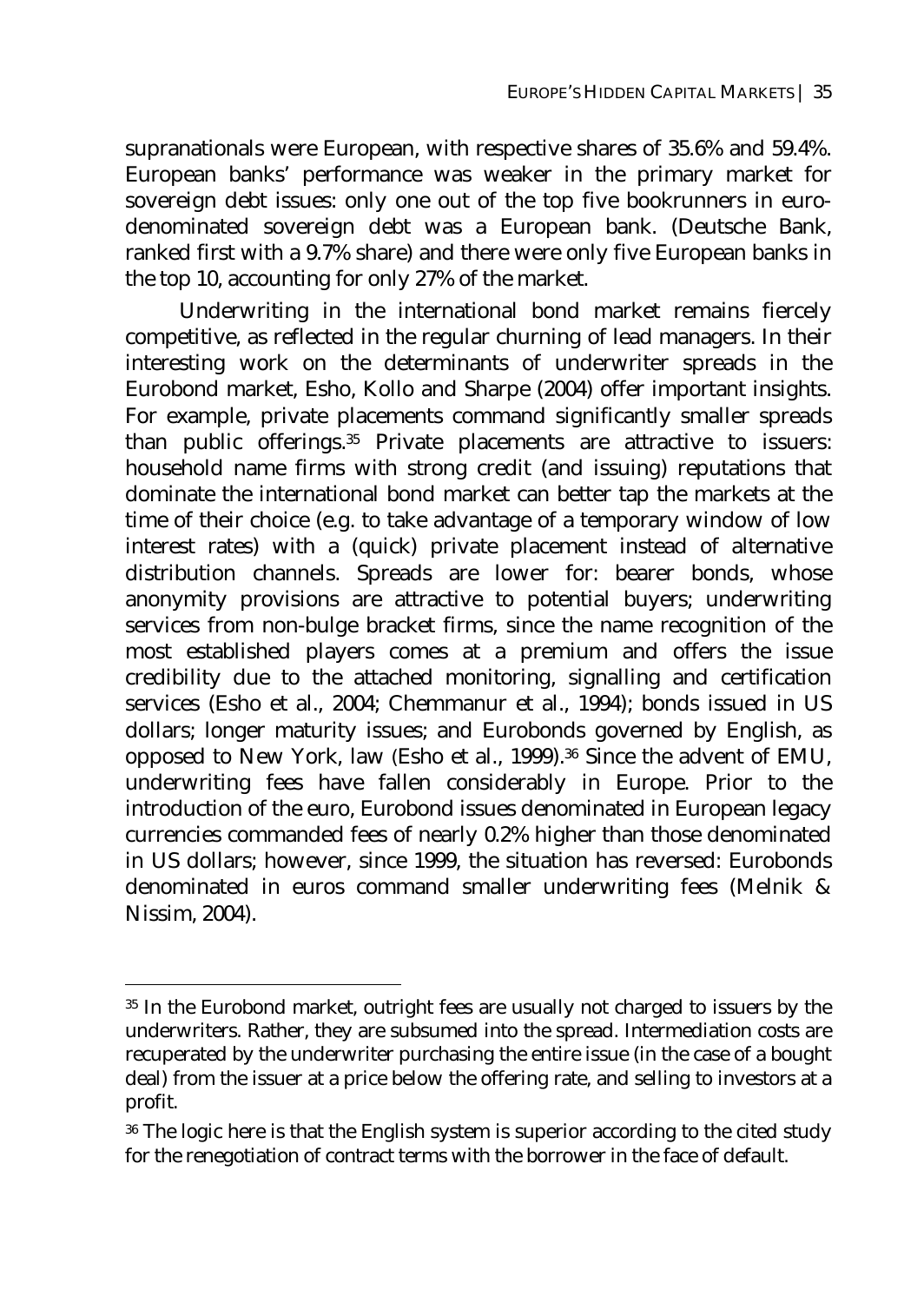Finally, one must note that even though their main activity is in the primary market, lead managers also play an important role in secondary markets by helping interested parties identify holders of bonds issued in bearer form, thus contributing substantially to enhancing the overall liquidity of the market.

## *iii. Public-private cooperation in the primary market – The development of primary dealers*

Concerning the primary market for government debt securities, EU governments have increasingly turned to private intermediaries to help them place their debt issues, such that all EU countries except for Germany now distribute public debt issues through primary dealers (ECB, 2005a). In addition the issuers often require their primary dealers to offer firm quotes in the secondary market as a condition of their primary dealership. Primary dealers are reluctant to risk their privileged status, as they typically receive several benefits from the issuer; which may vary from having the right to buy additional new issues of bonds the day following an auction at preferential prices, to arranging securitisations or providing the relevant government with advisory services. This public-private collaboration is typically formed around supposedly mutually beneficial gentlemen's agreements or contracts between sovereign issuers and market-makers, which detail the mutual obligations of each party. A good example of how certain member state's treasuries watch closely over such agreements is the so-called MTS 'Liquidity Pact', which is discussed in the next section. In order to better manage the risks associated with launching innovative issues that have not yet stood the test of investor demand, European governments have turned increasingly to syndication, as in the case of Italian index-linked and 50-year bonds (ECB, 2004).

## *iv. Technology in the primary market*

 $\overline{a}$ 

Primary debt markets in Europe have not remained unaffected by technological developments. Almost all EU countries have adopted electronic auction or tap issuance systems so that the government debt issuance process has become very nearly fully automated (ECB, 2004).<sup>37</sup> Electronic trading has spread to the grey market as well. Today,

<sup>&</sup>lt;sup>37</sup> The ECB study cites the UK, Slovakia and the Czech Republic as examples of EU countries that have yet to move to automate primary market activity in their sovereign issues.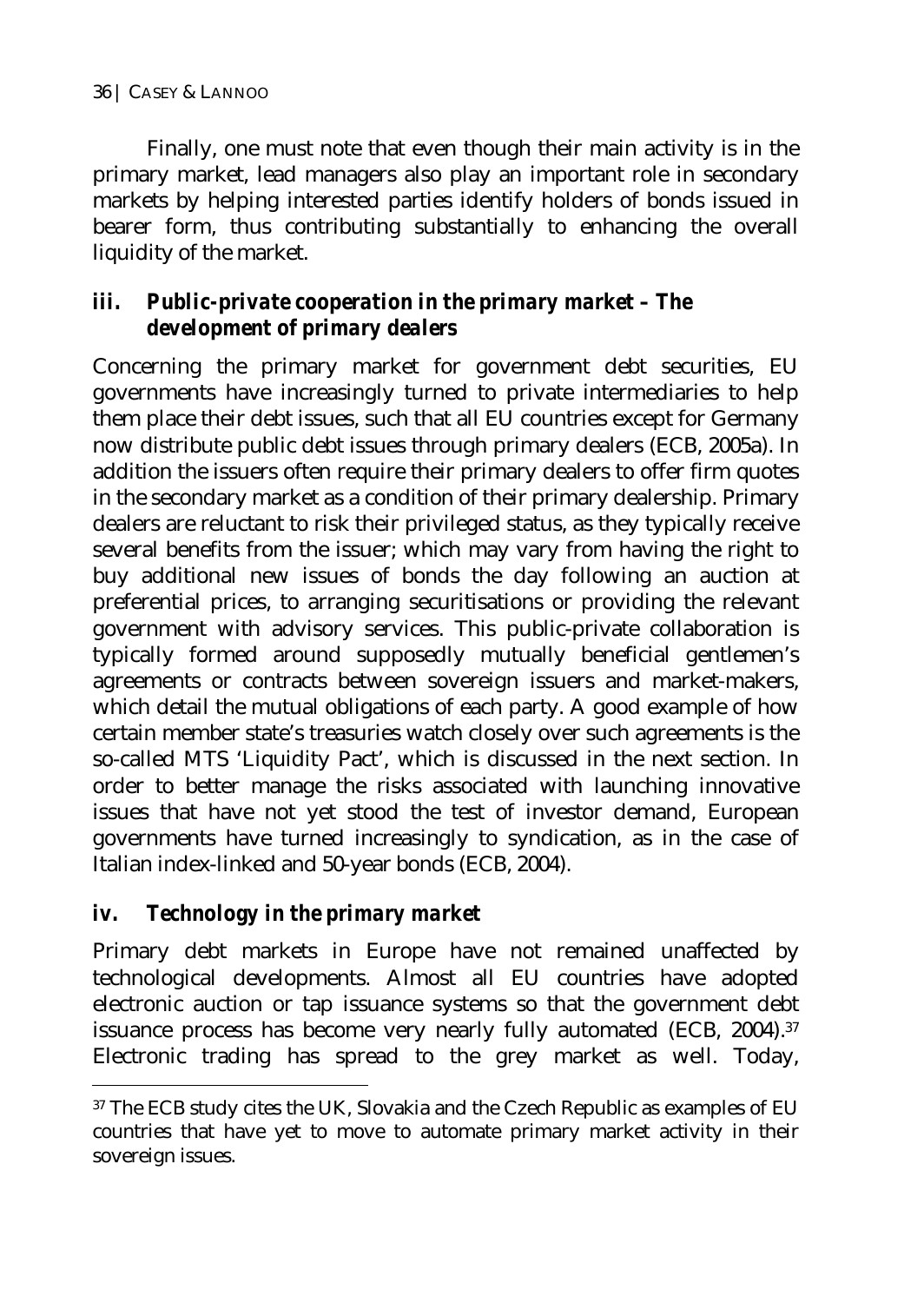Telematico, the same fixed income Escreen-based system that is used to power the MTS system, allows the trading of securities for announced government debt issues eligible for trading on the MTS system, but whose auctions have not yet been held. Access to these parts of the relevant MTS system is restricted to the primary dealers of that issuer. The introduction of electronic trading brings greater transparency, efficiency and liquidity to the grey market, which fulfils several useful functions. These include: providing important information to the issuer about the true value of the security it is about to offer in the market; protecting members of the primary dealer group from participating in badly priced deals and suffering losses when placing the issue; and allowing investors and regulators to better monitor prices and to detect cases of price discrimination in placements (Levich, 1998). The Telematico market only allows trading until the auction date, whereupon the issue will graduate to the regular MTS trading screens.

## *v. Syndicated credits*

 $\overline{a}$ 

For the sake of comparison with primary market activities for debt issues, we briefly describe trends in the syndicated credit market. The US continues to dominate the global market for syndicated credits. In 2004, the total number and volume of syndicated loans were 7,214 and \$2.658 trillion or  $\epsilon$ 2.2 trillion at current exchange rates.<sup>38</sup> Of these, the US market accounted for 3,481 loans for \$1.332 trillion, or more than half the global market in value terms. By contrast, combined EU loans (including the new member states) totalled \$796.8 billion, led by the UK, which accounted for 29.8% of the EU total.39 The total number of syndicated loans in the EU in 2004 was 1107, or less than one-third the US total. In other words, the average size of EU syndicated credits (\$724.4 million) was significantly larger – nearly twice the size of the average US loan (\$382.6 million).40 EU banks maintained a strong standing as bookrunners in the syndicated credits market with 7 out of the top 10 performers, accounting for a share of 47.7% among the share of 98.9% controlled by the top 10 bookrunners for syndicated credits.

<sup>38</sup> Data are drawn from the league tables published in the 8 January 2005 edition of *IFR Magazine*.

<sup>39</sup> Authors' calculations based on the league tables mentioned in footnote above.

<sup>40</sup> Authors' calculations based on the league tables mentioned in footnote above.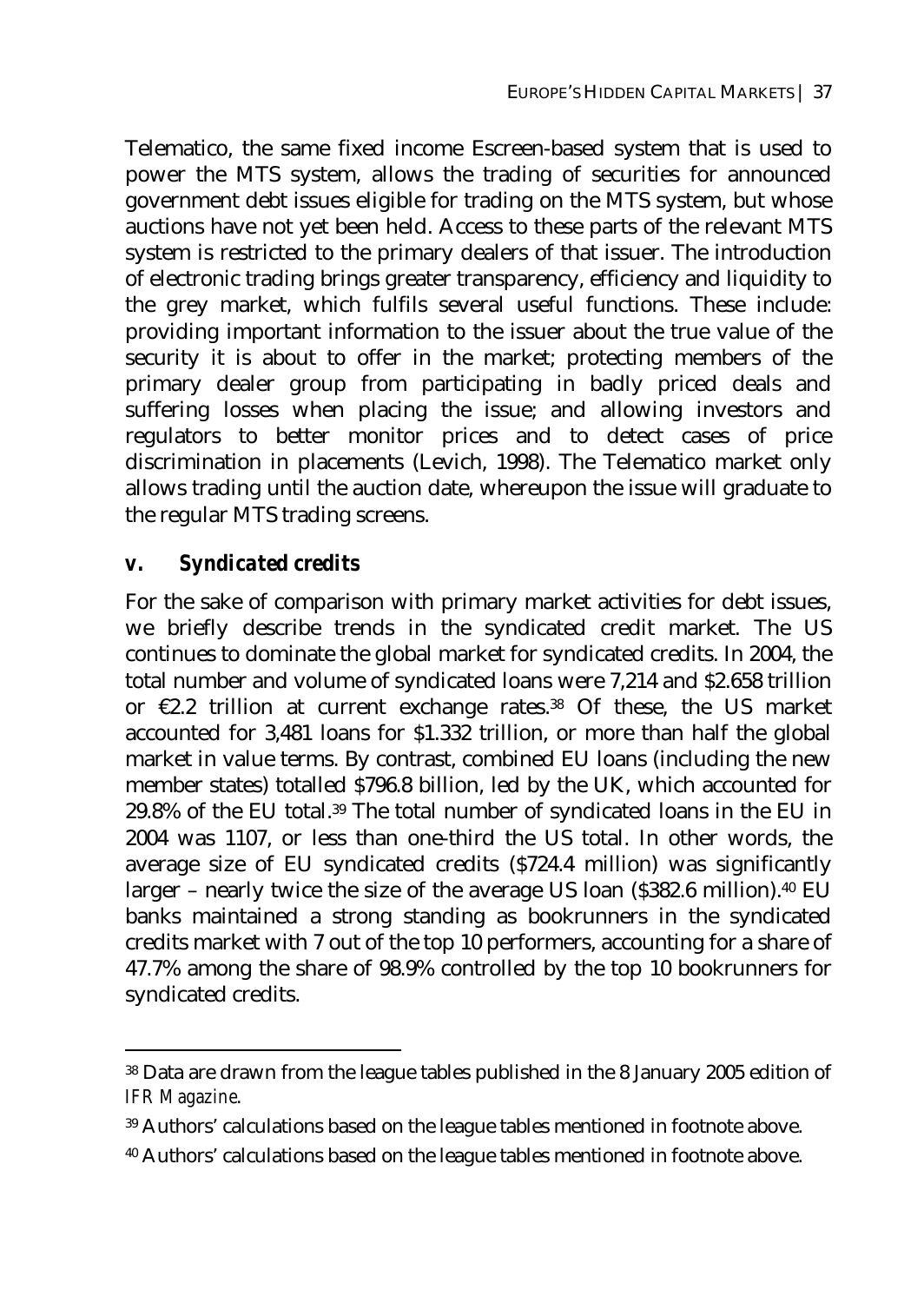$\overline{a}$ 

## **2.2 Secondary markets**

## *i. The emergence and consequences of the MTS trading system*

The development of secondary markets for government bonds in Europe was spurred not only by the sheer size of the accumulated public deficits of the past three decades, but also by government efforts to better manage this large stock of debt. Enhancing the liquidity of the inter-bank segment of secondary markets was seen to be an important step in rendering government securities more attractive to investors, and ensuring the uptake of new issues by the primary dealers essential to reduce the costs of funding debt for the sovereign borrower. Owing to its perennial and large deficits, Italy became the third-largest sovereign debt market in the world (after the United States and Japan), and the Italian market is today worth some  $\epsilon$  1.3 trillion. Due to the requirement to employ primary dealers, and most significantly monitor their market-making performance, Italy was the first European country to utilise electronic trading in its government bonds with the creation of an inter-dealer platform called MTS S.p.a. (Mercato dei Titoli de Stato) in 1988. The experiment was generally seen to be a success, since the system managed to attract a great majority of most secondary market activity for Italian *Buoni del Tesoro* away from the exchange and from other over-the-counter venues and was recognised as having improved the liquidity of Italian government bonds (see ECB, 2005b).

Estimates differ as to exactly what percentage of trading volume was captured by MTS SpA: an IBRD/IMF (2001) handbook on government debt markets suggests a figure as high as 90% while an ECB study (Cheung et al., 2005) suggests it is closer to 65%.41 Nevertheless, some commentators will argue that by making it a requirement for the primary dealers to quote two-way prices on the MTS system, it effectively created a *mandatory* pool of liquidity, removing the incentive of the primary dealers to risk capital by trading Italian government bonds elsewhere. In any case, finance ministries in other EU member states watched in interest and envy as the Italian system lowered borrowing costs and seemed to improve liquidity in the secondary market, while giving the Italian government the opportunity to closely watch the activities of primary dealers. Yet it is important to note that liquidity in the secondary market for Italian treasuries was not enhanced solely by the introduction of MTS. A good example is the July

<sup>41</sup> But the ECB study takes its figure from an older Italian Treasury document published in 2000.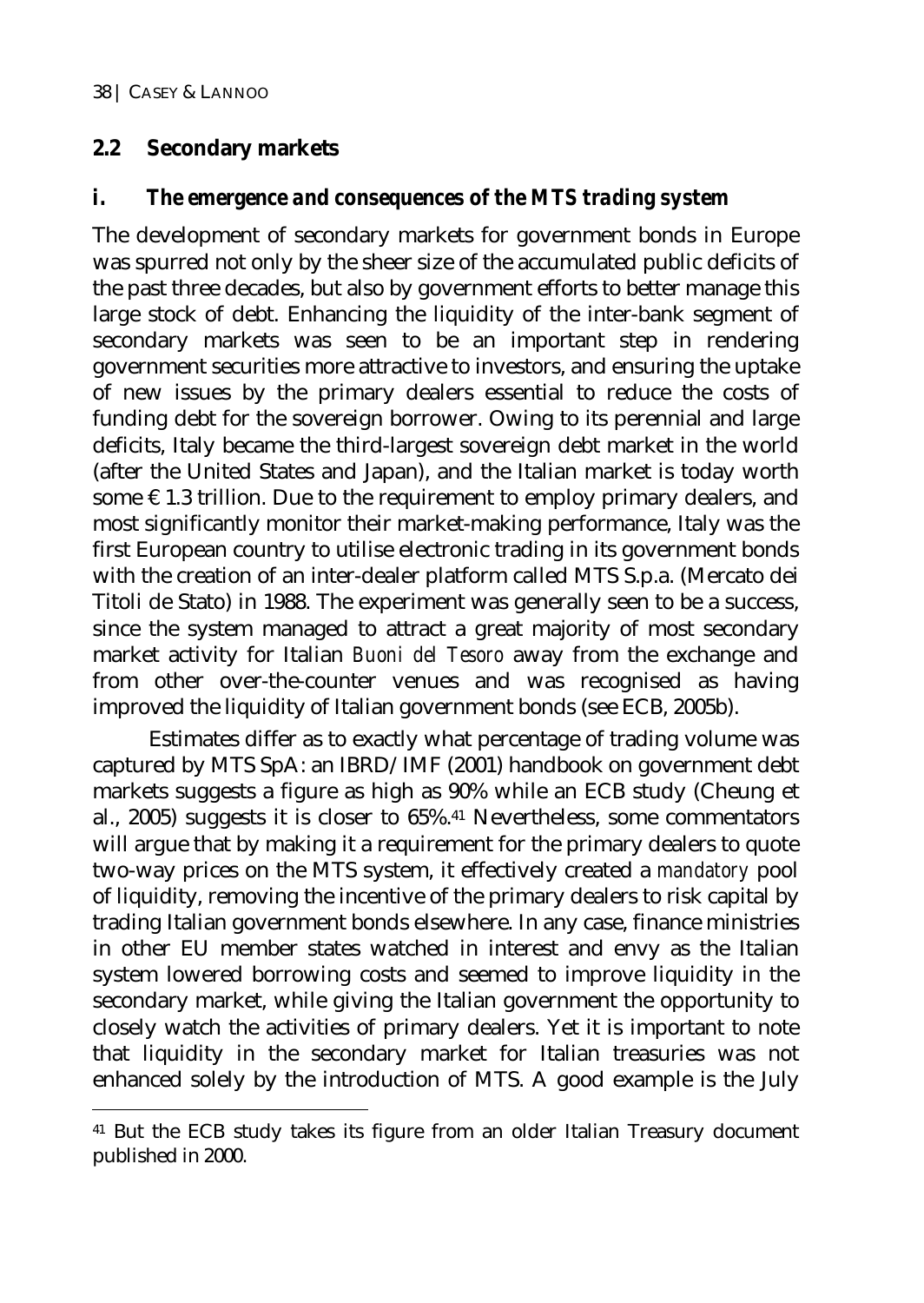1997 decision to do away with revealing traders' identities provided with quotes and to move to anonymity, which had a beneficial impact on liquidity in the Italian market.42

The MTS eventually was extended to EU-15 member states' bond trading except for the UK (which at the time placed no requirement to quote specific spreads on its primary dealers), Sweden and Luxembourg.43 Many of these platforms quickly came to dominate trading in the interdealer market for government debt securities in their respective countries, achieving high market shares.44 Besides replication of the Italian system in all but three member states, the London-based EuroMTS was launched in 1999 as a pan-European platform for trading in benchmark securities issued from 11 sovereign issuers<sup>45</sup> and 4 quasi-government issuers.<sup>46</sup> This and related EuroMTS markets also employ mandatory quoting and are owned by MTS SpA.

The following paragraphs summarise market-making requirements that are standardised across the system and enshrined in the Liquidity Pact, an informal agreement between primary dealers and government issuers that is monitored by the latter (see MTS, 2003). Liquidity providers must display two-way quotes for two-way proposals within a defined maximum spread and for a minimum size for at least five hours per day for all the bonds it was assigned. A market-maker is free to make and take prices in

<sup>42</sup> See Scalia & Vaca (1997).

<sup>43</sup> After Italy introduced the system in 1988, the MTS system was extended to Austria (2003), Belgium (2000), Denmark (2003), Finland (2002), France (2000), Germany (2001), Greece (2003), Ireland (2002), the Netherlands (1999), Poland (2004), Portugal (2000) and Spain (2002).

<sup>&</sup>lt;sup>44</sup> The notable exceptions were the Spanish bond market, which is dominated by local brokers and the state-sponsored Senaf system, and the Greek governmentowned HDAT system for Greek bonds.

<sup>45</sup> Namely, Austria, Belgium, Finland, France, Germany, Greece, Ireland, Italy, The Netherlands, Portugal and Spain. In addition, Polish government bonds are traded on the system. In addition, a new system, New Euro MTS, was designed specifically to trade government debt securities of the 10 new EU member states.

<sup>46</sup> Namely, Depfa, the European Investment Bank (EIB), Freddie Mac and Kreditanstalt für Wiederaufbau (KfW) (see www.euromts-ltd.com). But a separate platform also exists for trading quasi-government debt, MTS Quasi-government. Requirements to trade on this platform are: 8 supporting market-makers, at least a AA rating, and a minimum issue size of  $E$ 2 billion.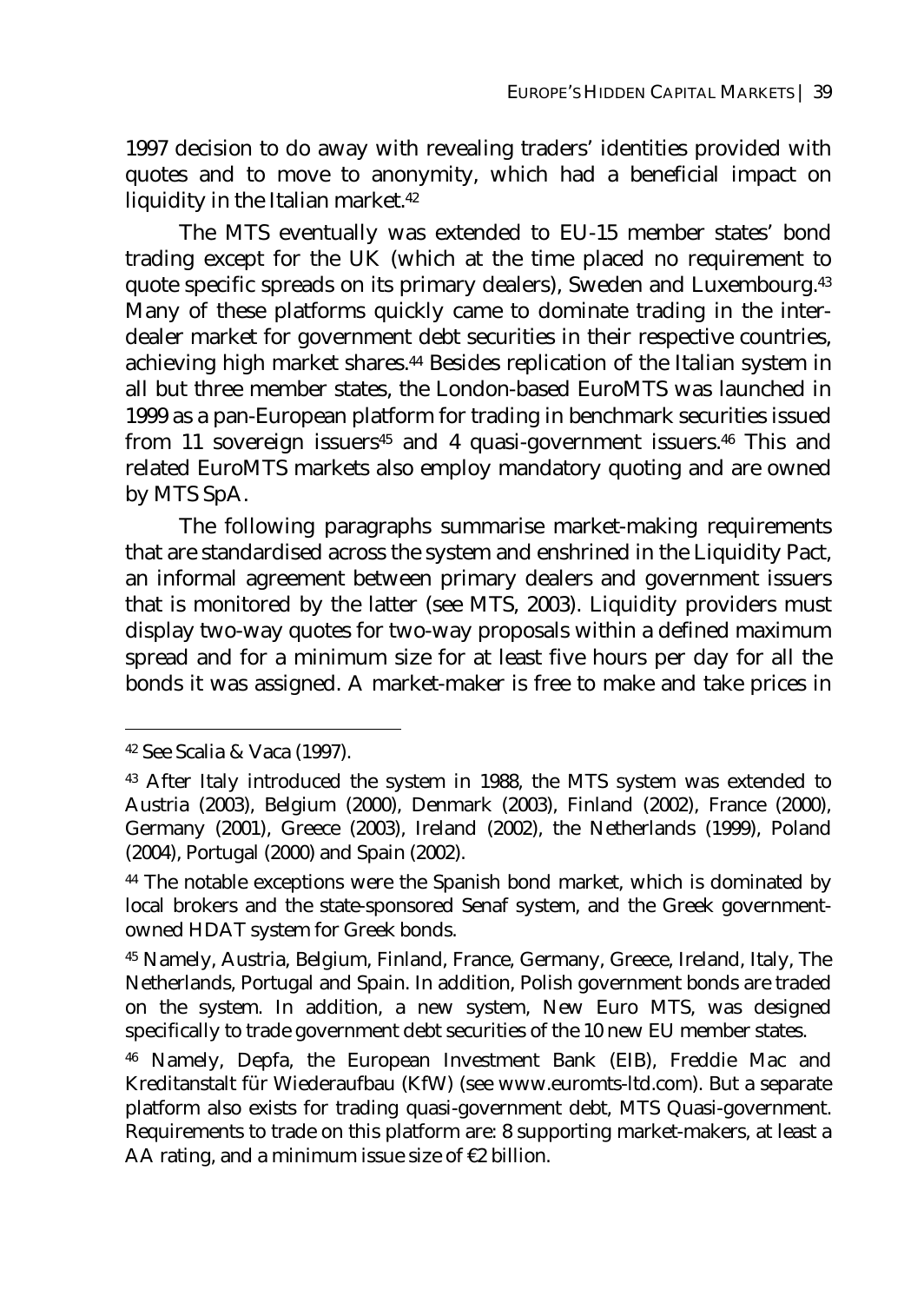any bond on the system at its discretion, provided it satisfies its obligations in respect of the bonds it has been allocated. Spreads and proposal size obligations can vary between maturity buckets and between benchmark and liquid issues. To get an idea of the nature of market-making obligations on MTS platforms and the constraints they impose, Table 2.1 highlights the specifications of the range of bid-ask spreads to which primary dealers must adhere in the market for Italian Treasuries, or *Buoni del Tresoro Poliennali* (BTPs).

| <b>Segment</b> | <b>Bucket</b>       | Liquid<br>(ticks) | <b>Not Liquid</b><br>(ticks) |
|----------------|---------------------|-------------------|------------------------------|
| <b>BTP</b>     | $A$ (<3.5yrs)       |                   |                              |
|                | $B(3.5 - 6.5yrs)$   | 5                 | 12                           |
|                | $C$ (6.5 - 13.5yrs) | ∼                 | 16                           |
|                | $D$ (>13.5yrs)      | 20                | 45                           |

*Table 2.1 Spreads on different maturity tranches on MTS* 

*Source*: MTS group.

 $\overline{a}$ 

The number of market-makers for government debt securities varies across EU member states. Germany (38 participants in the primary market)<sup>47</sup> has the most of any country, despite (or perhaps because of) not having very demanding primary dealer requirements, and Ireland the least (10). Italy, which has a larger outstanding debt than Germany, has 31 participating market-makers on the MTS Italy system. Due to the diversity of issuers and large number of primary dealers in Europe, it is perhaps not surprising that overall the EuroMTS platform has 51 market-makers. Only Deutsche Bank is active as a market-maker on all 15 MTS platforms (including the non-sovereign EurocreditMTS). Deutsche Bank also happens to be a large player in EU primary markets, capturing the largest market share in 2004 for bookrunning in both Euromarket issues and bonds denominated in euros (respective shares are 7.5% and 7.8%; totals are €127 billion and  $\epsilon$ 80 billion; and number of issues are 503 and 303).<sup>48</sup> Citigroup is present on all systems except for MTS Denmark. A number of large players are present as market-makers on many MTS platforms.

<sup>47</sup> Members of the Bund Issues Auction Group as of 11 August 2005, published by the Deutsche Bundesbank.

<sup>48</sup> IFR Magazine, 8 January 2005: league tables from Thomson Financial.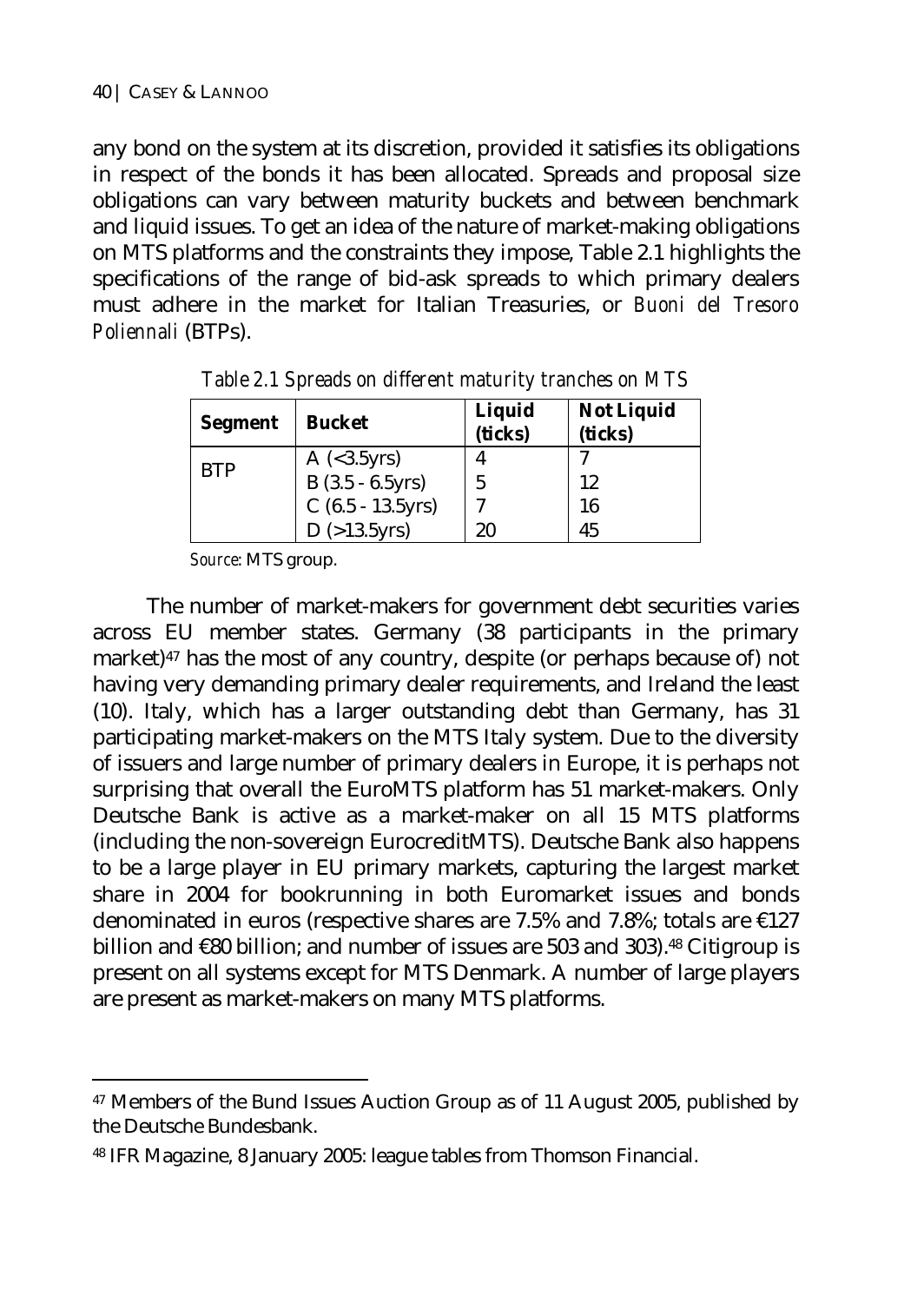A recent study by the ECB (Cheung et al., 2005) comes to interesting conclusions about the microstructure of trading on the MTS trading system(s): quoted bid-ask spreads do not differ much at all between EuroMTS and the national platforms; MTS markets are very deep, that is, the transaction costs for large orders, measured as the bid-ask spread, hardly differ from small orders.<sup>49</sup> The former result would appear to suggest that liquidity does not vary much between the national trading platforms and the centralised EuroMTS platform, a sign that the government debt markets in Europe have become significantly more integrated in recent years, and especially since the introduction of MTS. Alternatively, it is also possible that this is a product of the mandatory quoting obligations placed on the dealers, since market-making obligations are standardised across the system.

As a result, some observers have argued that the perceived depth of the MTS system is only an illusion, since it may be because liquidity is artificially standardised across these platforms by the similar or identical market-making requirements enshrined in the Liquidity Pact. A consequence of this argument is that Citigroup's controversial tradeexploiting liquidity imbalances – made public in August 2004 – between the cash and futures markets was not such a terrible thing to happen after all. In fact, they might even have improved market efficiency if they had been carried out as intended – albeit this contention remains highly controversial.50 The unique market model created and perpetuated by the mandatory quoting system meant that dealers on multiple MTS platforms were exposed to having their prices accepted in a wide variety of bonds simultaneously. It still remains difficult to tell whether liquidity on the MTS system is design-induced or generic. If indeed liquidity in the system

<sup>49</sup> For their sample time period, the authors of the ECB study find that in Italian 10 year benchmarks, quoted spreads for a  $\epsilon$ 5 million trade averaged about 3 basis points, whereas a trade of  $\epsilon$ 25 million only paid a slightly more (less than 4 basis points), despite the size of the order (Cheung et al., 2005, p. 16).

<sup>50</sup> As argued in an opinion piece in *The Banker*, 2 September 2004: "In 2004, markets cannot operate on the basis of a gentleman's agreement." Evidently, regulators could not contain their anger, but they were powerless to act since the market abuse Directive had not yet been implemented. And whether the trade actually constituted true market abuse is debatable. Nevertheless, despite criminal charges being dropped, the Financial Services Authority has indicated it will impose a fine of between \$10-\$15 million to indicate its disapproval of the "lack of internal controls" (Bradberry, 2005).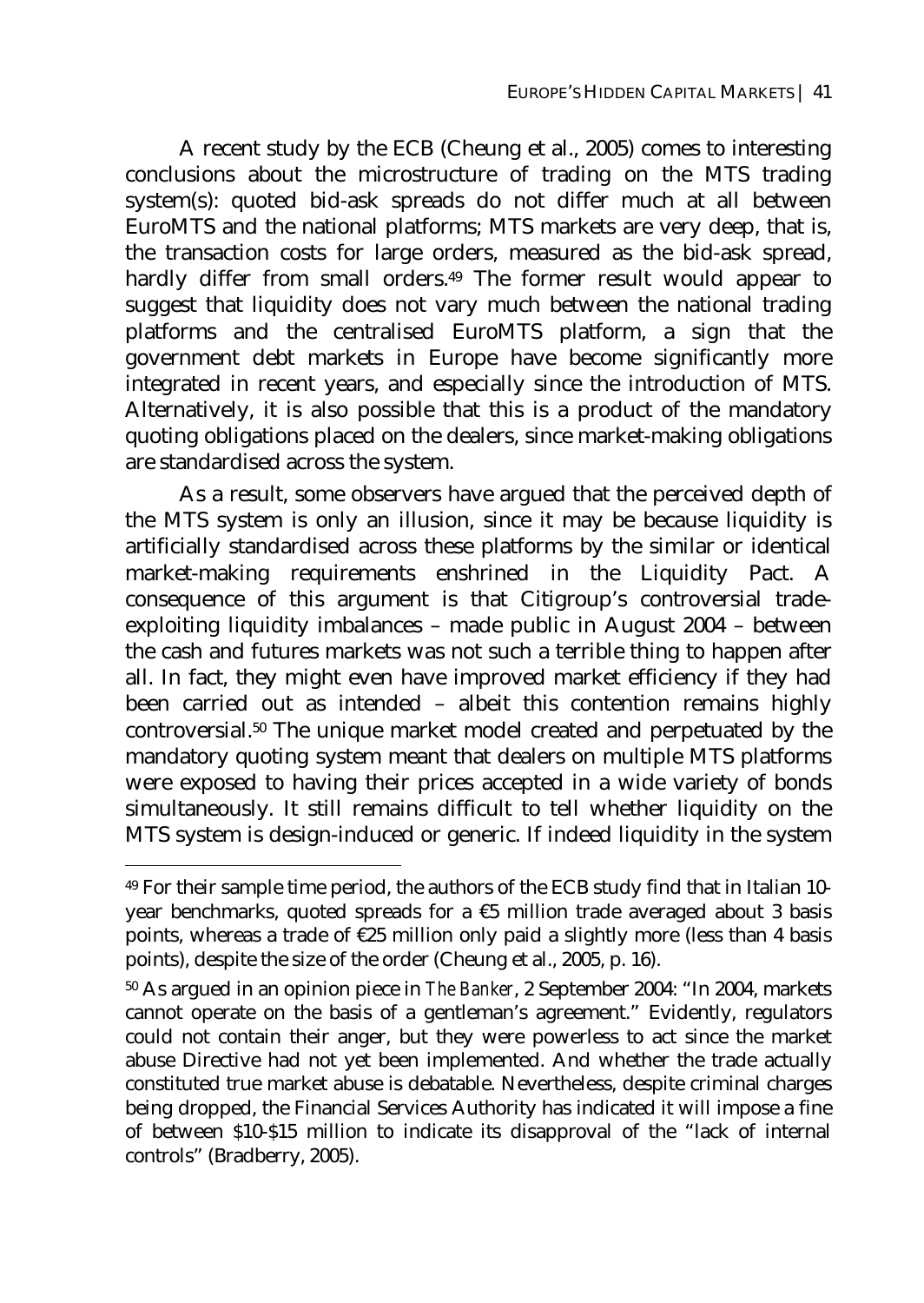$\overline{a}$ 

were but an illusion, it would quickly evaporate for larger orders, which has not proven to be the case. Nevertheless, overall volumes on the various MTS platforms have decreased since August 2004. Some of this decline may be attributed to imperfections in the system revealed by the Citigroup trade, but prevailing market conditions in an unstable macroeconomic environment has also led to a fall in volumes across most electronic platforms and a concomitant rise in the use of voice broking (Bearing Point, 2005).

## *ii. Electronisation of trading*

The introduction of the MTS system was but a piece (albeit a large one) in the broader context of a rapid ongoing transformation of secondary markets due to the rise of electronisation of trades in the inter-bank as well as bank-to-institutional investor (sovereign) bond market segments. Even in the corporate debt market, the effects of electronisation are gradually beginning to be felt, although predominantly limited to large, investment grade issues. According to The Bond Market Association, there are over 23 multi-dealer platforms for electronic trading of corporate and sovereign debt instruments in Europe today. Of these, 11 are national MTS trading platforms for sovereign debt, 3 are non-MTS sovereign debt platforms and 8 are hybrids trading both types of instruments (TBMA, 2005a). Notable in the inter-bank (B2B) wholesale bond trading space is ICAP/BrokerTec, which trades approximately \$450 billion per day.<sup>51</sup>

In the bank-to-institutional investor (B2C) space, a different market model dominates. TradeWeb, owned by Thomson Financial, has the largest market share of electronically-traded government debt. The Tradeweb system is based on the Request for Quote (RFQ) model – not the marketmaker model of MTS. In this model dealers are not required to make firm prices continuously, but only in response to requests from investors (who

<sup>&</sup>lt;sup>51</sup> The majority of this volume is in euro 'repo' (repurchase agreements, whereby buyer and seller agree to repurchase the bonds at a future date, usually at a slightly higher price, economically representing a rate of interest), euro 'basis' trades (where a bond is traded against an opposite and corresponding position in a futures contract of similar maturity) and US Treasury bonds traded in Europe. This very high electronic daily turnover, combined with that of other platforms, such as eSpeed, dwarfs the notional volume of trades on the MTS systems, but primarily in relation to bonds or transaction types that are not the subject of primary dealer agreements.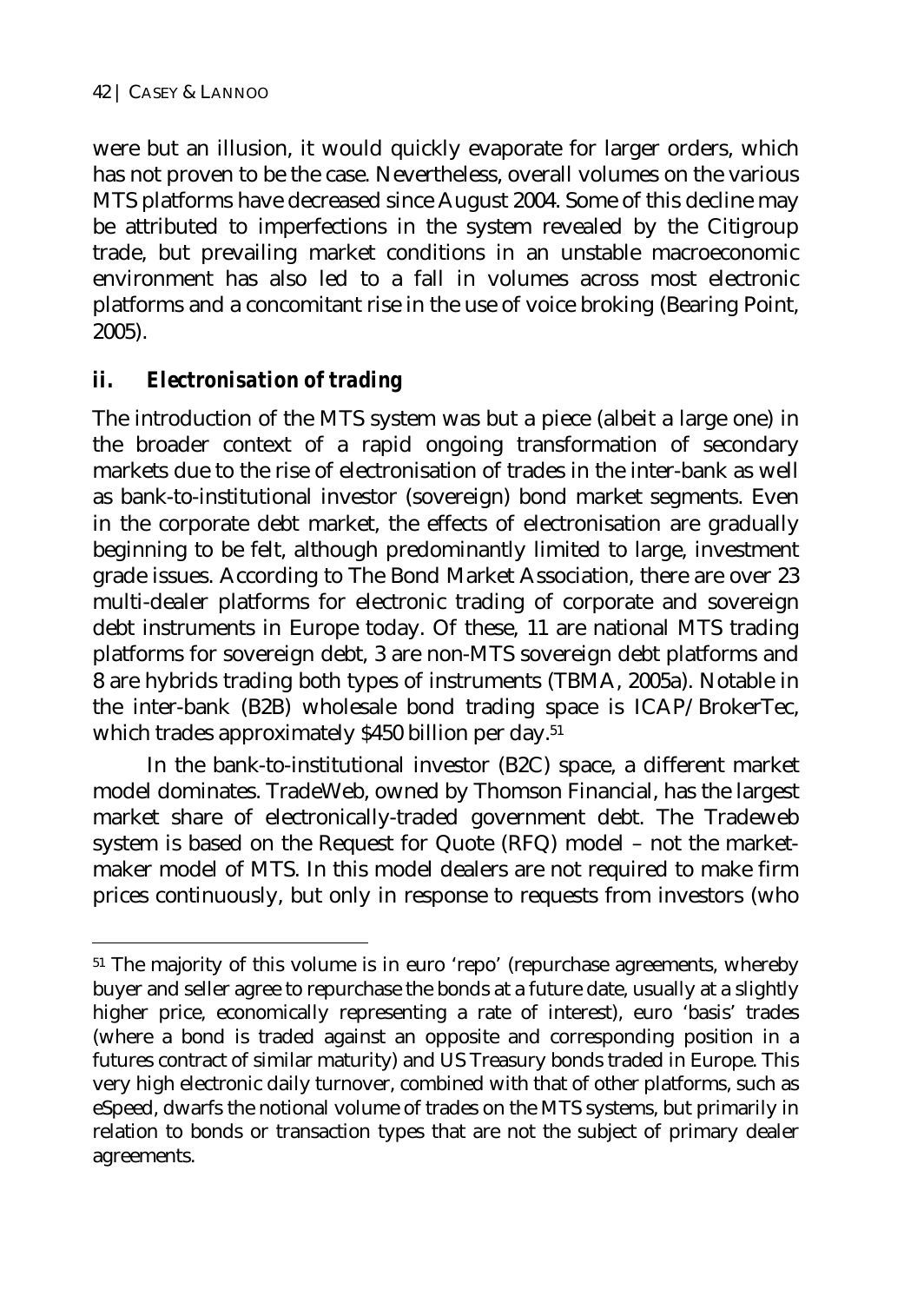can make the same request to multiple dealers simultaneously). It is an interesting question, and so far unexplained, why this model has proved far more successful in meeting the needs of institutional investors than the continuous quote model which dominates the B2B space. However, the answer may prove crucial to the further development of electronic trading.

Electronic trading is usually successful in capturing market shares where standardised products are the norm (Andersen & Baertelsen, 2004). However, electronic trading is also sensitive to extremes of price volatility, and there is still a significant amount of business traded via voice brokers or directly between counterparties. The introduction of the euro was a powerful catalyst in standardising government debt instruments. To begin with, the great majority of EU government debt is issued in a common currency, meaning that debt managers in EU finance ministries have for the first time entered into direct competition with each other. Due in part to the introduction of a common trading system, benchmark issues at least have become more aligned in the EU, with similar issue sizes, maturities and coupon rates, increasing the comparability (and thus competition) between various sovereign debt issues.

Generally, the introduction of electronic trading screens has substantially improved liquidity on secondary markets for sovereign debt in the EU: trading volumes have risen significantly in recent years and bidoffer spreads have fallen (Andersen & Baertelsen, 2004). These trends have been accompanied by a reduction in the variability of trading volume as a result of the MTS system.

Historically, one of the key distinctions differentiating the market structure of fixed income from equities is that a vast majority of fixed income transactions took place over-the-counter, or outside the exchange. This division is perhaps blurring due to the comparative focusing of the largest bond markets in a reduced number of venues. Although the vast majority of bond trading in Europe is still conducted off-exchange, the fixed income landscape has evolved with technological progress, in the sense that bond trading has become more centralised, while still remaining a hybrid model: the introduction of electronic trading and the capacity of these platforms to allow for multiple parties to post and view quotes has reduced – although certainly not eliminated – bilateral negotiations (especially not in heterogeneous or illiquid securities). Thus, the nature of the bond asset class itself makes the complete transfer to an exchange environment unlikely, and the hybrid model is very likely to stay.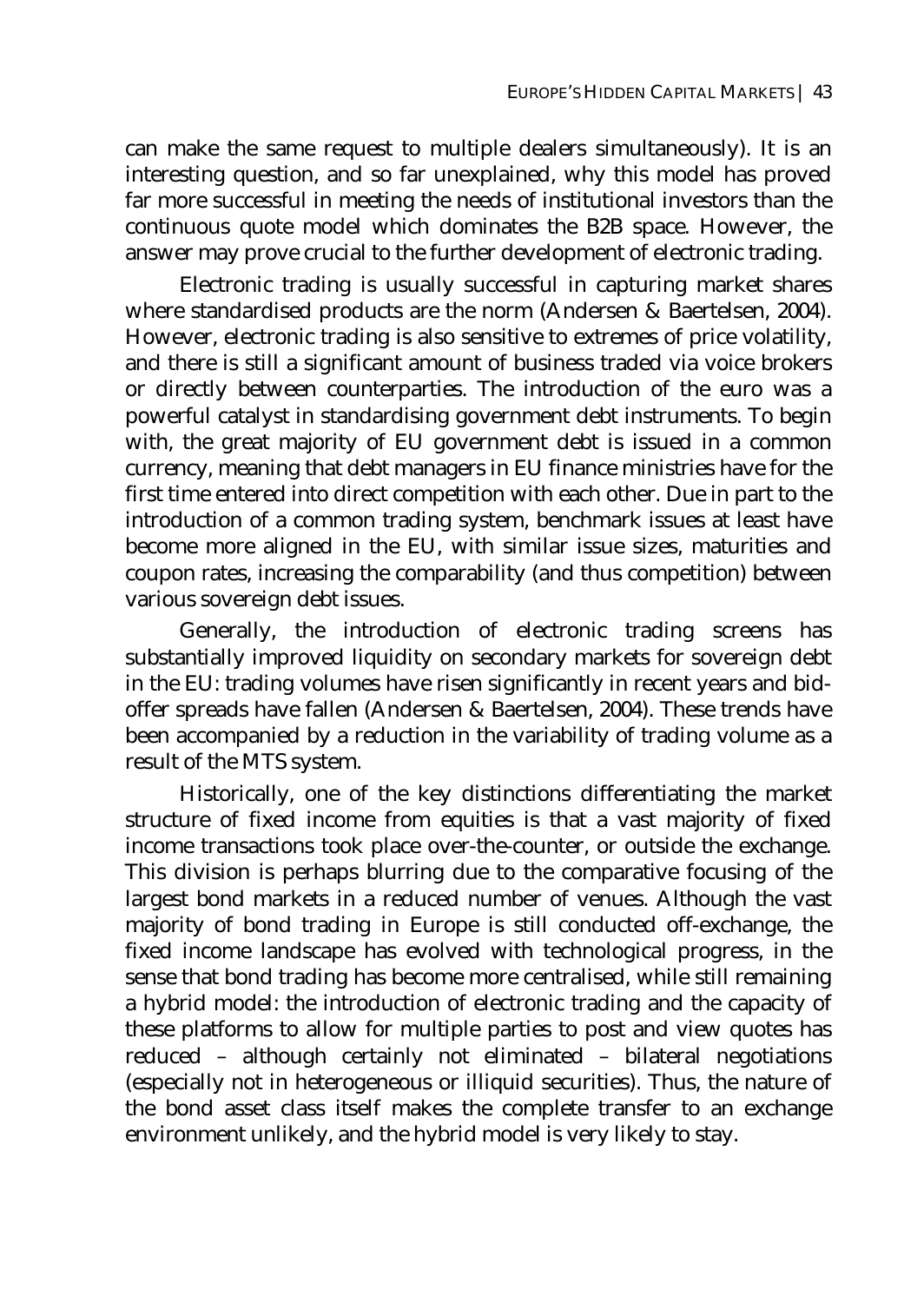#### 44 | CASEY & LANNOO

After the explosion of electronic trading systems that occurred in the late 1990s and early years of the present decade, there is now more or less a consensus that a period of rationalisation will follow. As of 2004, there were 74 electronic fixed income trading platforms in the EU and US combined (31 are based in Europe), a six-fold increase since 1997, when there were only 11 (TBMA, 2004). At the same time, exchanges are positioning themselves to expand aggressively in the OTC market, as evidenced by the recent acquisition of a majority share of MTS SpA by Euronext and Borsa Italiana and the development of Eurex Bonds and Eurex Repo. This may lead to a possible future showdown with dealers as they encroach on the latter's traditional strongholds. In the context of the MiFID review, Goldfinger (2003) suggests a repeat of the clashes that resulted from dealers and exchanges sparring for control over the policyinfluenced future of market organisation in the early 1990s during negotiations over the initial investment services directive (ISD).

## *iii. Trading activity in the European sovereign and corporate debt markets52*

Altogether, the MTS system comprises the single largest market for the trading of outright cash eurozone public debt, achieving €18.4 trillion traded on all MTS platforms in the cash and repo markets in 2004.53 As of 2004, €25 billion in government bonds traded every day on the MTS system alone. This sum is believed to have represented 60% of electronic interdealer trading in European sovereign debt at that time.<sup>54</sup> If this estimate is accurate, on average roughly €40 billion in EU government bonds were traded daily in the inter-dealer electronic market alone. It is estimated that this represented 65% or so of the whole inter-dealer segment of the market, making the total daily turnover somewhere in the region of €62 billion. In

<sup>52</sup> We recognise that the data in this section are outdated, as most of them are from 2004, but for the sake of consistency in, and comparability of, the data, we could not bring them fully up to date. As market dynamics evolve at a brisk pace, the figures in this section may not deliver an accurate picture of what is actually prevailing in the markets today. For example, there is evidence that volumes on electronic trading platforms have fallen quite substantially over the past 18 months.

<sup>53</sup> See www.mtsgroup.org.

<sup>&</sup>lt;sup>54</sup> This estimate was obtained through telephone conversations with European sovereign debt market participants.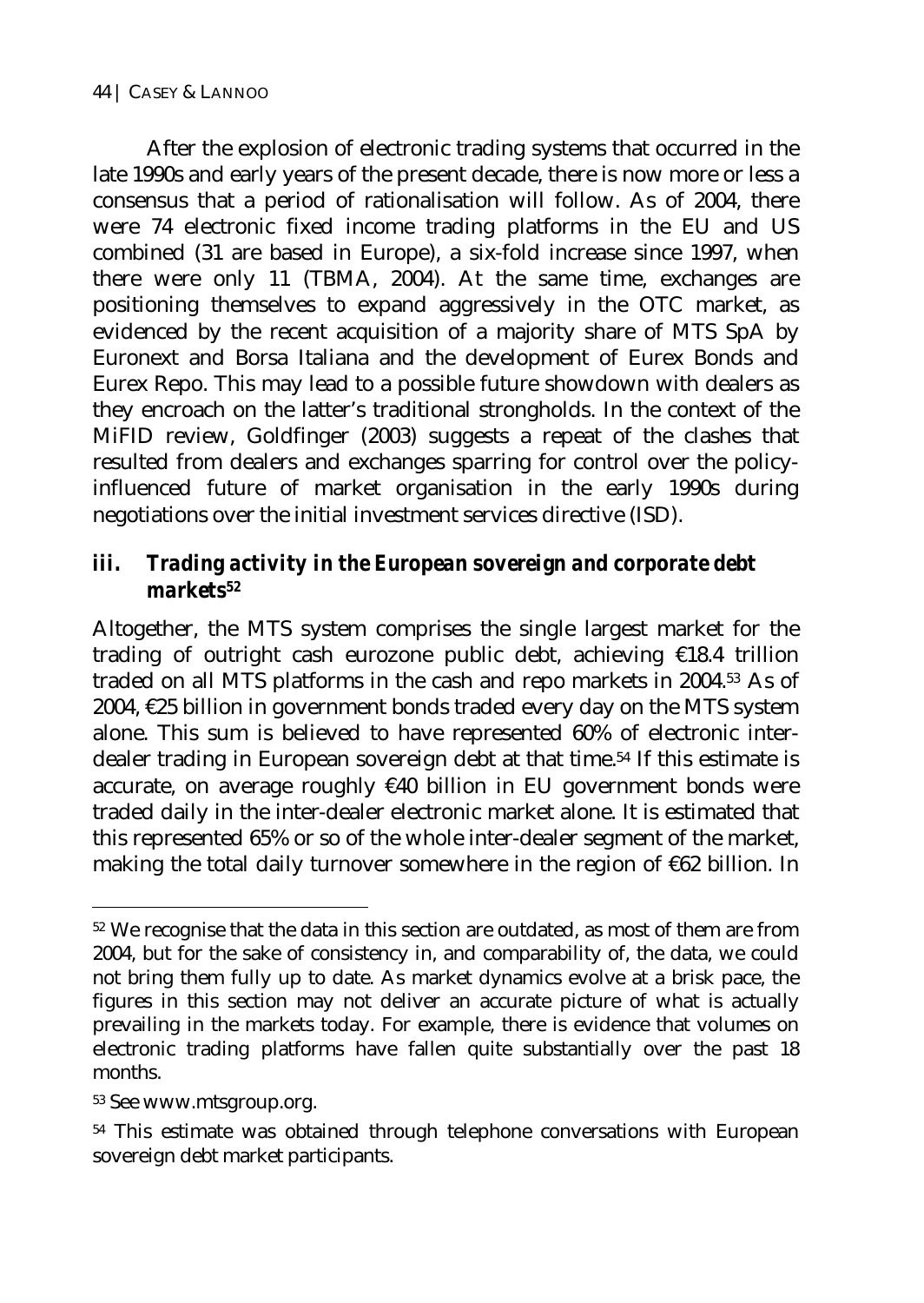other words, although electronic trading represented the lion's share of government bond trading in the EU in 2004, a far from negligible portion of the outright cash bond market was still intermediated by voice brokers. There is even evidence that voice broking has been making a comeback in the European fixed income world in 2005, as volatile market conditions have lessened the attractiveness of electronic platforms.<sup>55</sup>

Despite the relative sizes of the amount of debt issued by eurozone governments and the US Treasury,56 the activity in the secondary market is considerably less in European debt; it is estimated that the inter-dealer market in US Treasury instruments is approximately \$200 billion per day. This may be due to the fractured nature of eurozone debt issuance in comparison with the more liquid bond future and interest rate swaps markets. In the eurozone the interest rate benchmark curve can reasonably be regarded as the swap curve, while in relation to the USD, it is the US Treasury bond curve that dictates the cost of borrowing.

Electronic dealer-client volume in Europe is smaller than in the interdealer market, but it is increasing; it is now estimated at €22 billion daily by a recent study.57 Total electronic trading in government securities in the EU can therefore be estimated to be somewhere around €62 billion a day. As electronic trading is generally believed to represent about 75% of trading in government debt in Europe (80% according to The Bond Market Association and 70% according to Celent Communications), the aggregate total daily turnover in the European secondary market for government debt securities can be estimated at €83 billion for 2004. A 2004 study by Celent yields a similar estimate: €84 billion. An €85 billion daily market translates into a yearly turnover of some €21.2 trillion.58

As one can see from Figure 2.1, voice brokering is more important, both in value and percentage terms, in the inter-dealer market than in dealer-client transactions (35% and 31%, respectively), although in

<sup>55</sup> This observation derives from conversations with various market participants.

<sup>56</sup> The outstanding eurozone government debt is approximately €4.8 trillion, compared to \$4.3 trillion in the US.

<sup>57</sup> See Pierron (2004).

<sup>58</sup> Assuming 255 open market days per year. Following an established convention used by the BIS, in the absence of annual turnover figures, daily turnover is multiplied by 255, an approximation for the number of days in a year on which markets are open (see McCauley, 1999, p. 14).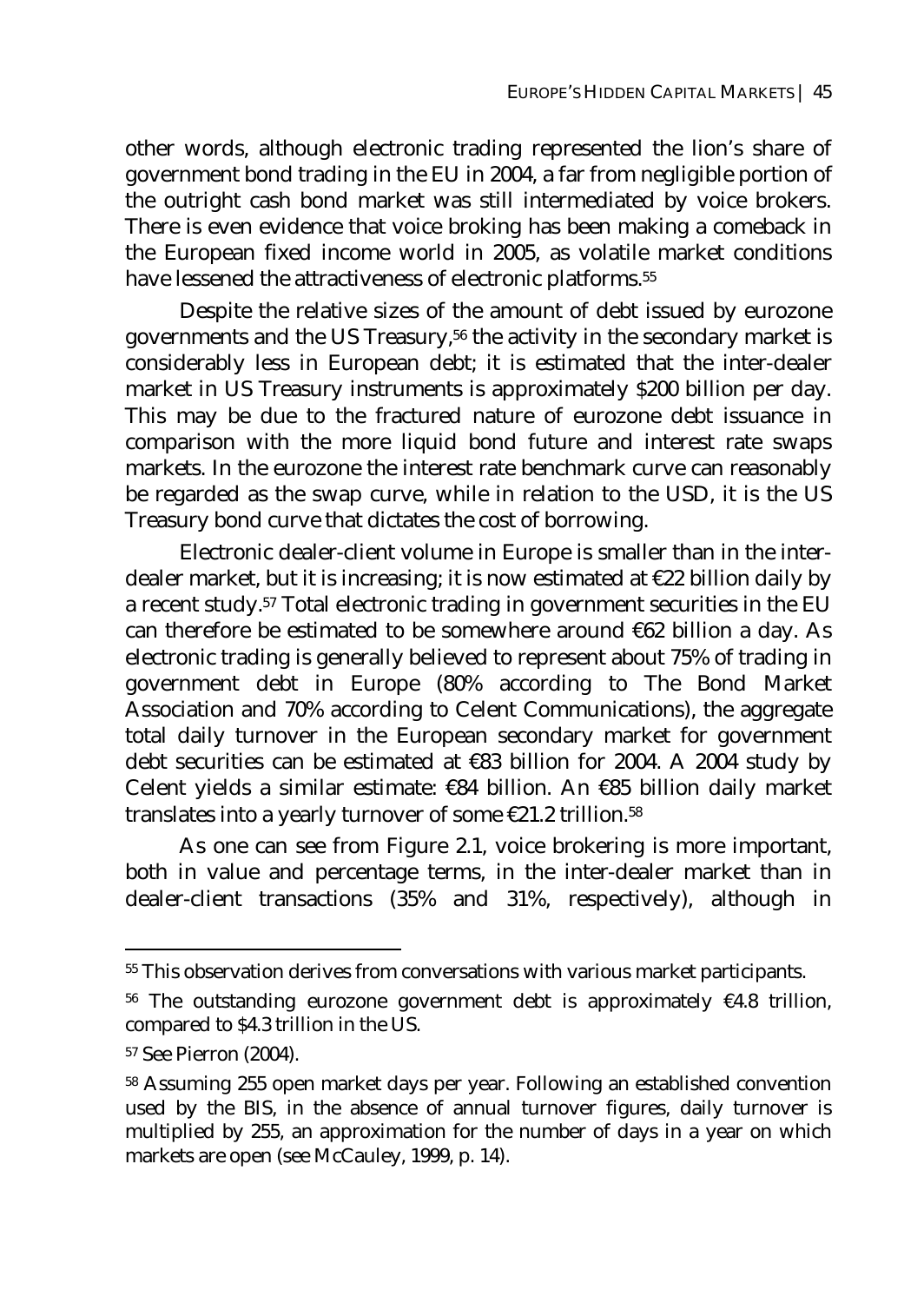$\overline{a}$ 

comparison to electronic trading, it remains the minority trading channel for Euro government debt, in particular in the inter-dealer market.



Trading in non-government debt securities in Europe remains substantially below the trading volumes realised in the sovereign market: the total value of sovereign debt trading in the EU is nearly treble the €30.8 billion traded daily in corporate and other debt securities (see Celent Communications, 2004). Therefore, nearly €116 billion worth of debt instruments is traded in the EU every day. If these figures are reliable and if one can extrapolate them over a year, annual turnover in European debt markets today is equivalent to roughly  $\epsilon$ 29.6 trillion.<sup>59</sup> In other words, trading volumes in the EU are about one-third those in US debt markets, where the total US annual trading volume for fixed income is \$88 trillion (see Joys, 2001). One could interpret these figures as possibly indicative that US fixed income markets are still considerably more liquid than their

<sup>59</sup> Again, daily turnover is multiplied by 255, an approximation for the number of days in a year in which markets are open.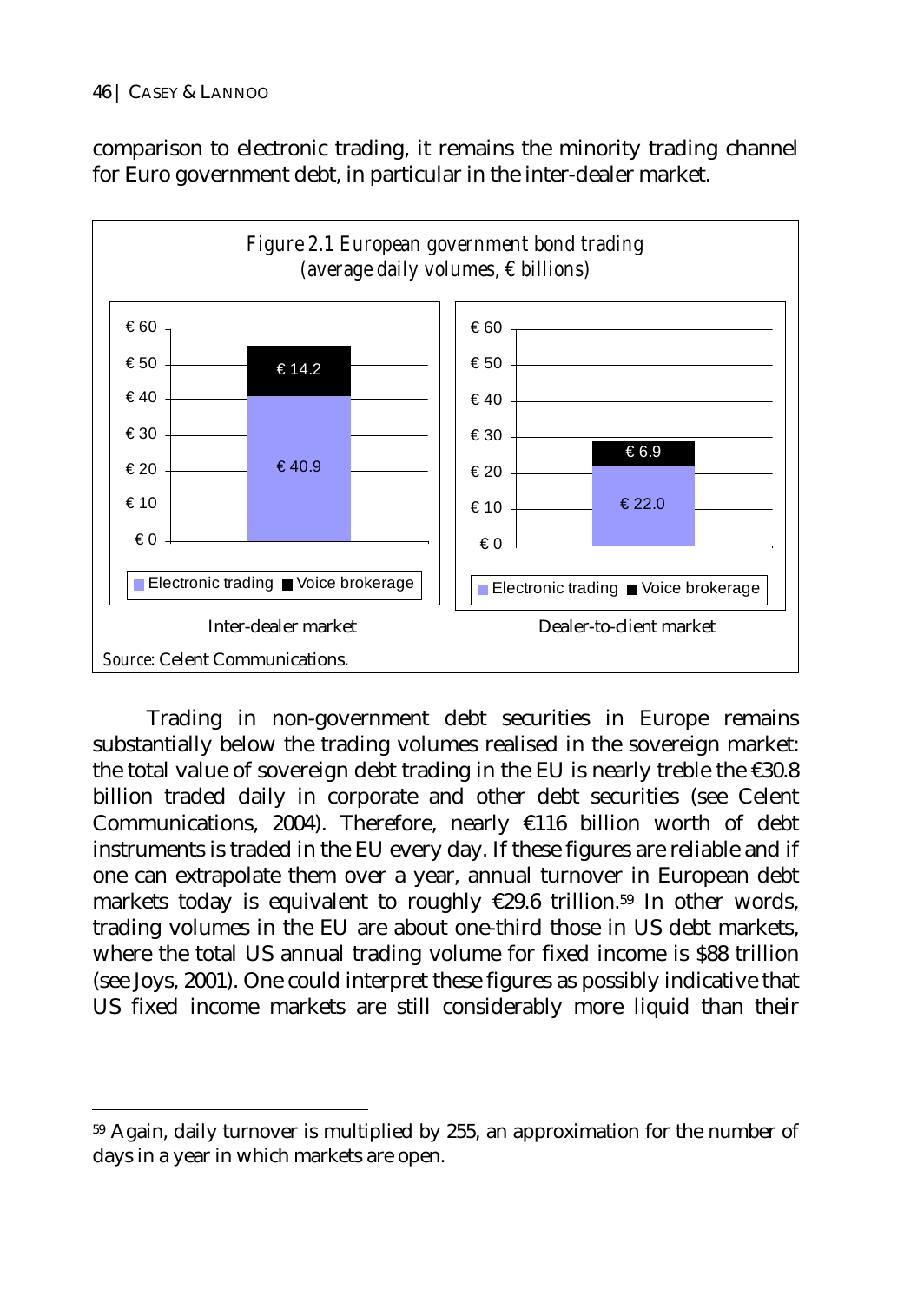European counterparts, particularly as the total stock of debt in the EU is 80% that of the US ( $\epsilon$ 13.5 trillion vs.  $\epsilon$ 16.7 trillion, as of end-2004).<sup>60</sup>



As far as the nature of trading is concerned, the B2B inter-dealer market easily surpasses B2C dealer-client transactions in both the sovereign debt and corporate debt segments in the EU, as can be seen in Figures 2.1 and 2.2. In volume terms, inter-dealer trades are more than twice as large as dealer-to-client in the government bond market and more than three times as large in the corporate and other non-government debt segment. B2C transactions on these platforms are purely between dealers and institutional investors; they are not accessible to retail investors (TBMA, 2005a).

That electronic trading dominates voice broking in the government bond segment is not surprising, since this result was to be expected after the introduction of the MTS system and the pressures to concentrate dealer trading on MTS created by the Liquidity Pact. However, other dimensions

<sup>60</sup> BIS figures.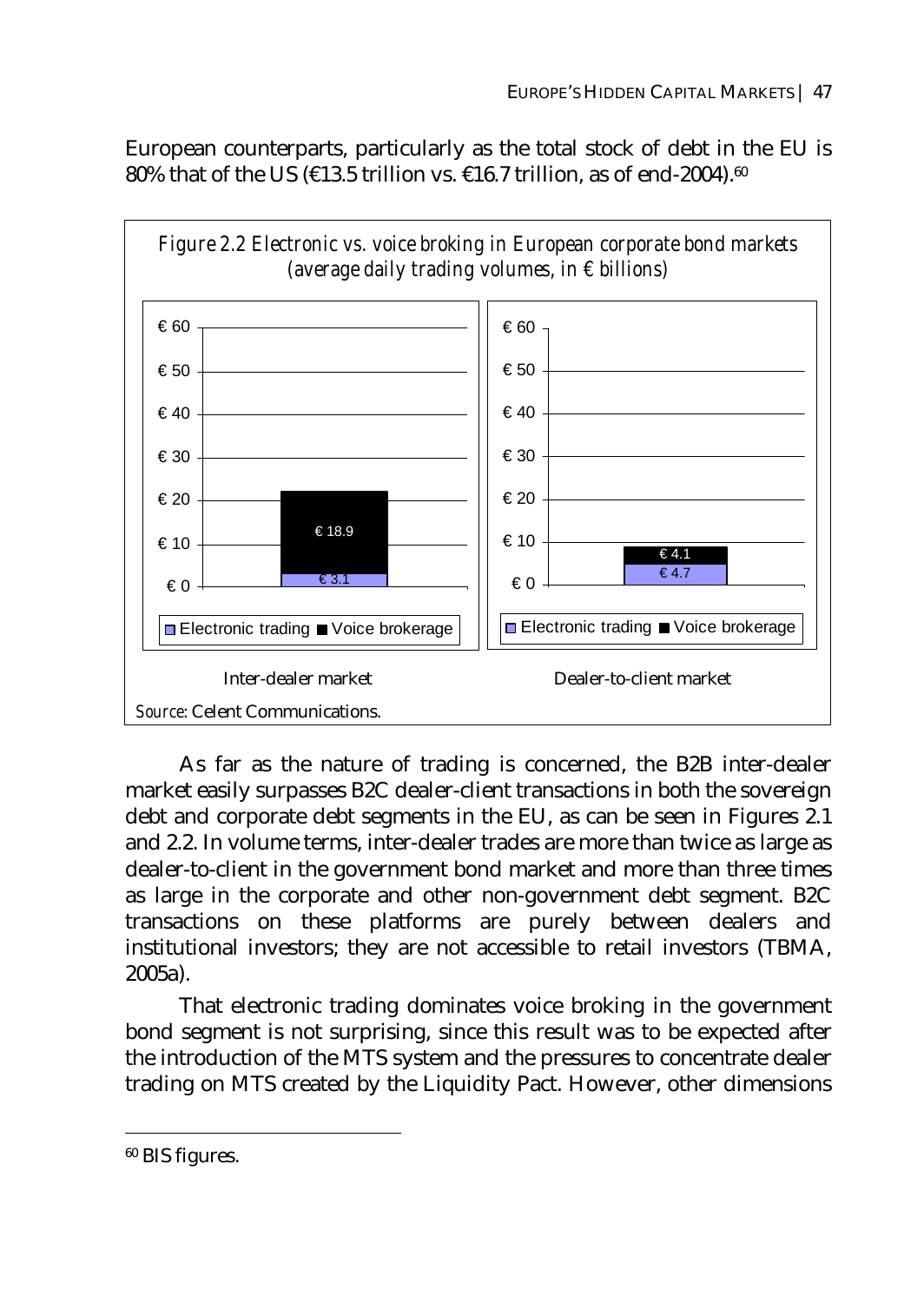of the same market, such as asset swaps, switches (where an older bond is sold simultaneously with the purchase of a new issue of similar maturity) and repo, are traded in a variety of ways: through other electronic systems, voice brokers or directly between the banks. Neither is it astonishing that a larger proportion of dealer-to-client transactions in sovereign bonds are carried out via telephone, as institutional investors have client relationships with a limited number of banks, and this market segment typically functions on a 'request for quote' basis rather than fully interactive bids and offers to the market at large. The institutional investor will therefore request a price to buy or sell from a set of its chosen banks and choose the most favourable terms.

As one can see in Figure 2.2, the great majority of non-government bonds (in volume terms) in the EU are still traded via voice brokerage, as opposed to electronic trading. While it is very likely that the corporate debt segment of the market will remain a hybrid mix of electronic trading and voice broking, the speed of the gains in market share made by electronic platforms is still impressive, given that transactions in the non-government segment of the market were almost exclusively conducted via telephone only a short while ago. For example, in the dealer-to-client segment of the European corporate debt market, electronic trading even surpassed voice brokerage in 2003 according to Celent – although more recently, there has been an upsurge in overall voice-broking in European bond markets. Electronic trading has been slower to catch on in the corporate debt segment, particularly in less-liquid, high-yield issues. Due to their intrinsic illiquidity vis-à-vis actively traded bonds, lower rated bonds, structured products and non-bullet bonds with complex features are not well suited to electronic trading, and the vast majority of transactions in these instruments is still conducted via voice broking (TBMA, 2005a).

As mentioned above, a number of different electronic trading platforms are operational across the EU today. An excellent survey of the existing platforms by The Bond Market Association (2005a) highlights the diversity of electronic trading platforms present in European fixed income markets. The report reaches instructive conclusions about the degree of price transparency prevailing on these various platforms: most platforms publish post-trade prices for trades conducted on their platforms with minimal, if any, delay; post-trade pricing information is provided free of charge to platform participants; some platforms sell data to nonparticipants (non-vendors) at a fee; most platform trade prices are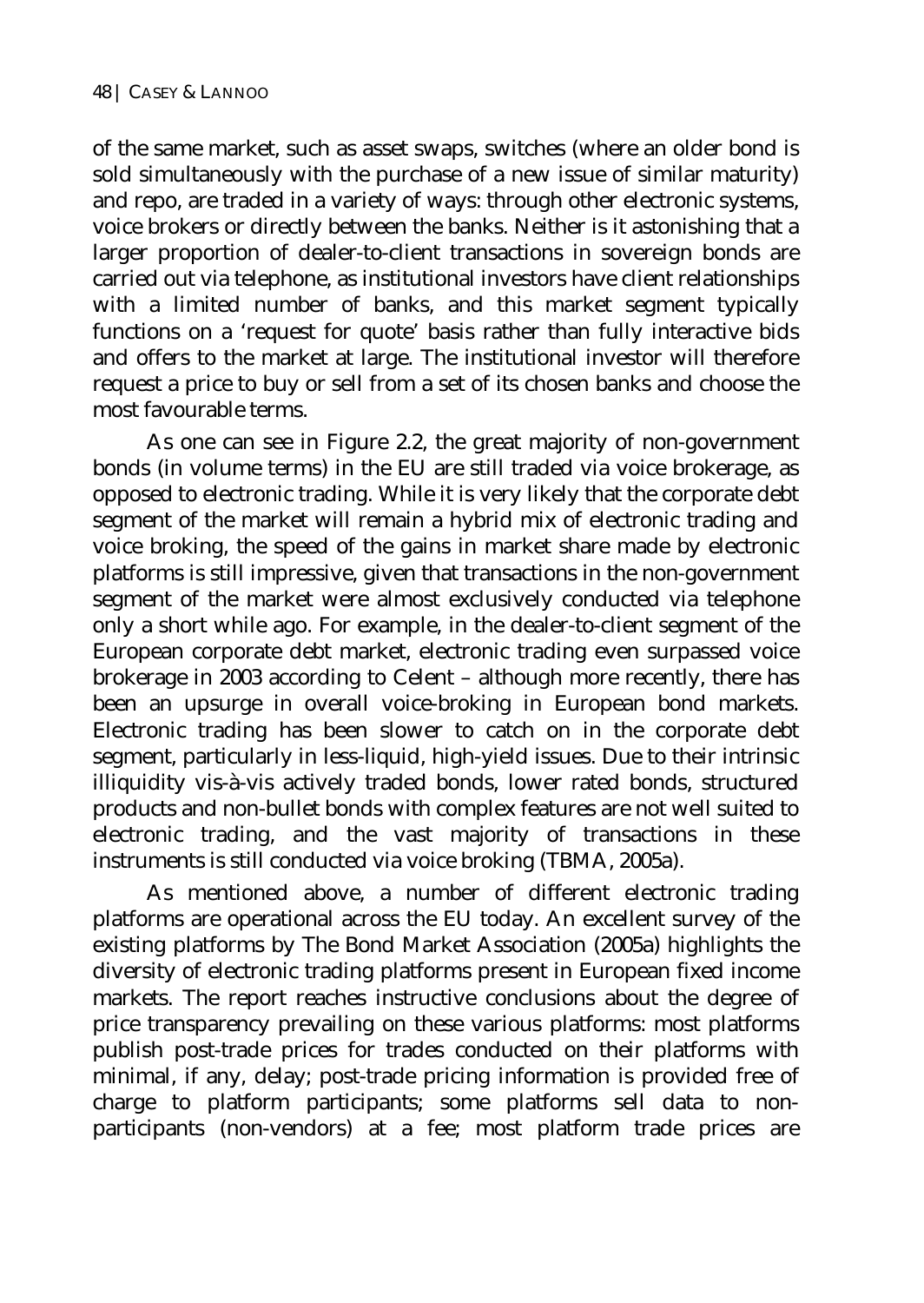accessible through a financial data distribution network; and most platforms provide significant non-price information (TBMA, 2004, p. 10).

### *iv. Over-the-counter vs. on-exchange bond trading in the EU*

It is difficult to tell how much exactly of the secondary market activity in fixed income takes place on-exchange versus in the over-the-counter market, since the latter is diverse and figures are difficult to obtain. However, hardly any trading occurs 'on-exchange' in the wholesale or institutional market, and the only activity is in the retail segment. Bonds are clearly not organised along a model of limit-order markets as equities: in *value* terms, only 2.35% of bond trades in the EU were made via electronic order book transactions in 2004.61 Evidently, in terms of the total *number* of trades, the electronic order book gains significance, as we shall see below.

In 2004, a total of 10,334,176 bond trades took place on Europe's exchanges (comprising 5,296,106 electronic order book trades plus 5,009,585 negotiated deals).62 Since it is difficult to obtain figures for the total number of bond trades overall in the EU due to the lack of data for the OTC market, we approximate total bond trades for the EU in 2004 in the following manner: we assumed that the average over-the-counter trade was the same size as the average negotiated on-exchange deal. The average on-exchange negotiated deal in Europe in 2004 was €1.52 million (compared to €129,077 for order book transactions). As mentioned above, the total value of bond trading in the EU is around  $£114.8$  billion a day, which comes out to  $£29$ trillion yearly.63 If FESE's figures are accurate (so that there is no overlap between their figures reported for on-exchange trades and what really are over-the-counter transactions), then  $\epsilon$ 9.7 trillion in bonds is traded yearly on European exchanges, in which case the value of over-the-counter trades in bonds is  $\epsilon$ 29 trillion -  $\epsilon$ 9.7 trillion =  $\epsilon$ 19.3 trillion. Using our

<sup>&</sup>lt;sup>61</sup> Authors' own calculations using data from FESE, Celent and other authors' calculations. Celent (Pierron, 2004) estimates total bond trading activity in the EU to be €114.8 billion daily. We multiply this figure by 255 to get a yearly figure of €29 trillion. FESE reports the value of electronic order book transactions in bonds in 2004 to be  $\epsilon$ 683.4 billion. Our figure is obtained by dividing the latter by the former.

<sup>62</sup> Based on data from FESE and authors' own calculations.

<sup>&</sup>lt;sup>63</sup> Again, we calculate yearly figures using the convention of multiplying average daily value of trading by 255.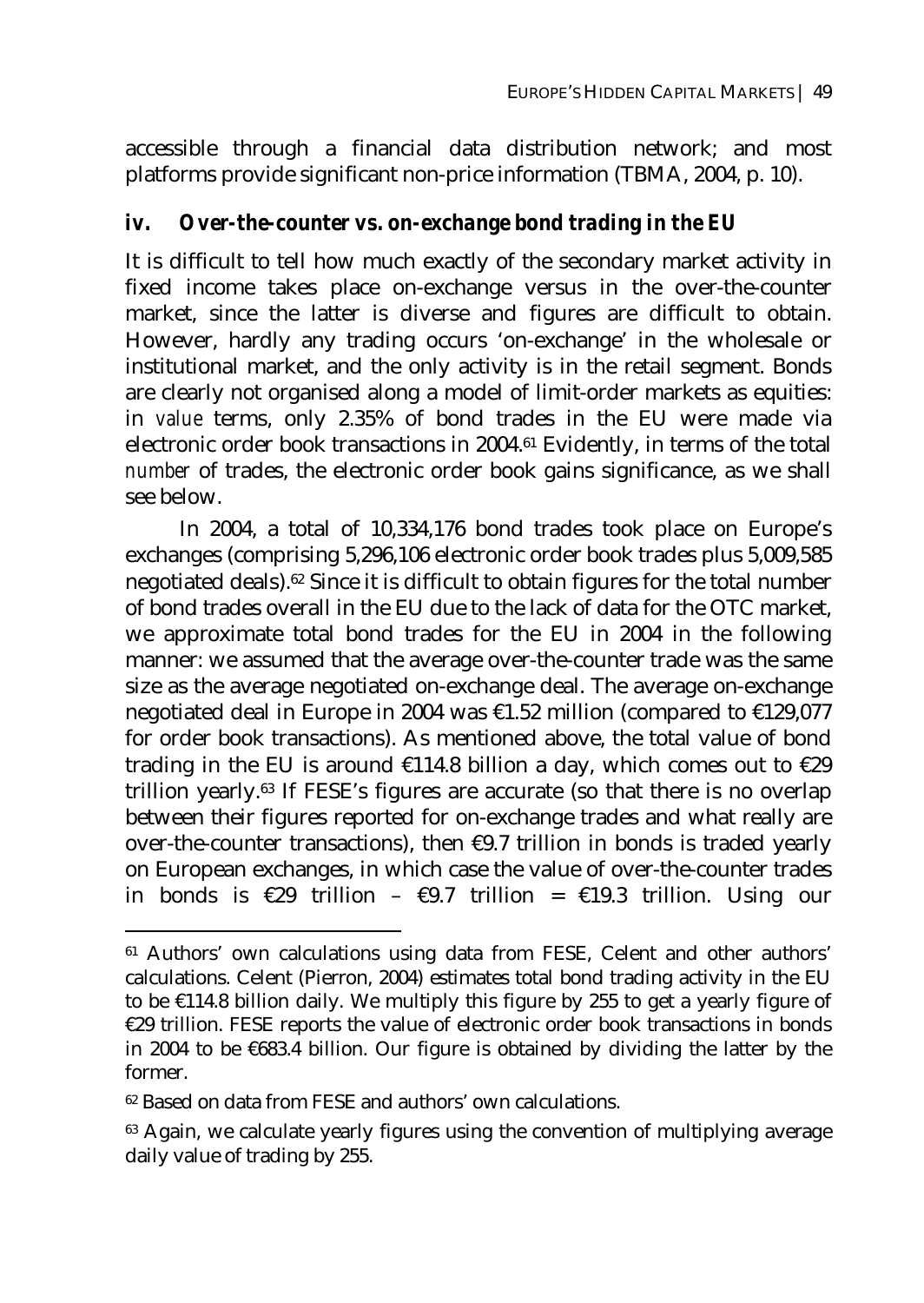approximation that the average OTC trade size in bonds is equivalent to the average size of an on-exchange negotiated deal, we estimate that there were 12,732,894 bond trades in the over-the-counter market in 2004. Added to on-exchange trades *assuming no overlap*, there were about 23 million bond trades in the EU in 2004.64 Since FESE reports 5,296,106 electronic order book transactions for bonds on EU exchanges in 2004, their share in total transactions is very nearly 23%. In other words, almost a quarter of the total number of bond trades in the EU have an average value of €129,077. If our estimates are accurate, the landscape of the European bond market more or less mirrors the US bond market. 'Retail'-sized trades<sup>65</sup> in the US market are large in number (accounting for 65% of total trades), but very small in value terms  $(1.8\%)$ .<sup>66</sup>

In comparison to the secondary market for equities, bond trading in the EU is considerably smaller in terms of total contracts traded, but much larger in notional value and number of securities. Even though our estimate of 23 million bond trades in the EU market last year is likely to be optimistic, at 306 million, total equity trades in the EU in 2004 still were nearly 15 times greater.67 Yet in terms of the *value* of assets traded, the situation is the reverse: bond trades outdid equities nearly 3:1. Total reported daily turnover on all European stock exchanges combined for the year 2004 was €11.2 trillion.<sup>68</sup> Nevertheless, trading in both the equity and bond markets is dwarfed by the enormous value of transactions in the foreign exchange market, whose daily turnover in the London market alone is about  $\epsilon$ 754 billion, or the equivalent of  $\epsilon$ 192 trillion yearly.<sup>69</sup>

 $64$  Admittedly, the 'no overlap' assumption is highly questionable. There is undoubtedly a high risk of overlap between what exchanges report as on-exchange trades and what truly are over-the-counter trades, meaning that our estimate is probably inflated, because the exchange figures very likely count some transactions as on-exchange activity, whereas they really are over-the-counter transactions that were reported to the exchange.

<sup>65</sup> Evidently, defining a 'retail' trade as anything below \$100,000 in value is contentious.

<sup>66</sup> Edwards & Piwowar (2004).

<sup>67</sup> Data from FESE, cumulative for 2004.

<sup>68</sup> Based on data from FESE and authors' own calculations. This compares to our estimate of €29 trillion yearly in European bond markets.

 $69$  The figure cited on www.thinklondon.com of  $E$ 754 billion was multiplied by 255 to get an annual turnover estimate.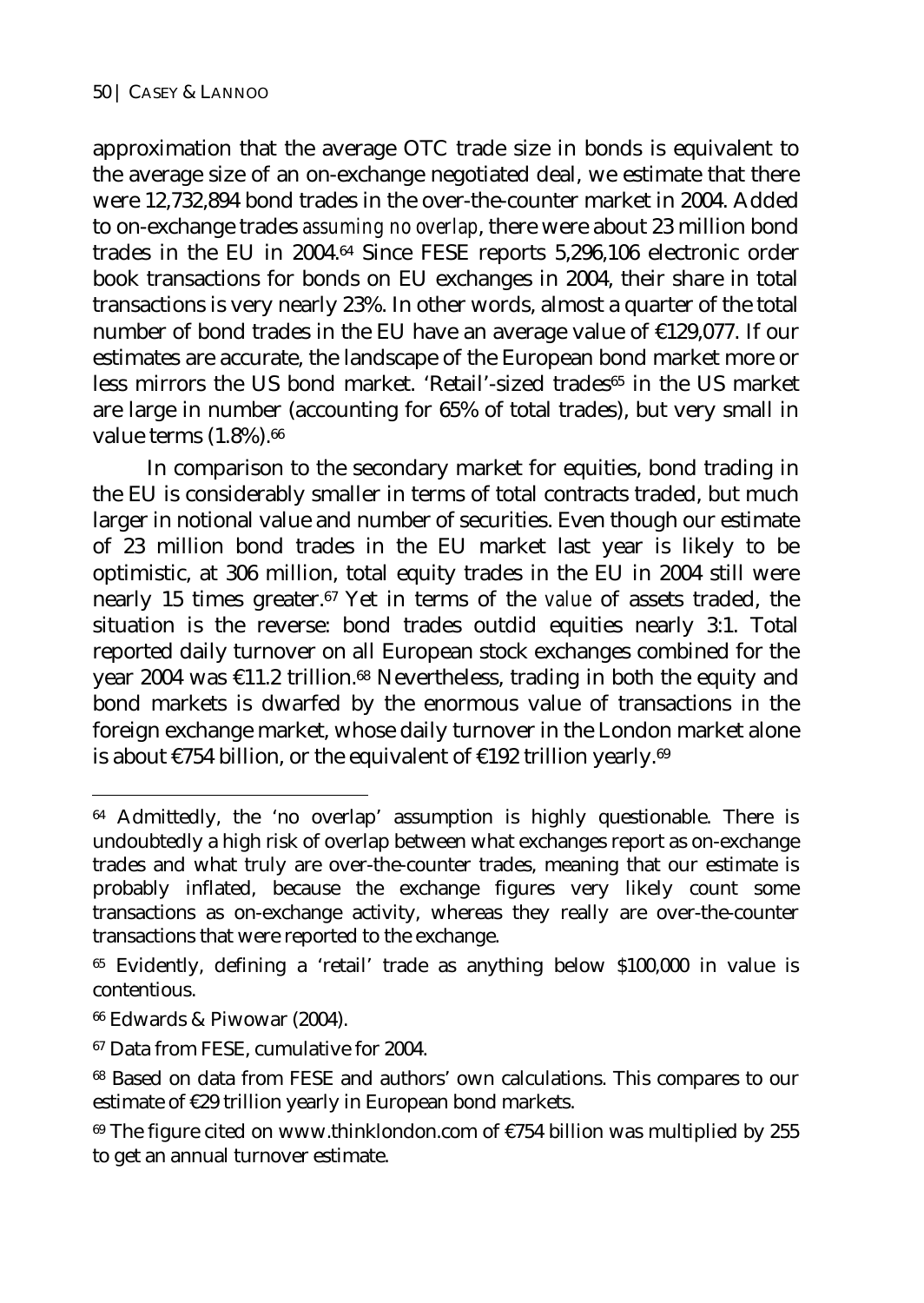Beyond aggregate figures, it is interesting to examine differences in on-exchange trading of bonds across EU member states and in other regions of the world. Despite their small size relative to over-the-counter activity and to trading on the MTS system (which is an exchange of 'regulated market' in EU terminology – except for EuroMTS), European national stock exchanges still are the most developed and by far the largest in the world for bond trading. In 2004, the top five exchanges – and six out of the top nine – in terms of bond trading value were all European (see Table 2.2).

| <b>Exchange</b>                   | $\epsilon$ billions |
|-----------------------------------|---------------------|
| 1. BME Spanish Exchanges          | 2856.3              |
| 2. London Stock Exchange          | 2245.3              |
| 3. OMX Stockholm                  | 1238.8              |
| 4. Copenhagen Stock Exchange      | 950.2               |
| 5. Deutsche Börse                 | 355.3               |
| 6. Istanbul Stock Exchange        | 336.8               |
| 7. Korea Stock Exchange           | 271.7               |
| 8. Colombia Stock Exchange        | 188.9               |
| 9. Euronext                       | 186.5               |
| 10. National Stock Exchange India | 167.2               |

*Table 2.2 Leading exchanges for bond trading* 

*Note:* WFE quotes in US dollars, which were converted to euro at a rate of  $$1 = \text{\textsterling}0.8039$ , the average  $\text{\textsterling}/\$$  exchange rate for 2004, according to the US Internal Revenue Service.

*Source*: World Federation of Exchanges (WFE) 2004 Annual Report and authors' own calculations.

What is immediately obvious is that a mere handful of exchanges dominate on-exchange trading of bonds in the EU. The four Spanish exchanges alone (dominated by Bolsa de Madrid) account for 29.3% of onexchange secondary activity in bonds (excluding MTS). Together, the Spanish exchanges, the LSE, OMX, Copenhagen Stock exchange and Deutsche Börse account for nearly 80% (again, excluding MTS).

That the average size of electronic order book transactions for bond trades on EU exchanges is merely a tenth the size of the average negotiated deals seems logical.70 Electronic order book transactions are typically used

 $70$  In fact, it is almost tautological, since negotiated deals very frequently arise for orders that are too large to introduce all at once into the electronic order book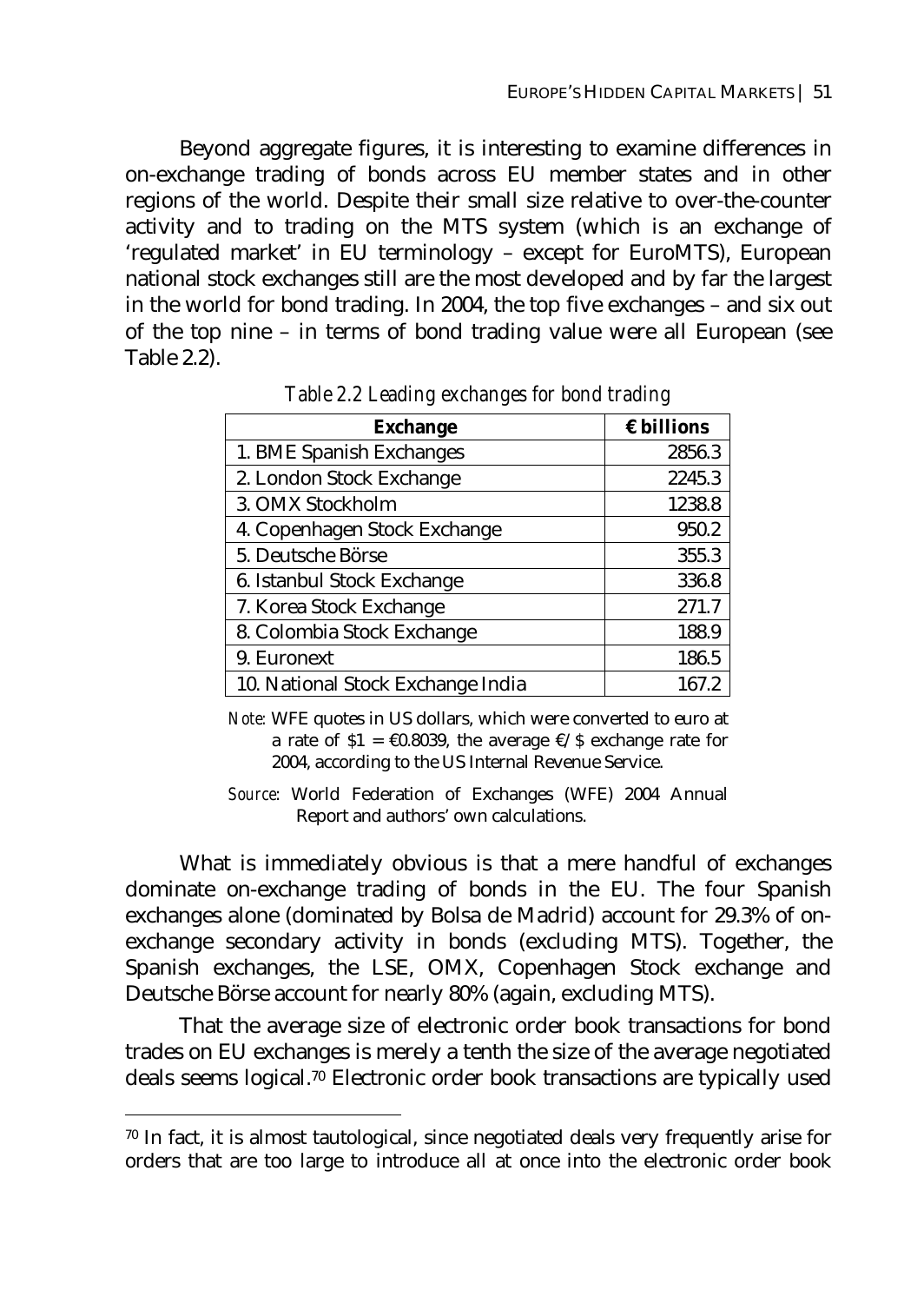$\overline{a}$ 

by retail investors or investors who require immediacy (due perhaps to profitable private information) and who split up large orders into many smaller ones. However, larger trades that result e.g. from institutional portfolio rebalancing or dealer inventory management (liquidity trades) are typically negotiated in 'upstairs trading'. As can be seen in Table 2.3 below, there is a marked variability in the average size of both order book transactions and negotiated deals.

|                     |               | <b>Electronic order book transactions</b> |                              |           | <b>Negotiated deals</b> |            |
|---------------------|---------------|-------------------------------------------|------------------------------|-----------|-------------------------|------------|
| <b>Exchange</b>     | <b>Trades</b> | <b>Turnover</b>                           | Avg. size, $\epsilon$ Trades |           | <b>Turnover</b>         | Avg. size, |
|                     |               | $(E$ millions)                            |                              |           | $(\epsilon$ millions)   | ⊩ ا        |
| Borsa Italiana      | 3,071,806     | 151,171                                   | 49,212                       | n/a       | n/a                     | n/a        |
| Euronext            | 1,409,860     | 19,799                                    | 14,043                       | 112,403   | 166,368                 | 1,480,106  |
| London Stock        |               |                                           |                              | 407,102   | 2,235,843               | 5,492,096  |
| Exchange            |               |                                           |                              |           |                         |            |
| OMX                 | 25,461        | 46.099                                    | 1,810,557                    | 952,031   | 902,756                 | 948,243    |
| Copenhagen          |               |                                           |                              |           |                         |            |
| <b>Bolsa Madrid</b> | 29,901        | 402,137                                   | 13,448,948                   | 684,570   | 2,457,163               | 3,589,352  |
| <b>Swiss</b>        | 518,396       | 35,577                                    | 68,628                       | 138,961   | 102,371                 | 736,686    |
| exchange            |               |                                           |                              |           |                         |            |
| <b>Total EU</b>     | 5.296.106     | 683.604                                   | 129.077                      | 5,009,585 | 7.612.540               | 1,519,595  |

*Table 2.3 On-exchange bond trading: Order book vs. deals* 

*Source*: FESE 2004 figures and authors' own calculations.

The Italian market is known to have a strong retail component, and after Euronext (€14,043), Borsa Italiana has the smallest average trade size  $(649,212)$  in EU bond order books; on the other hand, the Spanish exchanges stand out with an enormous average trade size of €13.4 million in the electronic order book, which is several times even the average size of negotiated trades. This is perhaps due to the large concentration of government debt trading on the Spanish exchange. In the negotiated deals transactions, it is not surprising that the largest average bond trade sizes are registered on the LSE.

In terms of the breakdown between on-exchange trades in public sector vs. non-public sector bonds in value terms, the former occupies a larger total share in trading (55.6%) compared to the latter (42.7%). The difference is explained by on-exchange trading of international bonds

without moving prices significantly against the trading party bringing forward the request to trade.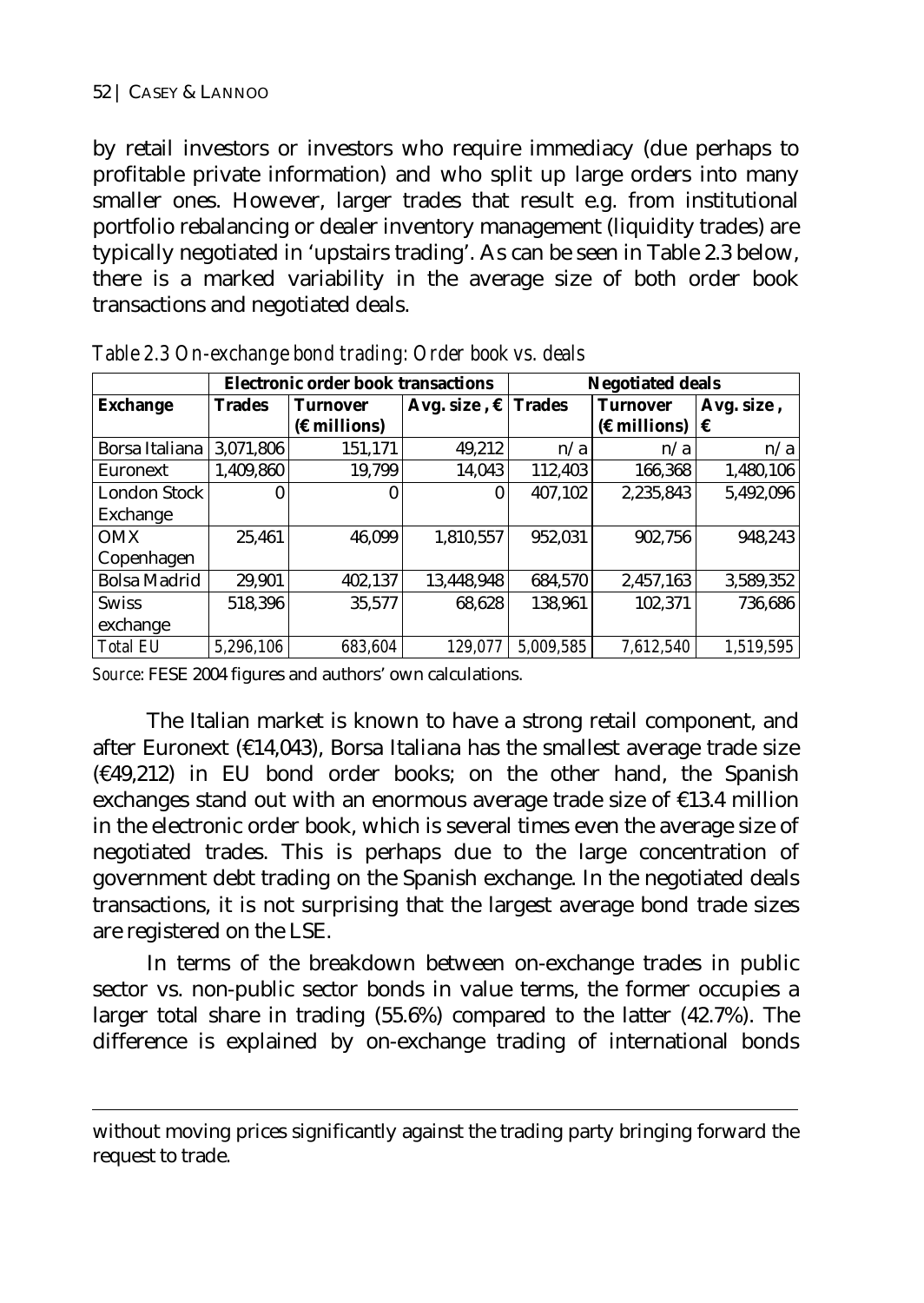(1.7%).71 The Copenhagen Stock Exchange (and OMX more generally, due to Copenhagen) is the exception to this rule, since 82.4% of bond trading concerns non-public sector securities.72 Another interesting feature is the small average size of electronic orders for non-public sector bonds on the Italian exchange (€14,305).

## **2.3 The structure of European bond derivatives markets**

## *i. Futures and options*

 $\overline{a}$ 

As shown in Table 2.4, fixed income derivatives have grown at a very quick pace in Europe after the introduction of a common currency. Over the period 2000-04, the number of contracts for bond derivatives (options and futures) in the EU grew by an average annual rate of 32.9%, and the corresponding figure for notional value was 36.4% annually.73 Nominal turnover in bond options has witnessed the most rapid growth of all these categories with annual rates almost reaching 100%. That the options market has been growing faster than futures is not in itself surprising, since options are a sizeably smaller market than futures, reaching only 30% of the futures market in 2004 in terms of nominal turnover and 16% in terms of the total volume of contracts.

Interestingly, most of the growth in fixed income derivatives has been driven by the Liffe market, where total contracts in 2004 is 7.2 times what it was in 2000, and the value of turnover has more than tripled (Table 2.5). Both categories have more or less doubled on Eurex in the same time period.

The market for bond derivatives in the EU is dominated by Eurex, the German-Swiss exchange. Eurex enjoys an almost exclusive market share in some German government debt futures, e.g. 10-year Bunds and shorterterm Bobls (5-year maturity range), having successfully over a 21-month period recaptured back trading activity in this market segment from Liffe, which had a 65% market share in German futures as of 1997) (Pirrong, 2003). In terms of exchange traded bond derivatives, Liffe has retained the

<sup>71</sup> Authors' own calculations based on FESE data for the month of December 2004 only.

 $72$  This is probably due to the very large size of the covered bond market in Denmark.

<sup>73</sup> Authors' own calculations based on data from Table 2.4.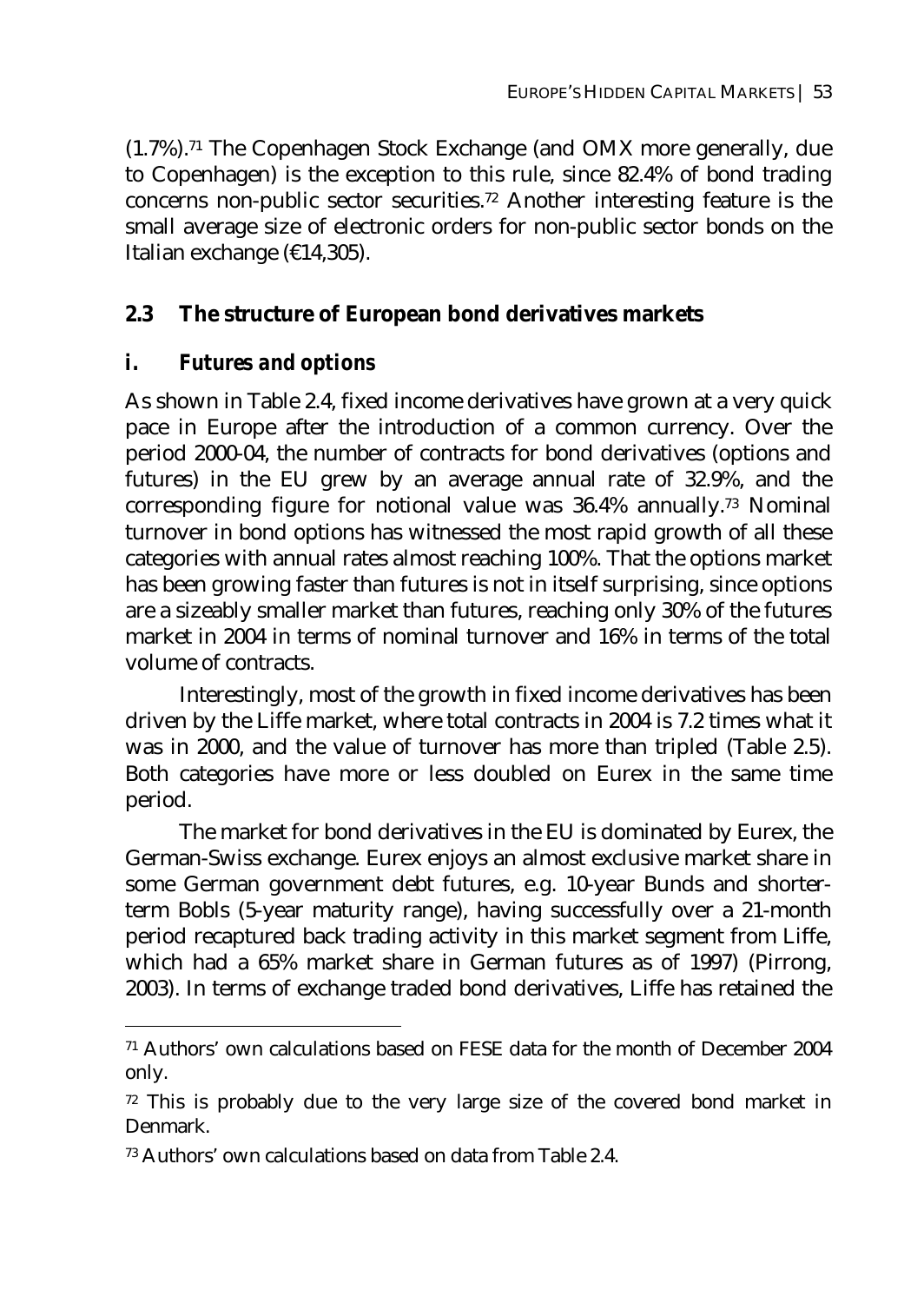#### 54 | CASEY & LANNOO

long gilt<sup>74</sup> futures and options, but it also offers Schatz and Bund futures,<sup>75</sup> Bund options and Japanese government futures.

|                     |                       | 2000          | 2004        | Growth in %,<br>2000-04 |
|---------------------|-----------------------|---------------|-------------|-------------------------|
| Bond options        | Contracts             | 30,381,359    | 127,681,324 | 320.3                   |
|                     | <b>Notional</b>       | 14,847,514.4  | 77,700,713  | 423.3                   |
|                     | turnover              |               |             |                         |
|                     | $(E$ millions)        |               |             |                         |
| <b>Bond futures</b> | Contracts             | 308,066,560   | 766,287,667 | 148.7                   |
|                     | <b>Notional</b>       | 106,850,300.3 | 265,520,308 | 148.5                   |
|                     | turnover              |               |             |                         |
|                     | $(\epsilon$ millions) |               |             |                         |
| Total               | Contracts             | 338.230.467   | 893,968,991 | 164.3                   |
|                     | Notional              | 121,679,237   | 343,221,021 | 182.1                   |
|                     | turnover              |               |             |                         |
|                     | $(E$ millions)        |               |             |                         |

*Table 2.4 European bond derivatives' explosive growth* 

*Source*: Authors' own calculations from FESE and Euronext data.

*Table 2.5 Engines of growth* 

| <b>Derivative</b><br><b>Exchange</b> | <b>Total</b><br>contracts<br>2000 | <b>Total</b><br>contracts<br>2004 | <b>Total</b><br>notional<br>turnover,<br>$\epsilon$ millions,<br>2000 | <b>Total</b><br>notional<br>turnover,<br>$\epsilon$ millions,<br>2004 |
|--------------------------------------|-----------------------------------|-----------------------------------|-----------------------------------------------------------------------|-----------------------------------------------------------------------|
| Euronext.Liffe                       | 43,546,371                        | 313,332,048                       | 90,874,843                                                            | 278,345,872                                                           |
| <b>Eurex</b>                         | 288, 185, 156                     | 574,090,908                       | 30,052,951                                                            | 64,875,149                                                            |

*Source*: Authors' own calculations from FESE data.

Both Eurex and Liffe are among the most important futures exchanges in the world in terms of the total number of contracts traded. In but a few years, Eurex has become the single largest futures exchange with close to 700 million contracts traded annually, while Liffe ranks fourth (Table 2.6). Clearly, in terms of the number of contracts traded, Eurex lies at the heart of the bond derivatives market in the EU, easily eclipsing even the

<sup>74</sup> British government bonds.

<sup>75</sup> Schatz refers to two-year German government Treasury notes and Bund, to tenyear bonds.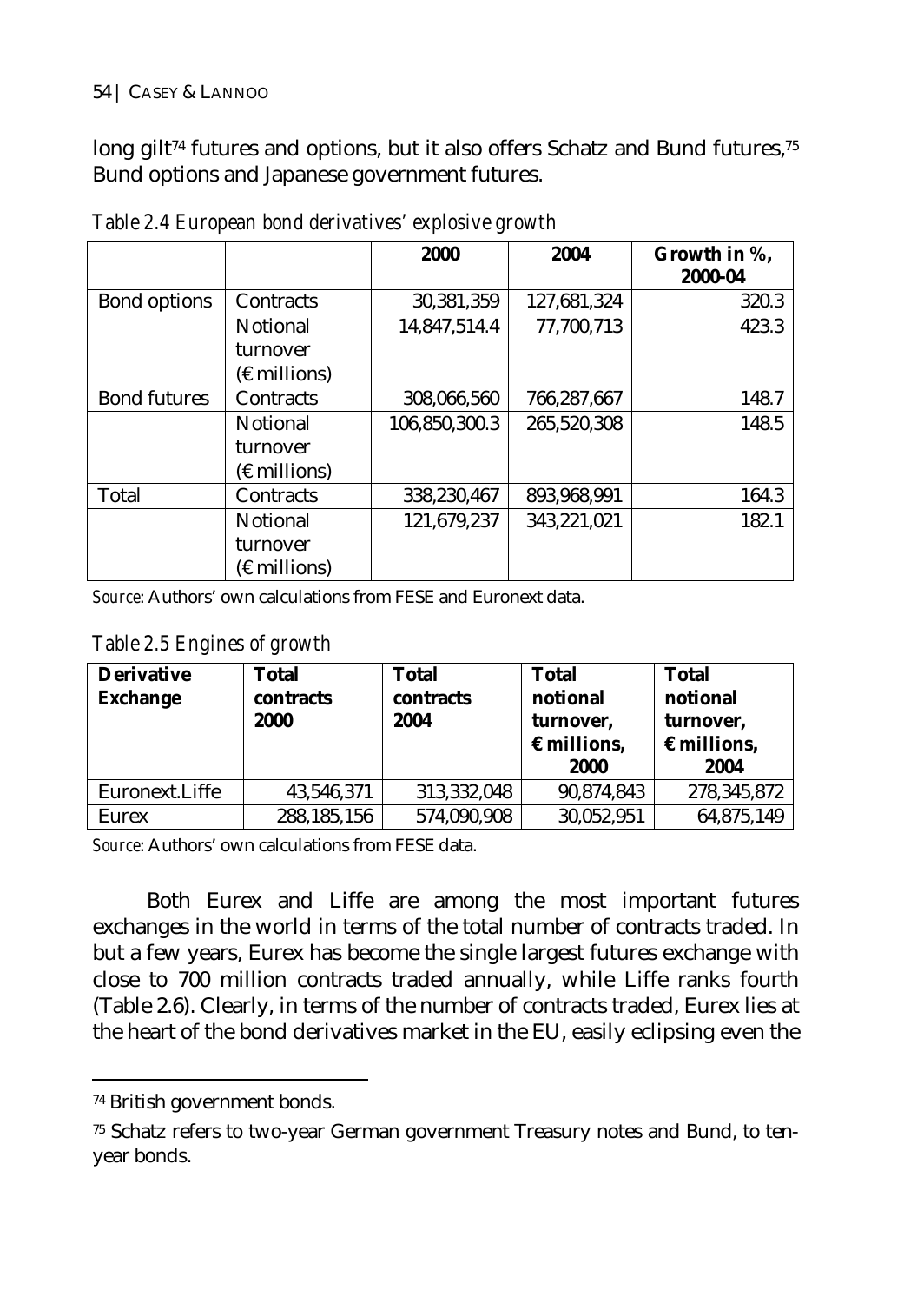next largest rival, the London Liffe market, now subsumed into Euronext as Euronext.Liffe since January 2002. 574 million futures contracts were traded on Eurex in 2004, or more 1.8 times the number of contracts traded on the Liffe exchange.76

| <b>2004 Rank</b> | <b>Exchange</b>                | 2003 volume | 2004 volume | % change   |
|------------------|--------------------------------|-------------|-------------|------------|
|                  | Eurex                          | 668,650,028 | 684,630,502 | 2.40%      |
| 2                | Chicago mercantile exchange    | 530,989,007 | 664,884,607 | 25.20%     |
| 3                | Chicago board of trade         | 373,669,290 | 489.230.144 | 30.90%     |
| 4                | Euronext.liffe                 | 267,822,143 | 310,673,375 | 16.00%     |
| 5                | Mexican derivatives exchange   | 173,820,944 | 210,355,031 | 21.00%     |
| 6                | Bolsa de mercadorias & futuros | 113,895,061 | 173,533,508 | 52.40%     |
| 7                | New York mercantile exchange   | 111,789,658 | 133,284,248 | 19.20%     |
| 8                | Dalian commodity exchange      | 74,973,493  | 88.034.153  | 17.40%     |
| 9                | The Tokyo commodity exchange   | 87,252,219  | 74,447,426  | $-14.70\%$ |

*Table 2.6 Exchange-traded derivatives: Number of contracts traded on biggest markets* 

*Note*: Volume figures do not include options on futures. *Source*: Futures Industry Association.

Conversely, the notional turnover on Liffe ( $\epsilon$ 278.3 trillion for 2004) was 4.3 times larger than Eurex turnover, meaning that the average size of futures contracts on Liffe are considerably larger than those on Eurex: €847,488 and €115,855, respectively.77 This contrast is due to the nature of the contracts traded on the respective futures exchanges, since the average value of transactions on exchanges specialising in large-size money market contracts such as Liffe and the Chicago Board of Trade is considerably higher than the average value for longer-term futures contracts such as those traded on Eurex (Jeanneau, 2000). Even so, Eurex still finished third among the world's exchanges after the Chicago Board of Trade (\$1,324 billion) and Euronext.liffe (\$884 billion) in terms of daily notional turnover, as of 2003 (International Financial Services London, 2004).

With the advent of the euro, futures contracts designed specifically for government benchmark issues in EMU countries other than Germany essentially disappeared together with the legacy national currencies. Because of their high liquidity, German government bond futures like the Schatz, Bund and Bobl had effectively become the hedging instrument of

<sup>76</sup> German bond futures account for a large percentage of these.

<sup>77</sup> Authors' own calculations from FESE data.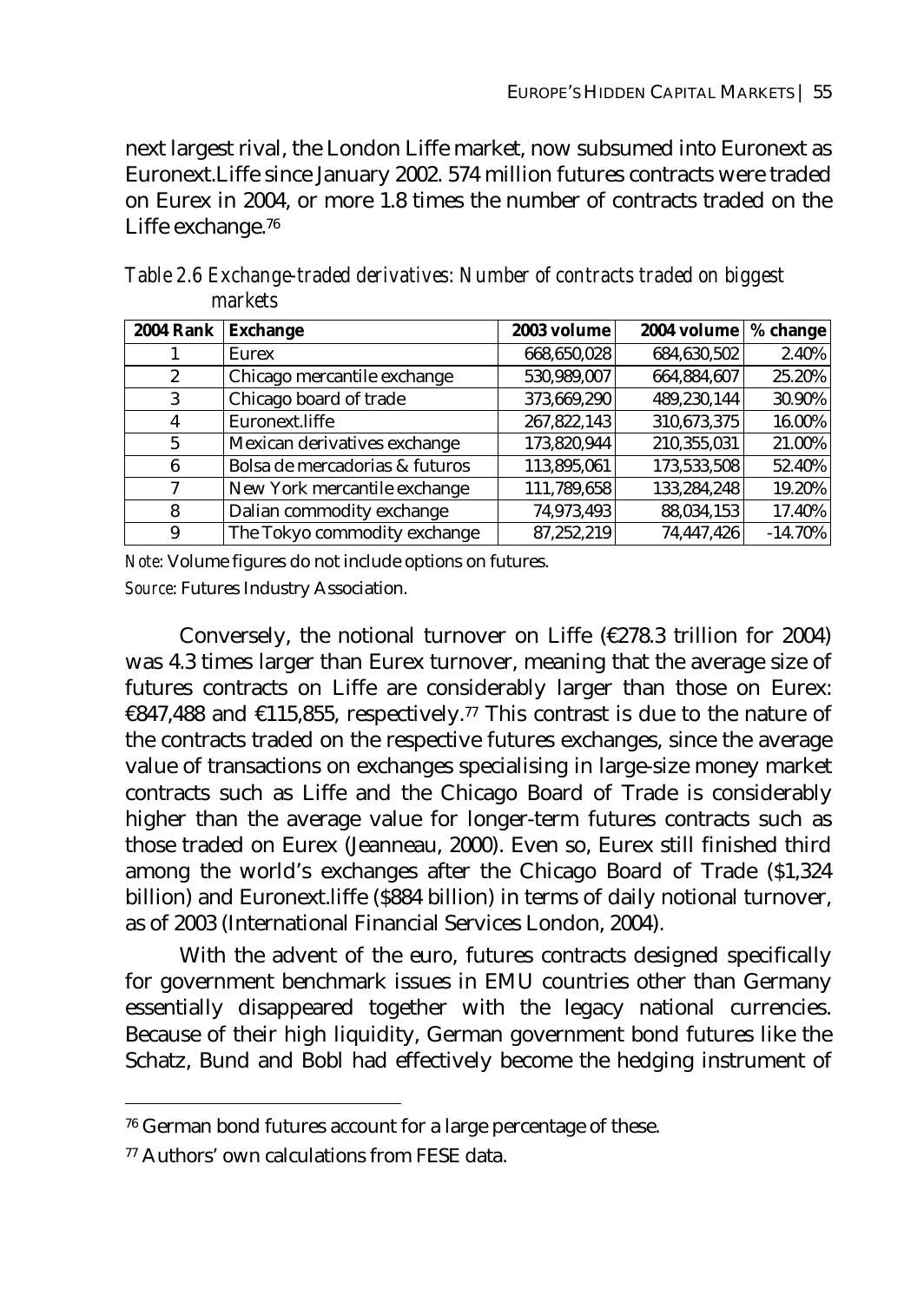choice for euro-denominated sovereign debt issues. Presently, all three are traded on the Eurex exchange. Eurex enjoys very high liquidity due to the importance of underlying German government securities as the anchor of the European yield curve, and also as a result of the great degree of standardisation in these products (Table 2.7).78 German government bond futures are the most traded bond derivatives in the world. The total value of OTC cash market in German government securities is estimated at over €20 billion daily.79 Recently, Eurex decided to wade into the fiercely competitive cash market for German bonds, launching a platform (with 18 market-makers) that will also allow trading in German Jumbo mortgage/state bonds, European corporate bonds and European covered bonds.

| <b>Contract</b> | Remaining     | <b>Trading unit</b> | <b>Minimum</b> | Coupon  |
|-----------------|---------------|---------------------|----------------|---------|
| standard        | term in years | (Contract value)    | issue          |         |
| Euro-Schatz     | $1.75 - 2.25$ | €100,000            | €5 billion     | 6% p.a. |
| <b>Futures</b>  |               |                     |                |         |
| Euro-Bobl       | $4.5 - 5.5$   | €100,000            | €5 billion     | 6% p.a. |
| <b>Futures</b>  |               |                     |                |         |
| Euro-Bund       | $8.5 - 10.5$  | €100,000            | €5 billion     | 6% p.a. |
| <b>Futures</b>  |               |                     |                |         |
| Euro-Buxl       | $20 - 30.5$   | €100,000            | €5 billion     | 6% p.a. |
| <b>Futures</b>  |               |                     |                |         |

*Table 2.7 Eurex contract standardisation* 

*Source*: Eurex.

 $\overline{a}$ 

Euronext.Liffe enables the trading of highly complex short-term interest rate derivatives and represents the core of hedging strategies in the euro money markets. Notional turnover in short-term interest rate futures exceeded €204 trillion in 2004, compared with only €2.3 trillion in mediumand long-term interest rate futures. After the launch of its three-month Eurodollar futures and options contracts beginning in March 2004, Euronext.Liffe called upon support from a group of designated marketmakers to help establish liquidity by ensuring two-way competitive

 $78$  Obviously, contracts are also highly standardised in the Liffe market, where nominal values for trading Schatz futures is £200,000, while it is only £100,000 for Bunds and long gilts.

<sup>79</sup> www.eurex-bonds.com. Figures are valid as of early 2003.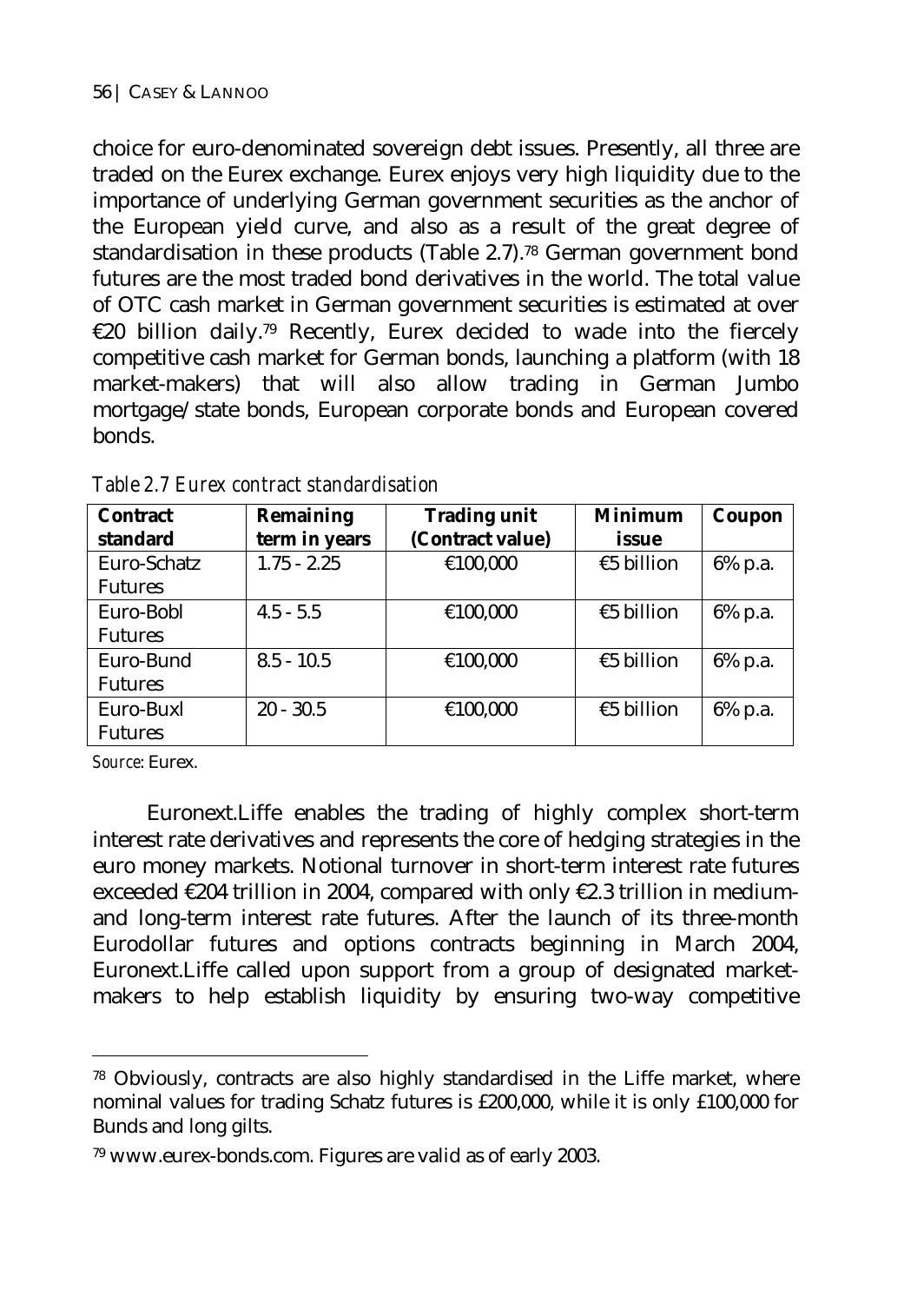markets in both the futures and the options contracts.80 Market-making is organised along two overlapping 8.5 hour sessions, where seven liquidity providers will be actively quoting two-way prices at a given time.81

A particularity of the microstructure of derivatives markets is that security design and liquidity provision are bundled and decided by the same economic agents (Bartram & Fehle, 2004). That is, futures exchange members determine jointly the characteristics of the options and futures contracts offered such that they only compete along the liquidity-providing dimension. The purpose of this cooperation is to render trading more efficient and voluminous by improving product standardisation, preserving anonymity in the trading process and easing netting arrangements for the clearinghouse that acts as central counterparty to trades (Bartram & Fehle, 2004). Eurex is an electronic order-driven market where several market-makers compete to provide two-way quotes that are matched against incoming orders. In the Euronext.Liffe market, the Liffe CONNECT trading host matches incoming orders in the central order limit book.

## *ii. Over the counter interest rate derivatives*

The other associated development since the advent of the euro is the huge growth in the volume of interest rate swaps. As well as the significant increases in bond futures and other interest rate and money market products, the development of flexible and negotiable interest rate products has enhanced financial institutions and lenders' risk management and hedging, and allowed borrowers to securitise income and insulate themselves from future interest rate volatility. Consequently the inter-bank market in euro interest rate swaps is now larger in daily turnover than the bond futures market, which itself is larger than the volume of underlying cash bonds. While Eurex trades in excess of €150 billion in Bund futures daily, this includes institutional and retail activity, so the inter-bank segment is likely to be significantly less. However, the daily turnover in euro-denominated swaps is around  $\epsilon$ 130 billion,<sup>82</sup> far overshadowing the market in physical government bonds in the same inter-bank segment.

<sup>80</sup> www.euronext.com.

<sup>&</sup>lt;sup>81</sup> For the three hours in the day that the opening hours of the London and New York stock markets coincide, 14 market-makers will be quoting prices.

<sup>82</sup> BIS (2004) (http://www.bis.org/publ/rpfx05a.pdf).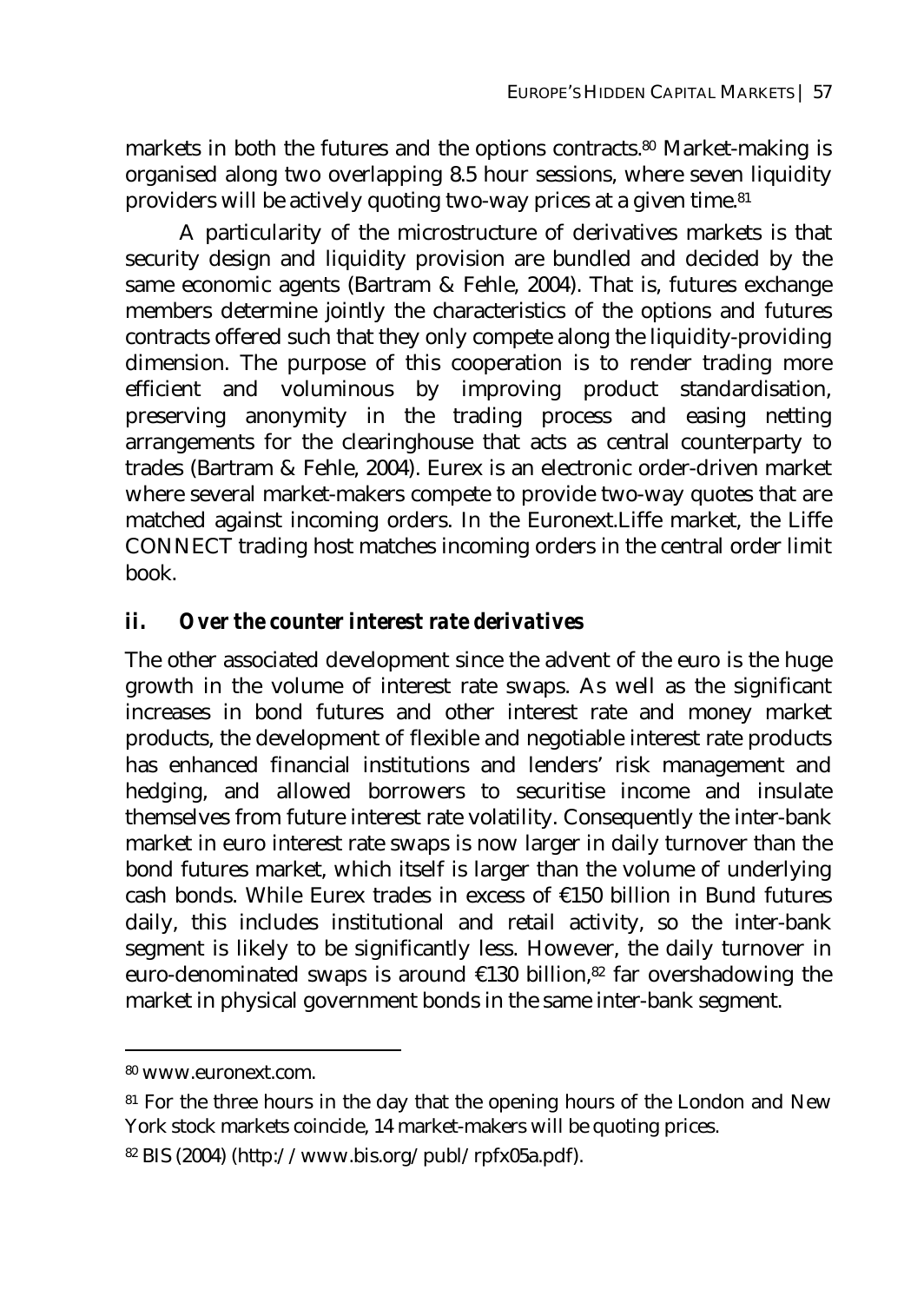#### 58 | CASEY & LANNOO

This pattern of greater volumes shifting away from the physical bond (which after all represents the cost of government borrowing) can be contrasted with the situation in the US. In the US dollar market, US government bonds trade in a higher volume (estimated at \$200 million) than the \$80 billion of interest rate swaps. This means that the most accurate interest rate curve in the eurozone is generated by OTC activity in the inter-bank space, in the absence of a coherent and homogenous cost of borrowing for the member state governments.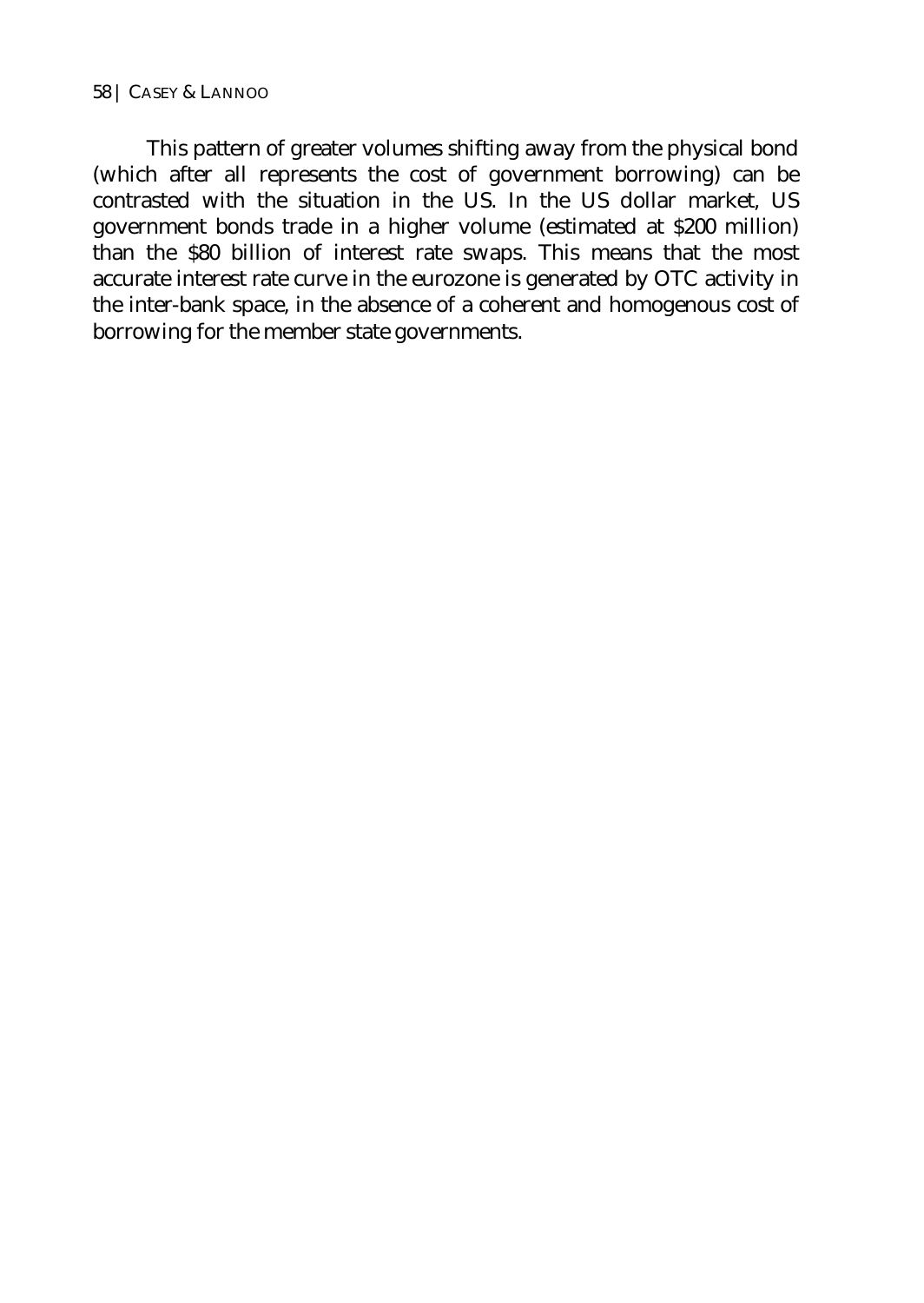## **3. Bond Markets and EU Legislation**

## **3.1 EU FSAP legislation and the bond markets**

Securities market regulation at EU level is older than one might initially think. The first piece of legislation dates back to 1979 and relates to the conditions for admission of securities to a stock exchange listing. It was followed in the 1980s by legislation regarding the regime for issuers in capital markets and in the 1990s by regulation covering intermediaries. The common deficiency of these rules was, generally speaking, the low degree of minimum harmonisation, which did not allow mutual recognition to work effectively, and the poor enforcement and insufficient cooperation among the authorities. It was a reflection of the low level of development and the high degree of state protection and fragmentation that characterised Europe's capital markets until recently.

The advent of EMU gave rise to a late plan in 1998 to adapt the regulatory framework to allow a truly single European capital market to emerge in the Financial Services Action Plan (FSAP). It was followed by the Lamfalussy report (European Commission, 2001) in February 2001, which adapted the procedures and instituted the structures for securities market regulation in the EU.

This chapter analyses the impact on the bond markets of the new FSAP measures and the directives on prospectuses, transparency, market abuse and markets in financial instruments and assesses the implementing measures that have been adopted or are being discussed. It will first review some issues raised with regard to bond markets and intermediaries in the pre-FSAP regulatory framework. Annex I lists all EU-level legislation related to capital markets regulation.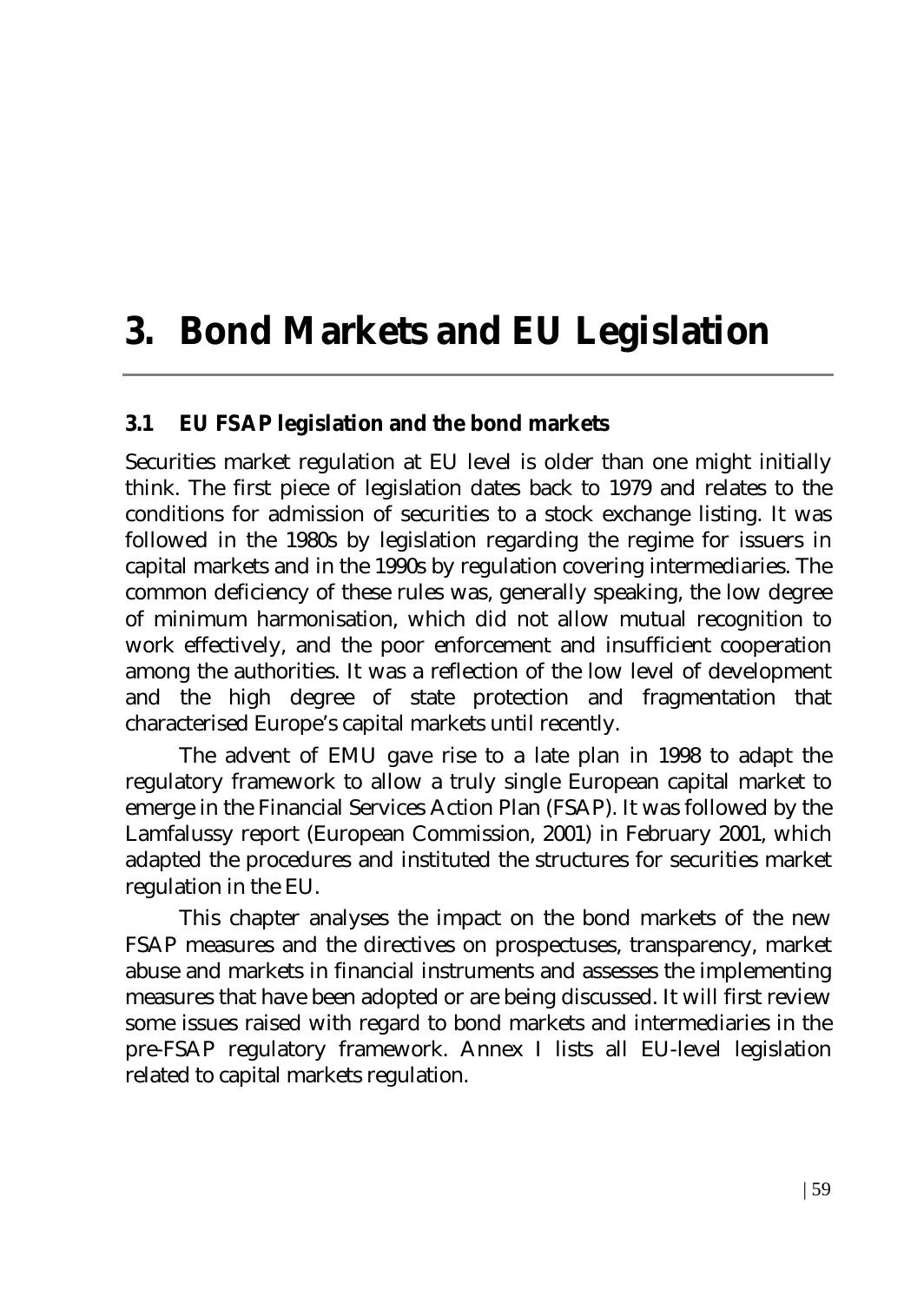## **3.2 The pre-FSAP regulatory framework**

Two directives set the basic standards for issuers in capital markets, covering the minimum financial and non-financial information that must be published and providing mutual recognition: i) the 1980 *listing particulars* directive, which covered the information about securities when listing on an organised market (exchange) in the EU, and ii) the 1989 *prospectus* directive, which concerned initial public offerings of securities that are not to be admitted to listing. Both directives formally applied to debt and equity securities – the distinction being based on listed vs. nonlisted – although the 1989 directive was in practice designed for the bond markets and carried a specific reference to and definition of *euro-securities*.

The utility of the prospectus directive was principally hampered by the lack of a common definition of public offer and private placement. This was left to the member states, which interpreted it according to their own provisions, without mutual recognition. Only four member states implemented a specific regime for euro-securities, i.e. Eurobonds, which was of course not identical either.

The free provision of services for intermediaries in capital markets with a single licence was established in the 1993 investment services directive (ISD). This directive set minimum requirements for investment firms to provide their services throughout the EU and for exchanges (regulated markets) to offer remote access. Although the ISD had a considerable impact on the markets, it was judged inadequate as a means of integrating markets and protecting the official market. In particular, conduct of business rules were left to the member state where the service is provided, transparency provisions were found insufficient, and the rules did not apply to multilateral trading facilities (Levin, 2003, pp. 2-5).

## **3.3 The FSAP measures**

The Financial Services Action Plan (FSAP) contains four measures that have a direct impact on bond markets: the prospectus, market abuse, markets in financial instruments and transparency directives. These initiatives replace previous EU measures in these areas. Another element of the FSAP, the International Accounting Standards (IAS) regulation, is also critically important, because it requires listed issuers to adopt IAS. The FSAP measures are closely linked with the Lamfalussy approach, which allows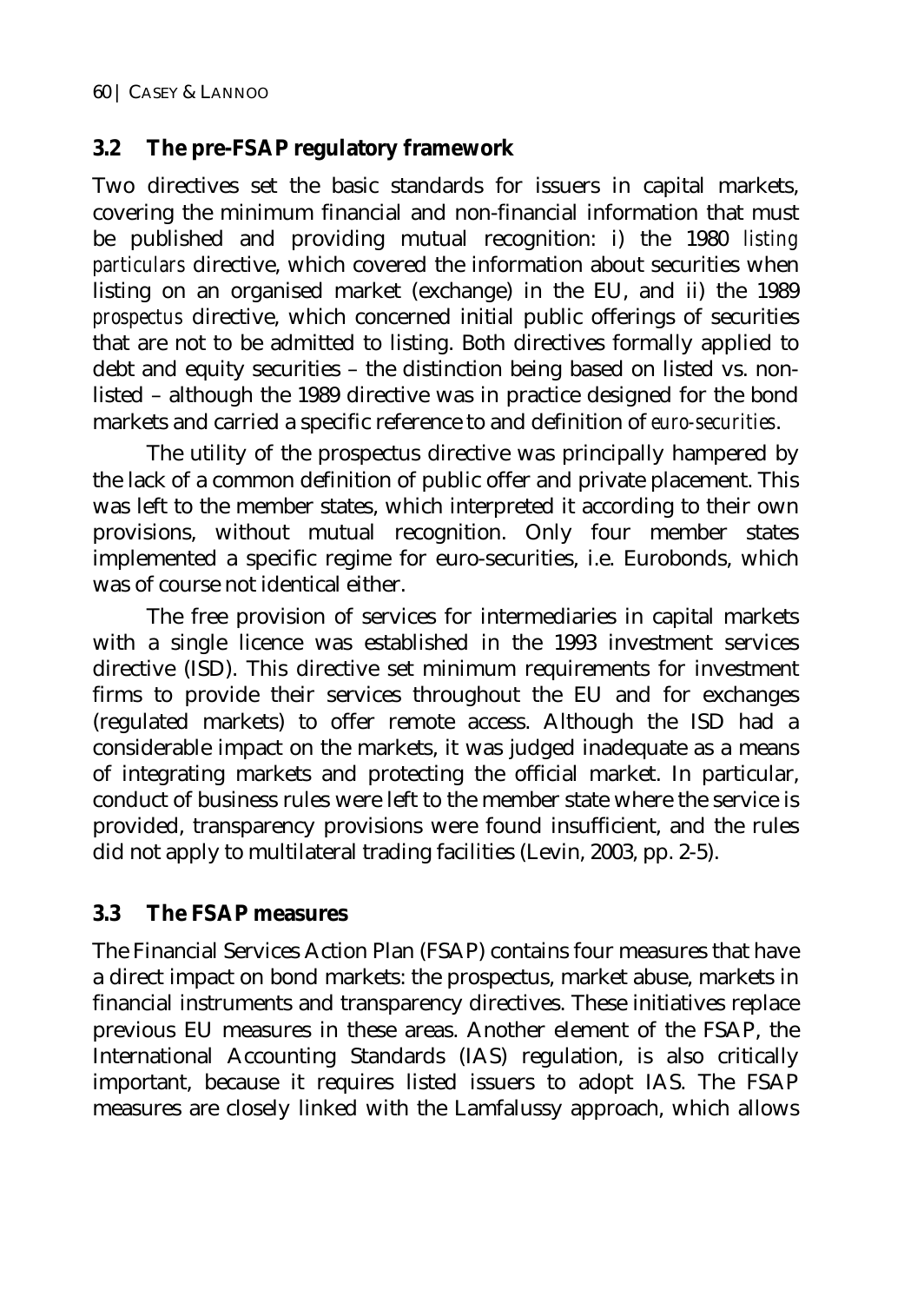secondary legislation to be agreed upon by a Committee of experts, based on proposals by the Committee of European Securities Regulators (CESR).

## *i. The prospectus directive*

The new prospectus directive allows firms to organise European-wide, capital-raising exercises on the basis of a single document. A common position was reached on the amended proposal on 5 November 2002, after a first draft had provoked much controversy and final agreement on the text was reached on 7 July 2003. The new regime is composed of three segments: one for equity issuers and non-equity issues below €1,000, a second for non-equity issues with a denomination of at least €1,000, and a third for professional investors.

The key features of the new regime are:

- 1. The definition of 'public offer' and 'private placement' at EU level.
- 2. The introduction of an enhanced disclosure standard, based on the IOSCO model, in the form of harmonised requirements for debt and equity securities. Accounts need to be prepared on the basis of IFRS or local GAAP if 'equivalent' to IFRS.
- 3. The introduction of a new prospectus system composed of a single document or a tripartite of documents. Both forms need to contain the same information, but this distinction was made to speed up approval of the prospectus, which should go faster with a split document. Issuers will thus be allowed to refer to other parts of an approved prospectus (incorporation by reference). The tripartite document needs to be composed of 1) the basic *registration document*, or shelf filing, containing the general information about the issuer and its financial statements, which is to be updated each year; 2) the *securities note*, containing the details about the securities offered to the public and/or for listing and the modalities of the operation; and 3) the *summary note*, containing the main items of both. For offerings under a programme (multiple issues), a single *base prospectus* applies, containing all relevant information (as the registration document), leaving the issuer to refer to the remaining details when making a particular issue.
- 4. The possibility to offer securities cross-border on the basis of *a simple and straightforward notification procedure* to host country authorities, and the concentration of supervisory responsibilities in a single home administrative authority. Equity issuers and non-equity issuers below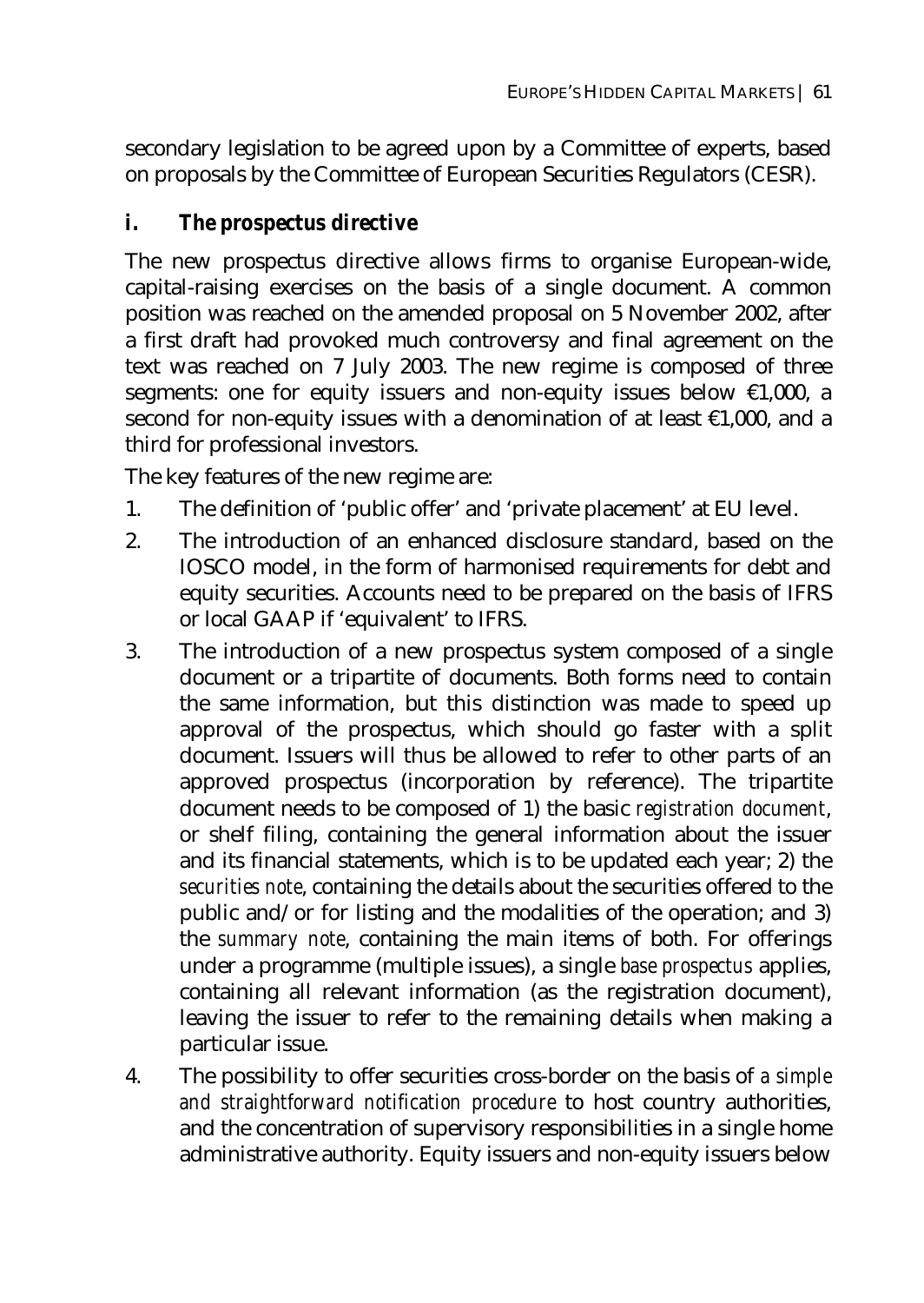$£1,000$  need to have the prospectus vetted in their home country, that is, the country where the issuer has its registered office. For nonequity issues with a denomination of at least €1,000 (or the equivalent in another currency) and for issues for professionals, there will be free choice of the home country of approval of the prospectus. Strict time limits apply by which the home country has to approve a prospectus, or make comments known to the issuer.

- 5. For *non-equity* securities traded by professionals, special rules apply. In that case, there will be no obligation to provide a summary and an annual update, to have the prospectus approved in the home country, to have IAS equivalence, etc. The minimum denomination for such securities is €50,000. Other exemptions from the directive are the issue of securities already listed, continuous offerings by credit institutions, issues with a total value of less than  $\epsilon$ 2.5 million and offers addressed to less than 100 persons.
- 6. The *maximum harmonisation approach* should allow that one single standard applies throughout the EU. Member states cannot set additional requirements for issuers based in their jurisdictions. The implementing measures were issued as a regulation under EU law, meaning they are directly applicable and do not need to be transposed in national law.
- 7. The introduction of a *new language regime*. Only the summary will have to be translated for cross-border offerings in case the prospectus is (also) published in a language that is "customary in the sphere of finance".

In the first draft of May 2001, only one prospectus format was proposed, composed of the set of three documents, without the possibility of choosing the country of approval of the prospectus. This led issuers to complain that the regime would become too onerous and costly. It was furthermore argued that the draft was drawn up primarily with equities in mind, without sufficiently taking into account the specificities of bonds, in particular the eurobonds market. The directive as finally approved takes this criticism into account. It gives almost free choice of regime for bond issuers, but almost no choice for equity issuers. Hence, although the first draft had disregarded the bond markets, this was largely taken into account in the amended Commission proposal, the Council common position and Parliament's second reading.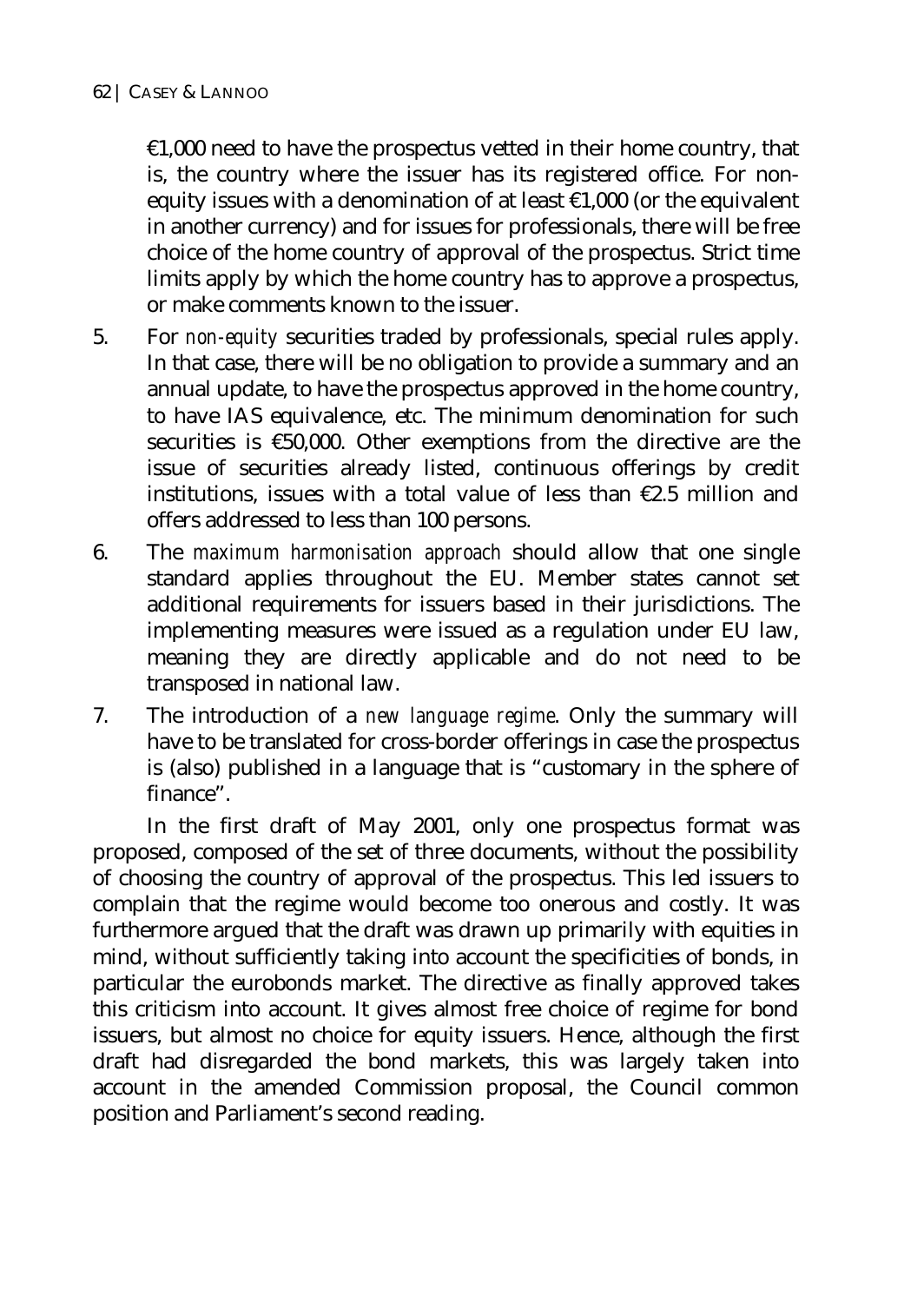Following the Lamfalussy approach, implementing measures on the draft directive were adopted by the European Securities Committee on 29 April 2004. It covers the format, minimum information requirements, methods of publication and dissemination and the modalities of incorporation by reference.

Overall, there are no clear views yet on the impact of the new directive on the markets. Initial data do not seem to indicate an abrupt stop in bond issuance after 1 July 2005. On the contrary, the strong growth in European bond markets observed over the last years can be expected to continue. Most observers agree that the new directive should create a truly single passport for issuers, but there are concerns that it may have a negative impact on some segments of the bond markets in Europe, particularly for non-EU issuers, because of the IFRS equivalence requirement. The specific adaptations that have been made for the bond markets, with the special regime for the  $\epsilon$ 50,000 + segment and the free choice of home country for  $\epsilon$ 1,000 + bonds, are welcomed, but are seen as probably still too constraining. On the other hand, incorporation by reference did not exist before and should reduce the cost of issuance. It should also be remarked that the new EU regime is more liberal than that in the US, which simply allowed no choice of home country. Foreign issuers need to follow US rules for issues within the US territory, as is also the case for US issuers.

In the discussion of the possible negative impact of the directive, more reference is made to the competitive threat posed by other jurisdictions, in particular Switzerland and Singapore. The former country introduced a new listing regime for bonds, which came into force on 1 February 2005. Apart from the local standard and IFRS, the new Swiss regime also accepts US GAAP and those of the industrialised countries, and some NICs, such as Brazil and South Africa. Moreover, no distinction is made between the retail and the wholesale regime, i.e. denominations of €1,000 fall in the wholesale regime, and it is not necessary to submit semiannual financial statements, as is required under the transparency directive, discussed below.83

In addition, EU financial centres are reacting as well and creating alternative regimes. The London Stock Exchange (LSE) started the

 $\overline{a}$ 

<sup>83</sup> First listing of an international bond under SWX's new additional rules, 29 March 2005 (www.swx.com).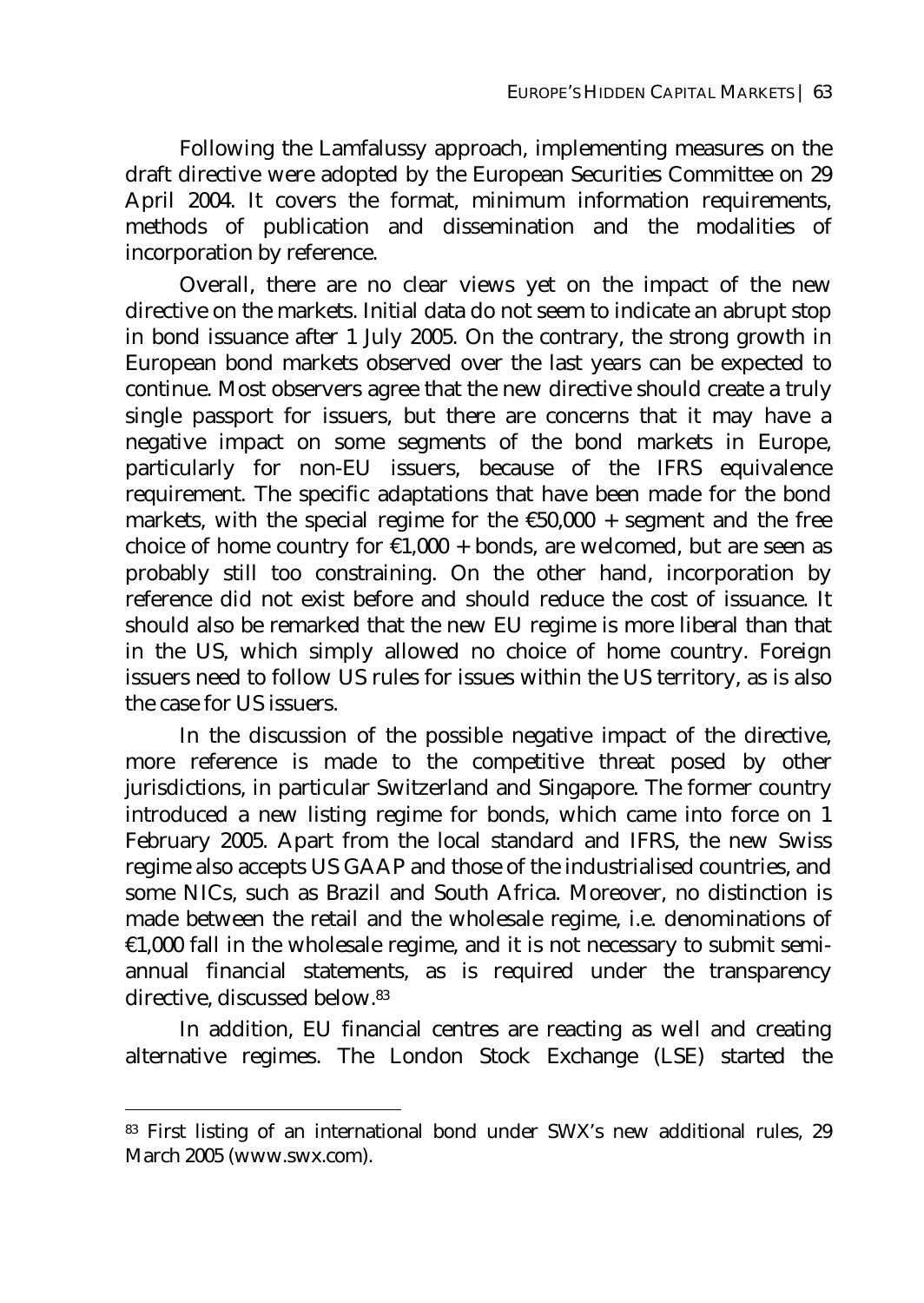$\overline{a}$ 

Professional Securities Market, which is regulated by the exchange, but is not a regulated market as defined by the directive. By following this route to listing, issuers will be able to issue any type of debt security or depository receipts, according to LSE.84 Luxembourg and Dublin are taking similar initiatives to try to pre-empt any possible negative impact of the prospectus directive.

# *ii. The transparency directive*

Closely linked to the new prospectus regime is the so-called draft transparency directive which updates the modalities for periodic and adhoc disclosure of issuers on capital markets. The legislation proposes to integrate all relevant requirements of EU law into a single text, broaden the scope of securities covered so far and upgrade the current regular reporting requirements, following International Financial Reporting Standards (IFRS). However, periodic and ad-hoc disclosure also covers non-financial information, which is related to different company law or corporate governance requirements, and represents a new stream of EU initiatives, which is briefly discussed below.

The requirements of the transparency directive are as follows:

- 1. A full *annual financial report* should be published by issuers within four months of the end of the fiscal year and should not only contain the audited financial statements, but also a management report.
- 2. A full *semi-annual financial report* should be published by issuers within two months, containing a condensed set of financial statements and an interim management report. This report does not need to be audited.
- 3. *Interim management statements* shall be made 10 weeks after the beginning and 6 weeks before the end of each 6-month period. It shall contain an explanation of material events that have taken place during the relevant period and a general description of the financial position and performance of the issuer. Issuers exclusively of debt securities with a denomination of at least €50,000 or equivalent are exempted from these periodic reporting requirements.

<sup>84</sup> Professional Securities Market, London Stock Exchange. The Professional Securities Market will be operated and approved as a Multilateral Trading Facility (MTF), as defined by the MiFID (see below). It became operational on 1 July 2005.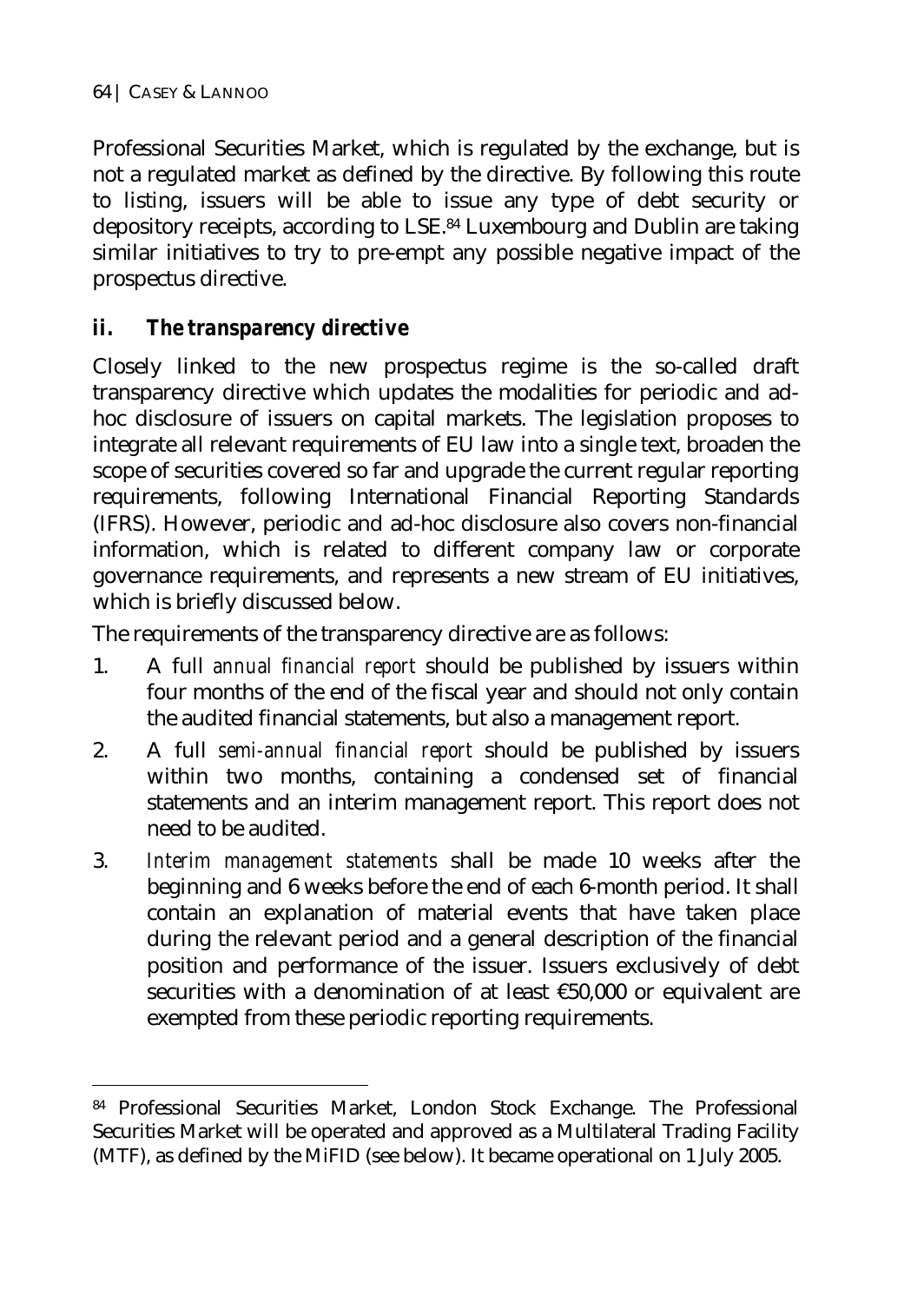- 4. For the definition of *price-sensitive information*, reference is made to the text contained in the market abuse directive (Art. 6, see heading below).
- 5. As regards *information dissemination*, the directive requires equal treatment of all security holders. Member state authorities shall ensure there is at least one officially appointed mechanism for the central storage of regulated information. Electronic information dissemination is permitted. It shall require "the issuer to use such media as may reasonably be relied upon for effective dissemination of information to the public throughout its territory and abroad" (Art. 21.1).
- 6. *Organised dissemination systems*. The directive insists on setting guidelines for the dissemination of regulated information and information provision, but leaves practical arrangements to implementing legislation (level 2) and guidelines to be agreed among member states in the context of the Committee of European Securities Regulators.
- 7. *Language regime*. The same language regime applies as in the prospectus directive, i.e. the home member state language and one international language (with the exception that there is no summary, which needs to be translated in all cases in the host country language). For large issues (in excess of €50,000), only one language is required.

The requirements regarding periodic disclosure do not apply to state, regional and local authorities, international multilateral bodies or central banks. In the draft implementing measures, CESR has made proposals on minimum information for half-yearly financial statement and published its thoughts on how a single access point may be developed for EU investors to obtain financial information on EU issuers.

## *iii. Market abuse and insider dealing*

A new directive updates the current insider trading directive and adds new provisions on market manipulation, on which no harmonised rules existed before, and which is new for many EU member states. The aims of the directive are to avoid loopholes in Community legislation that would undermine confidence in securities markets. The directive was formally adopted on 3 December 2002. The European Commission, following the proposals by the Committee of European Securities Regulators, has in the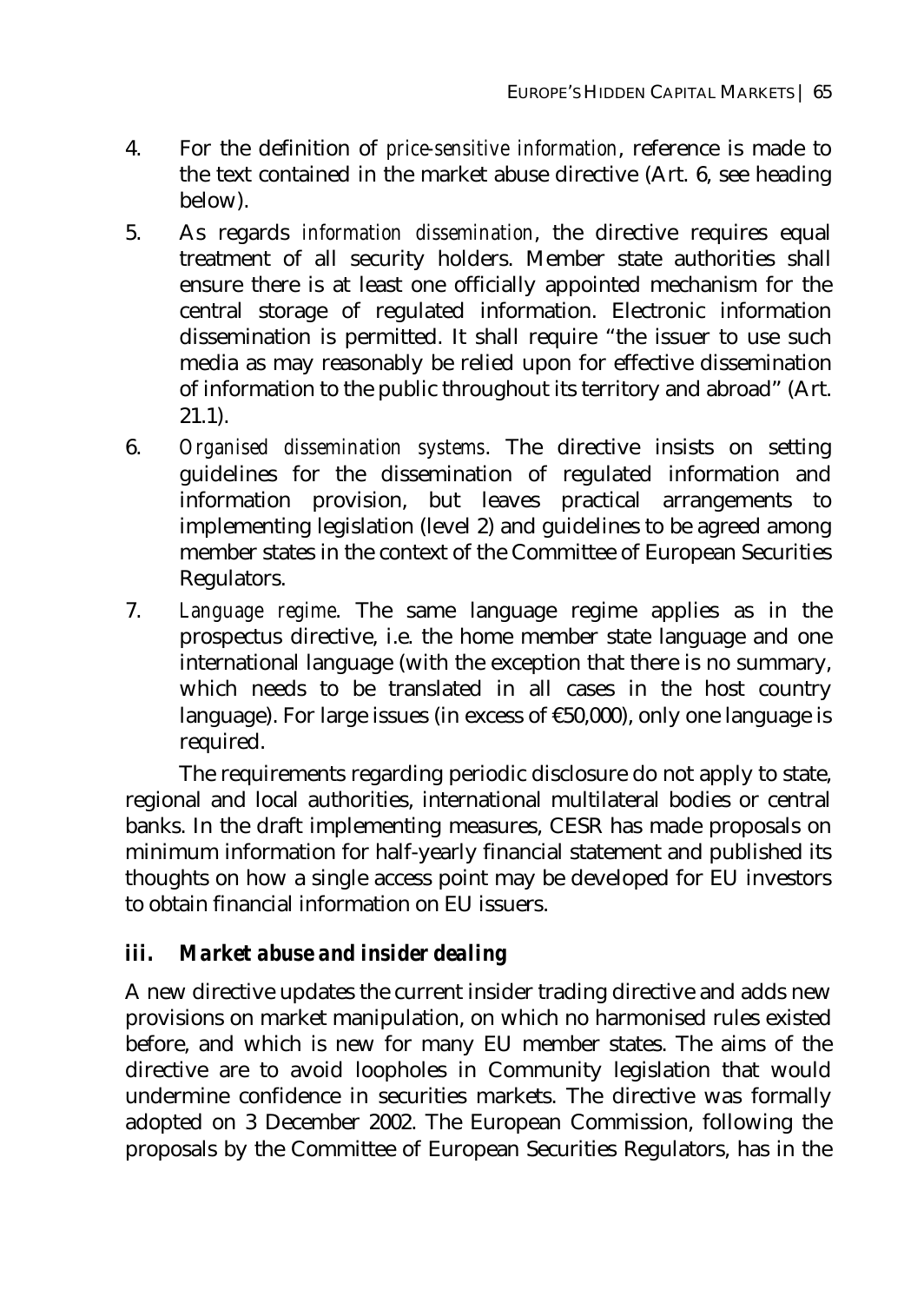$\overline{a}$ 

meantime adopted implementing legislation regarding several articles of the directive. In the context of disclosure, the most important ones are those relating to the definition of price-sensitive information (Arts. 1 and 6.1 and 6.2) and investment research (Art. 6.5).85

- *Inside information* is defined as "information of a precise nature which has not been made public (…) and which, if it were made public, would be likely to have a significant effect on the prices of those financial instruments". This is also the definition that is used for adhoc disclosure. In the implementing proposals, this is further defined as "ex-ante available information an average person would be likely to use as part of the basis of his investment decisions in order to optimise his interests".
- Market manipulation is defined as "transactions or orders to trade which give, or are likely to give, false or misleading signals as to the supply of, demand for or price of financial instruments".
- The directive requests member states to ensure that issuers of financial instruments *inform the public as soon as possible* of inside information. This information should be posted on the internet sites of the issuers (Art. 6.1). Delays must be justified to the authorities (Art. 6.2). Disclosure of information to third parties must be complete and effective, and simultaneous for international disclosure (Art. 6.3).
- *Dealings by directors* in shares or options must be notified to the competent authorities. Member states shall ensure public access to information concerning such transactions (Art. 6.4).
- *Investment research* and recommendations must be fairly represented, and factors that are likely to impair its objectivity must be disclosed (Art. 6.5). In the implementing legislation, it is proposed that member states make sure that effective organisational arrangements are in place to prevent conflicts of interest in investment firms; that material conflicts of interest are disclosed and that an overview of all 'buy', 'hold' and 'sell' recommendations is published on a quarterly basis.
- *Single supervisory authority*. Member states must centralise the supervision of market abuse and insider dealing into one single administrative authority (Art. 11). This requires significant changes in

<sup>85</sup> Working documents on the implementation of Arts. 1 and 6, paras. 1 and 2 and Art. 6 para. 5 of the European Parliament and Council Directive 2003/6/EC, ESC 12/2003 and 13/2003.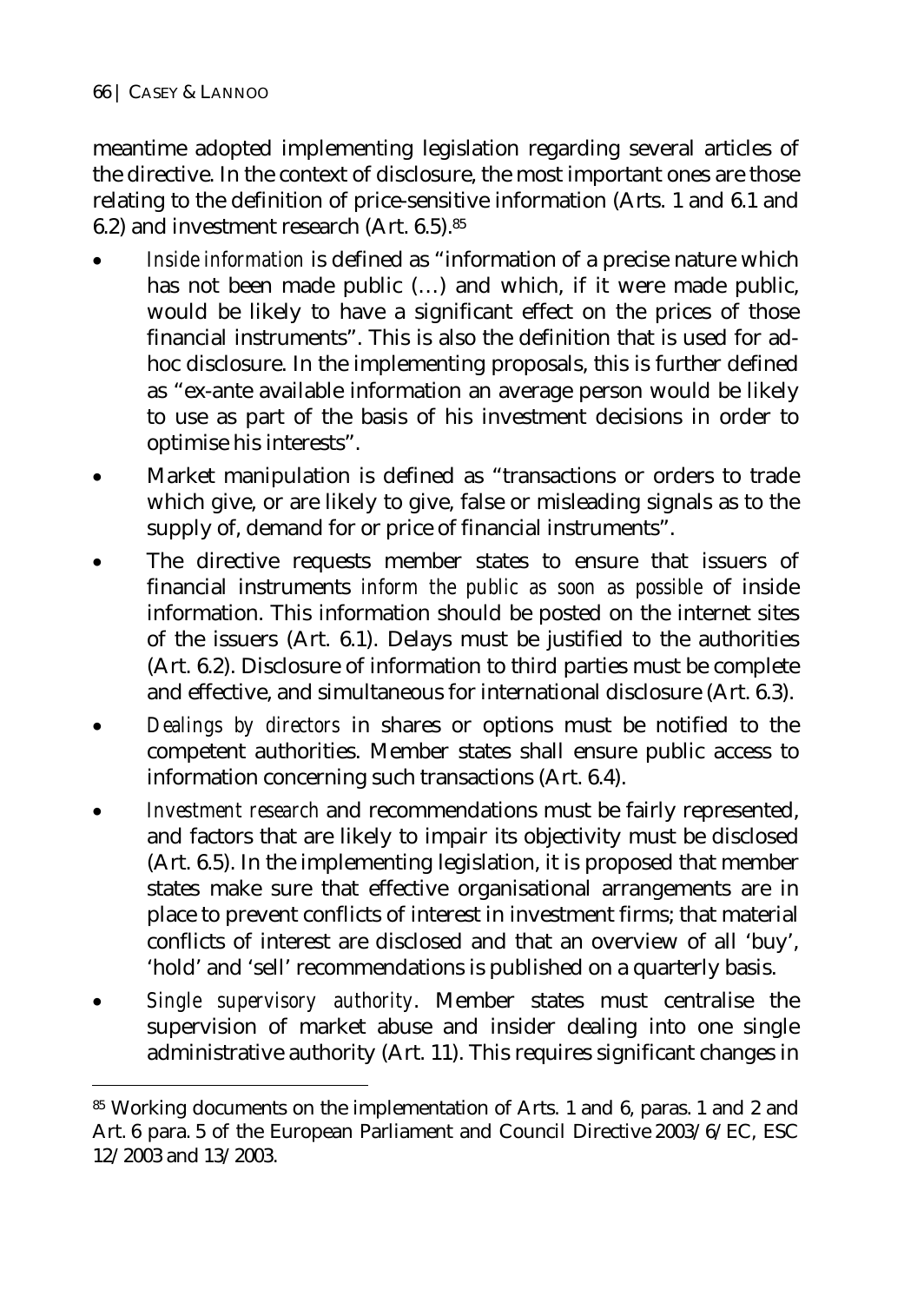some member states, where first-line supervision is carried out by the stock exchange, or through code of conduct arrangements.

An important issue, which is raised in the implementing legislation, is the synchronisation of inside information disclosure in all member states to guarantee equal treatment of investors. The question how this will be done is left to the member states (level 3) or to implementing legislation. The directive was already effectively applied in several member states.

| <b>Scope</b>                  | <b>Prospectus</b>                                                                                                   | <b>Market abuse</b>                                                                                               | <b>Transparency</b>                                                                                                                                                           |
|-------------------------------|---------------------------------------------------------------------------------------------------------------------|-------------------------------------------------------------------------------------------------------------------|-------------------------------------------------------------------------------------------------------------------------------------------------------------------------------|
| Disclosure regime/<br>trigger | Initial                                                                                                             | <b>Inside</b><br>information<br>Dealings by<br>directors<br>Conflicts of<br>interest in<br>investment<br>research | Ad-hoc (price-sensitive<br>information, change in major<br>holdings)<br>Periodic (annual, bi-annual<br>and 'quarterly' management<br>reports)                                 |
| Frequency                     | Annual updates<br>of all relevant<br>information by<br>issuer                                                       | As soon as<br>possible                                                                                            | Max. 3-month delay for<br>annual. 2 months for bi-<br>annual, interim management<br>reports in between<br>No delay for ad-hoc<br>Max. 5 days for changes in<br>major holdings |
| Dissemination                 | Issuer's website<br><b>Press</b><br>Home authority<br>website                                                       | Company website                                                                                                   | Issuer's website<br>Member states must ensure<br>timely access                                                                                                                |
| Language regime               | Home plus<br>international<br>language or host-<br>country language<br>Summary note<br>must always be<br>translated | (not discussed)                                                                                                   | Home plus international<br>language or host country<br>language<br>Single language for issues<br>> €50,000                                                                    |
| Exemptions                    | Lighter regime<br>for issues<br>> €50,000                                                                           | Monetary policy<br>and Treasury<br>authorities                                                                    | No periodic reporting<br>requirement for debt<br>securities $> \text{\textsterling}50,000$                                                                                    |
| Degree of<br>comitology       | 11 of 33 articles                                                                                                   | 2 of 22 articles                                                                                                  | 12 of 35 articles                                                                                                                                                             |

*Table 3.1 Reporting requirements for issuers with listed securities in the prospectus, market abuse and transparency directives*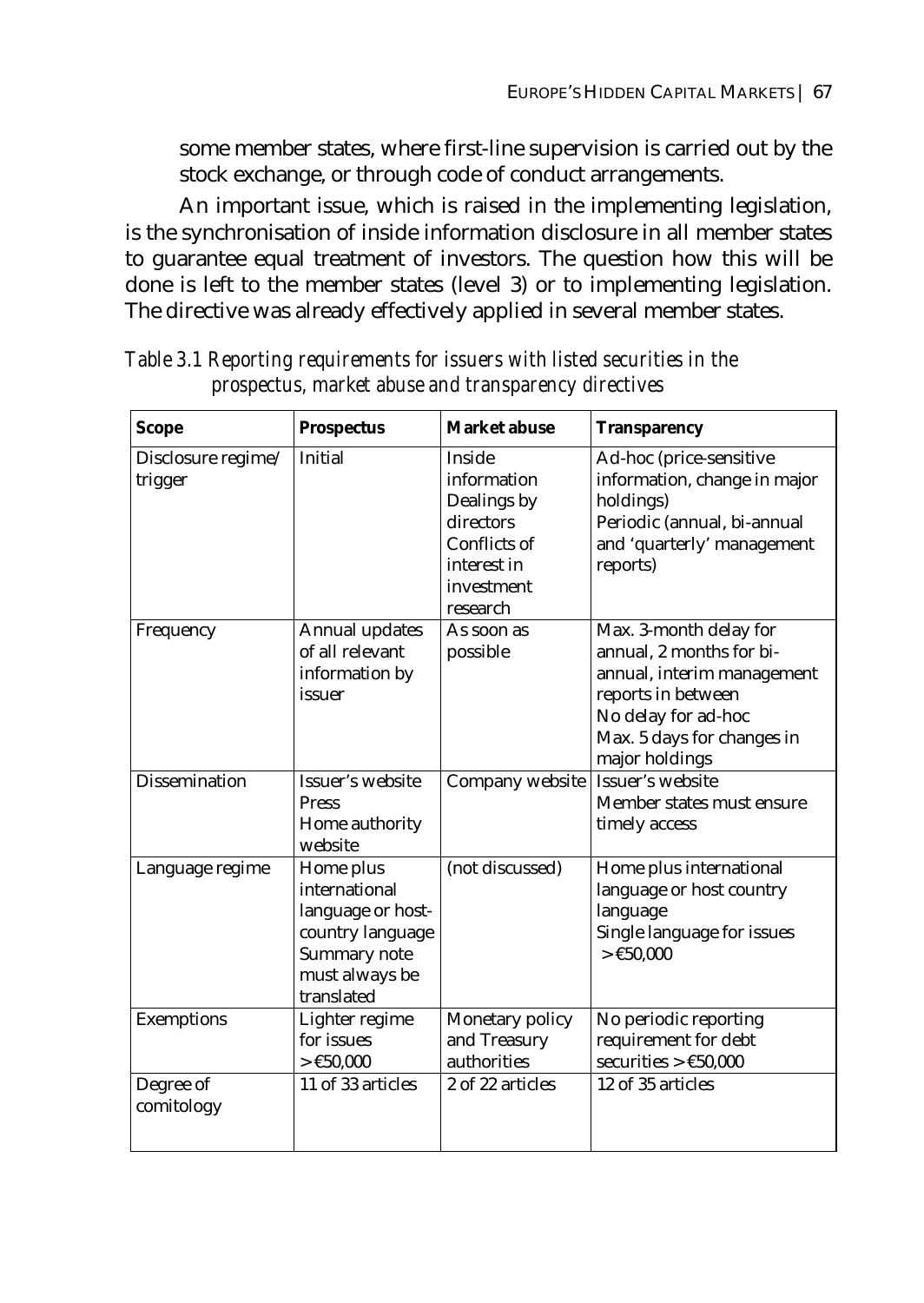| Competent<br>authority     | Home country<br>for approval of<br>equity issues<br>Choice for<br>approval of bond<br>issues $> \text{\textsterling}1,000$ | (not discussed)      | Home country or country of<br>choice of issuer                                                                                                 |
|----------------------------|----------------------------------------------------------------------------------------------------------------------------|----------------------|------------------------------------------------------------------------------------------------------------------------------------------------|
| Supervisory<br>authority   | <b>Fully indepen-</b><br>dent (with transi-<br>tory period)<br>Delegation of<br>dissemination<br>authorised                | Fully<br>independent | <b>Fully independent</b><br>Delegation authorised, but<br>subject to caveats, and for a<br>maximum period of 5 years<br>after entry into force |
| Form of<br>harmonisation   | Maximum                                                                                                                    | Minimum              | Minimum                                                                                                                                        |
| Implementation<br>deadline | 1 July 2005                                                                                                                | October 2004         | January 2007                                                                                                                                   |

## *iv. Markets in financial instruments directive (MiFID)*

The cornerstone of the FSAP, the MiFID, sets the rules for intermediaries in EU capital markets. The aim of the new directive is to better protect investors and preserve market integrity while promoting efficient and liquid markets. The directive retains the division between regulated markets and investment firms of the 1993 investment services directive (ISD), which it replaces.86

The new MiFID aims to create a coherent, if differentiated, pre- and post-trade transparency regime for regulated markets, multilateral trading facilities (MTFs) and investment firms, which, at this stage, only applies to equity transactions. The MiFID contains stronger rules regarding the operation of investment firms (e.g. conflicts of interest) and their relations with clients (e.g. conduct of business rules). Unlike the ISD, it applies also to investment advice. It introduces for the first time explicit best-execution rules and order-handling rules. For regulated markets, the directive provides for more harmonised rules regarding organisational requirements, admission of instruments to trading and transparency requirements.

Following lengthy consultations within the framework of CESR, the multilateral trading facilities (MTFs), comprising ATSs and crossingsystems, are included in the scope of the directive. This is in line with a functional theory of regulation, which stipulates that the functional

 $\overline{a}$ 

<sup>86</sup> This part is updated from Levin (2003).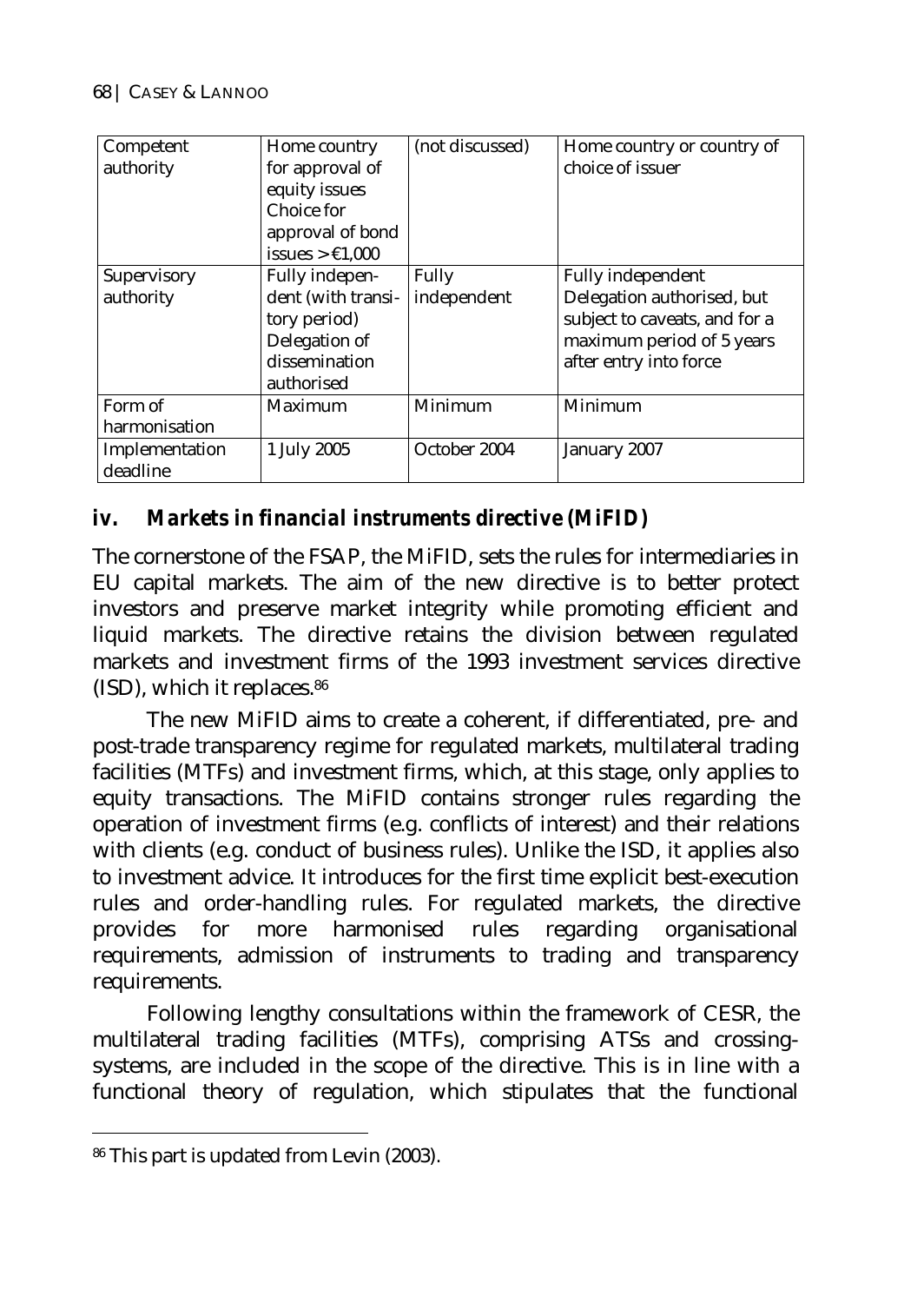characteristics and not the institutional form should determine regulatory rights and obligations. Accordingly, the directive imposes similar obligations on MTFs as on regulated markets (e.g. transparency and capital requirements).

The main elements of the new regime are as follows:

- *The transparency regime (applicable to equity instruments only):* 
	- o *Exchanges.* The directive contains a more comprehensive pre- and post-trade transparency regime. As for *pre-trade information*, Art. 44.1 requires regulated markets to "make public current bid and offer prices which are advertised through their systems for shares admitted to trading". It provides a waiver for large transactions (Art. 44.2). Regarding *post-trade transparency*, regulated markets will have to publish prices, volumes and times of all equity trades at all times on a "reasonable commercial basis" and "as close to real-time as possible" (Art. 45.1). Deferred publication is allowed for largescale transactions (Art. 45.2).
	- o *Multilateral trading facilities (Arts. 29 and 30).* MTFs resemble regulated markets in the sense that they provide a trading facility where users can meet. The MiFID accordingly imposes transparency obligations on MTFs similar to those imposed on regulated markets.
	- o *Investment firms (Art. 27).* Systemic internalisers need to publish quotes on a continuous basis for blue chip shares. This provision shall not apply for trades above market size. Volumes and prices of executed trades shall be published as soon as possible. The *client limit-order display rule* (Art. 22.2) requires investment firms to publish those limit orders (instructions to trade at best price, but not below a specified limit) that they cannot execute immediately. The aim is to ensure that the information content of these orders reaches the market. Exceptions are made for large transactions.
- *Best Execution*

Although it was not called for in the 1993 ISD, EU rules in the future will also contain provisions on best execution. Art. 21 provides that investment firms should execute client orders in such a way that the client obtains the "best possible result" in terms of price, costs, speed, likelihood of execution and settlement, size and nature (Art. 19.1). This execution policy needs to be reviewed on a regular basis. If orders are executed outside the regulated market or an MTF, the investment firm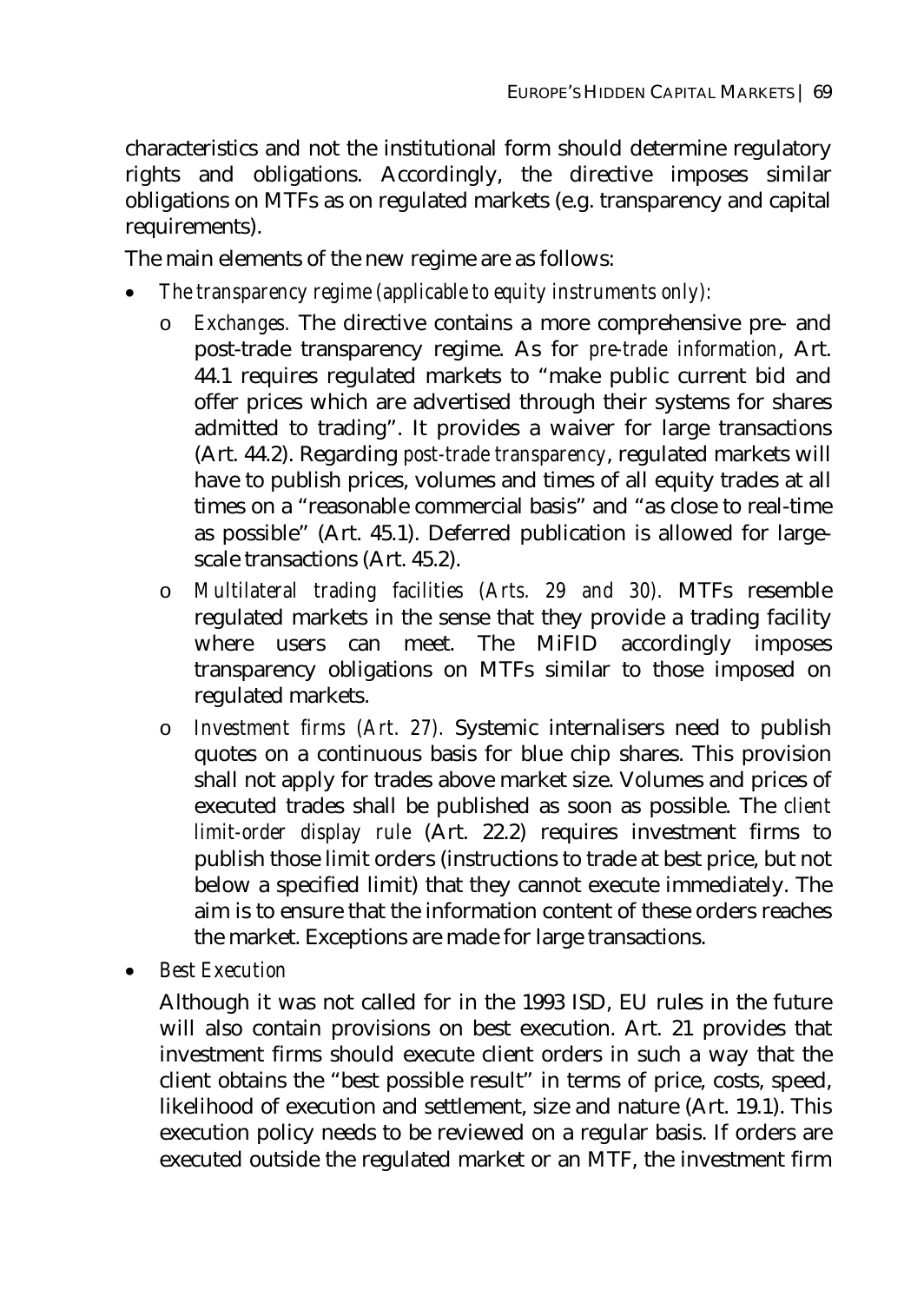needs to obtain express prior consent of their clients (Art. 19.3). These provisions apply to all financial instruments including bonds.

The broader conduct of business rules (Art. 19) are also aimed at boosting execution quality. Paragraph 3 provides that clients shall receive information on e.g. different execution venues, the costs and associated charges. Art. 25 provides that investment firms must maintain records for all transactions they have carried out on behalf of clients.

• *Conduct of business rules (Art. 19)* 

The MiFID considerably extends the 1993 provisions on conduct of business. The old ISD rules were vague and left significant discretion to the member states (Art. 11). Notably, there was significant ambiguity whether the home or the host country rules were applicable. Moreover, the rules were badly enforced.

The new rules require firms to act honestly, fairly and professionally in accordance with the best interest of their client, on the basis of some general principles. These will be further worked out by CESR, taking into account the nature of the service, the type of investment service and the character of the investor (retail, professional).

• *Provisions on conflicts of interest (Art. 18)* 

Unlike the ISD, the MiFID contains a self-standing provision on conflicts of interest. It requires investment firms to identify conflicts of interest between themselves and their clients or between clients with conflicting interests (Art. 18.1). Investment firms are required to have arrangements in place to manage those conflicts and prevent them from affecting their clients' interests. If such arrangements are not enough to prevent conflicts, investment firms must disclose the source and nature of the conflict to potential clients before undertaking any business (Art. 18.2).

• *MiFID and the bond markets* 

Art. 65.1 requires the European Commission to submit a review to the European Parliament "on the possible extension of the pre- and posttrade transparency provisions to the transactions in classes of financial instruments other than shares". A recent draft of the European Parliament (2005) report (Rapporteur: Ieke van der Burg) asked the Commission to focus on "possible problems in bond trading, and invited the Commission to bring forward proposals related to bond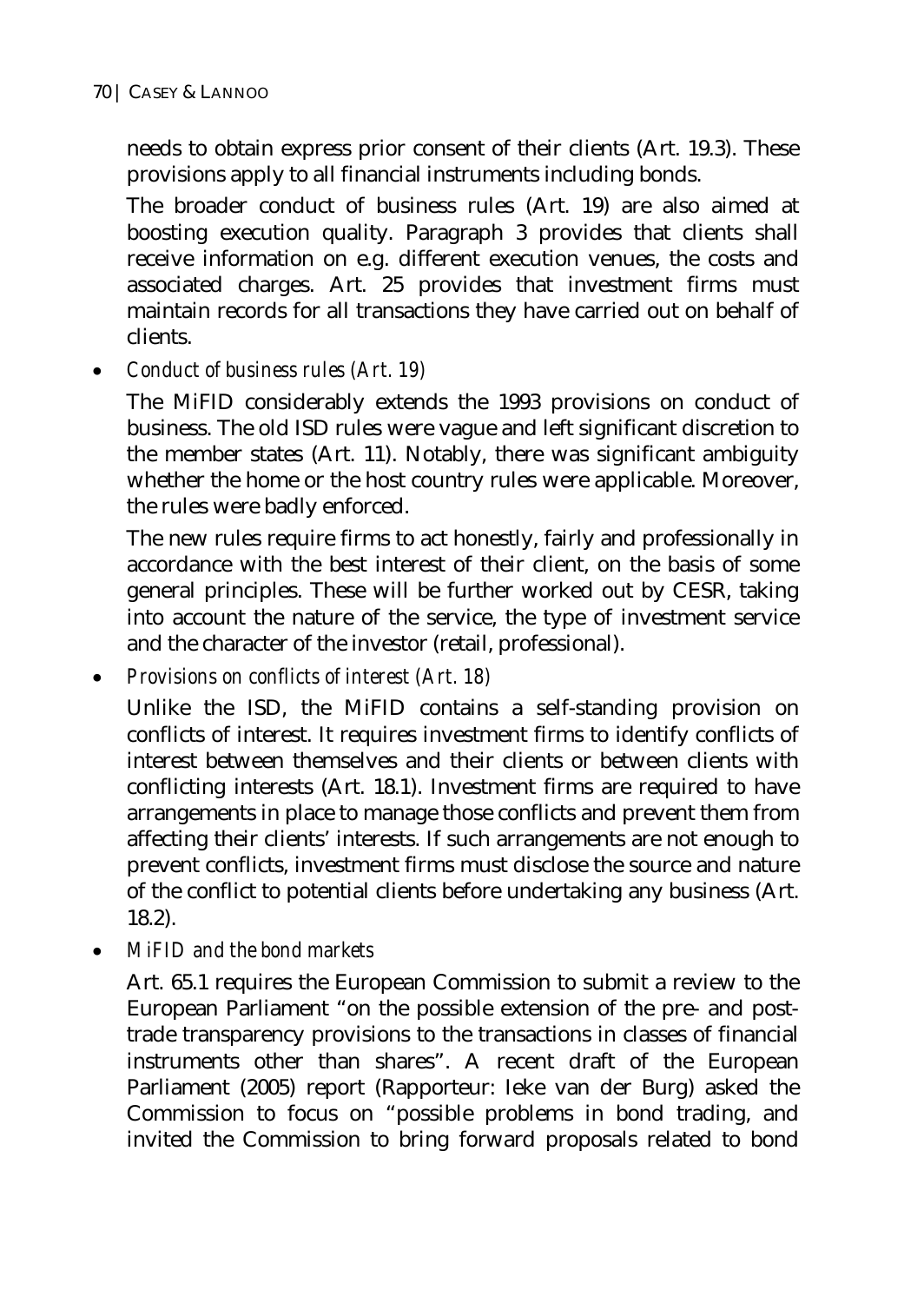markets under Art. 65.1 of the MiFID on the basis of an analysis of any problems that it identifies concerning price transparency in bond trading in the European Union" (paragraph 23).87 Although this wording was not maintained in the final report and replaced by a very vague reference, it remains indicative of the policy pressures that are building up regarding this subject.

As with the ISD, the MiFID does not apply to primary government-debt markets. The organisation of these markets is left to the discretion of the member states. However, some standardisation has been occurring in that market and governments have, in the context of the Economic and Financial Committee, agreed on a new harmonised format for primary dealers to report on their activities in euro-denominated government bonds. Instead of submitting as many as 11 different reports, as in the current system, primary dealers will only be required to provide a single report that combines elements from all eurozone countries. The data provided are one of the key inputs used by the Treasuries to monitor the quality of the primary dealers' contribution to the placement of their securities and to the liquidity of the secondary market. In the new format – applicable from 2006 onwards – primary dealers will provide details on the type of securities traded and the type and geographical location of the counterpart.88 This however does not address the issues that face the bond market if it becomes mandatory for dealers to publish pre-trade bids and offers real-time.

 $\overline{a}$ 

Unlike EU best execution rules, which require firms to take into account more than only the price, the new Regulation NMS of the US Securities and Exchange Commission requires orders for stocks listed on the NYSE and other regulated markets to be sent to the market that has the best posted price. The rule prohibits bypassing, or 'trading-through' another market's quote for both exchange-listed and Nasdaq securities. It prevents electronic market centres (ECNs) from competing with the

<sup>•</sup> *The US NMS rule* 

<sup>87</sup> The initial draft of the Van der Burg report (Paragraph 23) asked the Commission to focus on "possible problems with access to and transparency in bond trading in the European Union, which is much larger than the European equity market but is reputed to be less efficient than the bond trading market in the USA".

<sup>88</sup> Economic and Financial Committee, Subcommittee on EU Government Bond and Bills Markets, Brussels, 7 April 2005.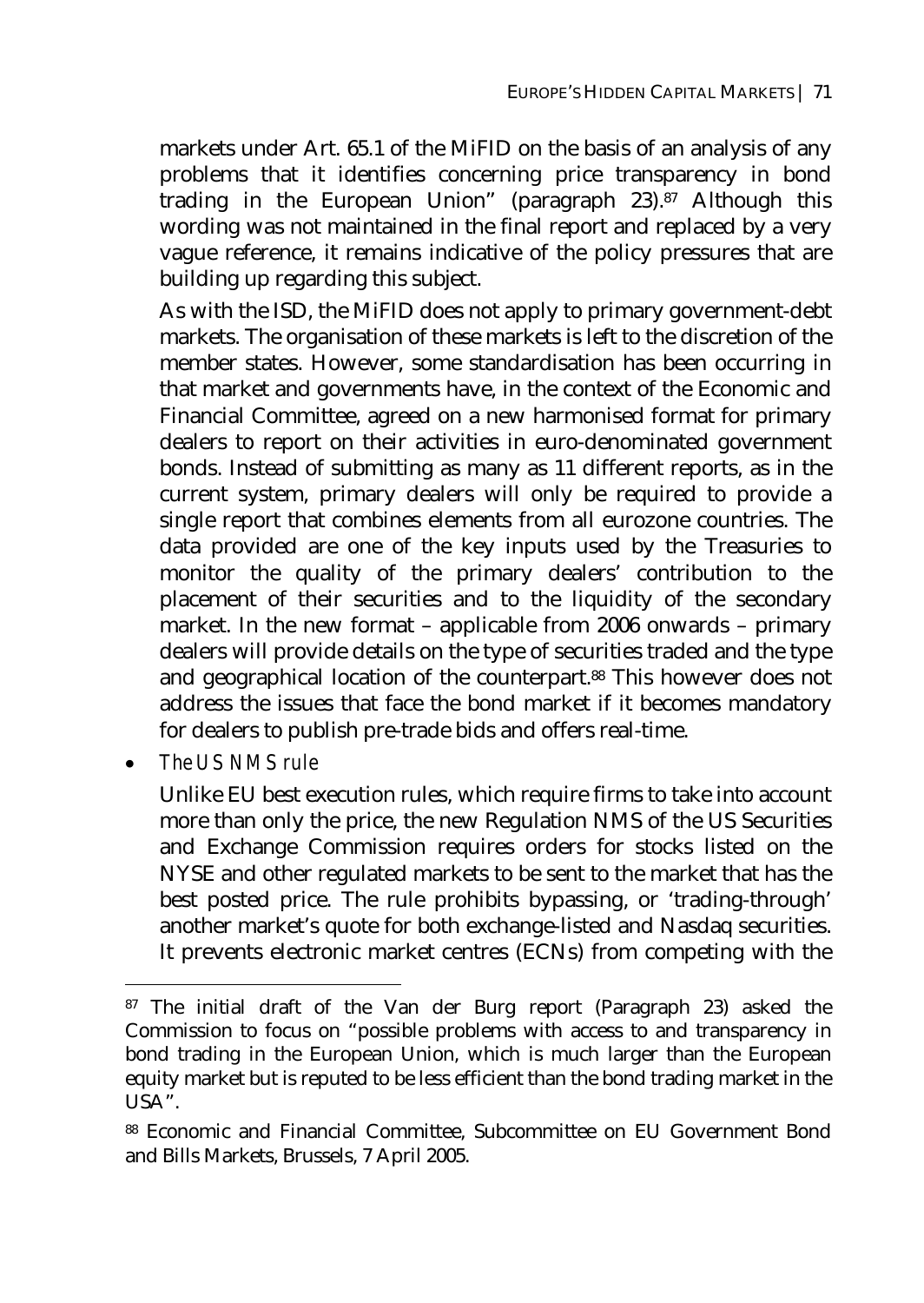NYSE for trading interest. The SEC believes that the uniform tradethrough rule would encourage the use of limit orders, aggressive quoting and order interaction and help preserve investors' expectations that their orders will be executed at the best displayed price.

## *v. Consolidated accounts in IAS or equivalent*

From 2005 onwards, all listed issuers are requested to prepare consolidated accounts in accordance with IAS, or equivalent. This requirement caused much uproar in the markets, as it was feared that the US would never recognise IAS as equivalent, but also since other accounting standards, such as the Japanese, would not meet the test. On 20 April 2005, however, the EU and the US agreed on a roadmap to eliminate from 2007 onwards the SEC requirement for foreign private issuers to reconcile financial statements prepared under IAS to US GAAP, thereby removing a final big hurdle to the development of European capital markets. Nevertheless, the SEC agreement remains conditional on the finding by the SEC staff that IAS financial statements and the accompanying reconciliations are faithful to and consistent with the US GAAP.

# *vi. Conclusion*

 $\overline{a}$ 

Although many concerns were initially expressed on the negative impact of the new regulatory framework on non-equity markets and on European capital markets in general, it seems that amendments and compromises to draft texts cater for different segments of the markets. The special regime for the  $£50,000 + segment$  and the free choice of home country for bonds in excess of  $\epsilon$ 1,000 in the prospectus directive are important concessions to the bond markets, allowing the EU bond market to remain attractive for special segments, and installing a competitive environment between jurisdictions, which does not exist in the US. The IAS equivalence agreement can be considered as a final breakthrough for the EU bond markets.

The main concerns that can be expressed regard the regulatory regime for investment firms. The best execution and conduct of business rules have become onerous for firms to internalise, and may weigh upon market development and innovation. The delay in the implementation of the MiFID should give firms more time to cope with these requirements.<sup>89</sup>

<sup>89</sup> According to a Commission press release of 20 June 2005, the Commission proposed to extend the implementation deadline by 6 months, until 30 October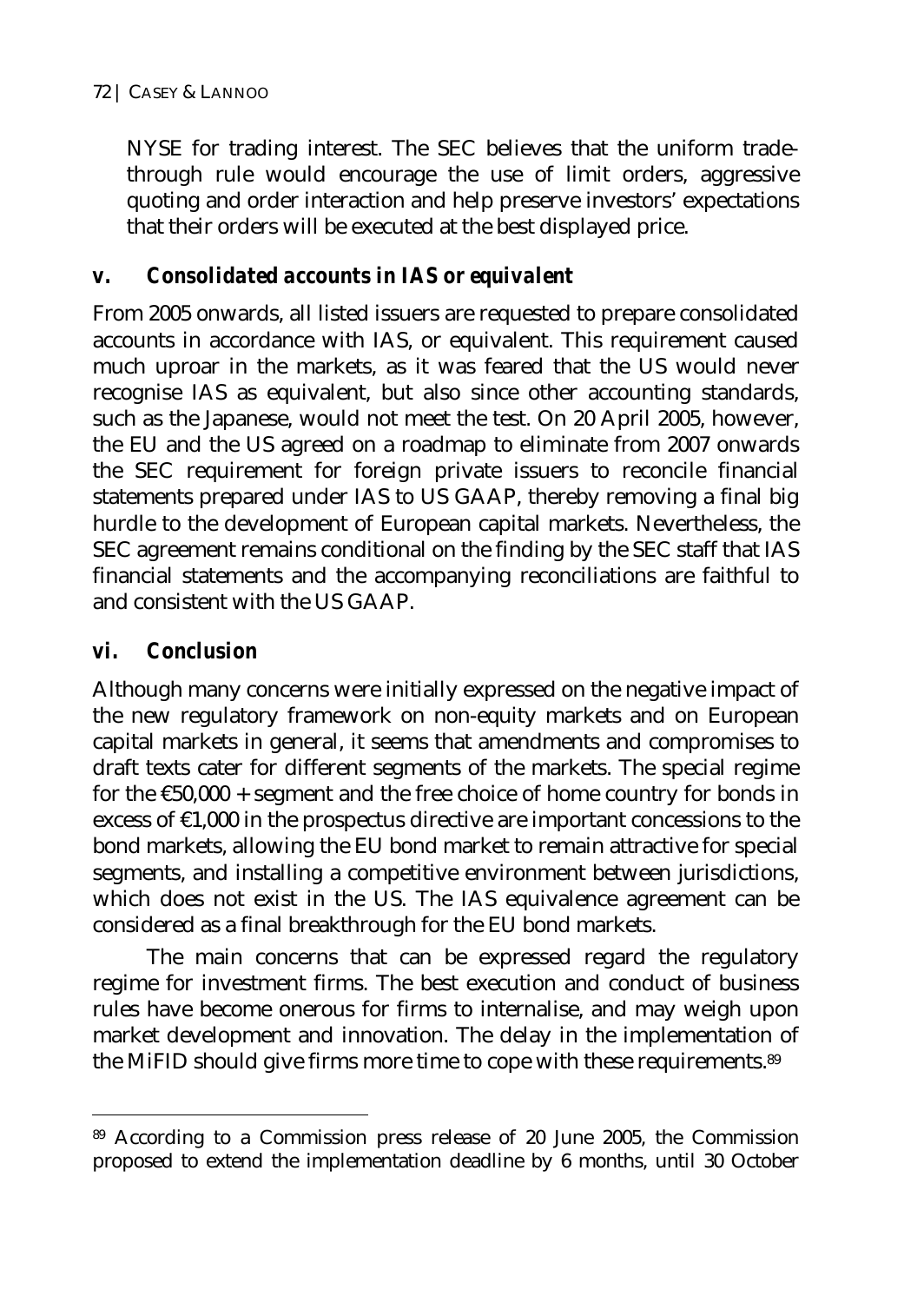The work to make the single capital market function effectively is now in the hands of the supervisors. Initial evidence on the implementation of the new directives shows that much remains to be done. The latest transposition statistics show an old bad habit has not yet disappeared: notwithstanding the Lamfalussy procedure and the instalment of the 'level 3' Committees, most member states have not managed to have the directive implemented in national law within the time foreseen. This was also the case with the two directives discussed above, which had to be implemented at the time of writing this report, the market abuse and prospectus directives. On the other hand, the increased cooperation between supervisors and the higher scope for secondary legislation than had previously been the case should allow for more consistency in the application of the rules across the member states.

2006. The proposal also gives firms and markets another six months (until 30 April 2007) to adapt their structures and procedures to the new requirements.

 $\overline{a}$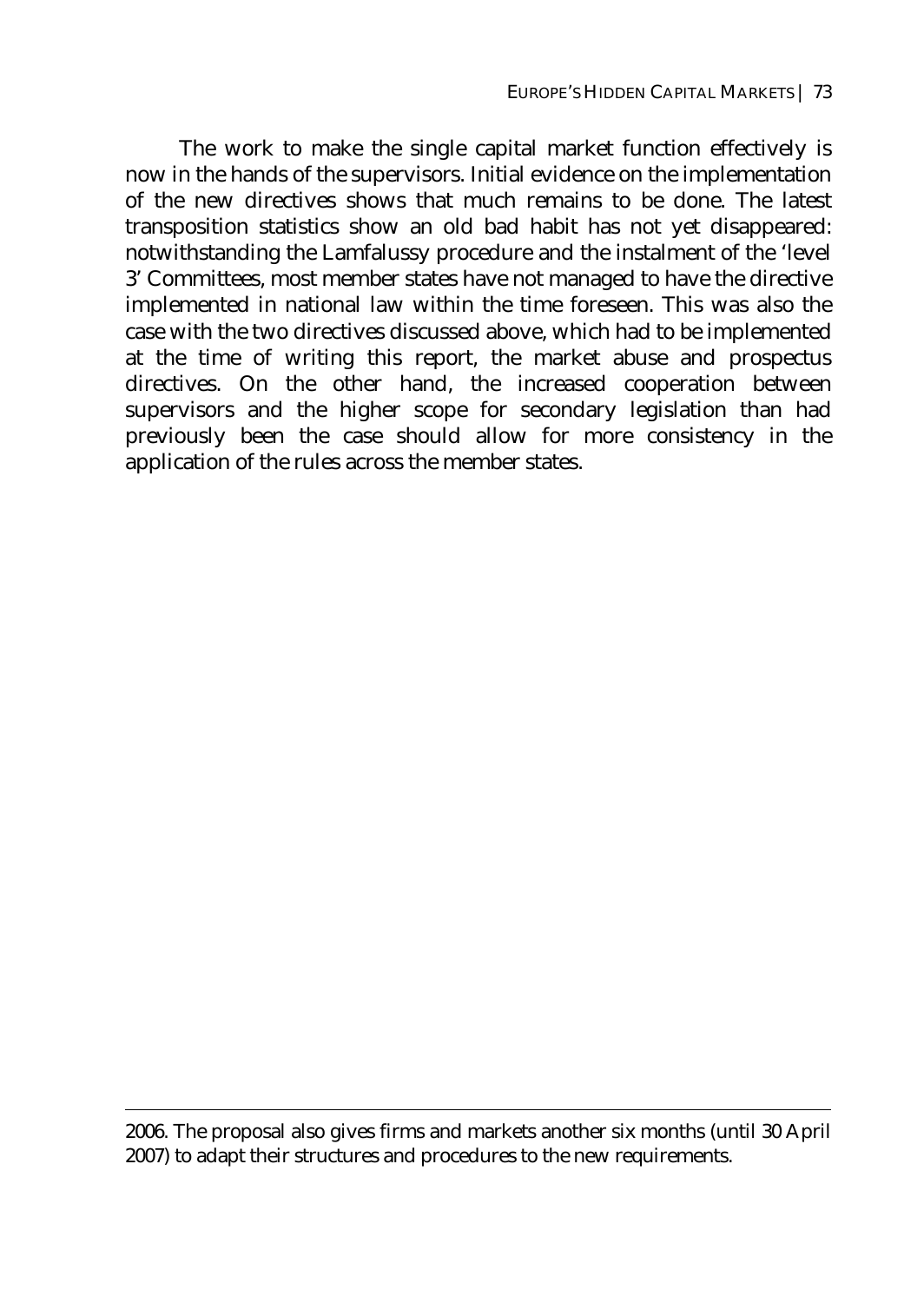# **4. Bond Market Liquidity, Efficiency and Transparency: The Role of Public Policy**

## **4.1 Introduction**

This chapter analyses the role of public policy in contributing to and enhancing bond market liquidity and efficiency. In a first section (4.2), we review why bond markets occupy a vital function in the economy, detailing the various ways in which they contribute to economic growth. This section serves to highlight the importance of enlightened policy-making in the form of targeted and constrained interventions, so as to harness the benefits of wide, deep and resilient bond markets. The next section explains the context in which the MiFID Art. 65 review will take place and sets out guiding principles for regulators to follow when deciding whether to impose new statutory rules on market players or extend existing rules, and highlights the differences between stock and bond markets in terms of the objectives of market participants. It analyses why market rules designed for stock markets are not optimal in the fixed income business. Section 4.4 reviews the importance of liquidity and its contribution to market efficiency, since the debate surrounding MiFID Art. 65 seems to be swirling especially fast around the liquidity-transparency nexus, and examines the question of price transparency against an existing transatlantic benchmark. A final chapter presents a set of recommendations based on conclusions drawn from the present chapter.

## **4.2 Economic growth and the benefits of dynamic bond markets**

## *i. Introduction*

Abundant research [e.g. Levine (2004), Beck, et al. (1999a), Levine, et al. (1999) Levine & Zervos (1999) and Edison, et al. (2002)] has documented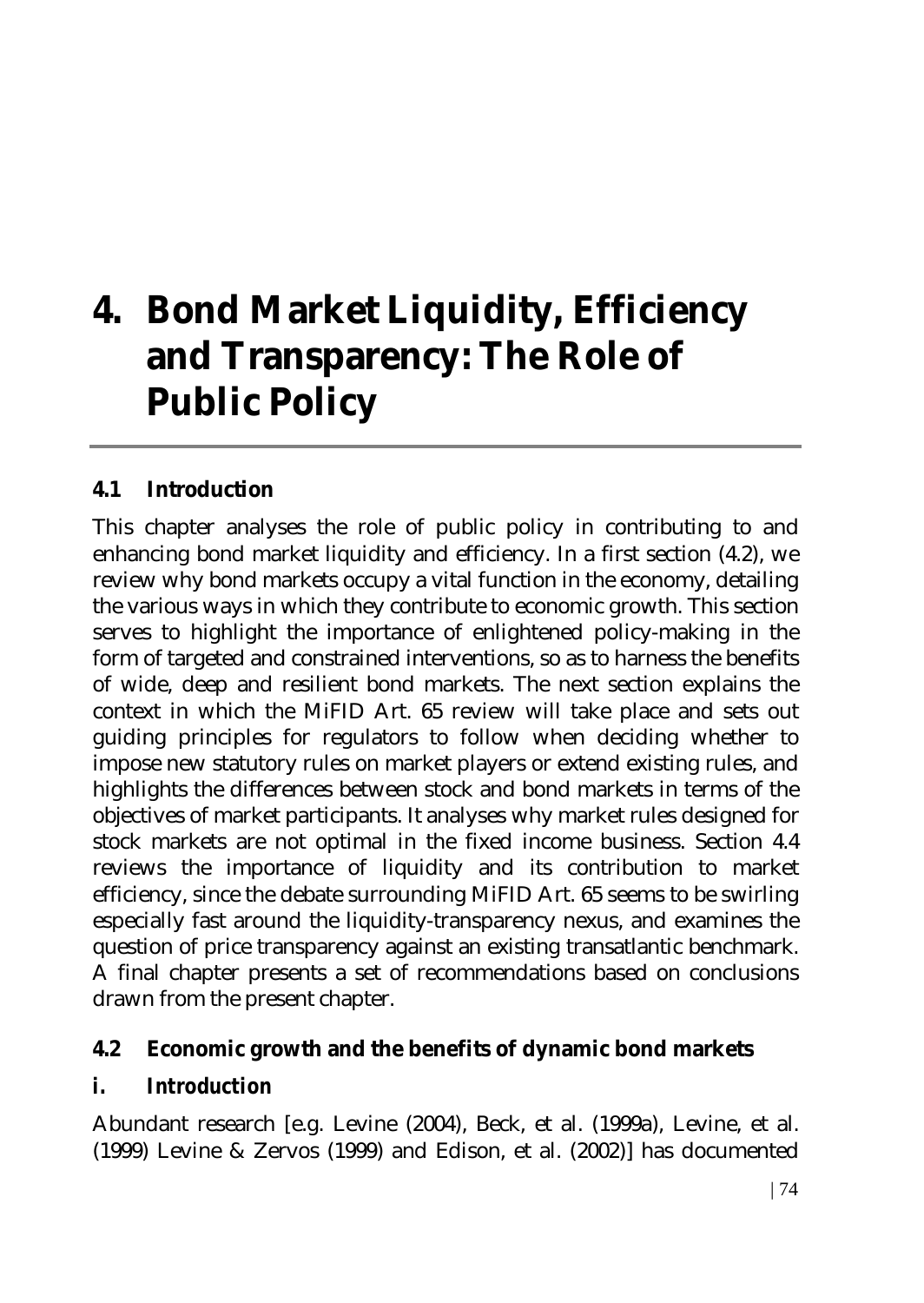how developed, liquid and integrated markets contribute to economic growth by facilitating the efficient allocation of scarce economic resources and risk across space, time, and states of nature. Once it has been established that developed and properly functioning financial markets power the engine of growth in a capitalist economy, it is logical to examine what role bond markets play more specifically. Surprisingly, the research on finance and growth has, until very recently at least, focused almost entirely either on stock markets and banks, or on financial markets more generally, to the exclusion of bond markets. Recently, however, this lacuna has been addressed in the emerging literature on the importance of bond markets for economic growth (see e.g. Herring & Chatusripitak, 2001, or Fink, et al., 2003).

Financial market integration also promotes the efficiency of the financial sector, since a number of financial activities display economies of scale and benefit from the pro-competitive environment of open (economic) borders (European Commission, 2002). There are a number of reasons why the further integration of bond markets would specifically contribute to greater economic efficiency in Europe.90 These include: greater competition between issuers due to the greater supply of similar (or homogeneous) securities across borders (Pagano & von Thadden, 2004), between intermediaries that translate into lower transaction costs, relaxation of national investment restrictions for pension funds and insurance companies that allows for greater portfolio diversification and correspondingly higher risk-adjusted returns, more accessibility to external sources of finance, better hedging opportunities, and the higher rates of innovation that prevail in large, open markets. In the following paragraphs, we briefly summarise the vital functions fulfilled by bond markets in the economy.

 $\overline{a}$ 

<sup>90</sup> European bond markets are known to be significantly more integrated than their equity counterparts. This is particularly true in the sovereign debt segment. Jean-Claude Trichet, President of the European Central Bank, put it this way in a recent speech: "As a broad assessment of the level of integration in the wholesale markets, I would say that it is almost perfect in the money market, including its related interest rate derivatives markets, very well advanced in the government bond market, fairly high in the corporate bond market, and least advanced, but increasing, in the equity market. (BIS, 2005).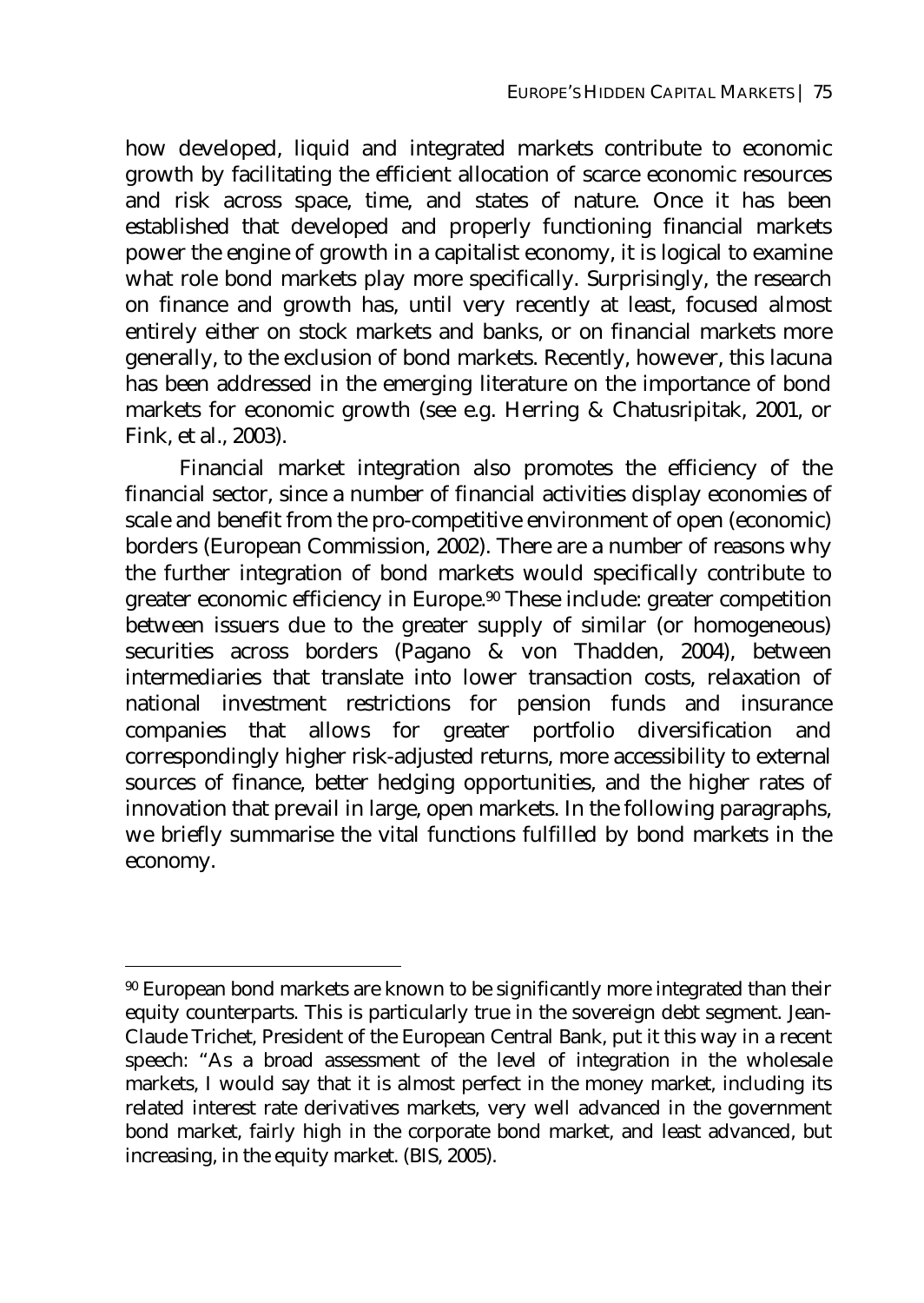## *ii. Funding*

 $\overline{a}$ 

(Primary) bond markets contribute to economic dynamism first and foremost by relaxing the constraints that impede firms' access to external funds. In the absence of deep and well-functioning financial markets, profitable investment opportunities identified by managers as such often cannot be exploited: the pool of capital needed to translate growth potential into profits is constrained by the availability of cash reserves (retained earnings) or by relationship ties that bind corporate treasurers to their usual bank lenders. Well-functioning primary markets create the possibility for governments, corporates and financial institutions to raise debt finance. A bond amounts to an inter-temporal contract between an agent holding a surplus of cash today (the investor) and one who faces a cash shortage (the issuer). The investor lends cash to the issuer in exchange for a steady (usually annual or bi-annual) stream of cash flows (coupons or interest payments).91 If there is a surplus of projects yielding positive net present values today relative to available cash, borrowing enables firms to profitably mobilise future capital today. In turn, profits deriving from this investment are used to pay off the debt with interest at a defined date in the future. This exchange of cash across time facilitates inter-temporal consumption for the investor, and inter-temporal investment for the issuer, leading to a higher effective rate of utilisation of existing capital (which, in a dynamic context, effectively creates new capital). The result is that the economy becomes dynamically more efficient and grows.

Bank lending can, broadly speaking, provide the same welfare gains described above by allowing firms to finance investments in excess of their internal financing capabilities. Yet the primary advantages of issuing securities over borrowing from banks are the diversification of funding sources and the competition for underwriting and placement an issuer can stir up among primary dealers and investors to obtain the most favourable borrowing terms possible. Evidently, the scope for such competition as well as for funding diversification is seriously constrained in the case of relationship banking.92 While the size of banks loans are limited to the

<sup>91</sup> This is the case of a plain-vanilla bond. Obviously, there are a number of other types of bonds that do not match these characteristics, for example, variable rate coupons, convertibles, etc.

<sup>92</sup> Although admittedly, a long-term relationship with a single bank could lead to favourable lending terms for a reliable client.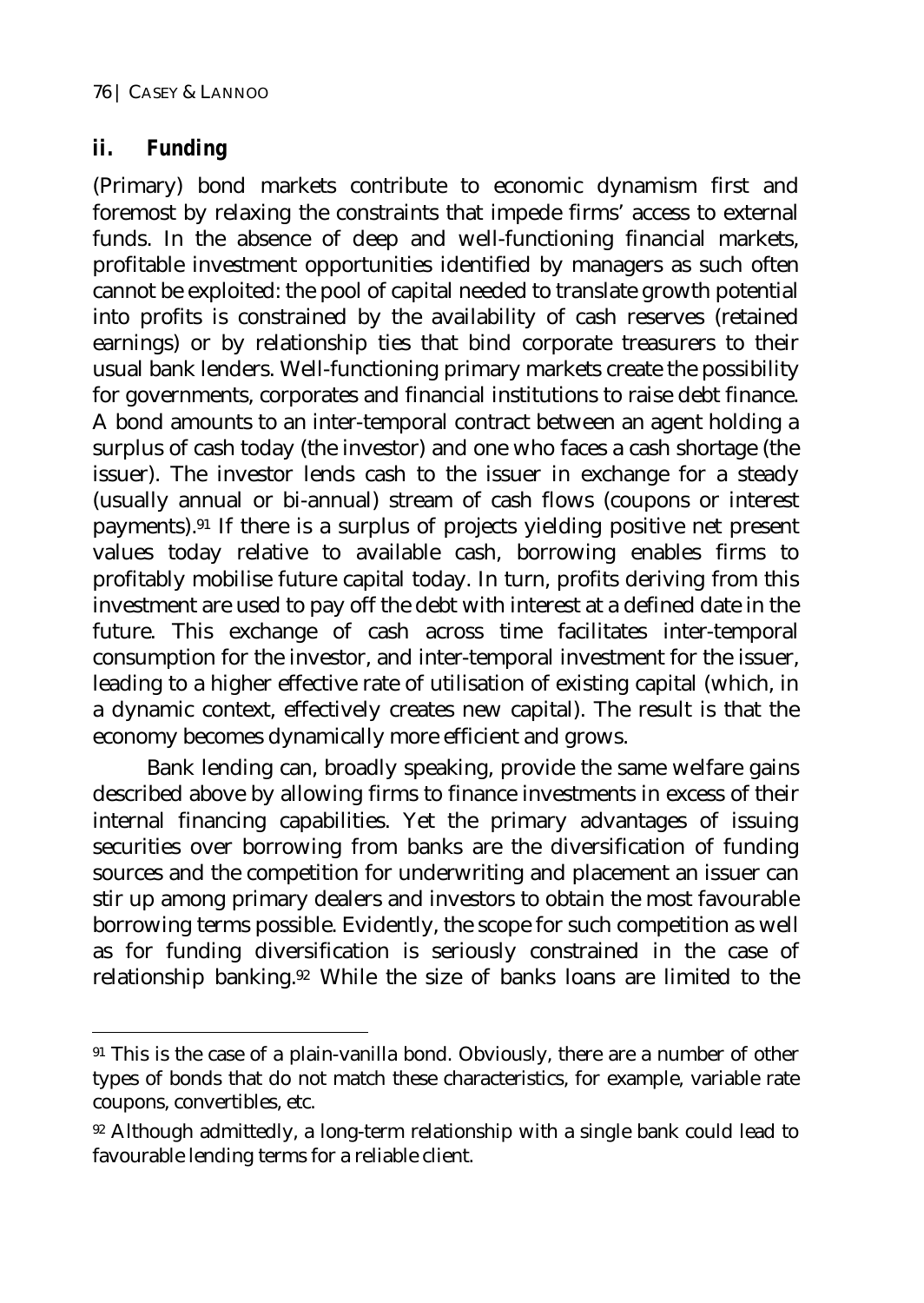corporate bank's lending capabilities, the funds that can be raised on the international capital market are virtually unlimited (in normal circumstances) so long as the issuer is deemed sufficiently liquid and creditworthy as the debt burden increases.

Secondary debt markets provide mechanisms for the efficient pricing and management of that debt. In addition, they facilitate the pricing of risk by creating reference (benchmark) rates. They also enable investors to hedge risk. Yields on long-term bonds proxy inflationary expectations by market participants, thereby providing information to central banks that is essential in implementing effective monetary policy decisions. Finally, money market instruments can contribute to a stable and efficient payments system by acting as collateral. More broadly, efficient secondary markets for debt securities fulfil important public functions by contributing significantly to both financial stability and liquidity, quasi-public goods that foster financial development and economic growth. But the relationship between developed bond markets and economic growth goes much deeper yet than only the funding channel, as dynamic debt securities markets impact positively on monetary policy, hedging strategies, financial stability, portfolio and liability management.

## *iii. Monetary policy*

Bond markets play a key role in the implementation of monetary policy. Because of their forward-looking nature, they provide central bankers with important information on the inflationary expectations (and by extension, on the interest rate expectations) of market participants, as reflected in the spreads of longer-dated government bonds over money market instruments. Bond derivatives markets in turn provide useful information on the degree of uncertainty regarding future interest rate movements (Issing, 2002). The comprehensive nature of market data and the fact that, unlike surveys of market participants, they actually reflect real economic decisions, renders them invaluable to central bankers. The efficiency of bonds, bond derivatives and swap markets reinforces the quality of information available to monetary authorities, thereby enabling the latter to better calibrate market responses to changes in interest rates; it also enables them to better communicate the central bank's strategy to the markets, thereby reducing uncertainty in the market, and with it, volatility. As a result of both these informational effects, efficient and developed bond markets foster a more stable and accurate monetary policy stance, with positive results for economic growth.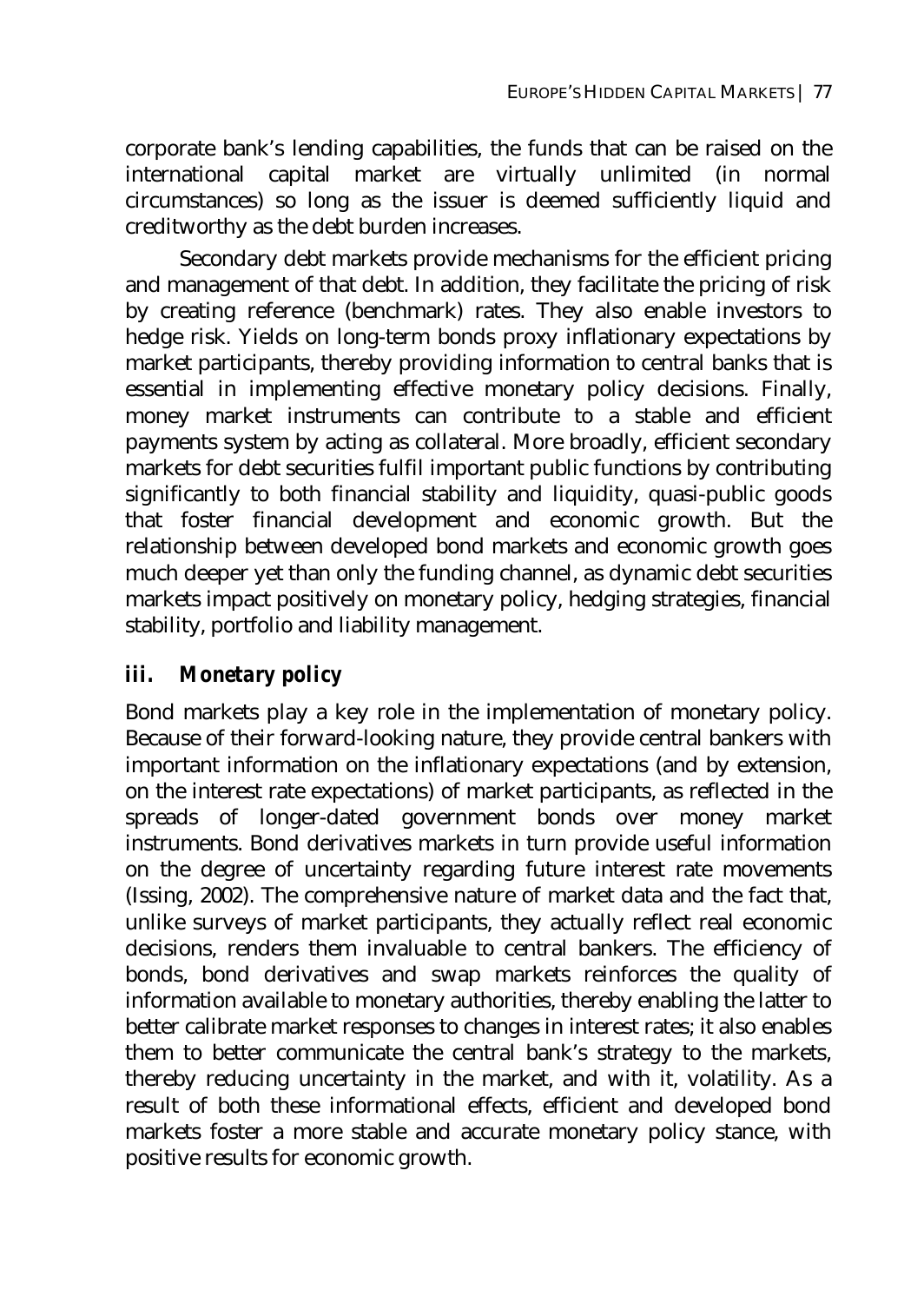$\overline{a}$ 

## *iv. Pricing and hedging*

Secondary debt markets provide mechanisms for the efficient pricing of private and public issues. This function of price discovery is particularly important in liquid markets for heavily-traded debt securities, such as supranationals, government bonds and AAA-rated quasi-government and corporate issues. Government securities have traditionally been viewed as reliable hedging instruments against interest rate risk and have long represented a benchmark against which non-government securities are priced. Certain attributes of government bonds render them particularly well-suited to these functions, including: low liquidity premiums (because they are so heavily traded), negligible probability of default and welldeveloped market structure, complete with supporting repo and derivatives markets (IMF, 2001, Chapter 4). As we have seen, however, this is less true of the eurozone, particularly when contrasted with the position in the US.

Bond markets facilitate the pricing of risk across asset markets by creating risk-free benchmark yields along a spectrum of maturities (yield curve). Real returns on benchmark government issues represent the anchor of risk pricing along the yield curve. In turn, these risk-free rates represent the backbone of discount rates used to calculate present values for assets and investment projects alike. Today, in some market segments, interest rate swaps have now overtaken government bonds as the standard benchmarks.93 According to Batten et al. (2004), European fixed income markets were the first to move away from the traditional approach of referencing government yields as benchmarks, shifting instead to greater use of interest rate swaps. This phenomenon occurred as a result of the absence of a coherent euro benchmark curve based on government securities.

Dynamic bond markets also enable investors to better manage and to hedge risk. Financial institutions in particular make extensive use of government bonds to hedge their considerable exposure to interest rate

<sup>93</sup> This phenomenon is not strictly limited to the EU. As the US was successful in consolidating its fiscal deficit in the latter part of the 1990s (to the point where 30 year Treasury bonds were abolished), there was concern among market participants that long-term US benchmark debt would become increasingly illiquid relative to past levels, reducing their attractiveness for hedging purposes. This has led to an increasingly prominent role for swap futures in the US market (see IMF, 2001).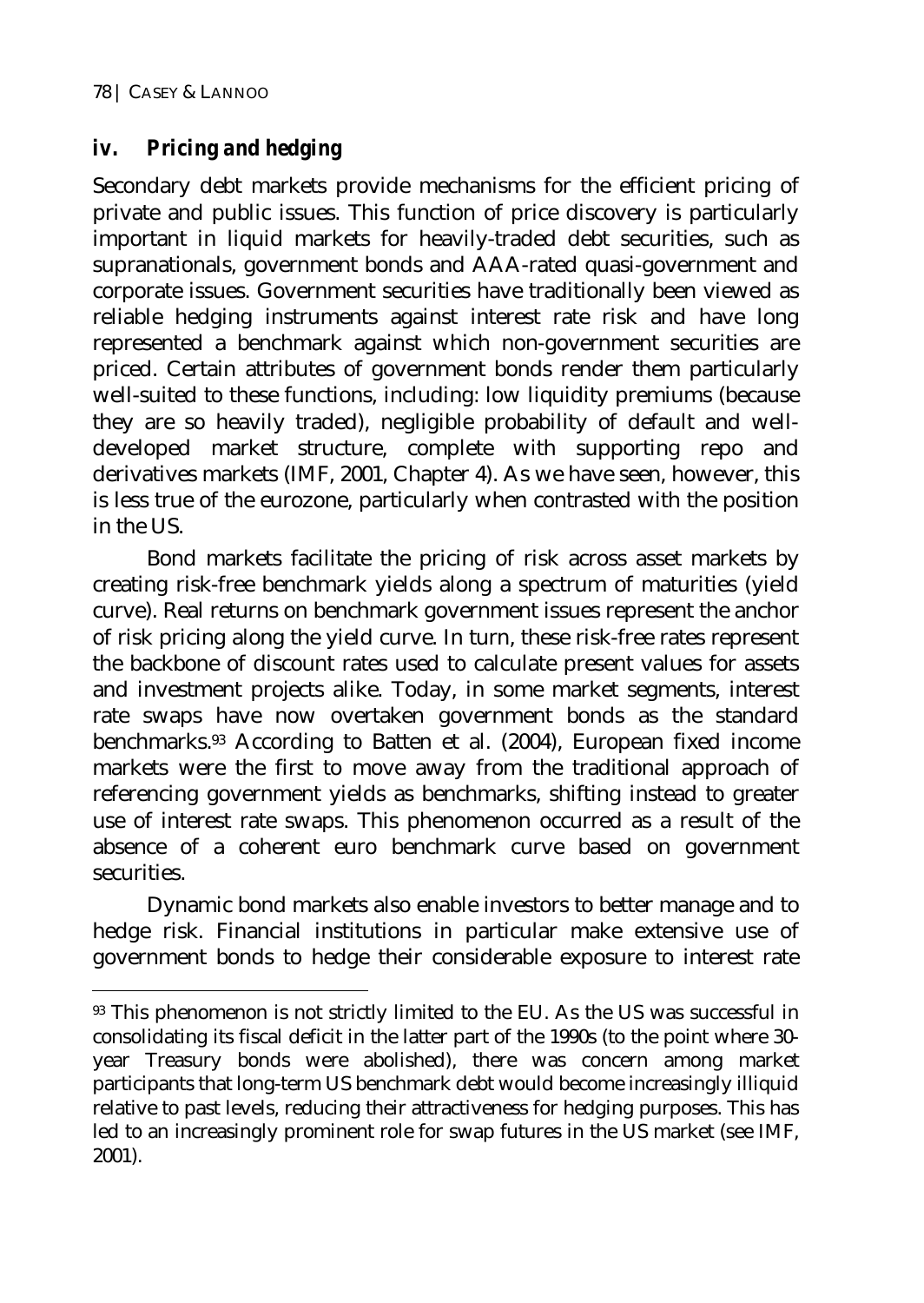risk, because they are the least risky assets and their yields are highly correlated with yields on private debt (IMF, 2001). For example, as the IMF study indicates, primary dealers who underwrite government issues (e.g. in a bought deal) tend to sell government bonds short, in case the value of their long positions would fall, threatening a capital loss. The development of capital markets is conducive to financial innovation, leading to new instruments such as interest rate options and futures that will create new hedging opportunities and enhance the effectiveness of risk mitigation.

Finally, a vibrant secondary market for debt securities can contribute to a stable and efficient payments system by facilitating the use of collateral. The high liquidity and high degree of standardisation of government benchmark issues make them attractive as collateral, especially those securities on the short end of the yield curve.

## *v. Financial cycles and stability*

The development of debt securities markets and market-based financing structures in Europe more generally over the past two decades has changed the role banks play in the financing cycle (Welteke, 2000, p. 2). Financial cycles should become less pronounced as the European economy shifts away from relationship-based banking, because a greater diversification of funding sources, especially by raising funds in the international capital market, provide a certain continuity in the stream of borrowing that may not be matched by the lending patterns of domestic banks during economic downturns. Bond markets disconnect lending activity from domestic credit conditions, smoothing the flow of funds in the case of a credit crunch as domestic financial institutions cut back on lending activities (De Bondt, 2002; Davis, 2001). Because the volatility of credit extended to the private sector diminishes (De Bondt, 2002) with developed debt securities markets, the relationship between real economic activity and financial cycles weakens. As the real economy becomes less dependent on domestic credit conditions, boom-bust investment cycles diminish along with the variability in rates of economic growth, which itself feeds back into a more favourable investment climate (and correspondingly higher growth).

Another drawback of relationship banking is that the political ties that have traditionally been associated with it often amount to a perverse incentive structure. Implicit government guarantees of large banks breed a culture of insufficient accountability of credit portfolio managers, which can undermine financial stability in the long run (Rajan & Zingales, 2002).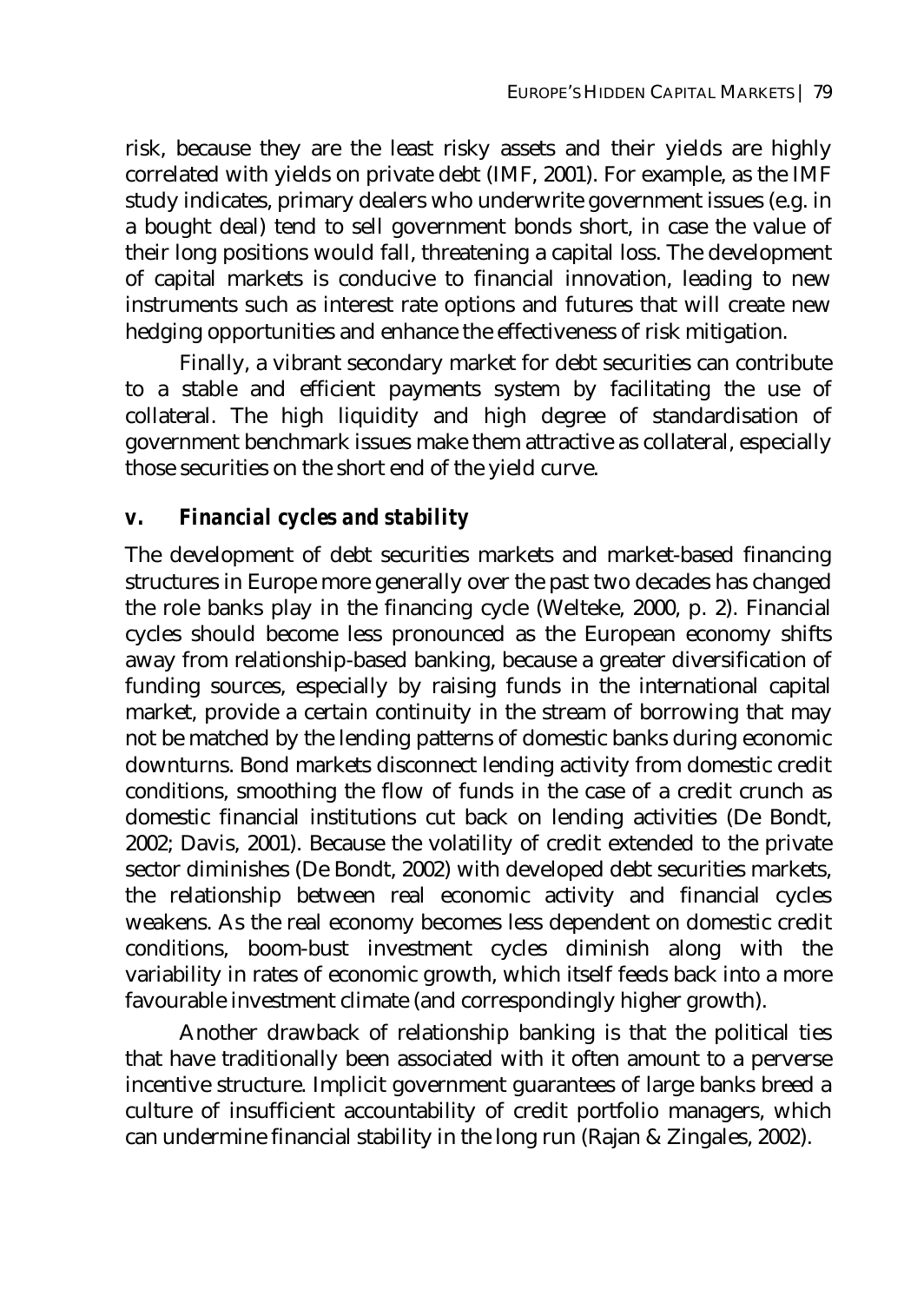$\overline{a}$ 

## *vi. Market discipline*

Public markets for debt securities contribute to economic efficiency by ensuring that credit allocation decisions are market-driven instead of being influenced by political considerations or cronyism, supported by an infrastructure that is conducive to an environment of greater transparency. As information asymmetries gain importance with the diffusion of debt holdings, greater transparency in financial accounts is necessary (e.g. through more stringent disclosure requirements) along with a large community of financial analysts and respected rating agencies to monitor credit developments (Hakansson, 1998). In the case of relationship banking, the credit risk is concentrated in a single institution, which has intimate knowledge of the borrower's credit standing. Once a firm issues public securities, however, the diffusion of claims held against the issuer leads to a collective action problem of who will intensively monitor credit developments within the firm. Unlike relationship bankers, who accrue detailed information about a borrower over repeated lending programmes, investors buying debt on secondary markets sometimes know very little about the issuer's credit standing. Thus, the combination of asymmetric information and the collective action problem necessitates the creation of independent rating agencies that assess the balance of (credit) risks specific to an issuer. Bond markets exercise a powerful disciplining mechanism in the form of ratings downgrades that punish fiscal profligacy in the case of government issuers and unbridled borrowing in the case of corporate issuers. Investors will react to ratings events and heightened credit risk by demanding higher yields, increasing the cost of funding for issuers.<sup>94</sup>

With respect to sovereign debt issues, bond markets provide the added benefit that they allow public deficits to be financed in a noninflationary manner when market discipline is effective (European Commission, 2002). By helping to enforce fiscal discipline, secondary markets for debt securities contribute to price stability. Without well-

<sup>&</sup>lt;sup>94</sup> A good recent example in Europe is the announcement by the rating agency Fitch that Italian public finances had suffered a "marked deterioration", prompting the agency to change the rating outlook for Italy from stable to negative. This move suggests a possible downgrade in the near future. Already, S&P lowered Italian sovereign debt from AA+ to AA in 2004, making it the first eurozone country to suffer a downgrade since the introduction of the euro. Following the Fitch announcement, yield spreads of Italian bonds over their German counterparts widened by 1 basis point to about 11 basis points overall (see Chung, 2005).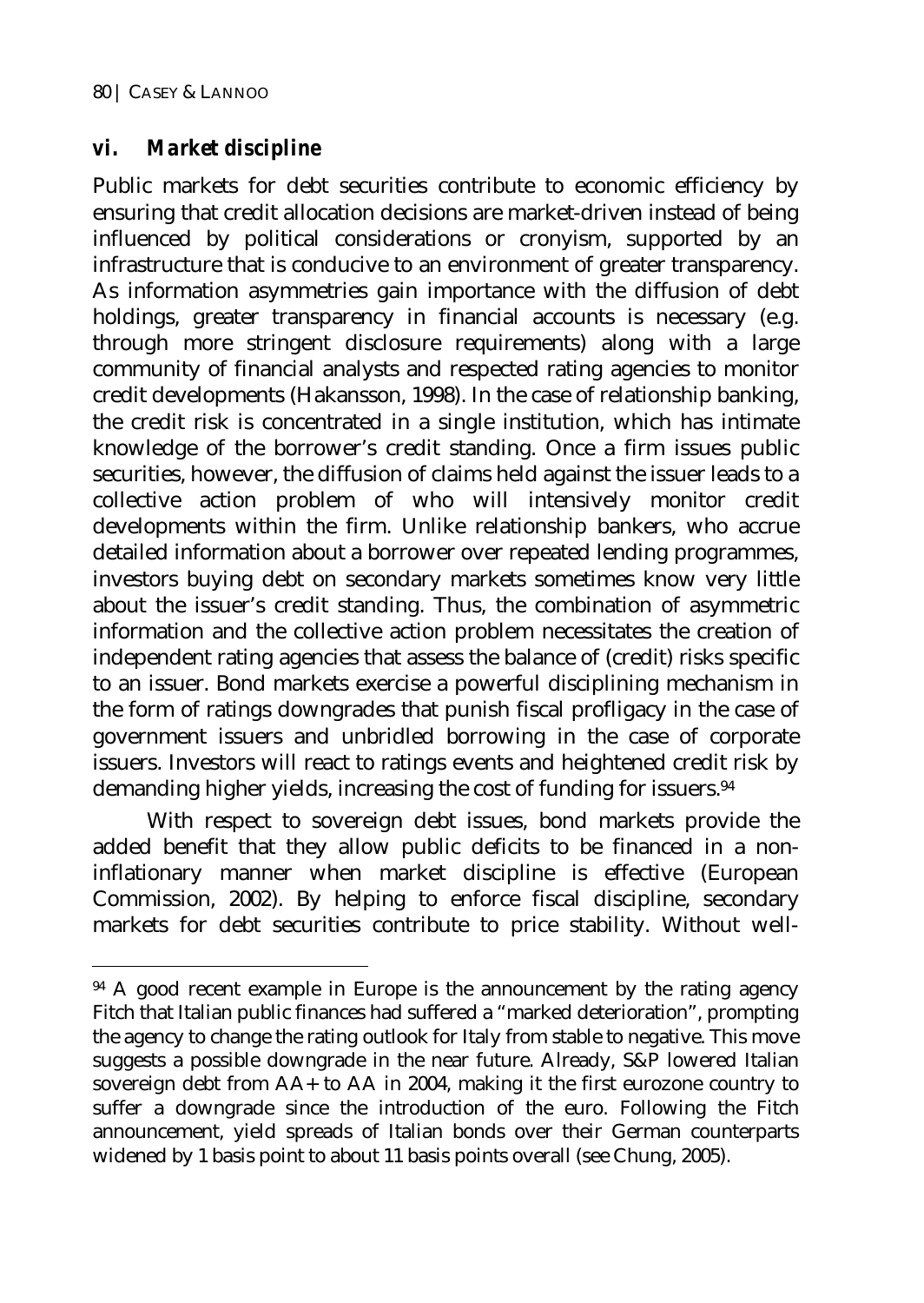established markets for government securities, the only available instrument for governments to cover budgetary shortfalls is to print money, which results in the building up of inflationary pressures.95

Corporate debt markets also can improve corporate governance and the market for corporate control (De Bondt, 2002, p. 7). They promote the efficiency of the economy by facilitating the conditions for corporate restructuring and liquidation.

## *vii. Liability and portfolio management*

Well-functioning bond markets provide a useful platform for long-term liability management, particularly for insurance firms and pension funds. In the case of these types of financial activities, where liabilities weigh in at long maturities, it is helpful for portfolio managers to obtain a regular source of fixed income. In the case of highly-rated vanilla bonds, the advantage of such instruments is that (in the absence of inflation) their real (as opposed to nominal) value can be determined very precisely, unlike other types of debt instruments such as convertibles or equities. Portfolio management benefits from liquid bond markets since they offer a very wide range of securities whose returns tend to be correlated, facilitating hedging. On the other hand, debt instruments can generate unique payoff structures that can diversify the sources of income.

## *viii. Conclusion*

 $\overline{a}$ 

Liquid and efficient bond markets occupy a vital function in the economy. They foster market discipline, reduce the temptation for governments to seek recourse via inflationary financing (and therefore contribute to price stability), promote financial stability by mitigating the effects of the credit cycle and by facilitating hedging activities, offer instruments that are used as a basis upon which to price risk along the yield curve and across all asset classes, increase the opportunities for portfolio diversification and encourage more efficient liability management. More broadly, efficient secondary markets for debt securities fulfil important public functions by

<sup>95</sup> Whether or not there is a 1:1 relationship between increases in the money supply and inflation has been the matter of considerable debate among academic economists. The consensus view today is that in the short term, frictions such as money illusion and fixed wages (as opposed to automatically adjusted wages) do not support such a relationship. However, there is virtually unanimity among experts that in the long term, this relationship is a strong one.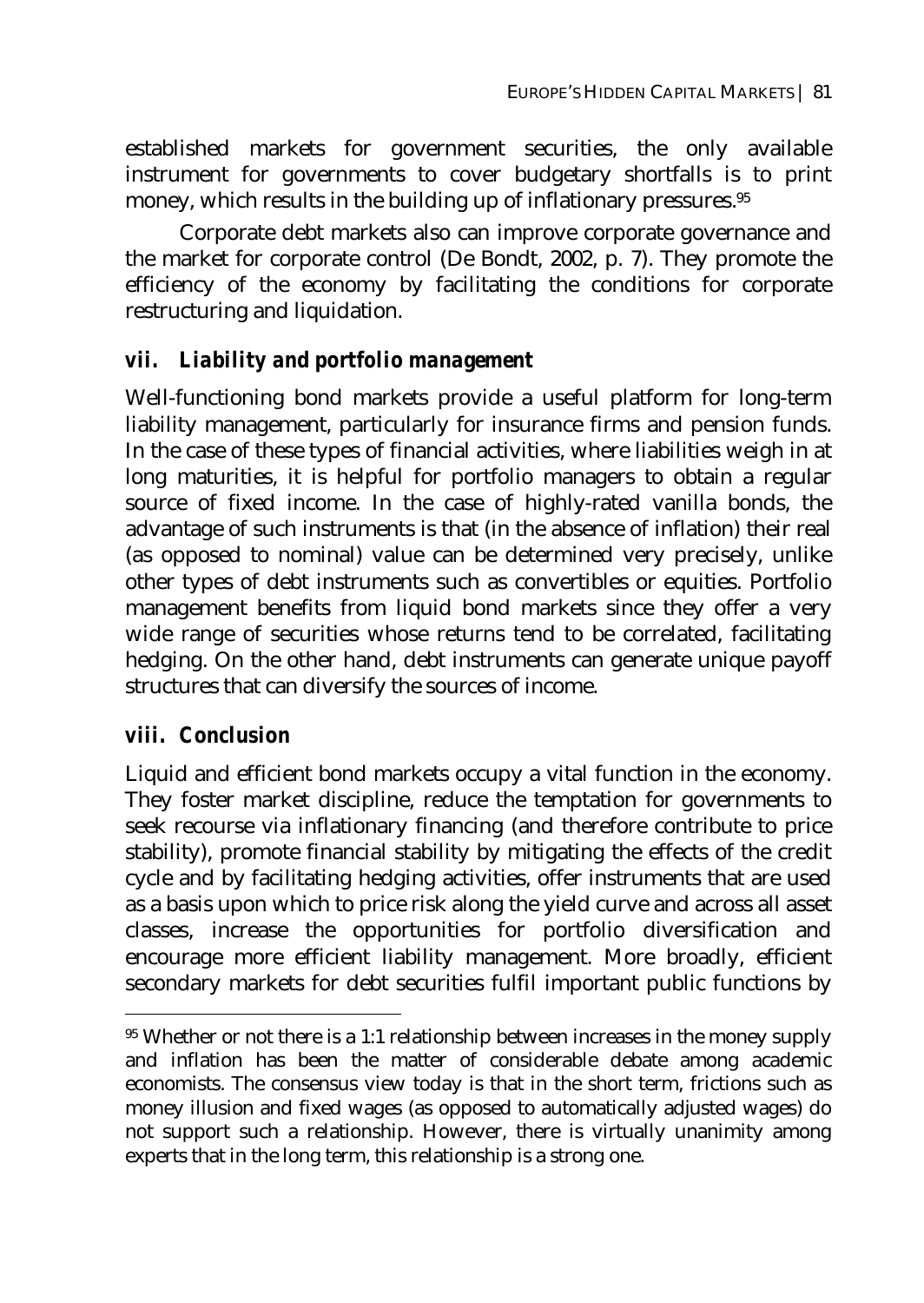$\overline{a}$ 

contributing in a non-negligible manner to both financial stability and liquidity, quasi-public goods that foster financial development and economic growth.

Because of the important functions bond markets exercise in the economy, it is essential that they be allowed to flourish. At the same time, it is natural for regulators to take an interest in discerning if the existing market architecture and the prevalent self-regulatory model are conducive to efficient, deep, fair and liquid markets.

## **4.3 Regulating bond markets in Europe**

## *i. Why the recent attention on bond markets?*

The shift away from bank lending to corporate debt issuing as a source of funding gives regulators good cause to take a closer and greater interest in bond markets (Langton, 2005). Apart from this natural consequence of the ongoing transformation of European financial markets, the debate in Europe has been motivated by several phenomena: the controversial prospect that equity-type price transparency rules may be applied to bond markets in the context of the MiFID Art. 65.1 review. Second, bond markets, which are far less familiar to the average citizen than stock markets, have recently come under public scrutiny—perhaps unfairly, due to a number of events triggered by questionable, unrelated business practices and outright corporate malfeasance, as in the cases of Parmalat and Ahold. Nevertheless, the string of recent corporate defaults in the EU (very high by historical standards), leads one to wonder to what extent greater transparency would have at least alleviated some investor losses. Indeed, since the year 2000, there have been 41 corporate debt defaults in the EU, and no fewer than 20 in the year 2002 alone (S&P, 2005). By comparison, there were only 7 of them between 1991 and 1999 (S&P, 2005). Finally, although one must note that the Citigroup affair was a case of poor judgment, rather than an issue of transparency per se, it is not unfair to say that in that particular case, the unique structure of cash government bond markets drew public attention, accompanied by regulatory scrutiny in several EU countries.96 For the first time since the introduction of the euro,

<sup>&</sup>lt;sup>96</sup> Reading the leaked memo that initiated the controversy, however, one discovers that the ultimate objective of Citigroup's fixed income traders on 2 August 2004, was to render the European sovereign debt market less transparent and to have fewer dealers providing liquidity in secondary markets, along the lines of the market for US Treasuries.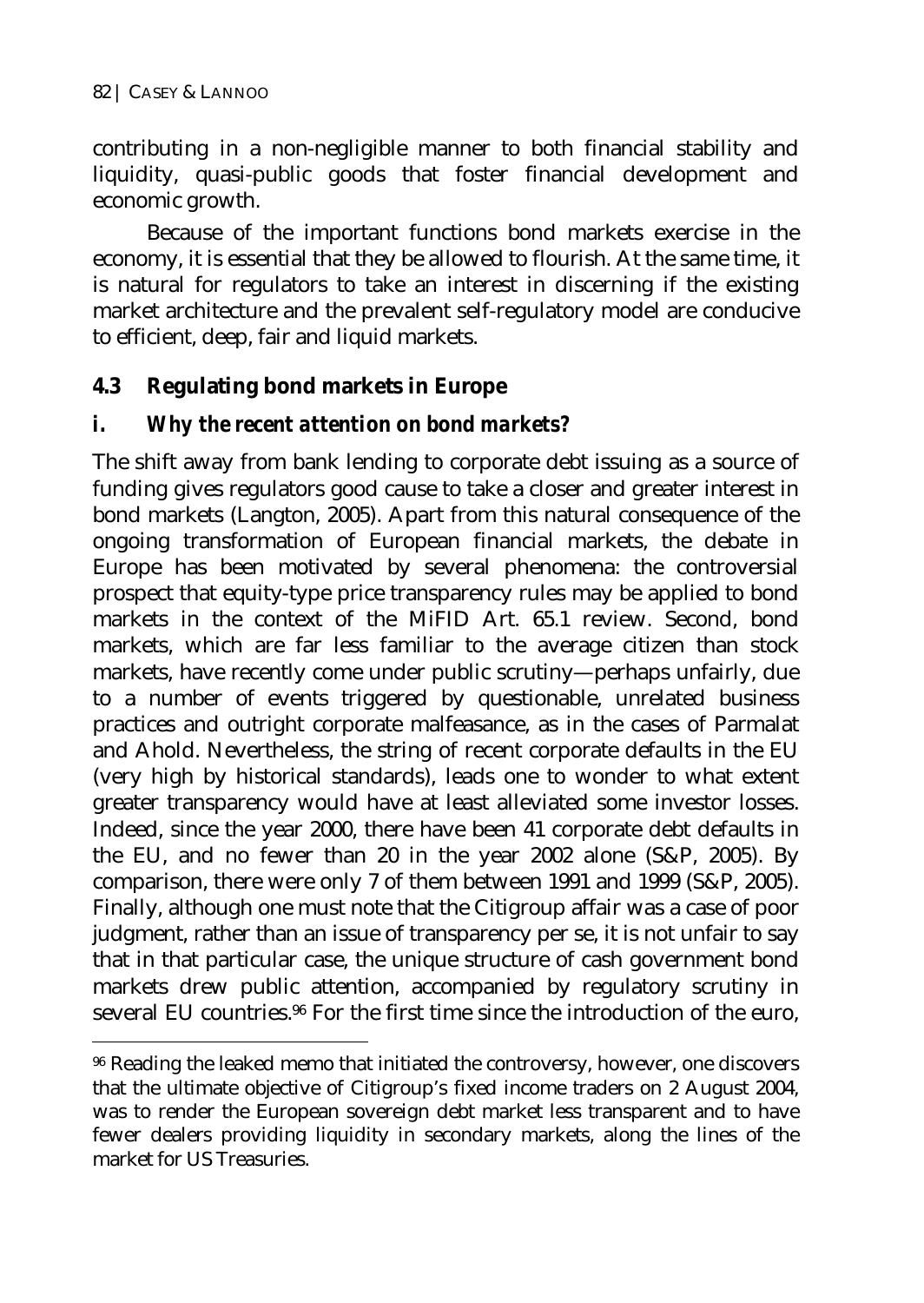questions were asked about how real the market made at the request of member states actually was, and whether primary dealer structures reinforce the fractured shape of eurozone debt markets. In the minds of regulators on both sides of the Atlantic, clamours from distraught investors for "something to be done" justify the new-found public interest in determining whether the existing, predominantly self-regulatory framework governing bond markets is sufficiently aligned with public policy objectives. Naturally, public calls for public authorities to intervene in market activity should not translate automatically into new statutory measures. To begin with, it is likely that such action often results from a failure to properly enforce existing regulations. Second, in line with the European Commission's new regulatory approach, any additional statutory measure should stand the test of a rigorous market failure analysis and, perhaps more importantly, once statutory measures are agreed upon as the most effective way to treat a problem, the degree of regulatory intrusion should be proportional to the associated policy objectives while satisfactorily passing a cost and benefit analysis.

Parallel to these recent events in credit markets, an ongoing and powerful trend, namely, Europe's demographic decline, virtually guarantees that retail investor participation in fixed income markets, although relatively low today, will rise substantially in the coming years. Whereas in 1950, 23.2% of the population was over 50 years, the same age group is projected to reach 44% by 2025 (European Commission, 2004). As they grow older, retail investors become more risk-averse, looking to rebalance their portfolios to a predominantly fixed income composition. When this individual behavioural shift to risk-aversion is aggregated across the European economy, the impact on financial markets will be significant. Since the retail investment community in the EU will be composed mostly of ageing or retired workers within a few years, it is safe to predict that fixed income securities will acquire a greater importance in terms of their relative share in portfolio investments than was the case in the past.

## *ii. Principles for bond market regulation*

Answering the normative questions 'why regulate bond markets?' and 'how?' has acquired a particular importance today, in light of the emerging public debate and informal EU Commission consultations on whether certain MiFID price transparency prescriptions ought to be applied to bond markets. The expected rise in retail investor participation in bond markets poses a major challenge to regulators to strike the right balance between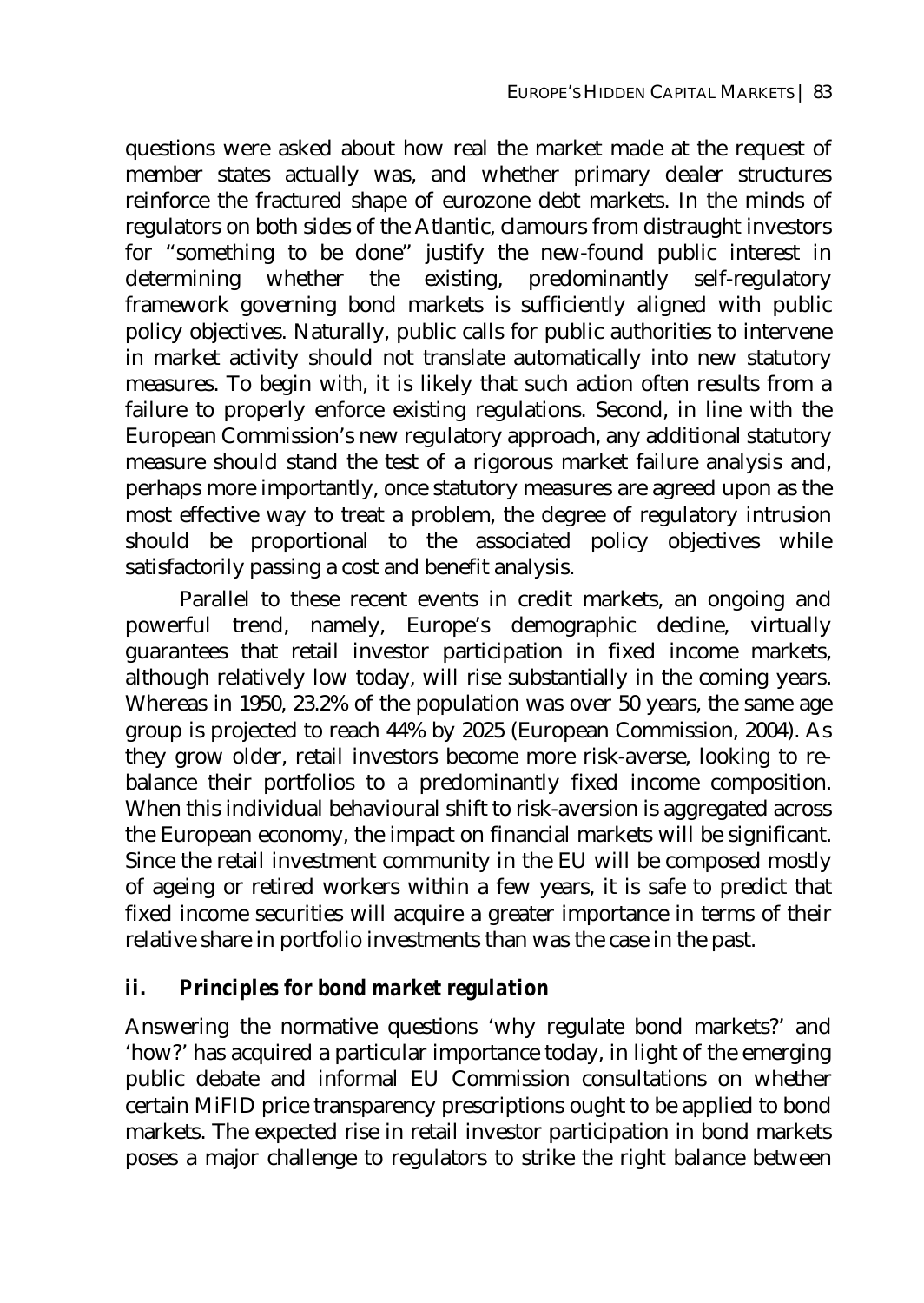protecting investors on the one hand and not damaging an infrastructure that has developed out of the wholesale business on the other. It is an issue that is likely to only intensify with time, as retail participation will continue to be propelled by technological developments, the ageing crisis, low returns on interest-bearing deposit accounts (in a climate of continued low inflation) and any continued poor performance by equities, as was the case in recent years. In the United States, where such figures are more readily available than in the EU, retail participation in bond markets grew by 70% between 1995 and 1999.97

In very general terms, the key policy objectives with regard to the proper functioning of bond markets include:

- Efficiency
- Liquidity
- Stability
- Fairness

 $\overline{a}$ 

- Transparency
- Competitiveness/market self-determination

It is debatable whether transparency ought to be an objective for market regulators to pursue for its own sake. Arguably, the best way to characterise the objective of transparency is as an intermediate objective and not as an end in itself. That is, one could consider transparency to be desirable only *insofar as* it contributes to market efficiency, liquidity and stability.

During the latter part of the 1990s, however, a consensus emerged among regulators that transparency was a desirable trait for securities markets, leading to a revolution in trade-related disclosure. In fact, the objective of transparency had reached such high priority that it was to be the 'golden rule' of the new international financial system, according to former IMF director Michel Camdessus (1999, p. 3). At the time, debt markets were almost completely in the dark in terms of price transparency.98 The existing pre-trade price publications customarily made

<sup>&</sup>lt;sup>97</sup> See testimony by Doug Schulman (2004) before the United States Senate Committee on Banking, Housing and Urban Affairs.

<sup>98</sup> The notable exception is in the US, where as discussed above it is the "on-therun" Treasury bond yield curve that is the benchmark for USD interest rates. In this market pre-trade transparency has an intrinsic commercial value not just for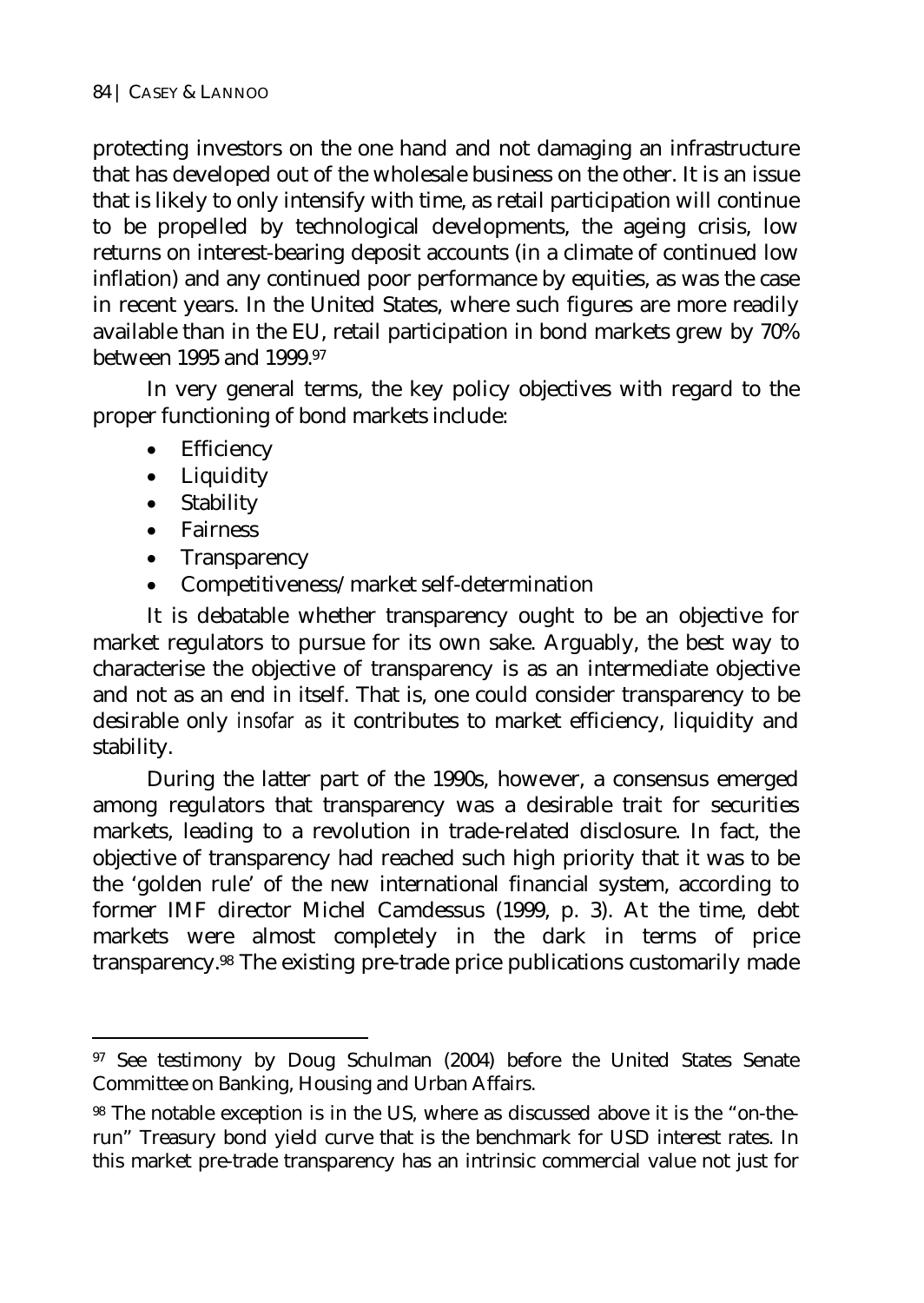by brokers were enhanced by the introduction of GovPX in 1991 in the US. For less liquid bonds, post-trade price transparency requirements became the norm and were gradually introduced over time, the best example being the TRACE system implemented in the US in July 2002. Transparency in general is today considered an important property which helps to ensure market quality. In its Objectives and Principles of Securities Regulation, IOSCO (2001) recognises in Principle 27 that "regulation should promote transparency of trading" and lists transparency as one of its three core objectives, along with efficiency and fairness. One could argue that transparency is also a determinant of, and, in some cases, a precondition for fair, stable and efficient markets. In the words of Michel Camdessus (1999), p. 3): "Markets cannot work efficiently, and they will remain vulnerable to instability in the absence of adequate, reliable, and timely information from all quarters." At the same time, there is abundant evidence that transparency, despite a common misconception to the contrary, will not always improve market quality. Thus, the academic literature recognises that there exists an optimum degree of (price) transparency: "Even though understanding of this area is very incomplete, the evidence that there is not a simple, unidirectional relationship between transparency and the quality of markets deserves considerable weight in policy-making" (Allen et al., 2001, p. 40**;** see also O'Hara, 1995).

Mainly for historical reasons, but also because of the relative absence of any considerable retail investor activity until very recently, secondary corporate bond markets have largely operated outside the scope of government statutory regulation, including in the realm of transparency provisions. Although most bonds are listed on exchanges—Luxembourg and London for the overwhelming majority of international bonds—due to the regulatory restrictions on institutional investment placements (they are often precluded from holding unlisted securities for investor protection reasons), trading in bonds is mostly over the counter (OTC).99 Given the initial conditions, i.e. that bond markets were (and still are)

 $\overline{a}$ 

the purposes of trading but also pricing and other reference benchmarking for other interest rate products.

<sup>99</sup> Exchange listing is often seen as a requirement for widening the investor base and enhancing the acceptability of bonds, particularly when institutional investors are prohibited from holding unlisted securities. The predominance of OTC trading is due to the relative ease of trading because of the absence of minimum trading amounts, less restrictive trading times, and expeditious and prompt settlements.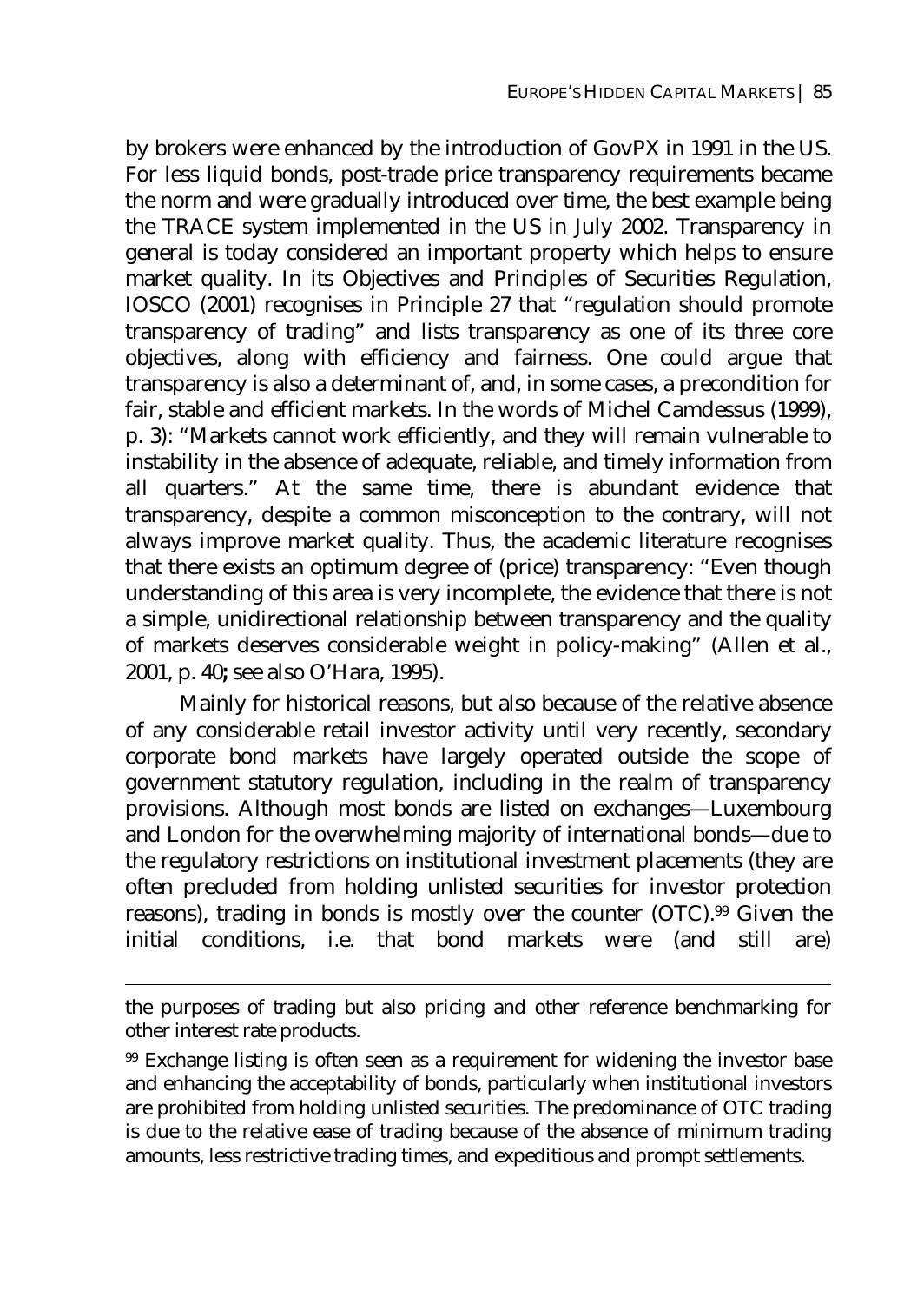overwhelmingly driven by wholesale transactions, regulators did not see the need to interfere in the established self-regulatory governance structure – to the extent that bond market activity was not prejudicial to other policy objectives, such as financial stability – as they deemed institutional investors to be sufficiently sophisticated to look after their own interests. Nevertheless, as mentioned above, regulators are curious to assess whether the self-regulatory framework adequately protects certain classes of market participants, such as retail investors. Since concerns for the latter's welfare have received so much attention in both the EU and the US recently, we will suggest a strategy for enhancing their protection in bond markets without necessarily disturbing the transparency equilibrium. Central to any possible regulatory initiative is the importance of highlighting the differences between debt and equity markets—the topic of the next section.

Whatever the outcome of the Art. 65 review, the very successful evolution of European bond markets in an almost exclusively selfregulatory environment over the past few decades imposes a certain responsibility on the part of regulators to proceed slowly and with caution, if and when they deem it necessary to intervene further in the bond market.

## *iii. Some fundamental differences between stocks, bonds and their respective market microstructures*

Bond markets, and fixed income markets in general, differ from equity markets in terms of three broad categories: instruments, investor types and objectives, and market microstructure. Differences between stocks and bonds do not stop at the characteristics of these financing instruments but also include: the type of investor, the trading/holding strategy and a number of variables related to market microstructure, including particularities of market-making, extent of retail investor participation, degree of inter-dealer trading and the price discovery process. These differences are highlighted below.

## *Instruments*

Fixed income securities are much more complicated and varied than equities. Whereas equity issued by a firm is everywhere the same in terms of risk and cash flows, the same cannot be said of debt securities. On the other hand, bonds can be issued in a number of different currencies and maturities, either in the domestic or international market, or a combination of both in the context of a borrowing programme; with fixed rate or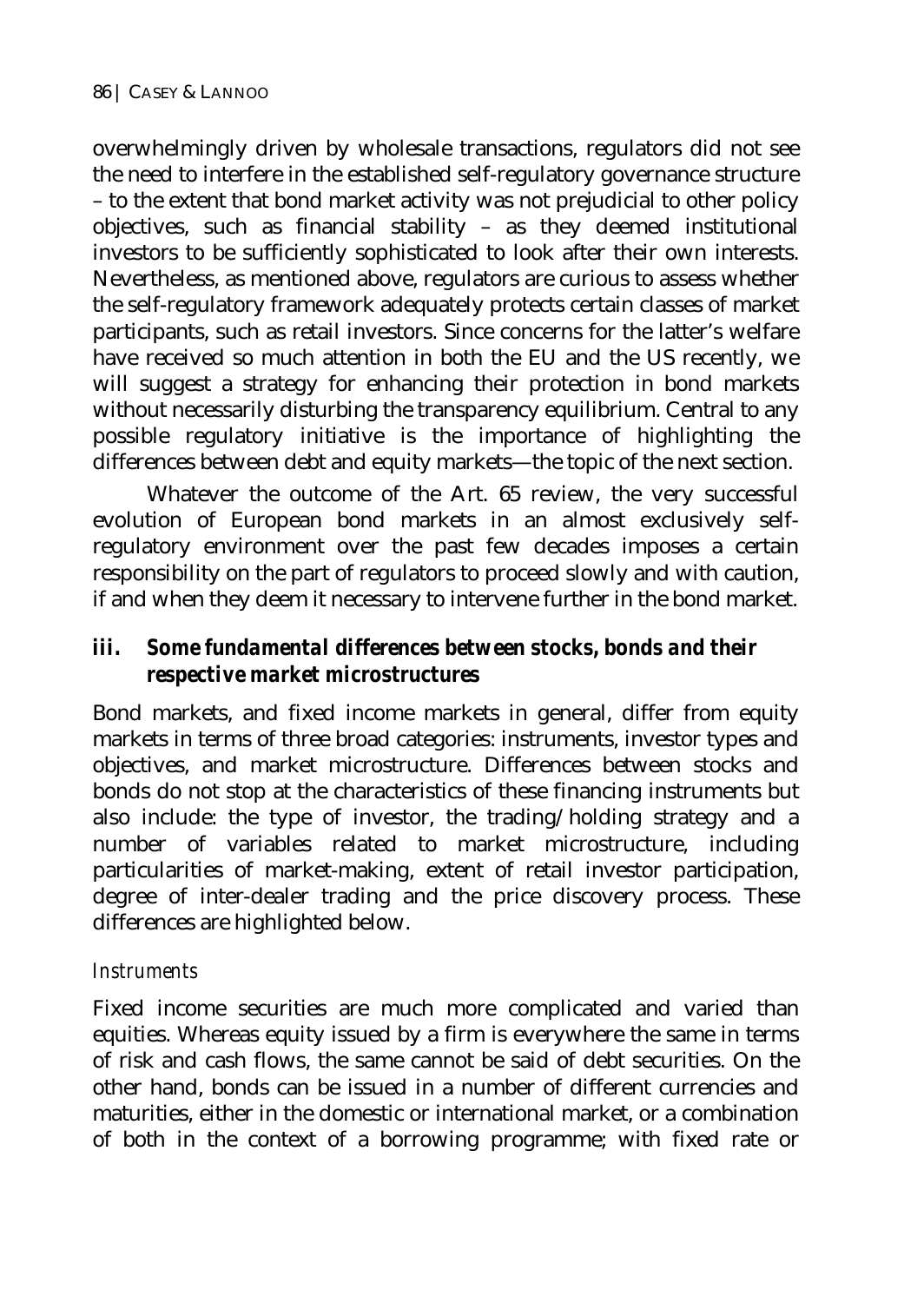floating rates, with or without coupons; callable, puttable or neither; secured or unsecured; senior or junior; convertible or straight. This incredible diversity in financing choices provided by the bond requires a certain degree of sophistication on the part of the investor to fully appreciate and manage the risks that are inherent to this instrument. Default risk is certainly not the only source of risk in a bond. Other sources of risk may or may not include: currency risk, interest rate risk, price movements surrounding a corporate treasury's decision to call a bond, to issue more bonds, to convert a bond, etc., meaning that retail investors may not, contrary perhaps to their expectations, recover the full amount of the principal invested. Some fundamental differences between stocks and bonds are highlighted in Table 4.1.

|                                                 | <b>Equities</b>                                                                                                                           | <b>Bonds</b>                                                                                                                                               |
|-------------------------------------------------|-------------------------------------------------------------------------------------------------------------------------------------------|------------------------------------------------------------------------------------------------------------------------------------------------------------|
| Market microstructure                           |                                                                                                                                           |                                                                                                                                                            |
| Price-discovery                                 | Trades carry significant<br>information about<br>counterparties'<br>knowledge of firms'<br>prospects. Trades are<br>information rich      | Trades can carry firm-<br>specific information, but<br>much rarer than for equities;<br>mostly price movements<br>respond to macroeconomic<br>developments |
| Market-making                                   | Market-maker at an<br>informational<br>disadvantage vis-à-vis<br>traders with private<br>information, leading to<br>wider bid-ask spreads | Characterised by fewer<br>information asymmetries, so<br>market-makers are less<br>disadvantaged than in<br>equities.                                      |
| Inventory<br>management                         | More active inventory<br>management<br>(It would seem so, since<br>inventory imbalances are<br>not easily rectified by<br>hedging)        | More passive. Inventory<br>imbalances can be redressed<br>through hedging strategies,<br>so inventory does not need<br>to be re-balanced<br>continuously   |
| Inter-dealer trading                            | 40% (LSE) <sup>a</sup>                                                                                                                    | 47-60% (for govt. securities);<br>about 60% for corporate<br><b>bonds</b>                                                                                  |
| Inter-dealer trading by<br>inter-dealer brokers | 40-60% (LSE) <sup>a</sup>                                                                                                                 | 95% (US Treasuries); 98%<br>$(UK$ gilts) <sup>a</sup>                                                                                                      |

*Table 4.1 Differences between stocks and bonds*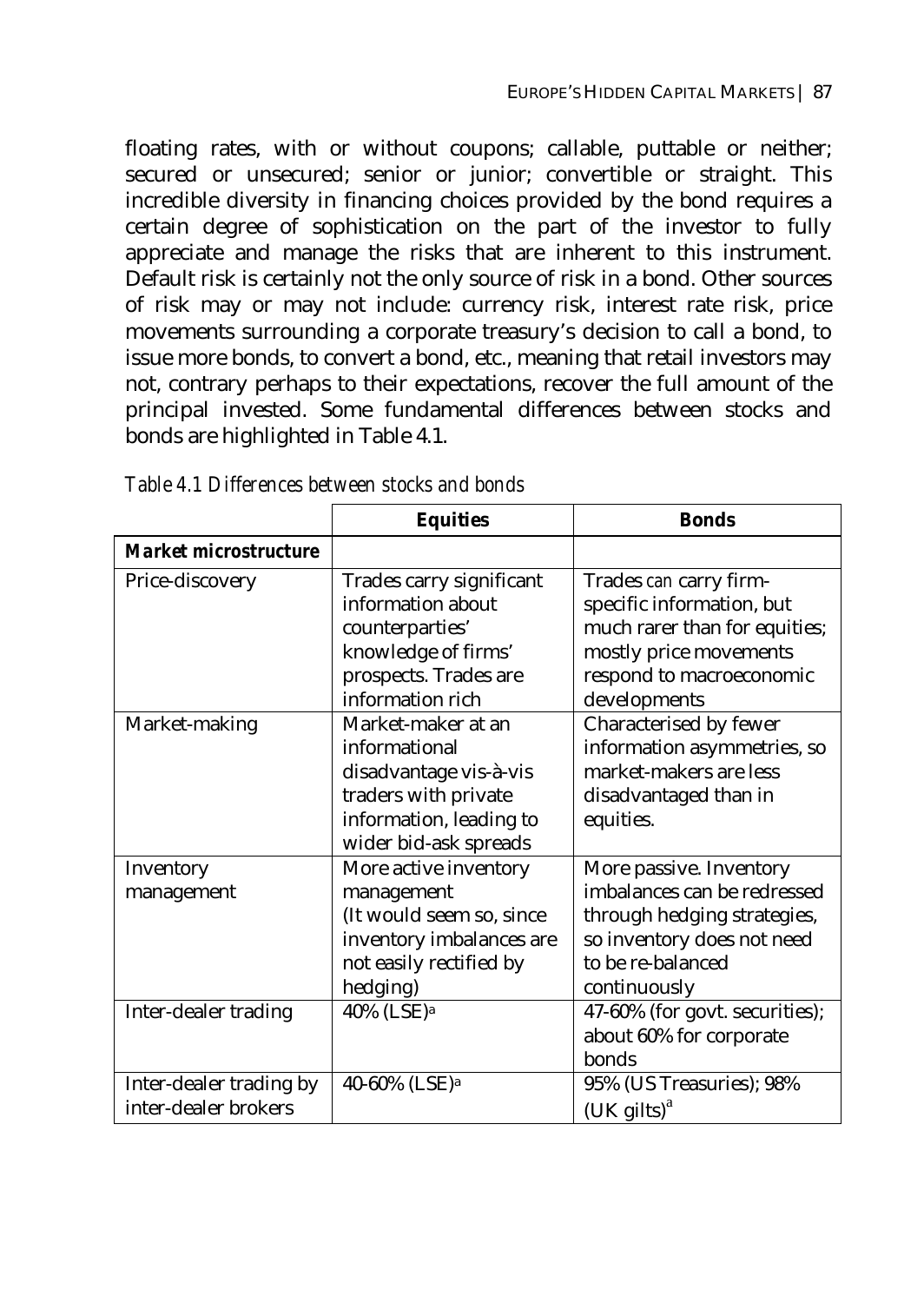| <b>Retail investor</b> | Considerable, not only in  | In the US 60% in volume                   |
|------------------------|----------------------------|-------------------------------------------|
| participation          | volume, but also in value  | terms, but only 1.8% in value             |
|                        | terms.                     | terms. <sup>b</sup> In the EU, our        |
|                        |                            | estimates in Chapter 2 reveal             |
|                        |                            | a situation that more or less             |
|                        |                            | mirrors the one in the US.                |
| Time for counter-      | Almost instantaneous for   | 1-2 minutes for plain vanilla             |
| parties to respond to  | blue-chip stocks           | bond; 10 minutes for bonds                |
| quotes posted by a     |                            | with complex features, e.g.               |
| dealer                 |                            | call/put provisions, sinking              |
|                        |                            | funds, etc.; up to one day for            |
|                        |                            | illiquid bonds and for                    |
|                        |                            | transactions > $$10$ million <sup>c</sup> |
| Order flow             | Continuous, small tickets  | Discontinuous, much larger                |
|                        |                            | tickets traded                            |
| <b>Security</b>        |                            |                                           |
| Maturity               | Infinite                   | Finite (except for UK                     |
|                        |                            | consoles and other                        |
|                        |                            | perpetuals). Most maturities              |
|                        |                            | $< 50$ years                              |
| Heterogeneity          | Single stock; no           | Multiple debt issues per                  |
|                        | heterogeneity in the       | firm, varying in currency of              |
|                        | asset's payoff structure:  | denomination, maturity, and               |
|                        | equities are alike         | yield                                     |
| Hedgability            | Few instruments            | Relatively easy to hedge:                 |
|                        | available for hedging;     | numerous comparable                       |
|                        | suggests that inventory    | instruments improve                       |
|                        | imbalances are best        | hedgability; offers greater               |
|                        | redressed by readjusting   | flexibility for inventory mgt             |
|                        | inventory                  |                                           |
| Liquidity              | Depends on stock type:     | Similar pattern of liquidity              |
|                        | blue chip, mid cap or      | across all bonds:                         |
|                        | small cap. Smaller issues  | immediately after issuance,               |
|                        | are less liquid, but still | trading is high but                       |
|                        | trade hands frequently     | eventually the issues make                |
|                        | relative to most bands;    | their way to buy and hold                 |
|                        | absent market distress,    | investors and subsequently                |
|                        | liquidity remains more or  | become illiquid; issues more              |
|                        | less constant over time    | liquid on the run than off the            |
|                        |                            | run                                       |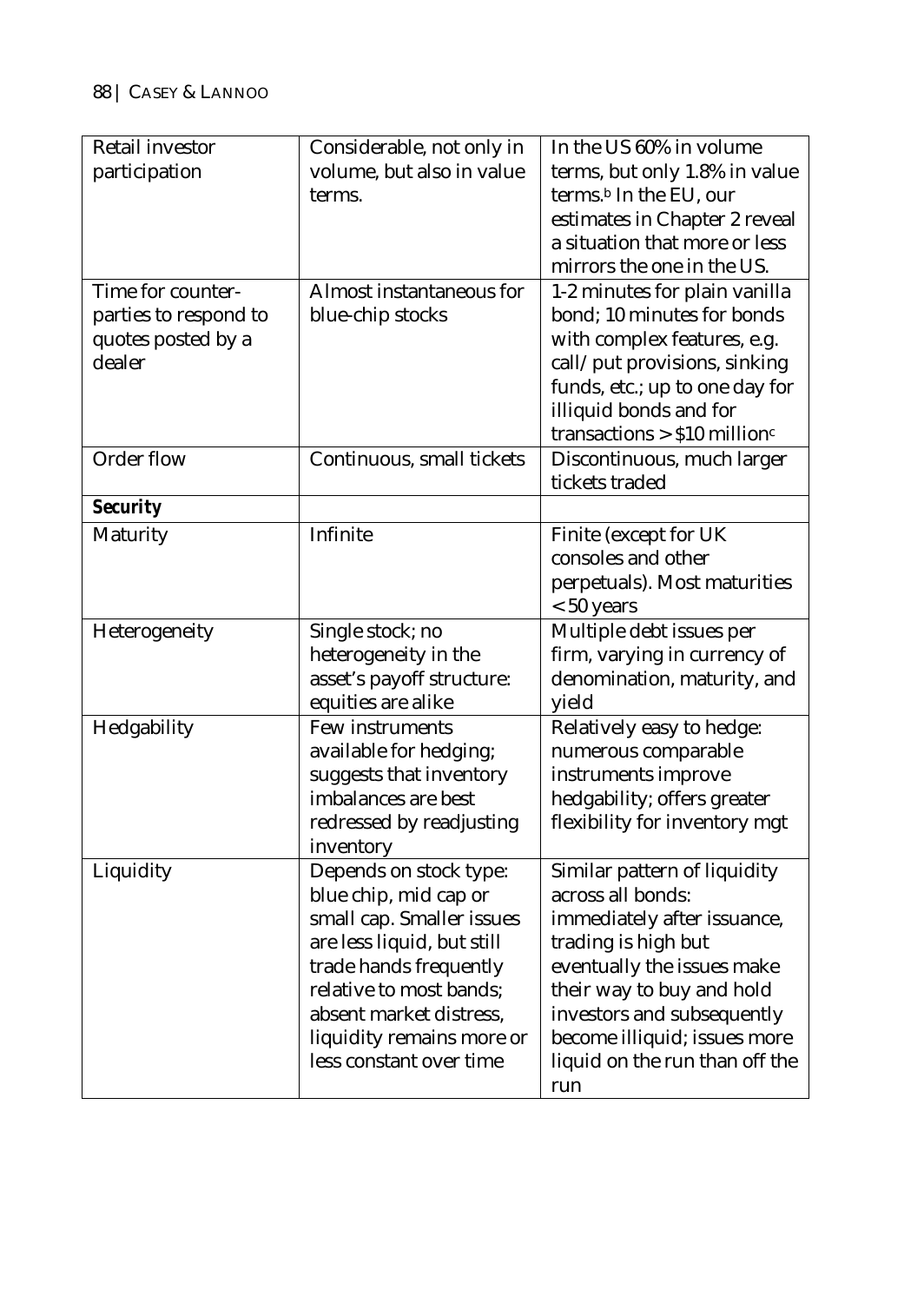| <i>Investor</i>  |                                                |                                                                                                                           |
|------------------|------------------------------------------------|---------------------------------------------------------------------------------------------------------------------------|
| Type of investor | Retail investors, mutual<br>funds, hedge funds | Dominated by pension and<br>insurance funds; very little<br>retail activity in value terms;<br>more concentrated holdings |

<sup>a</sup> Gravelle (2002, p. 16).

<sup>b</sup> Harris (2004) defines a 'retail' transaction as \$100,000 or less. The arbitrariness of the cut-off and its large nominal value warrant a cautious interpretation of these figures.

c Saunders et al. (2002).

#### *Investors*

Institutional investors constitute the cornerstone of the European corporate bond market in both the investment grade and speculative grade segments. While 46% of the European primary market in investment grade debt is accounted for by institutional investors, the corresponding figure is 47% for the high-yield end of the market (see Figures 4.1 below). In both market segments, private clients only account for 4% of total holdings. Hedge funds account for 9% and 23% of holdings in the investment grade and speculative grade markets, respectively. Nevertheless, due to leveraged positions and active trading strategies, they may account for a significantly larger ratio of trading turnover.

Essentially, pension and insurance fund trading strategies will revolve around avoiding or minimising mismatches in the maturities of their assets and liabilities, as opposed to staking speculative positions. Liquid and high credit bonds present lower intrinsic volatility than shares due to having a fixed notional amount and calculable yield. Because their liabilities tend to have long horizons, pension and insurance funds look for assets with long maturities. As 'buy and hold' investors, their bond trading strategies are not very sophisticated and they are not active traders. It is primarily for this reason that liquidity in bond issues recedes very quickly after issuance. Likewise, the trading strategies of individual retail investors are typically 'buy and hold', so as to secure a reliably constant stream of income over time. As more specialised (speculative or hedge) funds enter the market, one could envisage greater liquidity in high-yield debt, for example, than historical data would lead one to expect. In addition, the relaxation of regulatory restrictions on pension and insurance fund operations might encourage institutional investors to take advantage of their new found autonomy to trade more actively in secondary markets.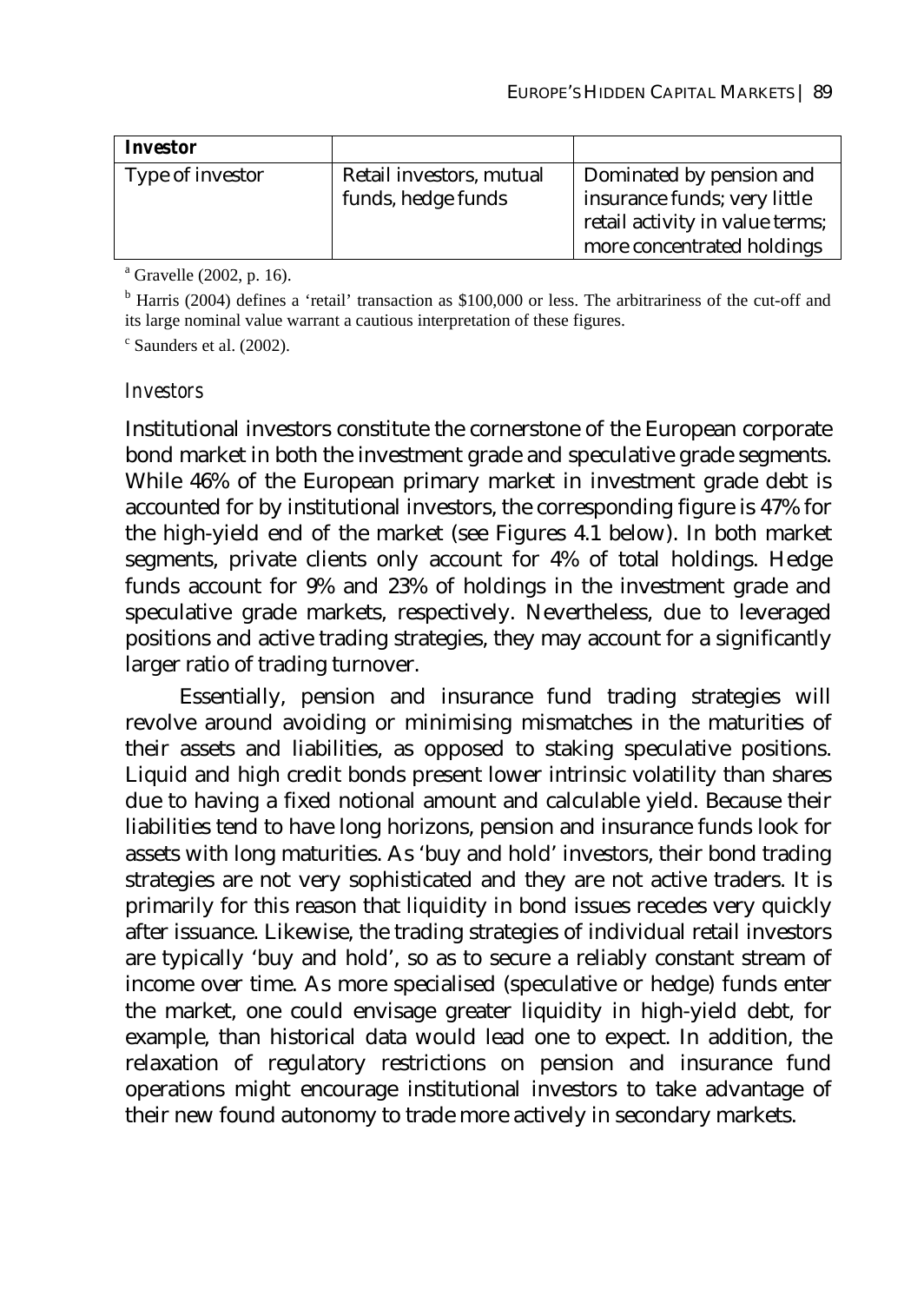



*Source*: TBMA (2005b).

#### *Market microstructure*

One of the single most important differences between stock and bond markets relates to the different underlying price discovery processes. Some generic features of bonds and equities affect the way they are traded on secondary markets and the behaviour of market-makers. Perhaps the most fundamental difference relates to the degree that information asymmetries are present in the trading process, which itself is a result of the huge range and diversity of the bonds' universe. Privileged information about an asset or the flow of orders for an asset is a crucial determinant of trading and market-making decisions, since it allows those who have an informational advantage to act profitably on that information.

But unlike stocks, whose (potential) dividends vary greatly over time, (plain vanilla) bonds yield a predefined cash flow over time. In the case of such bonds, the source of price variability is therefore unrelated (except for the positive probability of default) to variability in the expected cash flow. This property of bonds makes it rather difficult for traders holding private information about a firm to consistently trade profitably in bond markets. Unlike stocks, the value of a bond, default probabilities aside, has less to do with firm-specific characteristics than it does with wider macroeconomic variables, such as contemporaneous and expected interest rate movements. The degree of informational advantages traders can have vis-à-vis counterparties is therefore extremely limited in government debt markets, and more limited in the corporate bond than in equity markets (See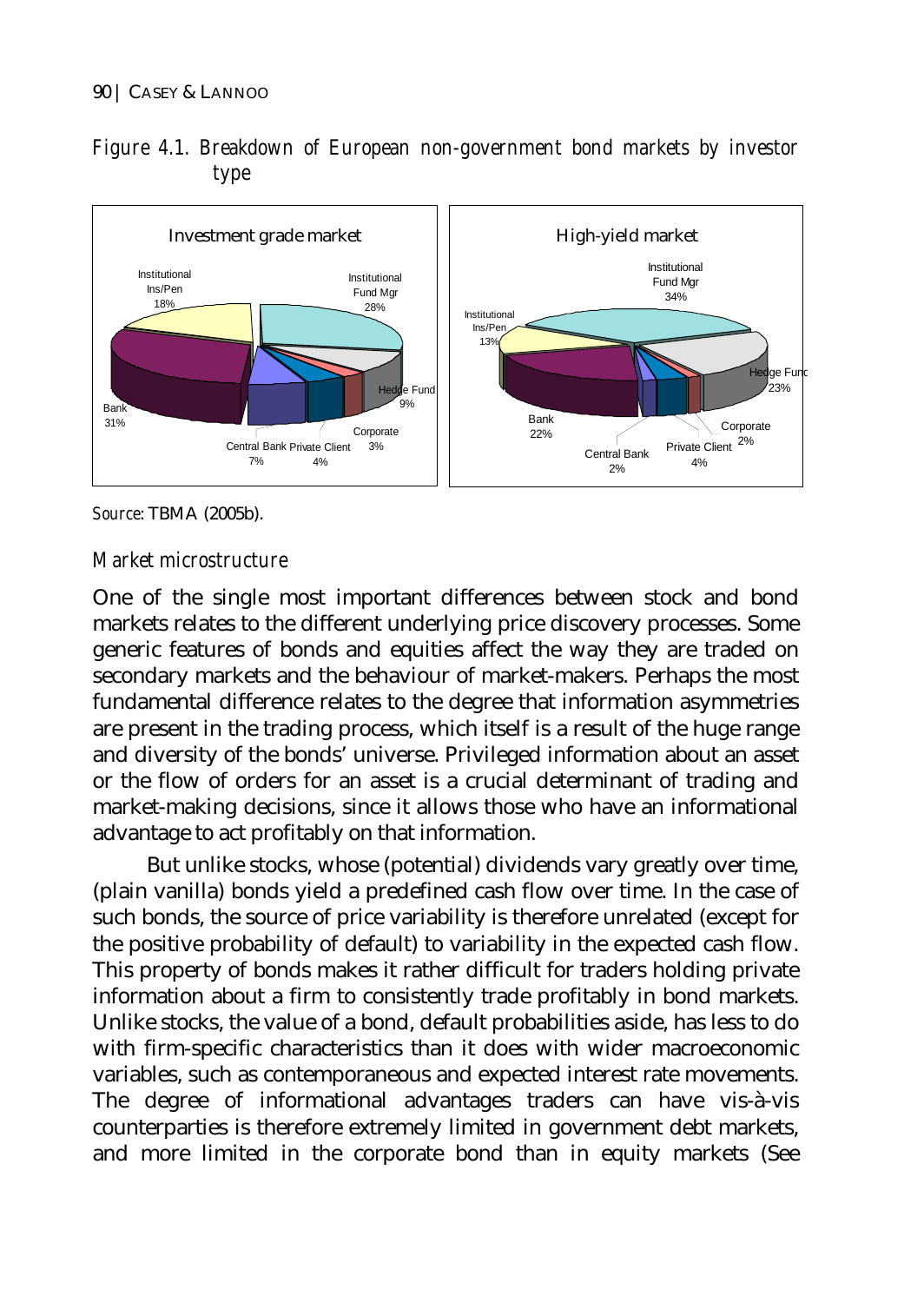Fleming, 2001). Information asymmetries in the bond market are further reduced by the role of rating agencies and independent opinions they provide on the current likelihood of future default by debt issuers. Determining the price of equity requires far more knowledge about a firm's operations, opening the way for information asymmetries to widen between 'insiders' and 'outsiders'. The way traders interact with each other and with market-makers is therefore fundamentally different in equity and bond markets.

Nevertheless, corporate bonds and especially the high-yield segment do offer opportunities for profitable trading to arise from private information. The risk of default is always present, and it is a variable that is conducive to the formation of private information. But since credit risk does not vary much from day-to-day, the argument that wide spreads are necessary to protect the market-maker against informed traders all the time could seem tenuous: the opportunity of trading profitably on inside information related to the probability of a firm defaulting on its debt being very rare, it cannot represent a regular motivation to trade. Pre-trade transparency is essential in equity markets because equities are traded on a regular basis, and the view of the future performance of the issuer or its sector is inevitably subjective. Unlike bonds, which have a short life, equity securities discount cash flows that are projected *ad infinitum* and can be affected by an array of different variables. Because a host of variables impact stock prices and stock valuation is very sensitive to any new information, the efficient discovery of fair prices requires frequent trading. While other variables such as liquidity also play a role in the determination of bond prices, the fundamental determinant of price really is the credit risk. Yet interest rate movements only occur occasionally and default probabilities usually vary slowly over time, so pricing the potential for credit events to affect default probabilities need not require constant trading.

Theory predicts that when the information endowments of trading counterparties are heterogeneous, the party with the lesser information endowment will suffer greater costs of executing the trade. Generally, based on the reality of equity market trading, market microstructure theory has assumed that the market-maker is the uninformed trader and that his customers have information privileges. Hence, the wider observed bid-ask spreads, since the liquidity provider seeks to protect himself from his information disadvantage. As explained above, this relationship breaks down in bond markets.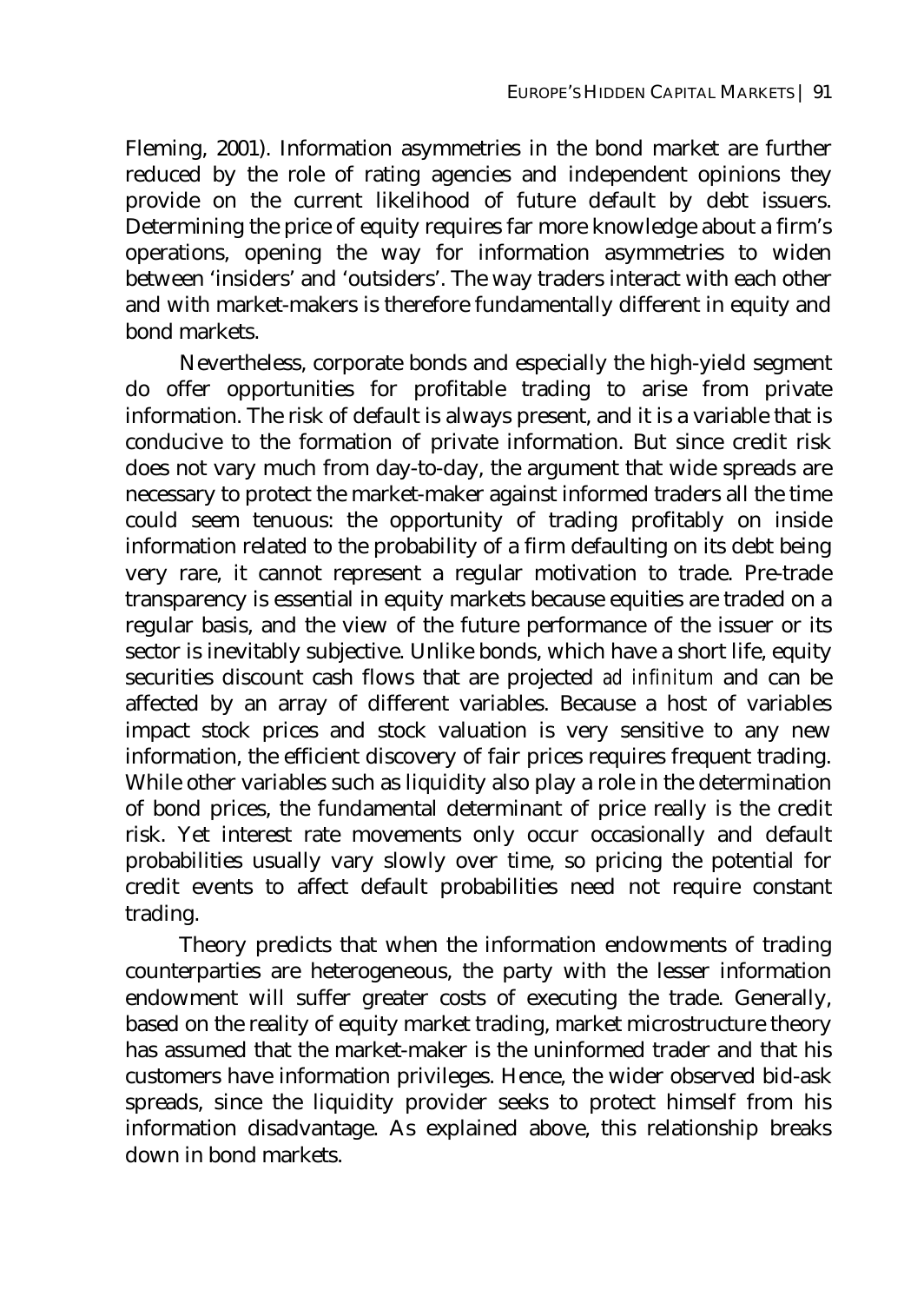Until recently, standard market microstructure models have been based on two different sets of traders: the informed and the uninformed. While uninformed traders only care about liquidating their positions, and therefore are less concerned with the timing of their trade, informed traders care more about immediacy, since the private information they hold concerning the value of an asset must be traded upon quickly. Their ability to advantageously observe the order flow represents an important source of private information for bond market dealers. The order flow in debt trading is indicative, as it can yield useful information to market-makers on how rival market-makers manage their inventories and on the fluctuations of market demand for particular securities. In other words, the privileged access of liquidity-providers to information they can infer from marketmaking activities (e.g. order flow that is 'internalised' and that they can exclusively view) gives them an edge over other dealers and, possibly, their less-valued clients.

## *iv. Fundamentals of retail investor protection in bond markets*

#### *Asymmetric information*

The protection of consumers has always been a priority for regulators in all markets, especially in cases where it is difficult for the buyer to properly ascertain the quality of the good or service that is purchased. Financial products and services require particularly diligent regulatory oversight to protect unsophisticated investors who not only are at an informational disadvantage from the start, but who are also susceptible to advice that can be biased from conflicts of interest *and* can only ascertain the quality of the product or service gradually over time. The incompleteness of financial contracts leads to a classic principal-agent problem, since the value of the service/product delivered depends largely on the diligence and honesty with which the agent executes the delegated task. In cases such as these, transaction costs are not limited to the cost of executing the transaction alone, but also comprise attendant costs related to: monitoring agent behaviour after the contract is signed, verifying product characteristics and whether disclosed information is accurate and complete, and reverting to the law in cases of fraud, breach of contract or failure to address conflicts of interest (Llewellyn, 1999).

When transaction costs are high, users may feel deterred from increasing their time opportunity cost of executing transactions by searching for best deals. This impatience, or the need for immediacy, makes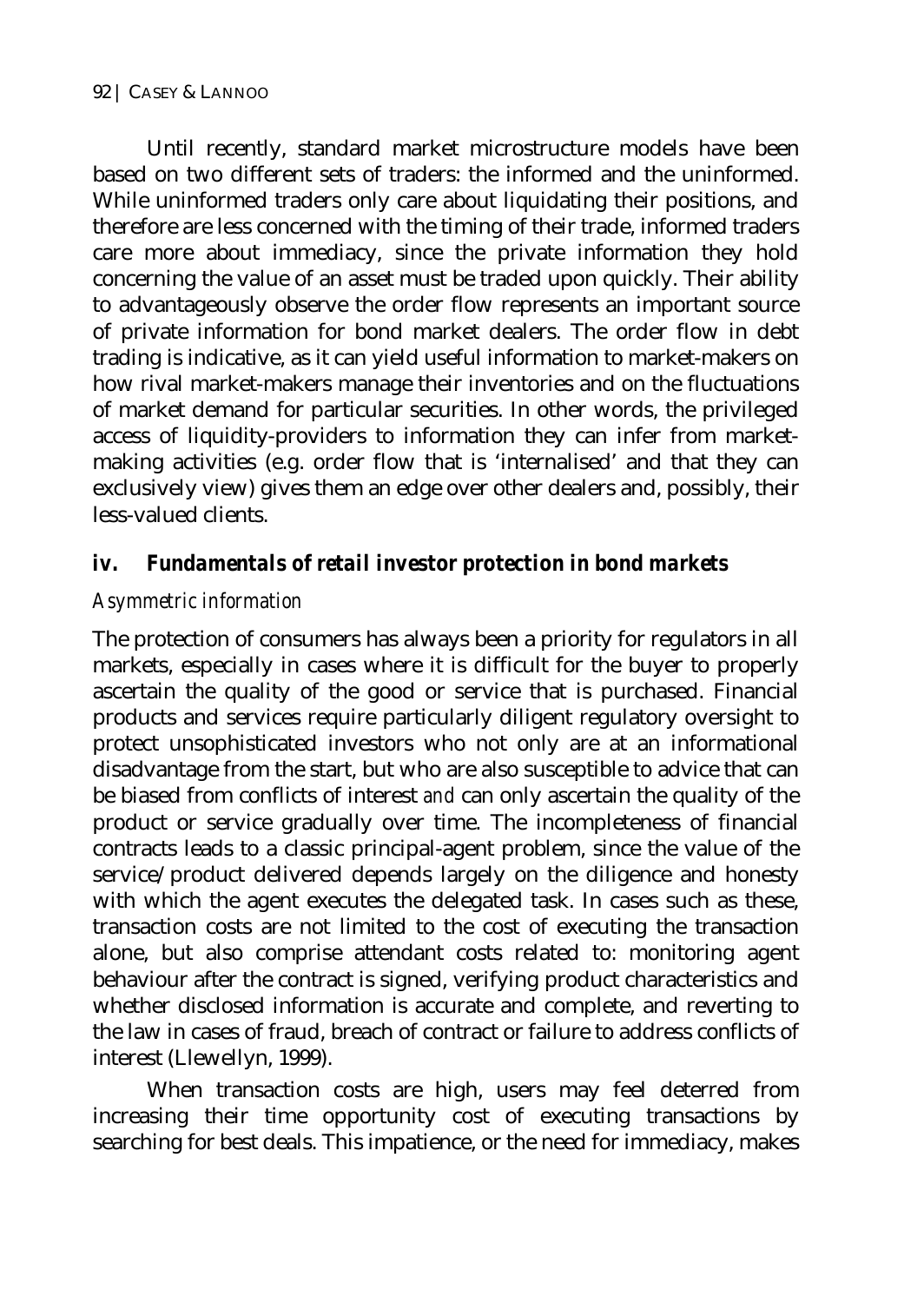the user more vulnerable to capture by his established broker/marketmaker. Alternatively, high transaction costs can deter retail investors from even entering the market. This is especially true in times when public confidence in markets is low, as is the case today following a spate of financial scandals on both sides of the Atlantic. To the extent that mandating price transparency can reduce transaction costs and increase public confidence in markets, it will be a key instrument in the regulator's toolkit. Yet whether mandating a greater degree of price transparency will in fact drive down transaction costs remains a contentious debate, not least because – as a recent study by The Bond Market Association (2005a) shows – pre-trade transparency is already high in the EU sovereign debt market, and is rapidly coming to the fore in the corporate bond market.

#### *A strategy for retail investor protection in bond markets*

As a starting point, it is important to be mindful that no degree of legislation will guarantee full investor protection in any segment of the capital market. Fundamentally, investing in capital markets is a risky enterprise, because all investments are accompanied by an inherent, or systematic, component of risk that can never be fully diversified. Contrary to popular belief, principal invested in fixed income markets is therefore *always* at risk. No matter how secure an investment may seem, there is always a positive probability of default – however small – on one or more coupon payments and/or on the principal, as evidenced from the (admittedly rare) default on an investment grade issue. For example, since 1991, there have been four investment grade corporate debt defaults in the EU (S&P, 2005). The figures were significantly higher in the global debt market. Although there were no investment grade defaults in 2004, the last time this happened was in 1996. Since the year 2000, there were 28 investment grade defaults and 14 in the year 2002 alone (!) (S&P, 2005, Table 4.2).

Default need not mean loss of all, or even any, principal, since in the wake of a corporate bankruptcy, assets can be ring-fenced for certain classes of (senior) creditors. Nevertheless, defaults often do entail significant losses for investors, particularly of the retail variety, who tend to be lower down in the pecking order of bond investors during bankruptcy proceedings (particularly if their assets are not held in portfolios managed professionally).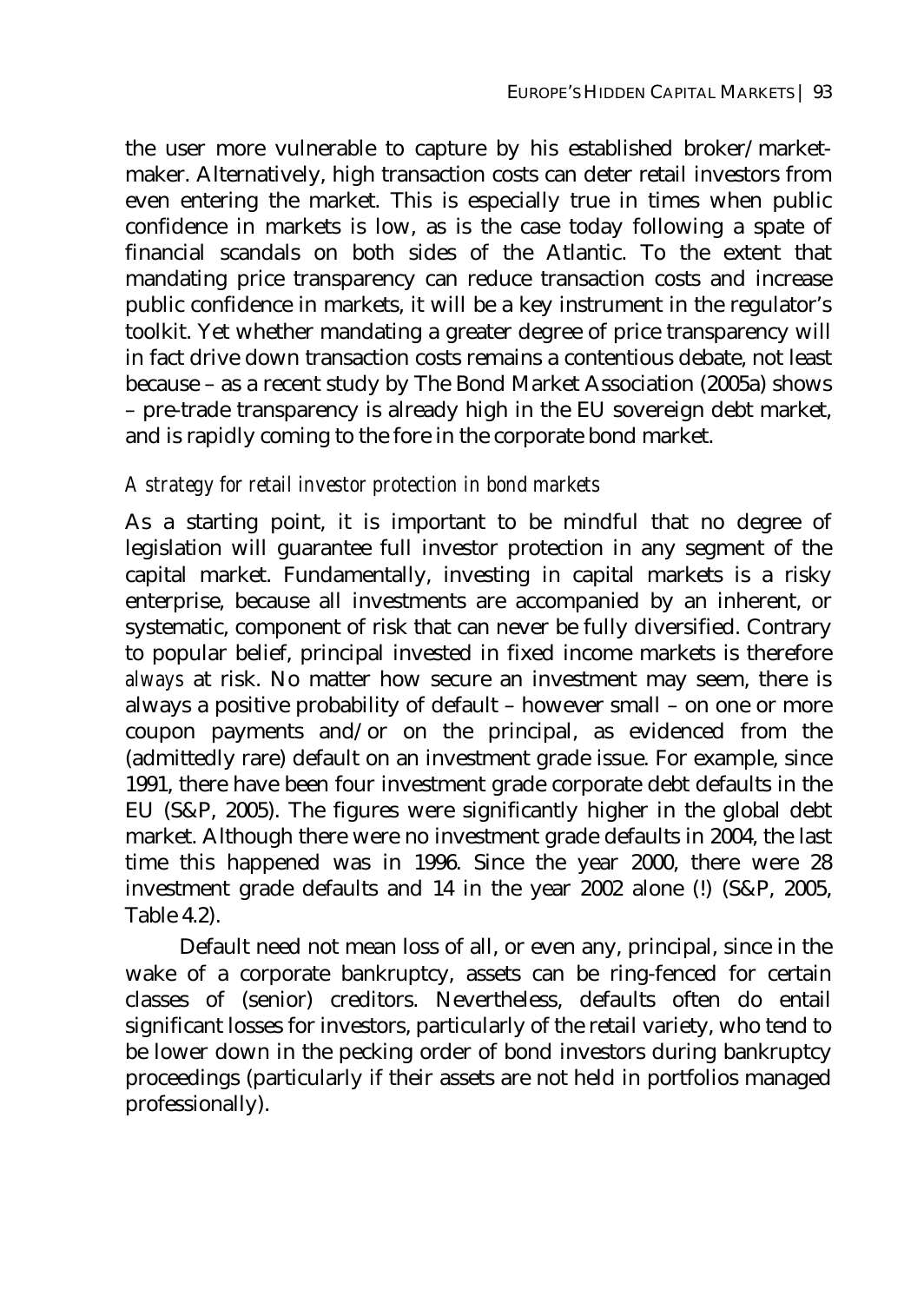| Year | <b>Total</b>   | <b>Investment</b> | <b>Speculative</b> |             | Default Investment | Speculative Total debt |                   |
|------|----------------|-------------------|--------------------|-------------|--------------------|------------------------|-------------------|
|      | defaults       | grade             | grade              | rate $(\%)$ | grade              | grade                  | defaulting        |
|      |                | defaults          | defaults           |             | default            | default rate           | $(E \text{ bil})$ |
|      |                |                   |                    |             | rate $(\%)$        | (%)                    |                   |
| 1991 |                | $\bf{0}$          | 1                  | 0.76        | 0                  | 50                     |                   |
| 1992 | 0              | 0                 | $\bf{0}$           | 0           | O                  | 0                      |                   |
| 1993 |                | 0                 | 1                  | 0.51        | 0                  | 20                     |                   |
| 1994 | 0              |                   | $\bf{0}$           | 0           | 0                  | 0                      |                   |
| 1995 | 0              |                   | $\bf{0}$           | $\bf{0}$    | 0                  | 0                      |                   |
| 1996 | $\bf{0}$       | 0                 | $\bf{0}$           | 0           | 0                  | 0                      |                   |
| 1997 | $\bf{0}$       | 0                 | $\bf{0}$           | $\bf{0}$    | 0                  | 0                      |                   |
| 1998 | $\bf{0}$       | 0                 | $\bf{0}$           | $\bf{0}$    | 0                  | 0                      |                   |
| 1999 | $\overline{5}$ | $\bf{0}$          | 5                  | 0.86        | 0                  | 6.58                   | 0.74              |
| 2000 | 3              |                   | $\overline{2}$     | 0.46        | 0.18               | 2.02                   | 0.49              |
| 2001 | 8              | $\bf{0}$          | 8                  | 1.09        | 0                  | 7.27                   | 2.21              |
| 2002 | 20             |                   | 16                 | 2.1         | 0.15               | 12.8                   | 16.72             |
| 2003 | 8              | $\overline{2}$    | 5                  | 0.82        | 0.28               | 3.4                    | 11.72             |
| 2004 | 2              | $\bf{0}$          | 2                  | 0.23        | 0                  | 1.22                   | 1.07              |

*Table 4.2 Corporate debt defaults in the EU* 

*Source*: Standard and Poor's.

In the debate on retail investor protection within the context of the upcoming Art. 65 review, perhaps too much attention has been paid to the issue of price transparency. Focusing only, or disproportionately, on the price transparency dimension is to reduce to a single issue what really is a multi-dimensional one. Retail investor protection in fixed income markets is best thought of as a vector of complementary components, which are listed in Table 4.3. To be fair, a number of these points have already been addressed in the new EU regulatory framework for securities markets, enshrined in the FSAP, which has extensively addressed conflicts of interest, information asymmetries between clients and service providers, etc. This table merely serves as a call for regulators to focus on what we believe to be the key elements of any regulatory strategy for investor protection in bond markets. In some cases, responding to the points below will only require proper implementation and enforcement of existing legislation rather than the creation of new legislation. In others, they may require new legislation, for example, if, subsequent to debate and costbenefit analyses, it is decided that direct retail investor participation in the high-yield segment should be curtailed and it is mandated that their investments be channelled through funds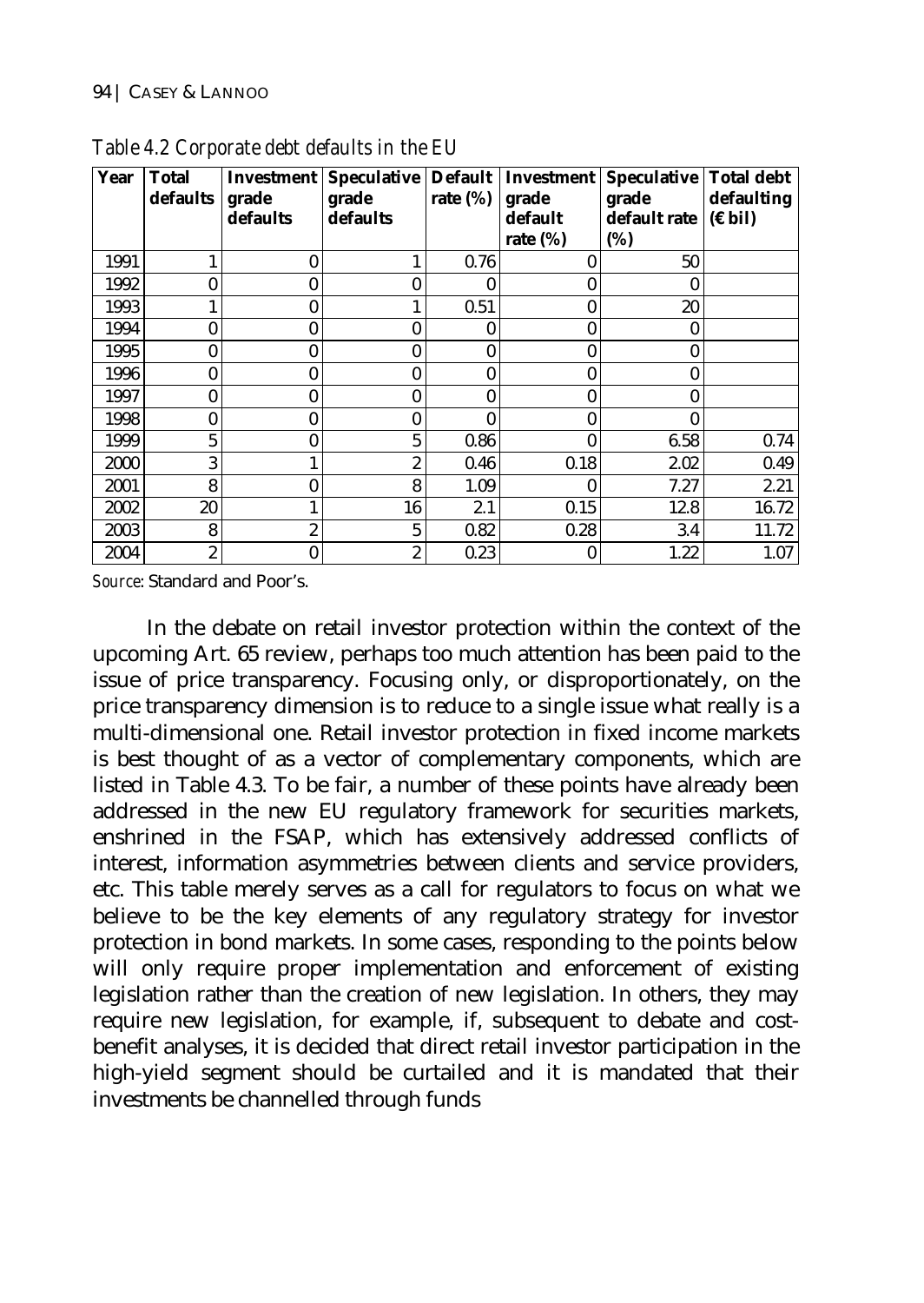| <b>Conflicts of interest</b> | п | Conflicts of interest in research and in the sales of  |
|------------------------------|---|--------------------------------------------------------|
|                              |   | wholesale type instruments to retail investors         |
|                              |   | ought to be avoided through self-imposed or            |
|                              |   | statutory measures, depending on the credibility of    |
|                              |   | the former.                                            |
| <b>Education and</b>         | ٠ | Policy measures should be taken to ensure that         |
| information                  |   | retail investors are aware of their rights and of the  |
|                              |   | courses of action to which they are entitled when      |
|                              |   | they perceive fraud.                                   |
|                              | п | Raising awareness of associated risks is an essential  |
|                              |   | component of enhancing investor protection.            |
|                              | ٠ | So is furthering investor's understanding of how       |
|                              |   | liquidity is provided and behaves in the bond          |
|                              |   | markets.                                               |
|                              | ٠ | Retail investors should be provided with               |
|                              |   | information, including price information, that is      |
|                              |   | clear and most relevant to their ability to make       |
|                              |   | informed investment decisions.                         |
|                              | ٠ | Principle of <i>caveat emptor</i> must be remembered.  |
| <b>Principal protection</b>  | ٠ | Far more important for retail investors than           |
|                              |   | transaction cost reduction is to retain their          |
|                              |   | principal, so policy measures ought to focus more      |
|                              |   | on ways (not necessarily statutory rules) to           |
|                              |   | minimise losses from default, rather than putting      |
|                              |   | into place statutory rules that may save retail        |
|                              |   | investors very little on transaction costs (since very |
|                              |   | few trades are executed per retail investor, unlike    |
|                              |   | in equity markets) and damage market quality,          |
|                              |   | especially liquidity, in the process.                  |
| <b>Suitability of</b>        | ٠ | Complex structured products, high-yield debt and       |
| instruments                  |   | other risky investments ought to be marketed to        |
|                              |   | institutional and high-wealth, not average retail,     |
|                              |   | investors. If the latter seek higher risk-return       |
|                              |   | investments, they should be encouraged to go           |
|                              |   | through funds.                                         |
| <b>Statutory regulation</b>  |   | Statutory regulation minimisation is essential to      |
| minimisation                 |   | preserving the competitiveness and dynamism of         |
|                              |   | bond markets, so it is particularly important at the   |
|                              |   | wholesale level.                                       |
|                              | ٠ | Nevertheless, it also yields benefits at the retail    |
|                              |   | level. For example, aware of the risks they are        |
|                              |   | undertaking, retail investors should be able to        |

*Table 4.3 Components of retail investor protection*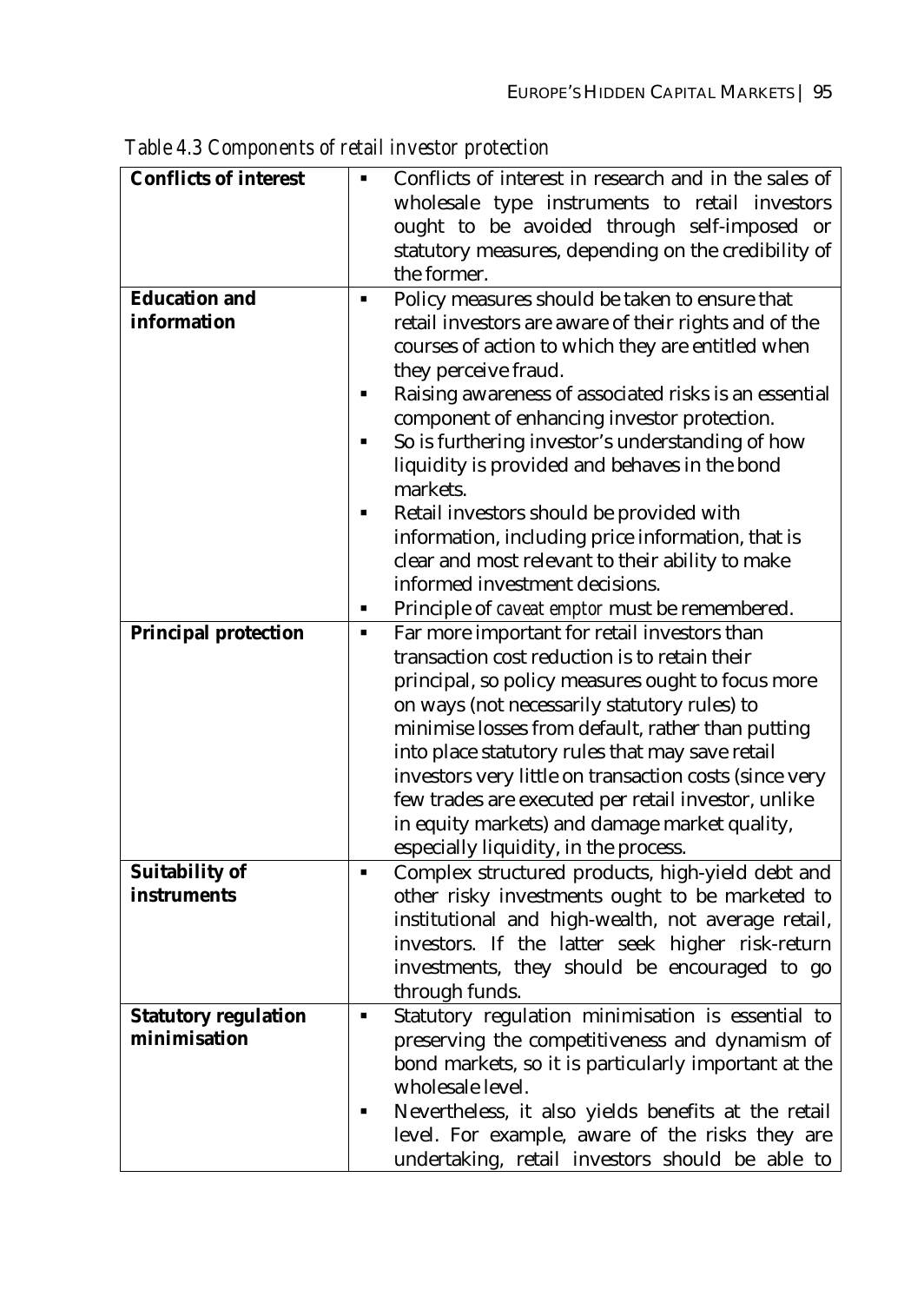|                         |                | decide their own risk profiles. Clark (2005)<br>discusses the need to protect retail investors from<br>products that were specifically designed for the<br>retail level, which can yield low returns, be subject                                                                                                                                                                                                                                                                                                                                                                                                                                                                                                                                                                                                                                                                                                                                                                                                                            |
|-------------------------|----------------|---------------------------------------------------------------------------------------------------------------------------------------------------------------------------------------------------------------------------------------------------------------------------------------------------------------------------------------------------------------------------------------------------------------------------------------------------------------------------------------------------------------------------------------------------------------------------------------------------------------------------------------------------------------------------------------------------------------------------------------------------------------------------------------------------------------------------------------------------------------------------------------------------------------------------------------------------------------------------------------------------------------------------------------------|
|                         |                | to little competition, etc.                                                                                                                                                                                                                                                                                                                                                                                                                                                                                                                                                                                                                                                                                                                                                                                                                                                                                                                                                                                                                 |
| <b>Fund use</b>         | ٠<br>п         | Retail investors ought to be encouraged to use<br>funds, particularly for placements outside a select<br>group of the highest quality (very low credit risk,<br>high liquidity) corporate, government and quasi-<br>government issues.<br>There should not be mandatory channelling of<br>retail investors through funds. Retail investors<br>should have the option of direct participation in<br>the bond market, at least for liquid, high-grade<br>issues. This will provide an incentive to fund<br>managers to offer competitive services to their<br>clients, particularly in a fragmented market such as<br>the EU, where competition between funds remains<br>limited.                                                                                                                                                                                                                                                                                                                                                             |
| <b>Transaction cost</b> | ٠              | Investors have the right to expect and should know                                                                                                                                                                                                                                                                                                                                                                                                                                                                                                                                                                                                                                                                                                                                                                                                                                                                                                                                                                                          |
| reduction               | ٠<br>٠         | how much they must pay in terms of transaction<br>costs when trading bonds. In dealership markets,<br>transaction fees related e.g. to trade clearing and<br>settlement are subsumed into spreads, which also<br>cover the cost of liquidity provision in terms of<br>inventory risk, but retail investors should be able to<br>discern whether they have been dealt a fair price,<br>i.e. one that is competitive in the marketplace.<br>Greater transparency in the determinants of bid-<br>offer spreads would enhance competitive pressures<br>among the broker-dealers. Price transparency is<br>but one way among several to increase competition<br>market-makers<br>'systematic<br>between<br><sub>or</sub><br>internalisers'.<br>Ultimately, technological progress creates the<br>potential for transaction costs to fall. Nevertheless,<br>it is important to remember that electronic trading<br>need not necessarily reduce transaction costs, as<br>this will rather depend on the business model<br>adopted by its operator. |
| <b>Documentation</b>    | $\blacksquare$ | Event risk can strike suddenly, when investors<br>(and even institutional investors and credit rating<br>unprepared.<br>agencies)<br>caught<br>Thus,<br>are                                                                                                                                                                                                                                                                                                                                                                                                                                                                                                                                                                                                                                                                                                                                                                                                                                                                                 |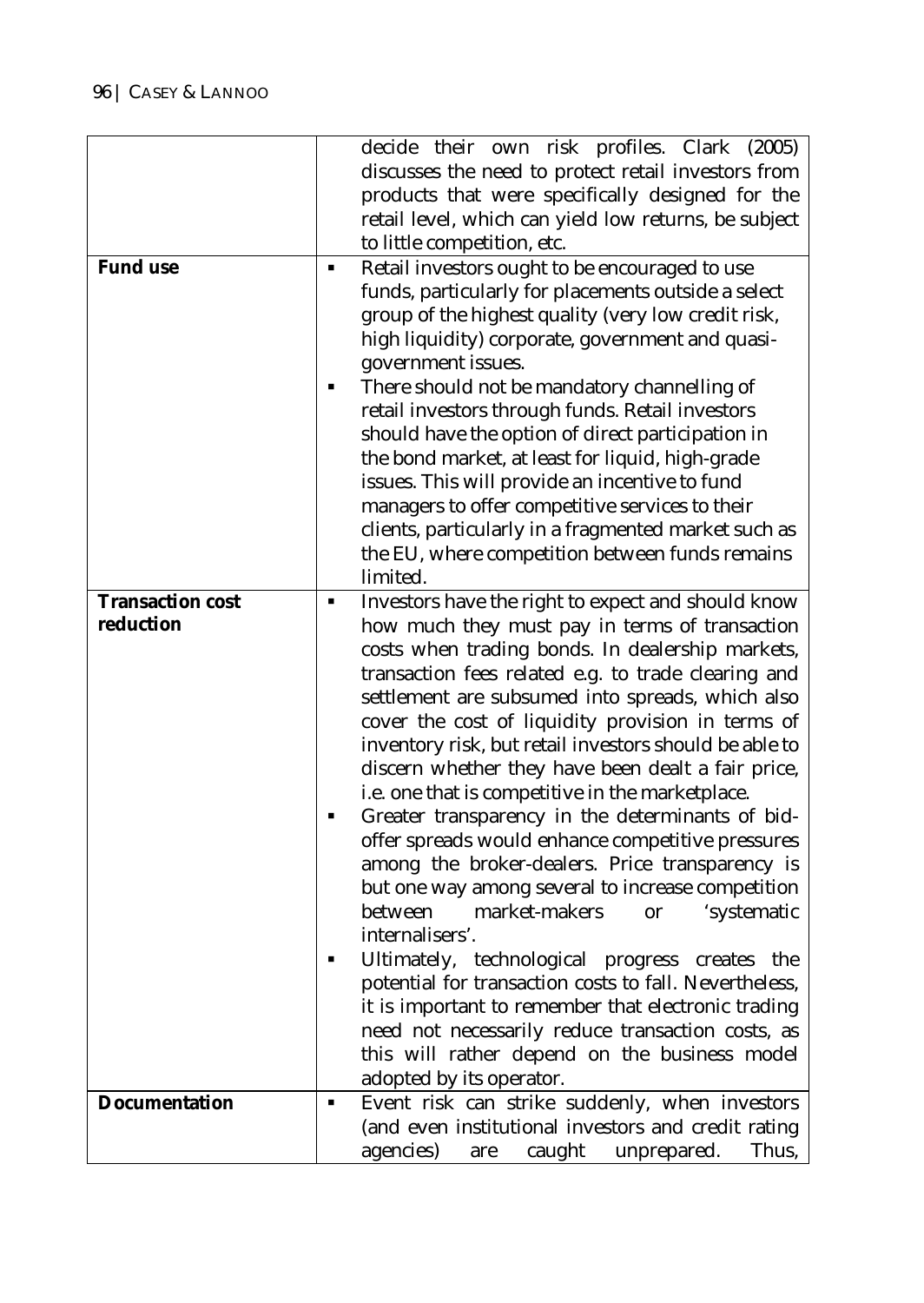|                              | documentation plays a key role in protecting the<br>principal of unsecured debt holders.<br>Measures to improve documentation, which ought<br>to be market-led development, can nevertheless be |
|------------------------------|-------------------------------------------------------------------------------------------------------------------------------------------------------------------------------------------------|
|                              | encouraged by regulators.                                                                                                                                                                       |
| <b>Size of denominations</b> | Denomination sizes ought to be reduced, at least                                                                                                                                                |
|                              | for the most liquid issues of creditworthy issuers,                                                                                                                                             |
|                              | so as to allow retail investors to reap the benefits of                                                                                                                                         |
|                              | direct investments in these issues. Doing so will                                                                                                                                               |
|                              | also probably enhance the liquidity of these issues,                                                                                                                                            |
|                              | as retail investors bring greater heterogeneity to                                                                                                                                              |
|                              | the existing class of debt holders.                                                                                                                                                             |

### *Educating investors*

Unsophisticated investors may wrongly believe that their capital (principal invested) is safe and that they are guaranteed regular interest payments. Yet corporate bonds are by no means risk-free investments, as the rising number of fallen angels<sup>100</sup> suggests; high-yield corporate debt only yields attractive returns because the risk of default is anything but negligible. Likewise, the inverse relationship that prevails between interest rates and a bond's price is counterintuitive for those who (wrongly) believe that higher interest rates mean higher coupon payments on fixed rate bonds. This hypothesis was corroborated in a recent survey of US fixed income retail investors by the NASD: over 60% of retail investors were found to be unaware of interest rate risk.101 That retail investors are becoming more active in bond markets is not a sufficient reason in and of itself to warrant regulatory intervention, as the industry has rightly pointed out on numerous occasions. Regulation cannot remove the probability of a company defaulting on its debt, nor can it remove interest rate risk. Parallel to due diligence requirements on the sell side, the buyer must also be judicious and apply common sense to any investment decision on the basis of *caveat emptor*. Investor education is therefore a primary pillar of investor protection.

 $\overline{a}$ 

<sup>100 &#</sup>x27;Fallen angels' is corporate jargon for formerly investment grade debt that was downgraded to junk status.

<sup>101</sup> See www.investinginbonds.com.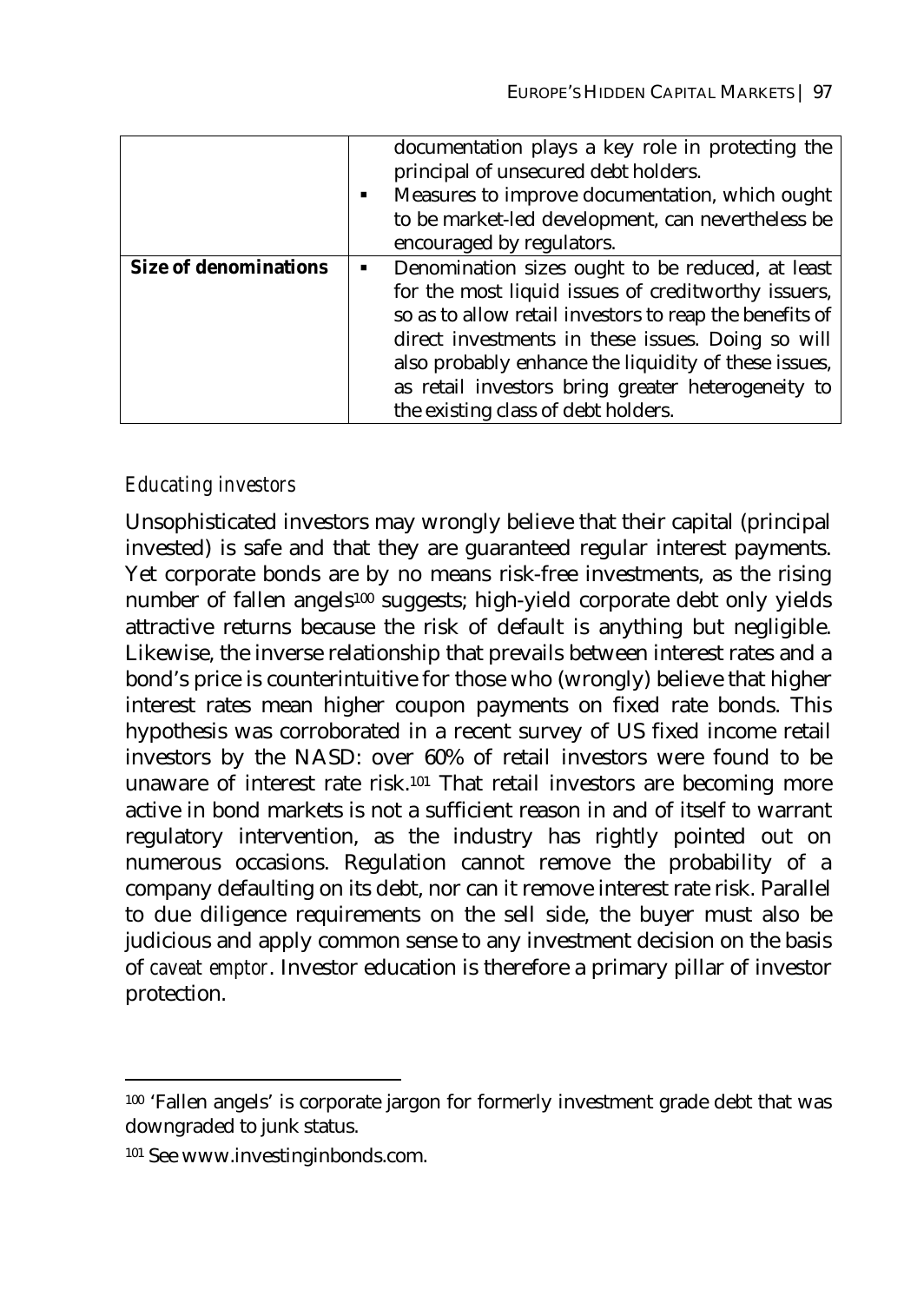$\overline{a}$ 

### *Conflicts of interest and suitability of instruments*

Any regulation to improve bond investor protection should be preceded first and foremost by due diligence on the part of salespeople, in order to ensure that conflicts of interest are not guiding their advice to clients. Complex structured products, high-yield debt and other risky investments ought to be marketed to institutional and high-wealth, not average retail, investors, who know little about the fixed income business and have little capital to spare. This vector of investor protection has nothing to do with price transparency but is rather one of principles, or where principles are wanting, one of deterrence through fines and other penalties. Likewise, conflicts of interest in in-house research activities, where researchers take orders from colleagues in the front office or management to indirectly promote company products, can be a source of investor losses. Yet these can be (and have increasingly been) addressed by installing Chinese walls which serve to minimise opportunities for such conflicts of interest and the sale of wholesale-type instruments to retail investors ought to be avoided through self-imposed or statutory measures, depending on the credibility of the former.

### *Principal protection vs. transaction cost reduction*

The central policy objective related to investor protection in bond markets ought not to be the elimination of risk (which is impossible), but to find ways for investors to minimise risk given their preferred risk profile. Because of the nature of fixed income (bond) investments and the risk that principal will not be recovered, principal protection ought to be the primary focus of regulatory efforts aimed at increasing the level of protection of retail investors. For the purpose of clarification, principal protection does not necessarily entail statutory rules that fundamentally alter the way business is conducted in fixed income markets. It may perhaps not even entail greater price transparency, although this assertion is quite debatable.102 The point is rather that policy measures taken to reduce transaction costs for retail investors will not in any way guarantee

<sup>102</sup> Some regulators have argued, for example, that if retail investors had had easier and more immediate access to bond price information, they could have at least mitigated their losses in the numerous corporate defaults that have occurred in Europe in the past three years. Although the contrary view is that since this information would have been interpreted by the investors' advisors, what really matters is the quality of advice.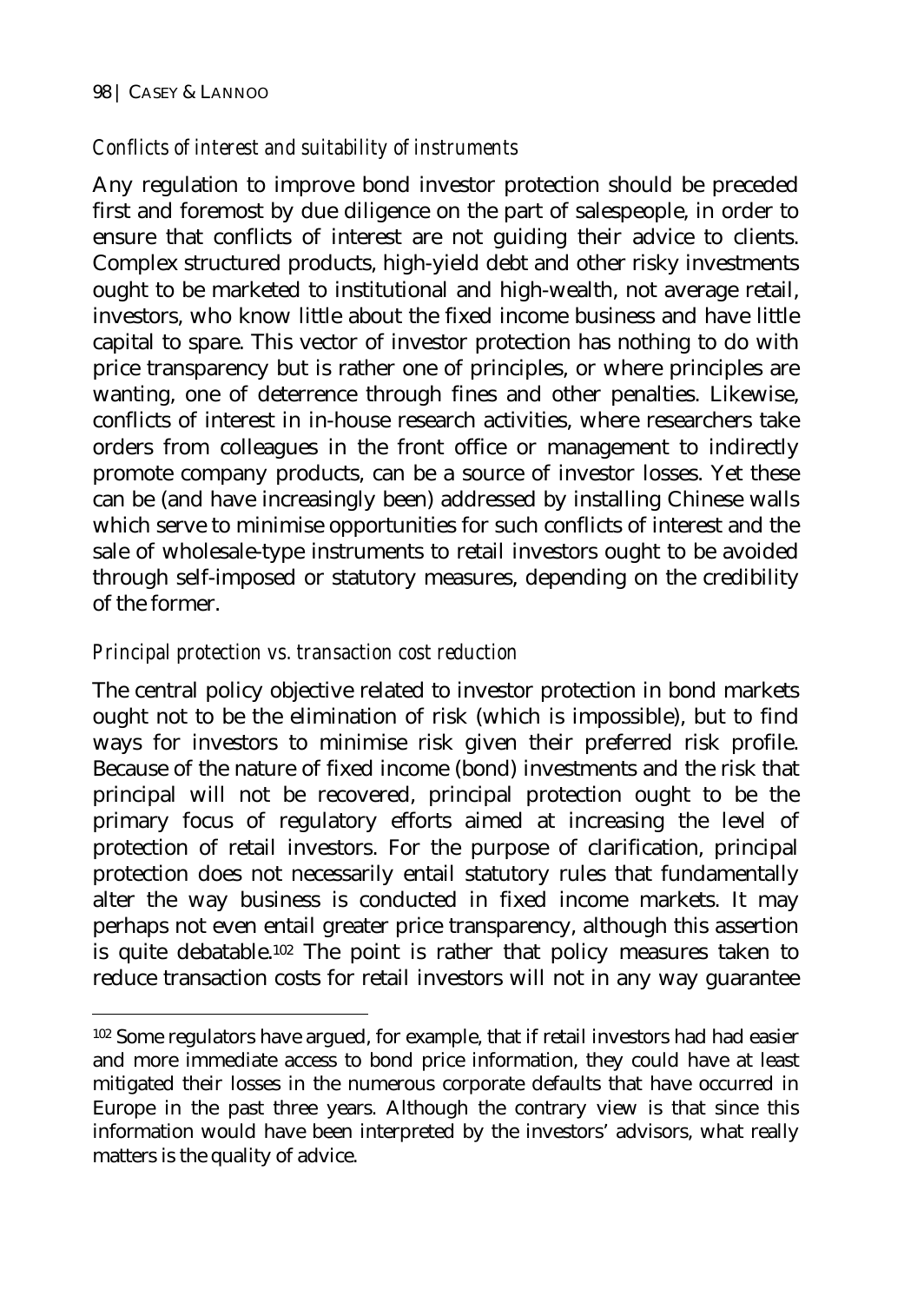that their principal will be better protected. Thus, it is important for regulators to bear in mind that for the retail investor with capital placed in fixed income securities, the question of transaction costs is only trivial compared with the importance of preserving their principal. This is due to the fact that *although it is a component of investor protection, reducing transaction costs acquires far less importance in a setting of infrequent trading*. Despite this, investors have the right to expect and should know how much of the spread they pay is actually due to prevailing market conditions and what portion of it is actually covers transaction costs, because in dealership markets transaction fees such as clearing and settlement are all subsumed into spreads. Greater transparency in the determinants of bid-offer spreads would enhance competitive pressures among the broker-dealers.

If the ongoing electronisation of bond markets (although it is in the early stage, especially in the European corporate debt segment) eventually induces a shift in the nature of bond trading, so that assets that are relatively illiquid today trade hands more frequently in the future, then it will make sense for regulators to focus more on transaction costs faced by retail investors in bond markets. Most likely, the European corporate bond market especially has not reached that stage of maturity, so that in today's environment, principal protection ought to remain the focus.

#### *Statutory regulation minimisation*

Driven by technological progress, globalisation and the invention of new financial instruments, markets are evolving today at a rate that makes flexibility a top priority for all market actors. Regulators must take account of the degree and speed with which markets are evolving, and centre any regulatory strategy foremost on the amount of flexibility it offers market operators. In a world of such rapid change, regulations that seek to impose a top-down market architecture can deliver a fatal blow to the ability of markets to attract foreign capital. A world in which (constrained) regulatory competition is the norm necessitates careful attentiveness to the notion of efficient regulation which does not hinder market selfdetermination. In the words of Arthur Levitt, former Chairman of the SEC, the role of the regulator is not to

 …impose or dictate the ultimate structure of markets [but] rather to establish, monitor and uphold [a regulatory] framework that gives competition the space and sustenance to flourish. Markets can then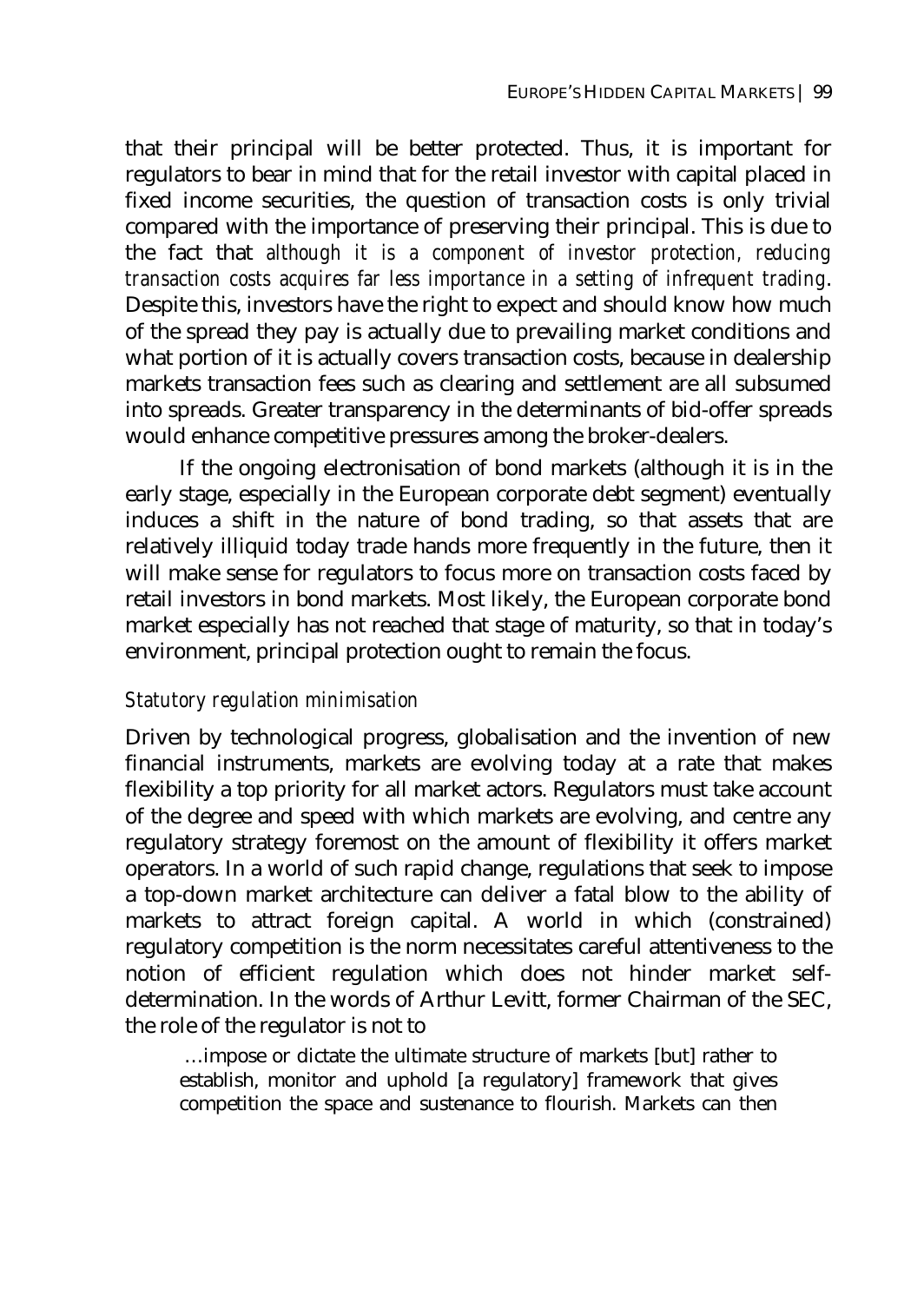develop according to "their own genius" for the ultimate benefit of investors.103

This position seems to be echoed by Charlie McCreevy, EU Commissioner for the Internal Market, who has outlined his programme for the next five years in a recent Green Paper on financial services,104 which places great emphasis on market self-determination and competitiveness. Concerning the core of the current policy debate on liquidity versus transparency, as Wallenstein (2000) notes, it is important that regulatory efforts to improve liquidity remain sensitive to market structures, existing business models, and to the behavioural characteristics of the institutions participating in those markets. Otherwise, there is no guarantee that regulatory efforts will bear fruit and that liquidity would improve. In fact, liquidity could even recede. If this were the case, market quality would suffer, with adverse consequences for the welfare of retail investors.

### *Encourage use of funds*

For many retail investors with little knowledge of fixed income markets and limited funds, one of the surest avenues of protection (relative to going it alone) may be to have recourse to professional investment advisors and to invest in funds, at least for sub-investment grade issues. First, due to the number of debt securities, it is very expensive for a single investor to hold a properly diversified portfolio, which is done efficiently through buying into a fund. In addition, unlike equity portfolios, bond portfolios generally have to hold many more securities in order to be diversified. This is due to the fact that equities can have significant upward, as well as downward, potential. Yet bond returns are characterised by an asymmetry between limited upward potential and absolute losses in case of a default.

There ought to be a serious policy debate in Europe about whether investments in fixed income securities by retail investors ought to be channelled into bond funds. Already, this is practiced in a few countries around the world, such as China. The basic idea is that investment professionals are better equipped to protect the capital of retail investors, not least because they have the ability to respond immediately to credit

 $\overline{a}$ 

<sup>103</sup> As quoted in Ruth (1999).

<sup>104</sup> See European Commission (2005).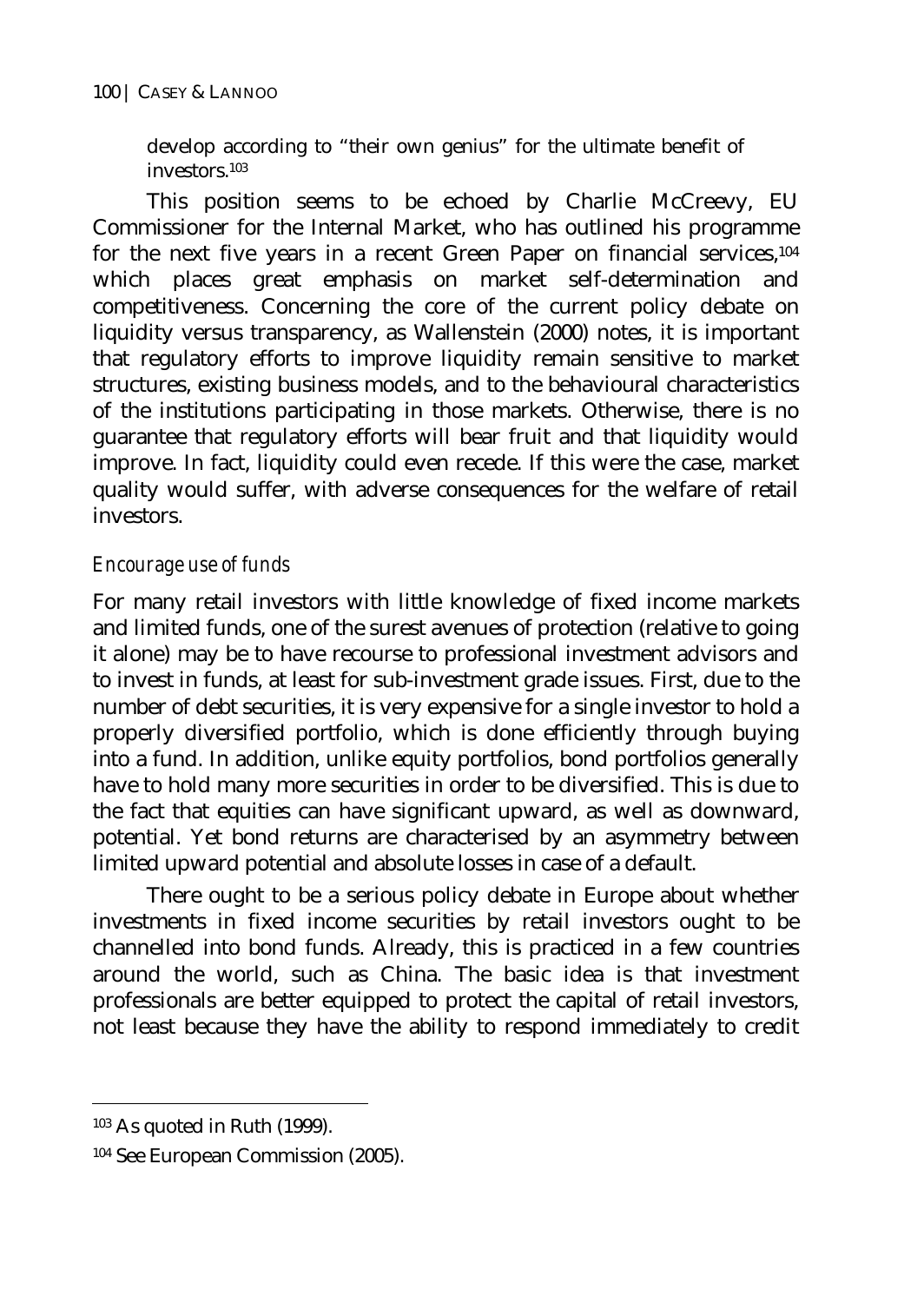developments, whereas even relatively sophisticated, financially literate retail investors usually respond to market developments with a long lag.

Nevertheless, *mandating* that funds act as the only channel of access to bond markets for retail investors is undesirable primarily for the reason that allowing direct participation in the market acts as a disciplining mechanism on funds. Without such an option, funds would not have the incentive to offer the best possible terms to their clients. Already, it is wellknown that the fund industry in Europe is relatively inefficient compared to its American counterpart.

Perhaps the best way to proceed is to encourage/mandate retail investors to use bond funds for any investments below investment grade, or for fundamentally less liquid investment grade issues, while leaving the option open for them to have direct access to liquid, high-grade securities. An added advantage of the direct access option is that it can contribute to greater market liquidity, because retail investors represent a class that introduces greater heterogeneity into the market, with different characteristics, objectives and trading patterns than the wholesale players. As a result, liquidity improves.

### *Documentation*

As the funding of European corporations continues to evolve from a model previously dominated by bank lending to a more market-oriented one, the locus of credit risk has diffused from a handful of credit institutions to manifold and dispersed investors. Nevertheless, legal and market structures have not evolved concomitantly with the shift to greater disintermediation in the European corporate debt market, so that banks retain disproportionate protection relative to bondholders (Eyerman & Hatton, 2004).

The disproportionate protection enjoyed by banks at the expense of the less concentrated remainder of an issue's bondholders results from the fact that in a crisis, fresh lending by banks, usually secured, automatically 'jumps the queue' in front of unsecured lenders. These latter may have been guaranteed in a bond covenant that secured lending would be capped at a certain amount, or a so-called 'negative pledge'. Part of the problem is that rating agencies usually do not take account of the weakness or strength of covenant packages in their assignment of ratings, so that bond investors may be completely unaware of the level of event risk they face.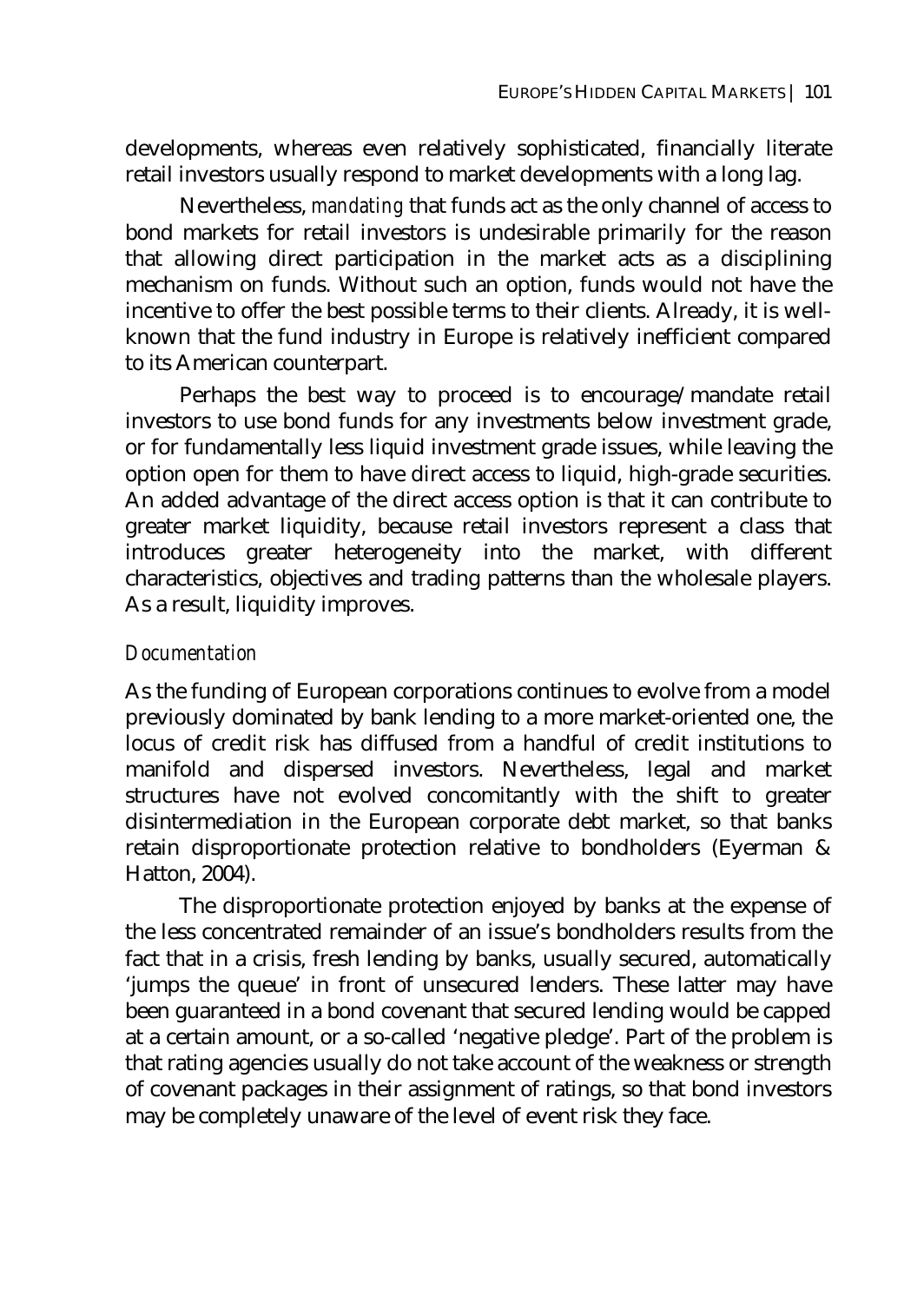In 2002, a group of 26 institutional investors, referred to collectively as the G-26 (Gang of 26), drafted a charter to strengthen bondholder rights in an attempt to call more attention to their demands for greater protection from event risk. Event risk can strike suddenly, when investors (and even institutional investors and credit rating agencies) are caught unprepared. Due to infighting and strategic positioning by the signers,<sup>105</sup> the G-26 charter never really went anywhere, but the precedent was important, as important lessons can be drawn from the exercise, first and foremost by bringing the issue of covenants and negative pledges more particularly to the fore. Nevertheless, this initiative has recently regained momentum with the involvement of the German asset management association, BVI. The question of negative pledges is one that ought not to be understated, especially since covenant protection is traditionally much weaker in continental Europe than it is in the British Isles (Hatton, 2005). Bolstering the effectiveness of negative pledges therefore constitutes one of the key avenues for enhancing the protection of bondholders' interests.106

## **4.4 Transparency and liquidity**

 $\overline{a}$ 

One of the focal points of the ongoing policy debate concerns liquidity and how it can be enhanced by various regulations (e.g. on price transparency), since liquidity is probably the best metric by which to measure market quality.

## *i. What is liquidity and how to define it?*

What is liquidity and what are its properties/benefits that make it so desirable a policy objective for financial markets? As noted by Frank Fernandez (1999), liquidity is the lifeblood of financial markets. There is hardly an area of financial activity that is not explicitly or implicitly tied to liquidity. It affects asset pricing, credit risk, financial market development, capital structure, option pricing, market microstructure, and monetary

<sup>105</sup> In order to be truly effective, the G-26 proposal would have had to have been adopted by a wider group of investors and they must have agreed in concert to refuse to buy debt from issuers that do not ensure the effectiveness of negative pledges. Evidently, game theory predicts that such a situation is unsustainable. One or several investors would be too tempted to buy up attractive issues, even if the collective demands of the G-26 had not been met.

<sup>106</sup> A negative pledge is a clause in a bond covenant that provides some protection for unsecured borrowers against event risk.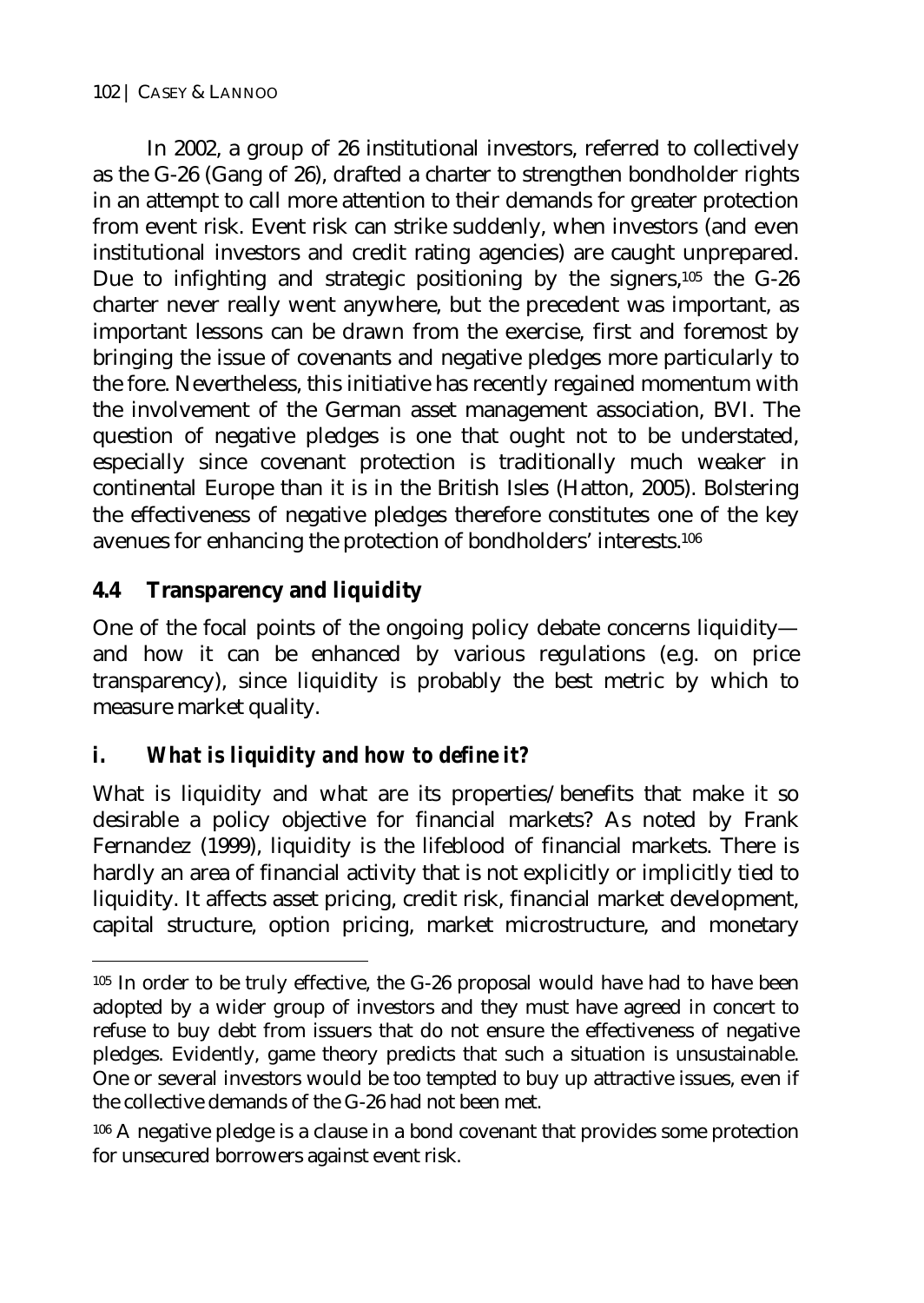policy.107 Liquid debt securities provide tangible benefits to investors, issuers and other active participants in capital markets, such as central banks.108 Secondary market liquidity is an important factor in determining portfolio choice; in reducing credit risk and promoting financial stability; in determining capital structure; in reducing transactions costs from trading activities; and in reducing flotation costs.

Various definitions of liquidity exist, without there being a consensus on what exactly is meant by liquidity. Table 4.4 gives an overview of all the variables that are commonly used to proxy liquidity. Measuring liquidity effects is not an easy task, especially as the interaction between liquidity and expected returns may be non-linear (Amihud & Mendelson, 1986).

|                   | <b>Theoretical relation to liquidity</b>    | <b>Empirical relation to</b> |
|-------------------|---------------------------------------------|------------------------------|
|                   |                                             | liquidity                    |
| <b>Issued</b>     | Predicts a positive correlation: Larger     | Less robust than             |
| amount            | issues should trade more often because:     | theoretical predictions:     |
|                   | 1) More investors hold the security,        | both positive and            |
|                   | decreasing costs of information and         | negative correlations        |
|                   | increasing trading volume for portfolio     | have been identified:        |
|                   | optimisation                                | some large issues            |
|                   | 2) Market-makers more willing to            | relatively illiquid and      |
|                   | transact: inventory holding costs are       | some small issues            |
|                   | lower because lower information costs       | relatively liquid            |
|                   | due to more coverage/analysis/recog-        |                              |
|                   | nition and higher trading volume            |                              |
| Age               | Predicts a negative correlation: The closer | Theoretical predictions      |
| (time from        | an issue is to maturity, the less liquid it | are verified and even        |
| <i>issuance</i> ) | becomes:                                    | strongly confirmed in        |
|                   | 1) Lead manager commitment to               | empirical results:           |
|                   | making market in the newly issued           | strong negative              |
|                   | bond only a short-term obligation           | correlation, as shown        |
|                   | 2) New issues tend to be under-priced       | by yields rising with        |
|                   | so speculative trading is rife              | age (increasing              |
|                   | immediately after issue                     | transaction costs)           |

*Table 4.4 Measuring corporate bond liquidity: Individual securities* 

 $\overline{a}$ 

<sup>107</sup> See O'Hara (2004).

<sup>108</sup> Central banks hold liquid debt securities as reserve assets because large amounts can be bought or sold with little impact on the price (Fleming, 2001). Effectively, a liquid portfolio for a central bank amounts to a very low risk of incurring major capital losses while conducting open market operations.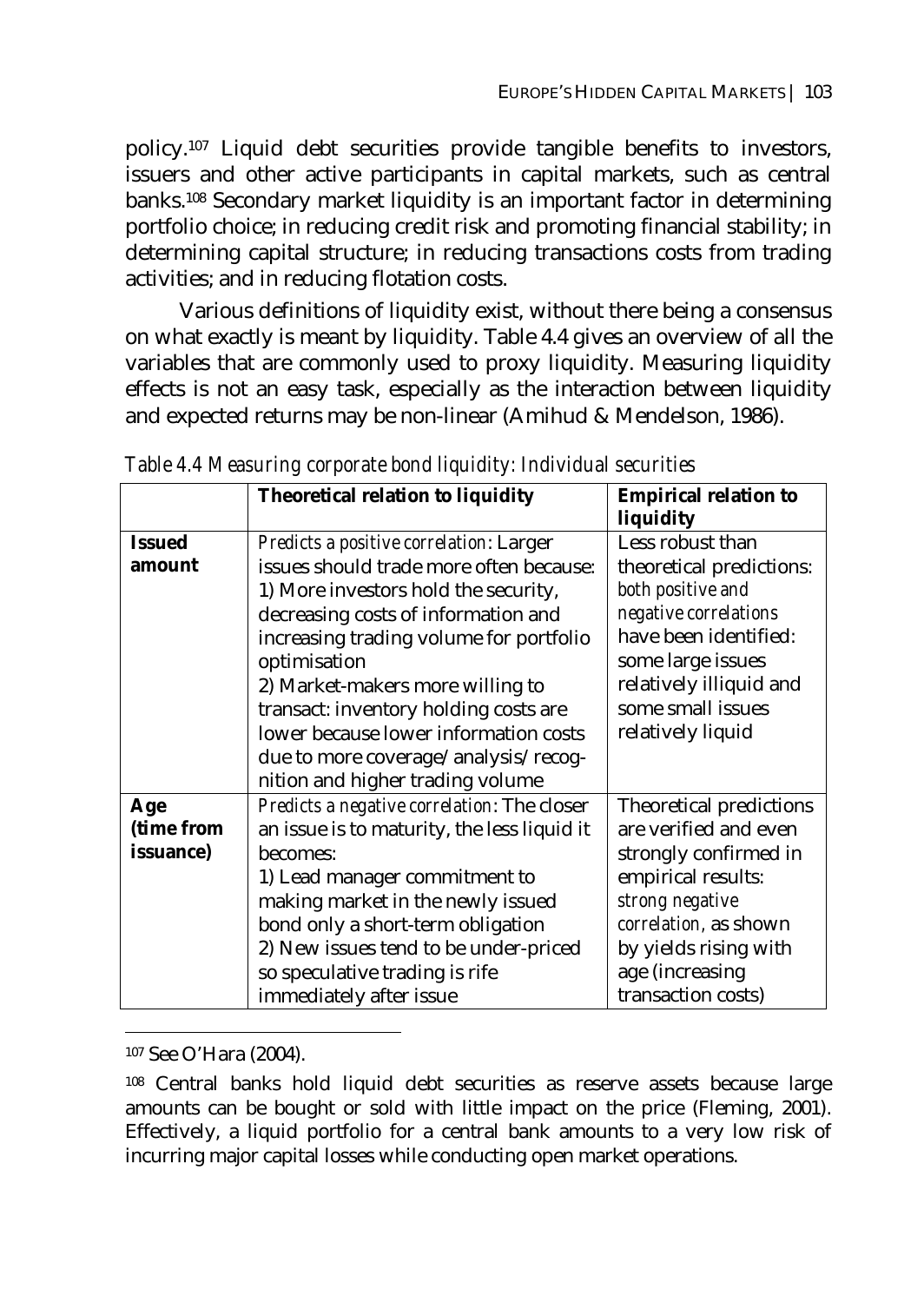|                | 3) Issue is absorbed into buy-and-hold                                              |                                           |
|----------------|-------------------------------------------------------------------------------------|-------------------------------------------|
|                | portfolios, so trading tends to decline                                             |                                           |
|                | with time                                                                           |                                           |
| <b>Price</b>   | Predicts a negative correlation: the higher                                         | Mixed picture: mostly a                   |
| volatility     | the volatility of a security's price, the                                           | positive correlation:                     |
|                | more illiquid it becomes: price volatility                                          | bid-ask spreads widen                     |
|                | means greater unpredictability of price                                             | as volatility increases;                  |
|                | movements and more risk undertaken                                                  | but some studies show                     |
|                | by the market-maker, so spreads                                                     | trading volume in-                        |
|                | widen, increasing cost of trading                                                   | creases with price                        |
|                |                                                                                     | volatility, thus pushing                  |
|                |                                                                                     | down the liquidity                        |
|                |                                                                                     | premium                                   |
| Yield          | Predicts a negative correlation: if yield                                           | No empirical evidence                     |
| dispersion     | dispersion widens, market participants                                              |                                           |
|                | are less in agreement on value of a                                                 |                                           |
|                | bond, increasing uncertainty and                                                    |                                           |
|                | driving up liquidity premium                                                        |                                           |
| <b>Missing</b> | Predicts a positive correlation: A good                                             | Little empirical evidence                 |
| prices         | indicator of the illiquidity of a bond is                                           |                                           |
|                | the reported end-of-the-day price if                                                |                                           |
|                | intra-day data are not available. If the                                            |                                           |
|                | price at the end of the day is identical to                                         |                                           |
|                | that of the previous day, it is highly                                              |                                           |
|                | likely the bond did not trade; likewise                                             |                                           |
|                | if there is a missing price.                                                        |                                           |
| <b>Spreads</b> | Predicts a negative correlation:                                                    | Many studies show                         |
|                | 1) If spreads widen, incentives to trade                                            | unambiguous negative                      |
|                | fall as transaction costs rise                                                      | correlation between                       |
|                | 2) Causality may run the other way also                                             | spreads and liquidity,                    |
|                | because wider spreads may simply                                                    | with widening spreads                     |
|                | reflect that the bond in question is                                                | being both a cause and                    |
|                | illiquid for structural, as opposed to                                              | a consequence of                          |
| <b>Market</b>  | market structure, reasons                                                           | greater illiquidity                       |
|                | Predicts a positive correlation: The greater                                        | Generally a positive                      |
| participants   | the number of active traders, the                                                   | correlation, although<br>studies for bond |
|                | greater the probability that at any given<br>point, dealers will want to re-balance | markets have been                         |
|                | their inventories and investors their                                               |                                           |
|                |                                                                                     | very limited                              |
|                | portfolios                                                                          |                                           |

*Source*: Authors, with cell content largely based on literature review by Houweling et al. (2003, pp. 9-14).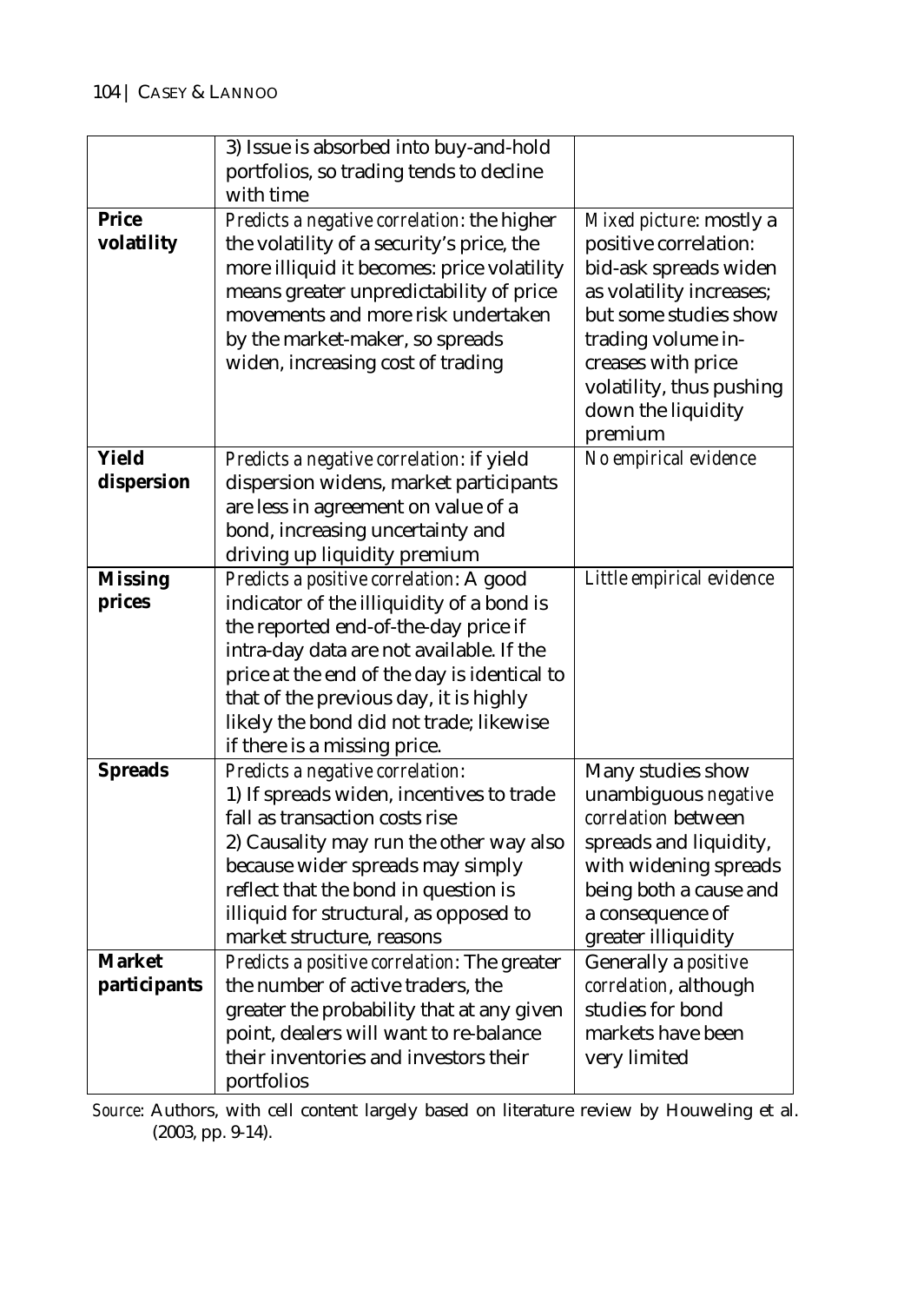### *ii. How liquidity affects asset pricing*

There is an important link between liquidity and proper asset valuation. Asset pricing depends to a certain extent on liquidity. Recent evidence suggests that liquidity risk in bond markets is priced (de Jong & Driessen, 2004; Amihud & Mendelson, 1991; Elton & Green, 1998). Thus, liquidity has very real *economic* effects. By affecting asset pricing, liquidity affects the allocation of capital in both a static and a dynamic context.

Typically, an asset's *equilibrium* value is determined on the basis of the present discounted value of future cash flows and their risk, whether relative to the portfolio held by an investor or relative to the probability it will yield the expected cash flows. The yield spreads of corporate bonds over (virtually) risk-free government debt are far too large to be explained by historical default rates alone. This conundrum is even more pronounced in the high rated segment of the market, where default probabilities are very low, but where variations in credit spreads persist and remain inexplicably large in absolute terms (De Jong & Driessen, 2004). According to many researchers, the abnormally wide spread of corporate bond yields over risk-free assets compared with that justified by historical default patterns is best explained as the pricing of liquidity risk. The so-called 'liquidity premium' can be thought of as the equivalent of buying an option contract, since liquidity allows an investor to move swiftly into and out of positions with little risk of exposing himself to adverse price movements.

### *iii. Liquidity and financial market efficiency*

Efficient capital markets are characterised by the quick exploitation of arbitrage opportunities. Arbitrage can have a static as well as a dynamic dimension. In static terms, it means that cross-sectional discrepancies in pricing, say between inter-linked asset markets such as futures and the underlying cash market, disappear almost instantaneously. In a dynamic setting, liquidity contributes to the informational efficiency of markets. Information efficiency is often measured as the speed of convergence of a security's price upon its fundamental value. The more liquid an asset, other things such as information endowments being equal, the more likely it will converge rapidly upon its true economic value. The dynamics of price discovery are therefore facilitated by liquidity, which feeds back into greater pricing efficiency. Efficient price formation means that observable prices integrate *all* available information related to an asset's price, which ultimately leads to efficient resource/risk allocation. Thus, liquidity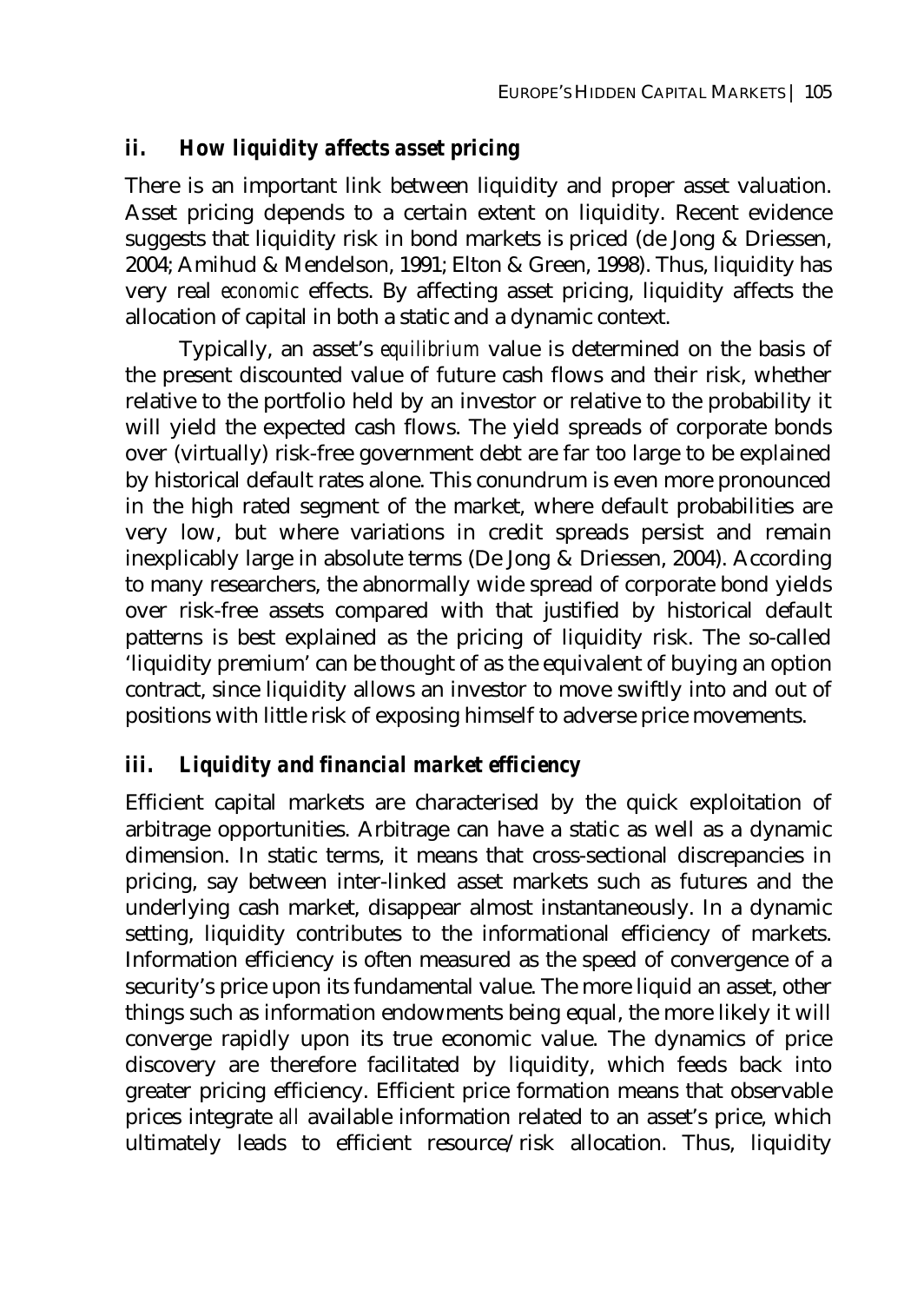contributes materially to the fundamental purpose of financial markets, which is to allocate capital (and risk) efficiently on the basis of observed or expected prices.109

Another way to emphasis the importance of liquidity is by reviewing how market efficiency suffers from illiquidity. Liquidity suffers from high transaction costs to trading. For example, when market-makers enjoy a quasi-monopoly, they can charge wider bid-ask spreads in inter-dealer and dealer-to-customer trades, reducing the incentives for counterparties to trade and thereby reducing trading volume. Likewise, liquidity can suffer from various impediments to trading such as poor market design (structural illiquidity), imperfections in the trading infrastructure (leading to trading frictions), increasing market fragmentation, and illogical behavioural patterns by market participants, related to trader/investor/ market-maker sentiment, such that e.g. asset prices over- and under-shoot their fundamental values, or e.g. market liquidity can suddenly and inexplicably dry up, particularly in times of market stress, as in the case of 'liquidity black holes'.110 Very evidently, illiquidity hurts price discovery, as shown by Furfine & Remolona (2002), since the price impact of trades increases in times of market stress [illiquidity] (Fleming, 2001).

In sum, liquidity is essential for:

- the price discovery process
- asset pricing
- the rate and quality of assimilation of new information into asset prices
- capital structure decisions
- portfolio strategy decisions
- risk-taking and hedging
- flexibility (equivalent to an 'option' for traders to buy or sell)
- developing market structure.

 $\overline{a}$ 109 Arbitrage here is considered a behaviour that is beneficial to market efficiency, since it relates to mean-reverting speculation that drives assets back to their fundamental values. That is, price formation is a stable system. Yet there also exist forms of destabilising speculation that drive prices away from a stable equilibrium. Arbitrage, interpreted as the deliberate riding on the directional momentum of trading in order to make short-term profits, can lead to market imbalances, and ultimately, to a financial crisis. If liquidity is used by traders to engage in destabilising speculation, one wonders whether it is so desirable after all. 110 See Persaud (2000).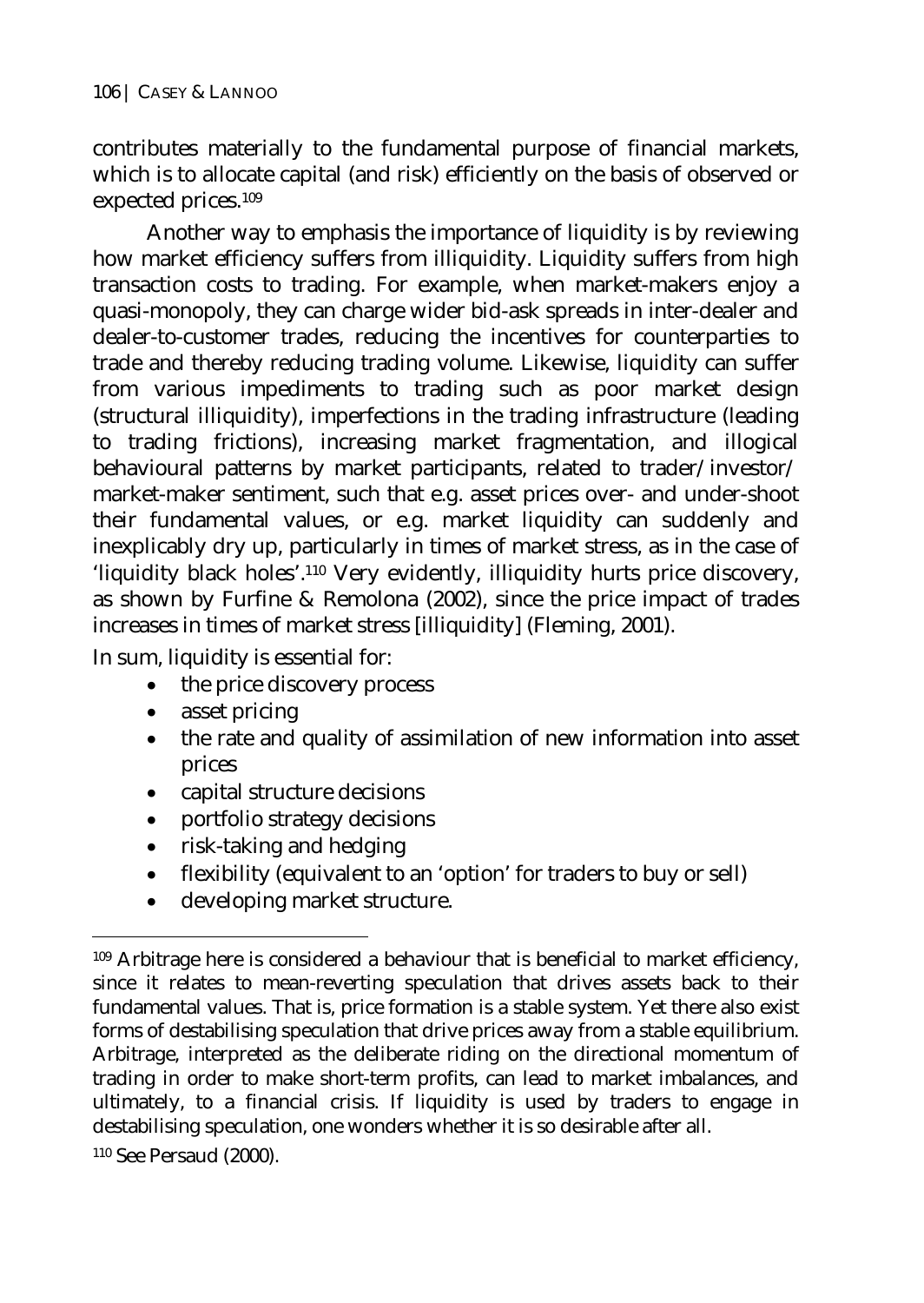The importance of liquidity in ensuring the economic efficiency of capital markets means that the role of public policy is vital: if misdirected, public policy can seriously harm the liquidity of markets; on the other hand, regulations that foster higher-quality markets at little cost are beneficial to the economy.

#### *iv. Transparency*

Does transparency in bond markets increase liquidity? The market microstructure literature has established that while a certain degree of transparency is good for overall market efficiency and liquidity, there is a point at which transparency may conflict with liquidity provision. In other words, as the degree of transparency increases, welfare gains initially rise, but subsequently fall as too demanding requirements could lead dealers to withdraw from market-making. This realisation leads one to raise the question: what degree of transparency is desirable? Can one talk of an optimal degree of transparency? If such a concept exists, how to reach it?

Unfortunately, very little research, whether theoretical or empirical, exists on bond market microstructure, so it is difficult, if not impossible, to answer these questions today. Wallenstein (2000) calls the corporate bond market one of the most empirically understudied areas of the economy. Two reasons can explain the absence of extensive research on bond market microstructure: first, the inter-dealer market, by far the largest component, is known to be very opaque to non-market participants, because of its sheer size and diversity. The lack of publicly available statistics and more general information about the organisation of these markets has stifled attempts by researchers to identify with any degree of precision what, if any, inefficiencies and market failures may arise and whether regulators' calls for more transparency are justified or not. A second reason is that as a selfregulated, inter-dealer market that is widely perceived to be running smoothly, the OTC bond market has attracted less attention due to the limited scope for public policy intervention. The lack of centralised reporting of trades,<sup>111</sup> resulting from the very small share of transactions that are exchange-traded as opposed to being conducted over-the-counter, is seen to be one of the main culprits.112 However, the question must be

 $\overline{a}$ 

<sup>111</sup> This situation has since change in the United States with the introduction of the TRACE system.

<sup>112</sup> See Wallenstein (2000, p. 124).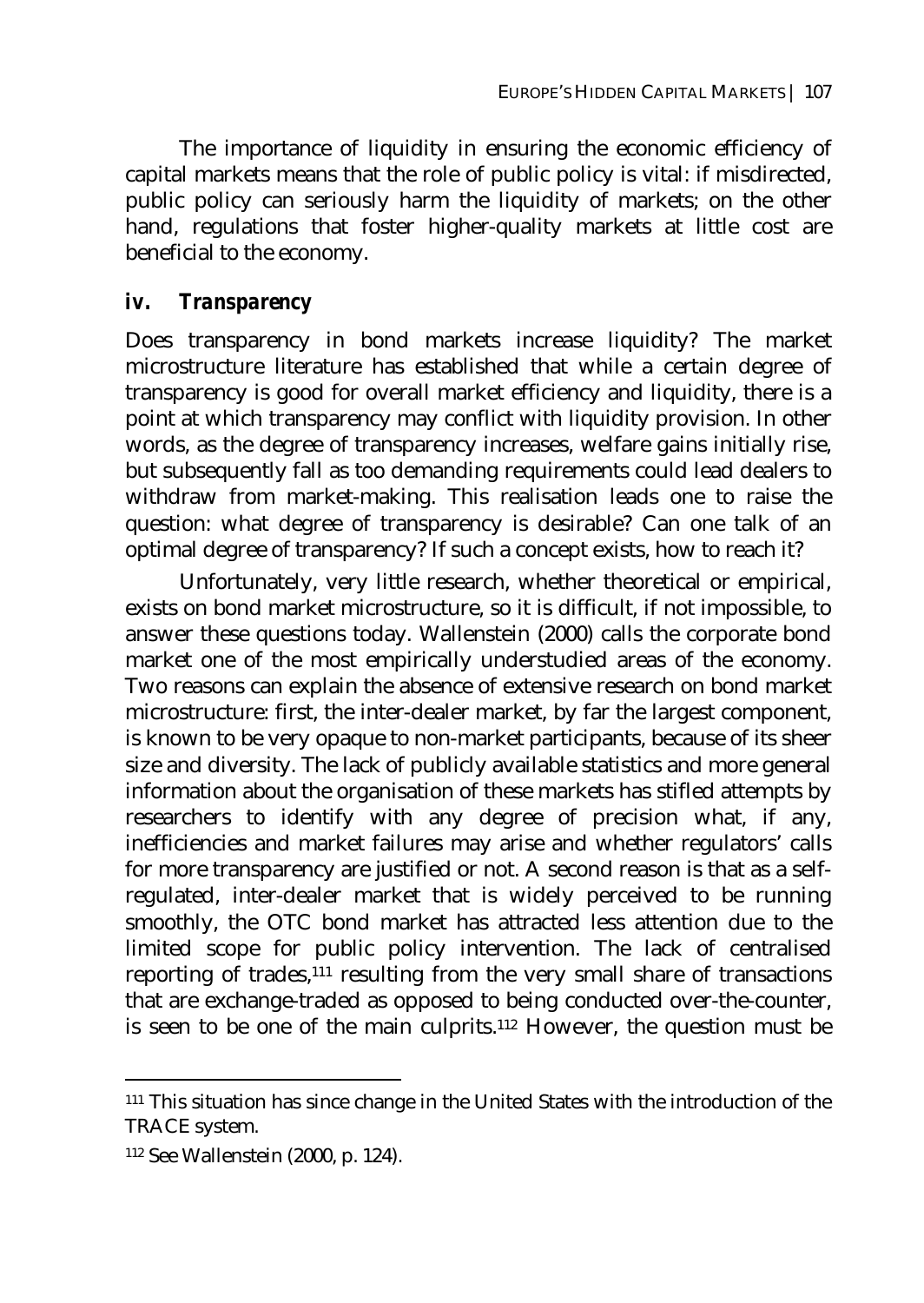asked why these markets have developed as OTC and what the (potentially harmful) consequence would be of a 'concentration rule' for bonds. That there does not exist any significant literature on the subject, as related to bond markets, complicates the task of analysis. We will therefore limit ourselves to raising a few questions and to reviewing the US experience with TRACE and drawing lessons from it for the EU.

What may appear to be a clear mandate for policy to improve liquidity will be misguided if the relation is the inverse of the one described above. In other words, transaction costs may be higher precisely because certain securities fundamentally lack liquidity. This brings us to the cause of the lack of liquidity. Is the dearth of liquidity due to the patterns of investment by the holders of debt securities, or the wide variety of bonds that preclude the exposure of investors' capital to more than a few (in terms of direct investments, that is, as opposed to funds)? There is some evidence for this. Or is trading in some securities thin because they are illiquid and therefore imply a higher transaction cost that could negate the trading profits that could accrue? While in some markets it appears that market liquidity can be improved by mandating that market-makers adopt certain provisions, such as price transparency, such provisions will do little or nothing to improve the liquidity of a fundamentally illiquid asset, or one that quickly becomes illiquid (such as most corporate bonds after their first few days or weeks of issuance). In a case such as this, introducing price transparency will only create costs for the market-maker, with few benefits in the form of enhanced liquidity. For example, as Edwards et al. (2004) report, of the 70,000 TRACE-eligible securities, only 22,453 traded more than once in the whole of 2003 (!). As a final point, it is important that regulators be mindful that increased price transparency will not eradicate fraudulent practices by bond issuers, or misleading information or conduct by underwriters, especially practices that could put an investor's principal at risk.

### *v. Degree of price transparency in US and EU bond markets*

A recent study published by The Bond Market Association (2005a) on the current state of price transparency in European bond markets finds that both pre- and post-trade price disclosure is high in the EU, at least for wholesale players in government debt securities. Corporate bond price transparency, meanwhile, has been improving steadily, according to the same report.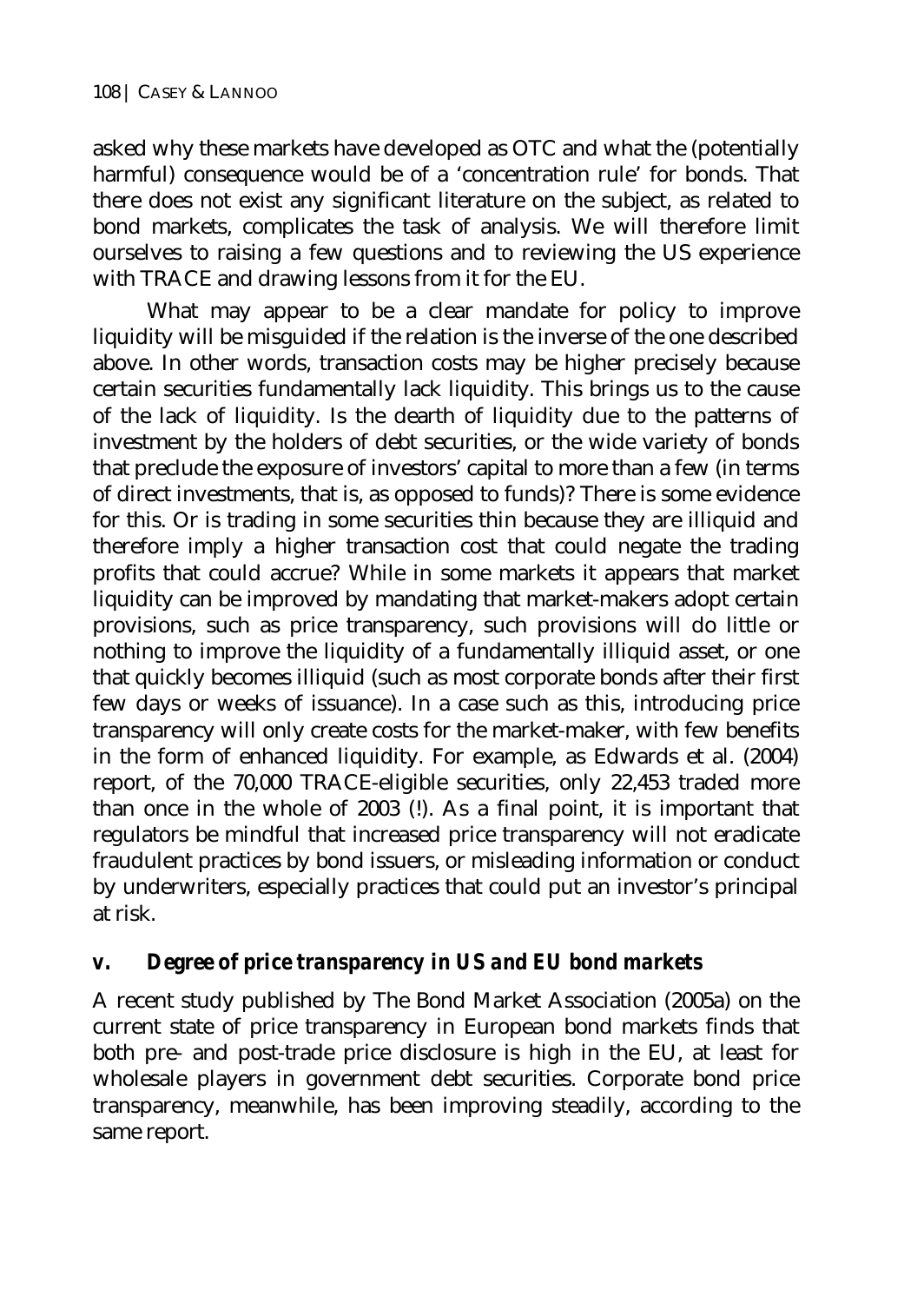While the obligation to publish trades no later than 15 minutes after trade execution in the US market gives a powerful impetus to extending price transparency to retail trades, unsophisticated bond investors in the EU currently do not enjoy such a privilege, at least not directly (they could obtain the information indirectly through their broker or data vendors). What is more, by July 2005, the time threshold for post-trade price dissemination in the US had been cut twice since the introduction of TRACE (see Box 4.1) – a post-trade reporting service that became operational in July 2002 – and is now set at 15 minutes.

### *Box 4.1 The US TRACE system*

Transaction information that traders are obliged to report to NASD:

- NASD symbol
- Number of bonds traded
- Price (and state commission)
- Indication of whether the trade was a buy, sell or cross
- Date of trade execution
- **•** Counterparty identifier
- Principal, agent or agency cross
- Time of trade execution
- Reporting side executing broker in case of 'give up trade'
- Counterparty introducing broker in case of 'give up trade'
- **Stated commission**
- **Trade modifiers**
- Yield

Dissemination of reported information would follow these conventions:

- Must be TRACE eligible security (i.e., only SEC-registered US and foreign firms, investment and non-investment grade, and dollar denominated debt that is depository eligible)
- Security whose initial issuance size was over \$1 billion, whether investment grade or not
- If reported trade size  $>$  \$5 million, an identifier for large trades will replace the exact amount traded with the symbol 5MM+ (old pre-TRACE FIPS rules had set the floor at \$1 million)
- Timeframe for price dissemination after a trade initially set at 75 minutes, and subsequently was reduced to 15 minutes.

*Source*: Put together from Ayanian (2002).

A good starting point for analysing the potential impact of any future EU regulation of bond markets is to first look in detail at the US experience with price transparency in the corporate debt market and draw the lessons that can be learned from that experience. The introduction of TRACE, and,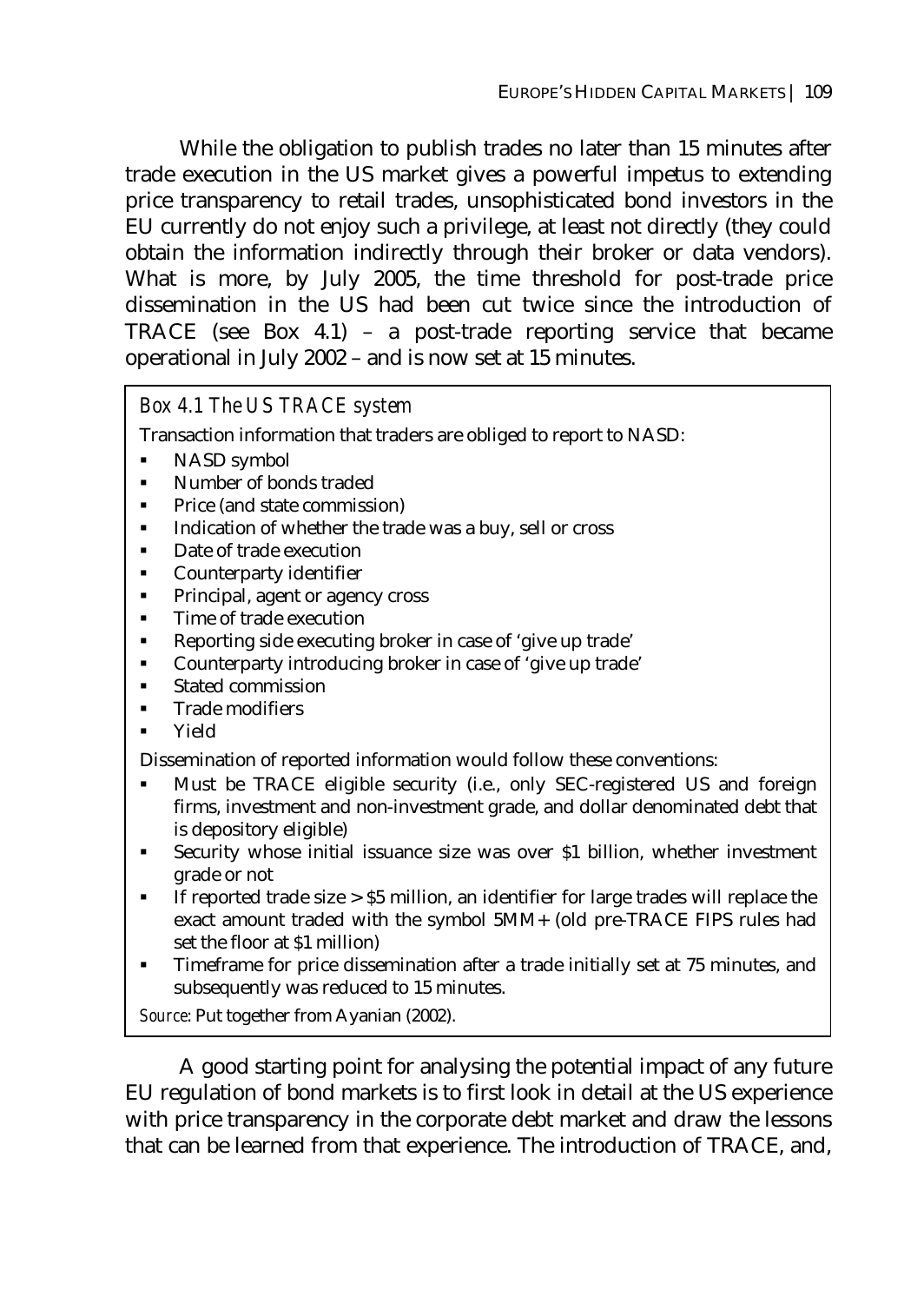to a lesser extent, its precursor FIPS, and the wealth of data it generates for researchers has led to greater interest in econometric studies on bond markets.

Nevertheless, the few studies that do exist tend to focus on the American municipal bond market, whose particularities render the transposition of these studies' conclusions to the international bond market or to European bond markets somewhat risky. TRACE, and its creation was motivated by the realisation that post-trade transparency plays an important role in bond market price discovery and that price dissemination allows all market participants to obtain a better insight into the quality of the prices offered (since in a dynamic context and in liquid markets, posttrade transparency contributes to pre-trade transparency). Perhaps more importantly, price dissemination can contribute in a material way to the creation of a single investor 'market price' for any given (liquid) security. Finally the greater inter-connectedness of trading platforms gave investors more choice and stiffened competition between market-makers.

Interestingly, some academic studies in the US have taken data from the TRACE system to analyse whether investor savings were at all significant after the introduction of the dissemination system. Perhaps the most cited among these is the paper by Edwards & Piwowar (2004), who claim that TRACE has realised tremendous gains for retail investors by reducing transaction costs very substantially (on the order of \$2 billion, and these authors even argue that their chosen econometric methodology has understated the total savings). Controversy surrounding their chosen method of analysis continues to swirl, however, not least because it remains uncertain whether the reduced transaction costs were merely correlated with, as opposed to driven by, increased price transparency. For example, market participants claim to have observed similar reductions in transaction costs in bond markets in Europe over the same time period as a result of lower volatility (mirrored in the US market), enhanced marketdriven pre-trade transparency and greater competition among dealers for order flow.

No academic or other study that we are aware of has made a systematic assessment of corporate bond transaction costs in the EU. Undoubtedly, the absence of widespread data dissemination is an important factor in that research void. Data reported in the TRAX system, published by its operator, the ICMA, remains less detailed than the TRACE system, and it is impossible to track any degree of information from the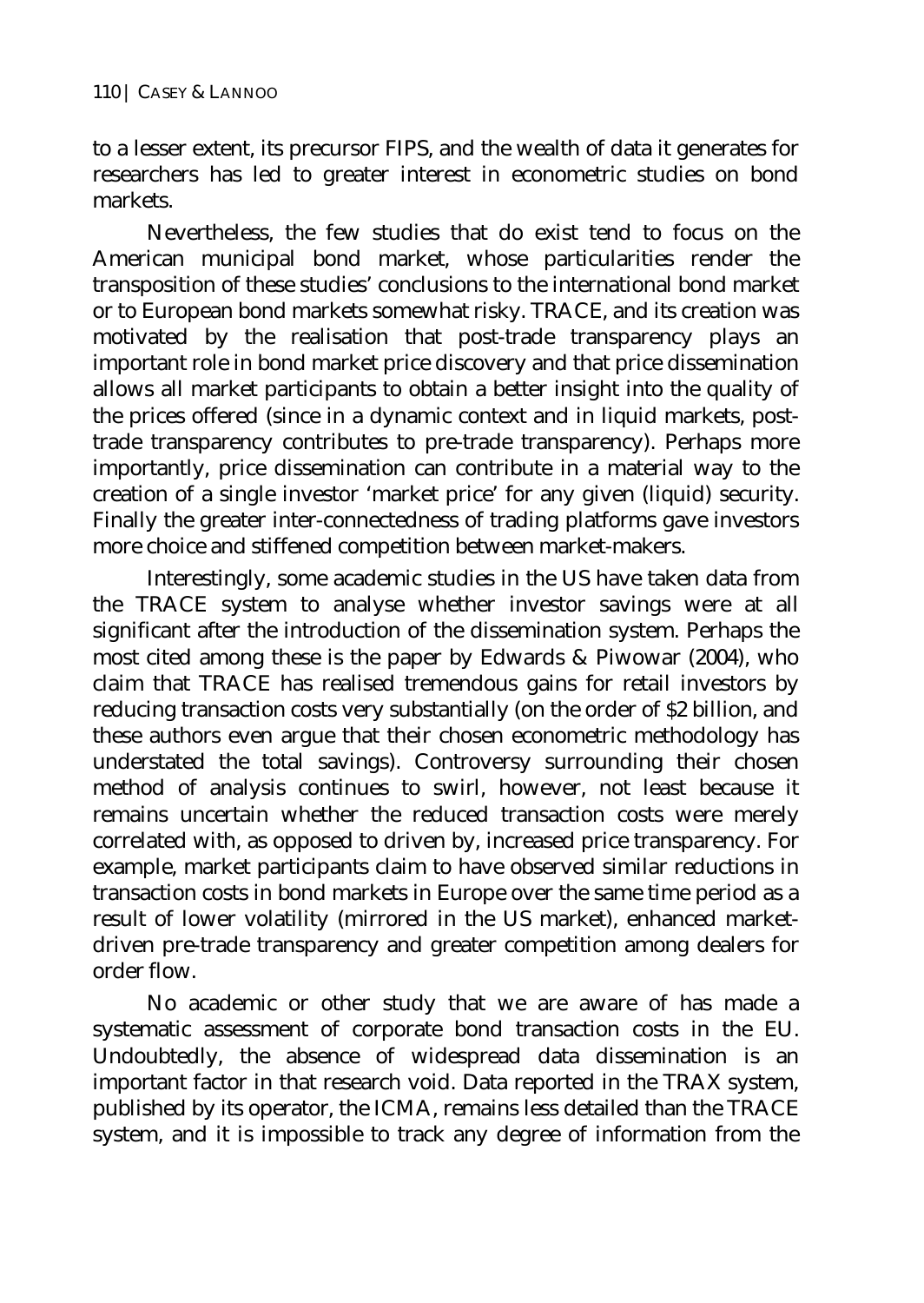transaction costs of individual trades. In practice, the same criticism can be made of the TRACE data, since the spreads prevailing at the time of a trade are not published). With the current limited availability of detailed data in the EU, it is difficult for market analysts and researchers alike to ascertain the true level of liquidity in bond markets. Although traders and other professionals active in the markets will have a better idea than academics, regulators and central bankers perhaps of the level of liquidity prevailing at a point in time, the scenario of fragmented markets without a central reporting system where trade quotes can be obtained for trading purposes probably makes it difficult for smaller players to obtain a completely accurate picture of overall market liquidity. Such a scenario has the potential to generate adverse welfare consequences by benefiting large market dealers at the expense of smaller ones.

While it may still be too early to tell, there are indications that the implementation has been beneficial. Industry executives and regulators share an overall positive opinion of TRACE. One must consider how ambitious the project was, given the context in which it was introduced. A largely opaque secondary market in corporate bonds was converted through a process of phased implementation and subject to careful regulatory and industry oversight, into a largely transparent one, although certain concerns have been expressed regarding the impact of TRACE on liquidity in lower-rated securities.

Regulatory concerns surrounding bond markets are complicated by the fact that they are overwhelmingly an institutional, as opposed to retail, market. Even within the category of institutions, the great majority of bond trading is conducted in the inter-dealer market, not dealer-to-customer, where the customer is an institutional investor along the lines of a mutual or pension fund. But the fact that direct retail participation in the market is non-existent or minimal and that institutional investors have the sophistication to master the ins and outs of the bond market is not in itself an argument against price transparency. If institutional investors, such as mutual funds, face high transaction costs from trading in bond markets, there are direct costs to the retail investor, albeit the costs are accrued indirectly, first through the intermediary of the investment firm. It is unlikely that a fund would not pass on the costs of trading at excessive spreads to the customer, lowering the latter's return on investment. Nevertheless, if institutional investors as a group feel that price transparency ought to be improved, there is every reason to expect that, as faithful clients of market-makers, their request would be honoured by at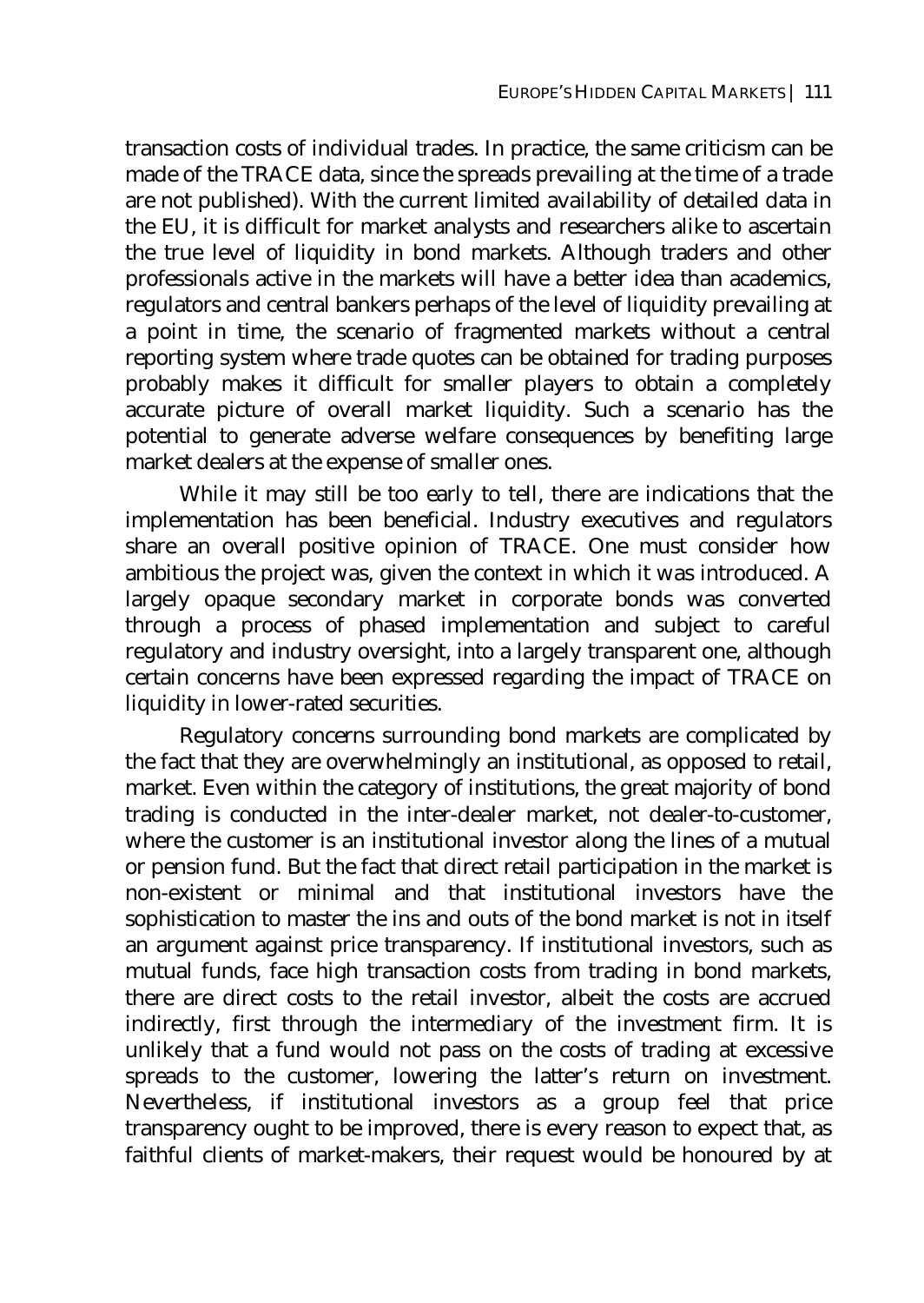least some liquidity providers. After all, such an outcome is only natural in competitive markets. As the TBMA report (2005a) records, that is exactly what appears to have happened in Europe since 2002.

As a final point, in the current policy debate on the MiFID application to bonds, the question of transparency is often limited to the dimension of price transparency for trade reporting purposes. But in the regulator's eyes, transparency as a policy objective goes deeper than mere post-trade transparency and is guided by the philosophy that market activity ought not to be taking place behind a veil. There are four policy objectives that fall under the umbrella of transparency, which is seen as necessary to maintain: 1) financial stability, 2) retail investor protection, 3) competition among financial services providers and 4) capital markets that discourage fraudulent and criminal activity. The benefits of market transparency do not derive from price transparency alone, which is but one component of it.

The most pressing challenge ahead for EU regulators revolves around designing a regulatory framework that simultaneously encourages and facilitates further retail participation in bond markets without impacting on the competitiveness of EU financial markets and on the principle of market self-determination. An important final point is also that retail investor protection in bond markets is not necessarily ensured by even full price transparency, since those conditions do not in any way guarantee that the investor will recuperate the entirety of his invested principal. As mentioned above, the most important objective related to retail investor protection ought not to be transaction costs (albeit still important as a secondary objective), but rather the safeguarding of principal, which is fundamentally a credit (and therefore corporate governance and accounting issue).

Ultimately, whether transparency ought to be increased in fixed income markets by regulatory measures depends very much on the ultimate goal of such a policy measure. If the objective is enhanced retail investor protection, this policy may well be misguided, since the key to the protection of retail investors in fixed income markets, unlike in equities, is the preservation of principal, because retail investors invest in fixed income precisely because they feel they can get a steady cash flow from coupon payments without any risk of losing their capital. On the other hand, if increased price transparency is considered in order to enhance market liquidity, this policy measure requires careful consideration. The academic literature is not helpful. In other words, it is too early to discern the nature of the relationship between liquidity and price transparency.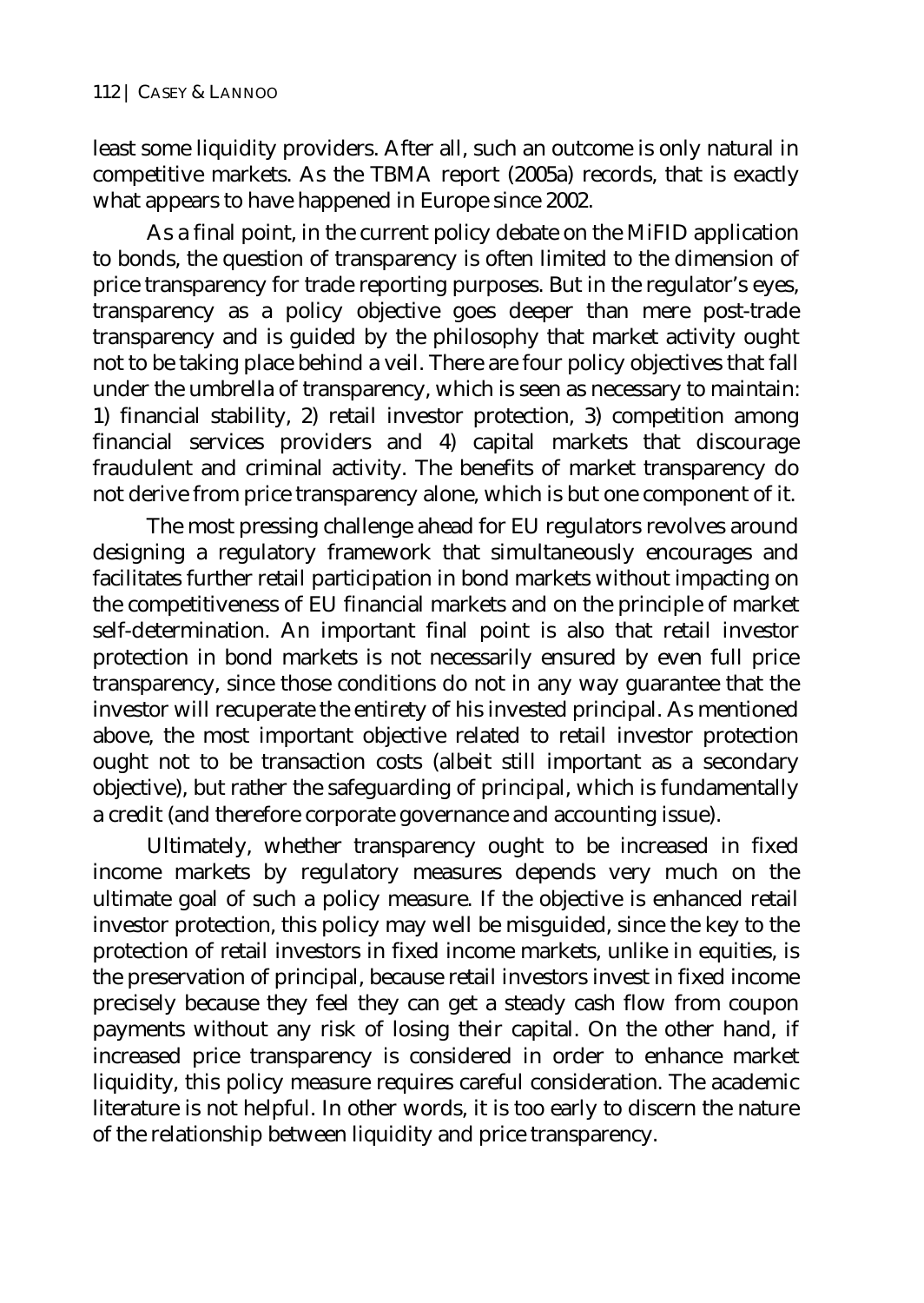# **5. Conclusions**

There are preliminary indications today that the European Commission might seek to enhance transparency in the bond market under the dual argument of increasing investor protection and improving market efficiency. For a number of reasons elucidated in this report, we urge measured and deliberate action on the part of regulators as they embark on the MiFID Art. 65 review, because it is by no means clear that transparency is the best policy instrument to address either of these concerns. This caveat is motivated by the following concerns:

### **The unclear nature of the relationship between price transparency and liquidity**

The exact nature of the relationship between price transparency and liquidity remains a contentious matter and most of the academic research has pointed to a non-linear association between the two variables. That is, liquidity is initially found to improve as transparency increases, but too much transparency can damage liquidity. Too much transparency has the potential to damage the liquidity-providing function by discouraging market-makers from risking their capital to supply it, which would reduce market efficiency. There is certainly not enough evidence on an unambiguous or linear relationship between price transparency and liquidity at this point that would warrant statutory measures aimed at improving price transparency in the European bond market in the name of market efficiency. Thus, blanket transparency requirements covering the entire universe of bonds are likely to hurt liquidity and reduce market efficiency in some market segments, particularly in already less liquid instruments. As far as retail investor protection is concerned, one can question to what extent transparency is the right policy instrument to meet this objective.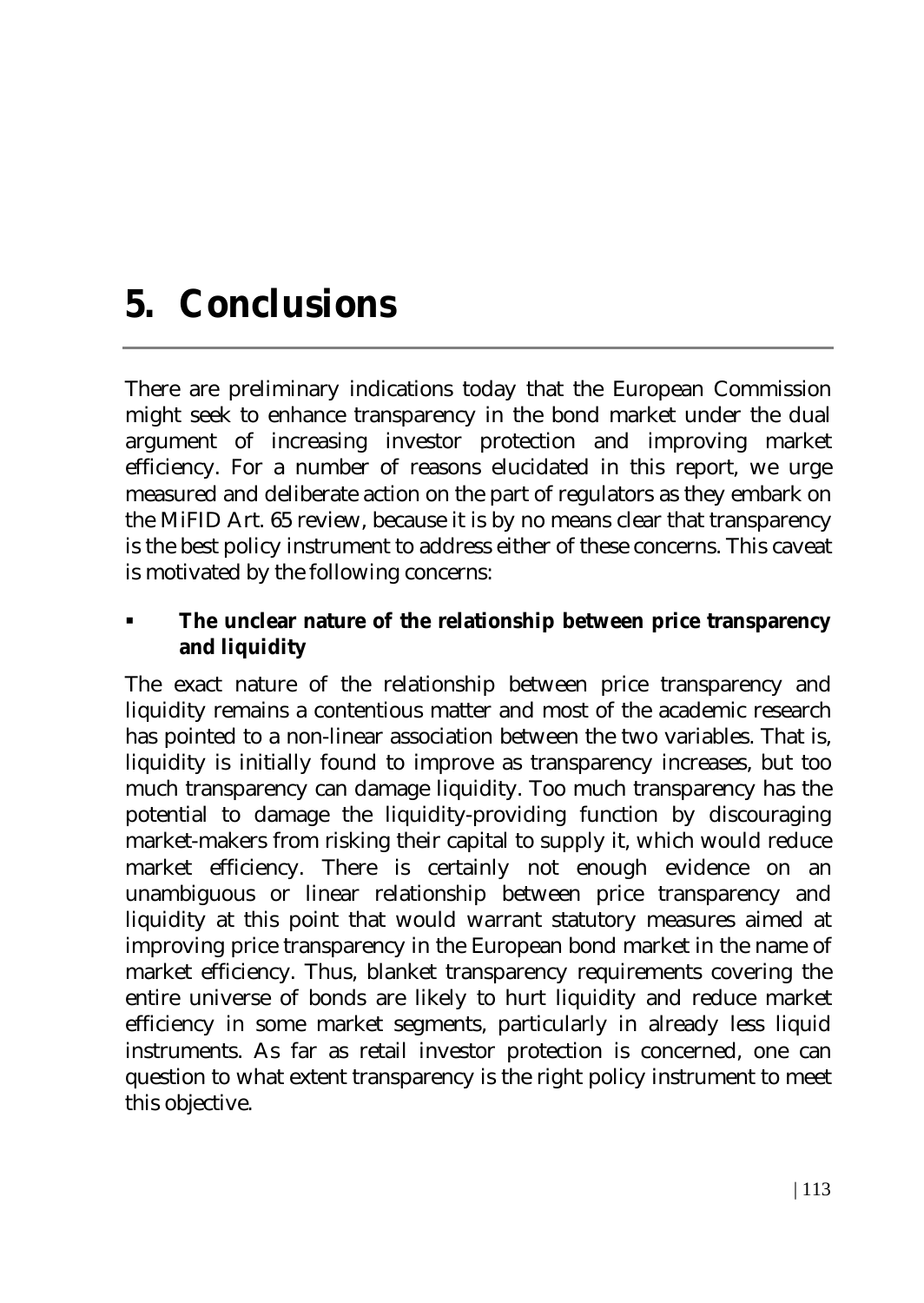### **The likelihood that greater transparency is not a win-win situation for all market participants: some are likely to be worse off**

It is not clear that increasing transparency would lead to a win-win situation for all market participants. In fact, there is evidence to the contrary. For example, when MTS introduced anonymity of trading on its Italian platform in 1997, liquidity improved and transaction costs fell for institutional investors who traded in large blocks. Nevertheless, there are also both theoretical and empirical examples indicating that increasing transparency increases the costs of liquidity provision and the costs for investors to unwind large positions. For example, the introduction of the TRACE post-trade reporting system in the US has lowered transaction costs for retail investors making direct investments. However, it may have increased transaction costs for institutional investors. Since the vast majority of retail investments in fixed income are channelled through funds, such policy measures designed by regulators to protect retail investors might paradoxically damage the very interests they are designed to protect, as funds pass on higher transaction costs to their retail clients, e.g. in the form of lower returns.

### **The risk that excessive attention is placed on transaction costs, rather than principal protection, in a regulatory strategy for retail investor protection**

Bid-ask spreads, or transaction costs more generally, ought not to be considered the only criterion for judging market quality. If the primary objective of introducing greater price transparency into bond markets is to reduce bid-ask spreads, market quality does not necessarily improve as a result, and transaction costs need not necessarily fall either. In addition, in the case of bond market segments characterised by infrequent trading, reducing transaction costs is a secondary concern compared with minimising the risks of not recovering the principal.

If the objective guiding a regulatory strategy to improve transparency is to enhance retail investor protection, focusing on transaction costs may well be misguided policy: the key to the protection of retail investors in fixed income markets, unlike in equities, is the preservation of principal, rather than minimising transaction costs. True, transaction costs for the retail investor will probably fall if the Commission were to mandate greater post-trade transparency. Nevertheless, the typical retail investor follows a buy-and-hold strategy in fixed income investments. Within such a strategy,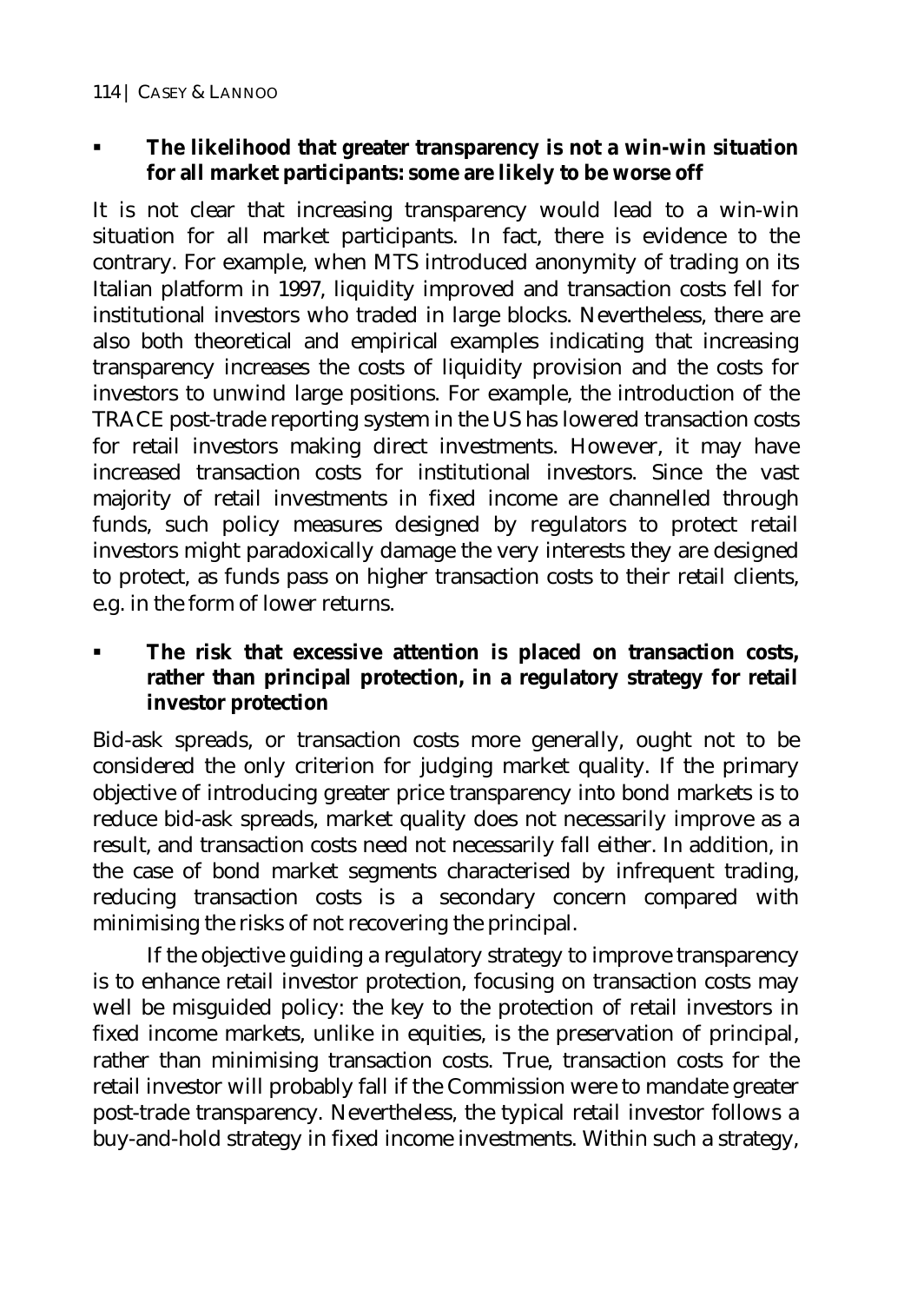only twice in the lifetime of the investment are transaction costs incurred: when the asset is purchased and when it is sold at maturity.

Retail bond trades are infrequent, and retail investors invest in fixed income assets precisely because they often mistakenly feel they can get a steady cash flow from coupon payments without incurring any risk of losing their capital. Therefore, the focus of policy-makers in the field of investor protection ought to be on the points elicited in our strategy for retail transactions in debt securities: investor education, suitability of instruments, principal protection, reducing conflicts of interest, encouraging fund use, and, as an objective secondary to these, ultimately, transaction cost reduction.

### **Related to the preceding point, a danger that what is essentially a wholesale market is fundamentally redesigned to suit the needs of the minute group of retail investors who seek direct access**

Bond markets remain an overwhelmingly wholesale business in terms of traded volumes. Whatever retail participation there is, it is usually indirect. One must therefore question to what extent investor protection concerns ought to be the primordial regulatory imperative—as opposed to market liquidity or efficiency, for example—and whether the policy debate is excessively influenced by these concerns. Policy decisions may entail tradeoffs between regulatory objectives. In the face of such a trade-off, it is not clear why investor protection concerns—when they are addressed by measures that may be inimical to market liquidity, such as e.g. greater price transparency—ought to be the overriding imperative given the wholesale nature of the bond business.

Therefore, there ought to be a serious policy debate on whether direct retail participation in bond markets, for sub-investment grade securities and less liquid investment grade issues should be curtailed in order to prevent retail investor concerns from driving the design of markets when the retail segment of the market is so small compared to the inter-dealer and institutional segments.

At the same time, we do not recommend the *mandatory* use of funds for retail investors across all debt classes, particularly in very liquid EU or US government bonds or liquid, highly-rated corporate debt securities. Direct retail investor participation in bond markets enhances market liquidity and acts as a disciplining mechanism on bond funds. This consideration is all the more important in an environment such as the EU,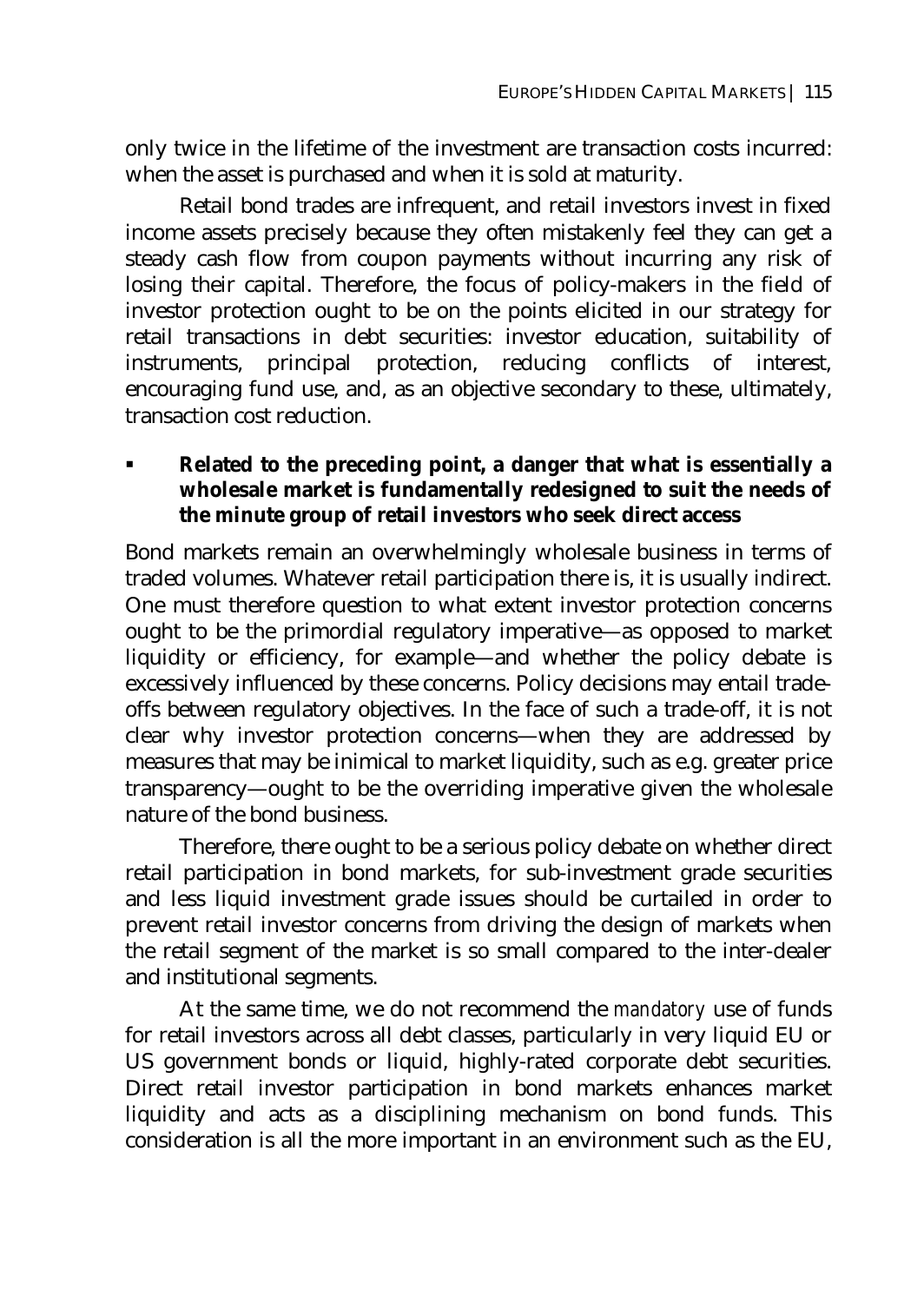where asset management is known to be far below its potential efficiency and where competitive forces are not yet given a free rein.

The central policy objective related to investor protection in bond markets ought therefore not to be the elimination of risk (which is impossible) but to find ways for investors to minimise risk, given their preferred risk profile.

### **The different transparency imperatives for equity markets and bond markets, and even in various segments of the bond universe**

If the Commission were to mandate provisions for pre- and post-trade transparency in bond markets, it should not create blanket provisions that cover the whole fixed income universe, as is the case for equities. This is due to the recognition that typically, one equity share exists for a firm, whereas the same firm can issue hundreds of bonds in different currencies and with different maturities, risk profiles and yields, options such as convertibility into equity shares, seniority, etc. As a result, if regulators pursue transparency, statutory transparency requirements should be carefully tailored to specific market segments. For example, there is little economic justification for imposing costs on market-makers to increase post-trade transparency of fundamentally illiquid bonds that trade less than once a year. The value at which the last trade was conducted may be of no economic significance whatsoever a year later. The vast majority of corporate bonds hardly ever trade hands: for example, of the 70,000 or so TRACE-eligible corporate bonds, only some 22,000 were traded in 2003.

Occasionally, market regulation is influenced by lessons learned from academic research. For a variety of reasons, research on market microstructure has focused almost exclusively on equities. Virtually no academic literature exists on bond market microstructure. As a result, regulators must be careful not to draw hasty conclusions from such equitycentric literature. As we have shown in Chapter 4, the numerous differences between stocks and bonds, not only in their characteristics, but also in their investor base, holding patterns and surrounding market architectures, render the applicability of theoretical models developed in the academic literature to bond markets questionable at best.

 **The risk that regulation imposes a top-down market architecture that reduces flexibility and innovation** 

Before the Commission mandates greater price transparency in bond markets, it ought to assess to what extent market-driven solutions can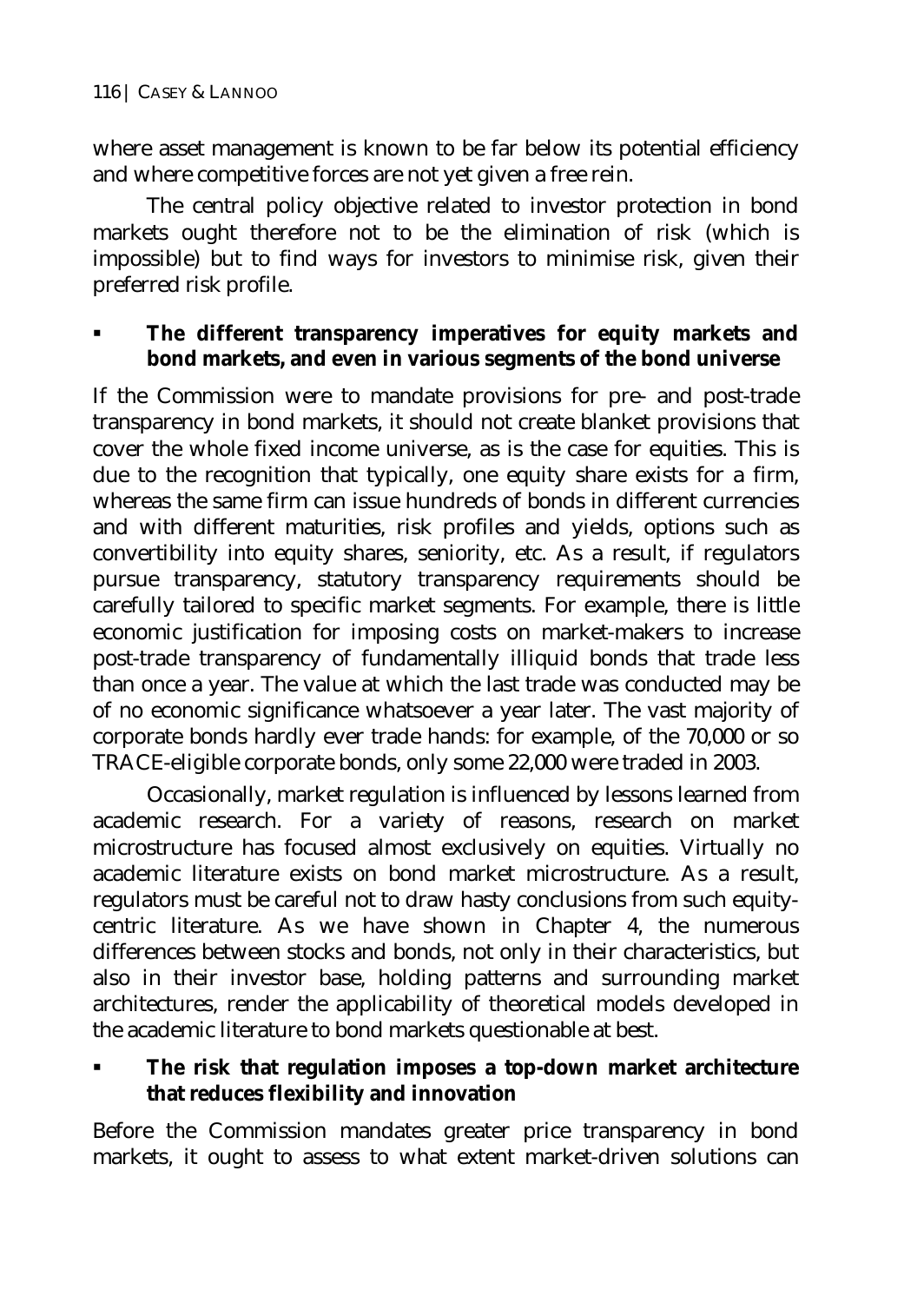deliver the same result in a more efficient and market-friendly (and hence growth-friendly) way. For example, technological progress and financial innovation have led to a marked improvement in pre-trade transparency in the European bond market, in the form of inter-connected electronic trading platforms.

A central facet of any regulatory strategy is to clearly identify market failures and, conditional on this, to find the appropriate and least costly regulatory instrument to address a specific market failure. Whether transparency ought to be increased in fixed income markets depends very much on the ultimate goal of such a policy measure. As we explained in the report and above, whether transparency is the best instrument to pursue the objectives of investor protection and a smooth operation of securities markets in the bond universe is highly debatable.

Above all, the very successful evolution of (corporate) bond markets within an almost exclusively self-regulatory framework over the past few decades, coupled with their explosive rates of growth and innovation, imposes a certain responsibility on the part of regulators to proceed slowly and with great caution, if and when they deem it necessary to intervene with new statutory measures. These conclusions are all the more important in the context of the Lisbon Agenda, as the EU struggles to restore growth and competitiveness to flagging national economies.

### **The danger of seeing transparency as an end in itself without properly assessing whether it is economically justified**

It is not clear why bond market transparency should be an end in and of itself, and there is no economic justification for treating market transparency as an end for regulators to pursue for its own sake. As it stands, the MiFID does not sufficiently spell out why more, rather than less, transparency is desirable. For example, the recitals of MiFID only argue that transparency is necessary to achieve the regulatory objectives of "protecting investors and ensuring the smooth operation of securities markets". These recitals do not explain what are the mechanisms by which transparency leads to enhanced market efficiency and investor protection, nor do they recognise the possibility of a trade-off between transparency and liquidity. In other words, greater transparency could precisely lead to a less smooth functioning of securities markets, and hence may not be the proper instrument (at least in certain market segments) to pursue the objective of market efficiency or stability.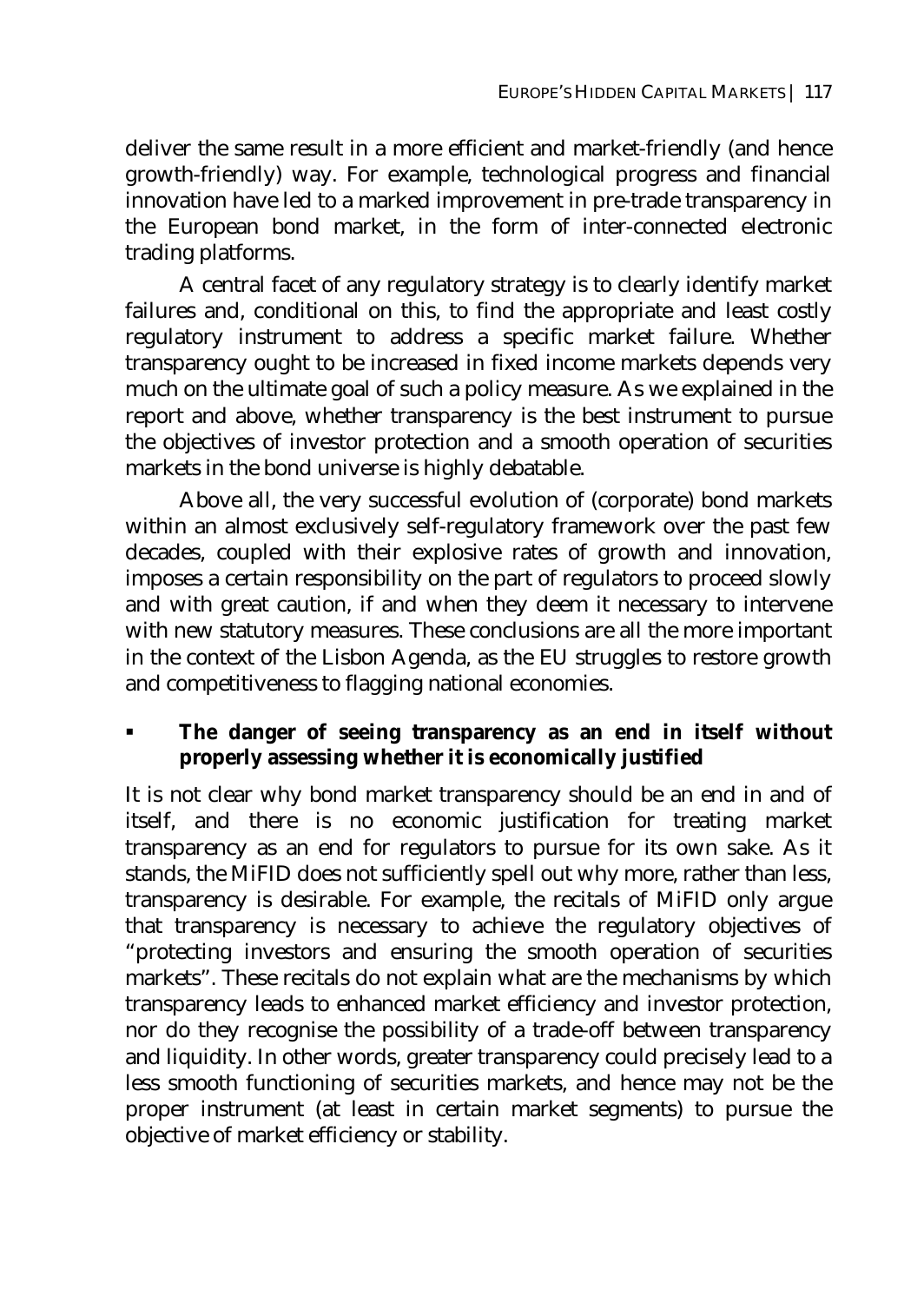- Allen, H., J. Hawkins and S. Sato (2001), "Electronic trading and its implications for financial systems", *Electronic Finance: A New Perspective and Challenges*, BIS Papers No. 7, Bank for International Settlements, Basel.
- Amihud, Yakov and Haim Mendelson (1986), "Asset Pricing and the Bid-Ask Spread", *Journal of Financial Economics*, Vol. 17, pp. 223-249.

(1991), "Liquidity, Maturity, and the Yields on US Treasury Securities", *Journal of Finance*, Vol. 46, pp. 1411-1425.

- Andersen, Jens Verner and Per Plougmand Baertelsen (2004), "Liquidity and Transparency in the Danish Government Bond Market", *Monetary Review*, Danmarks Nationalbank, 2nd Quarter.
- Ayanian, John (2002), "Corporate Bond Market Transparency and Debt Mark-Up Regulation", paper presented at the Bond Market Association Regional Bond Dealers Management Conference, Orlando, Florida, 30 January–1 February.
- Baele, Lieven, Annalisa Ferrando, Peter Hördahl, Elizaveta Krylova and Cyril Monnet (2004), *Measuring Financial Integration in the Euro Area*, ECB Occasional Paper No. 14, European Central Bank, Frankfurt, May.
- Bank for International Settlements (BIS) (2003), *Guide to the International Financial Statistics*, BIS Papers No. 14, February, pp. 13-14.
- –––––––– (2004), http://www.bis.org/publ/rpfx05a.pdf.
- –––––––– (2005), "Financial Markets Integration in Europe: The ECB's View", speech by Jean-Claude Trichet, *BIS Review*, 39/2005.
- Bartram, Söhnke and Frank Fehle (2004), "Competition among Alternative Option Market Structures: Evidence from Eurex vs. Euwax", unpublished paper.
- Batten, Jonathan, Thomas Fetherston and Peter Szilagyi (eds) (2004), *European Fixed Income Markets: Money, Bond, and Interest Rate Derivatives*, New Jersey: John Wiley & Sons, Ltd.
- Bearing Point (2005), *The Electronic Bond Market 2005: An Analysis of the Electronic Bond Market in the Eurozone*.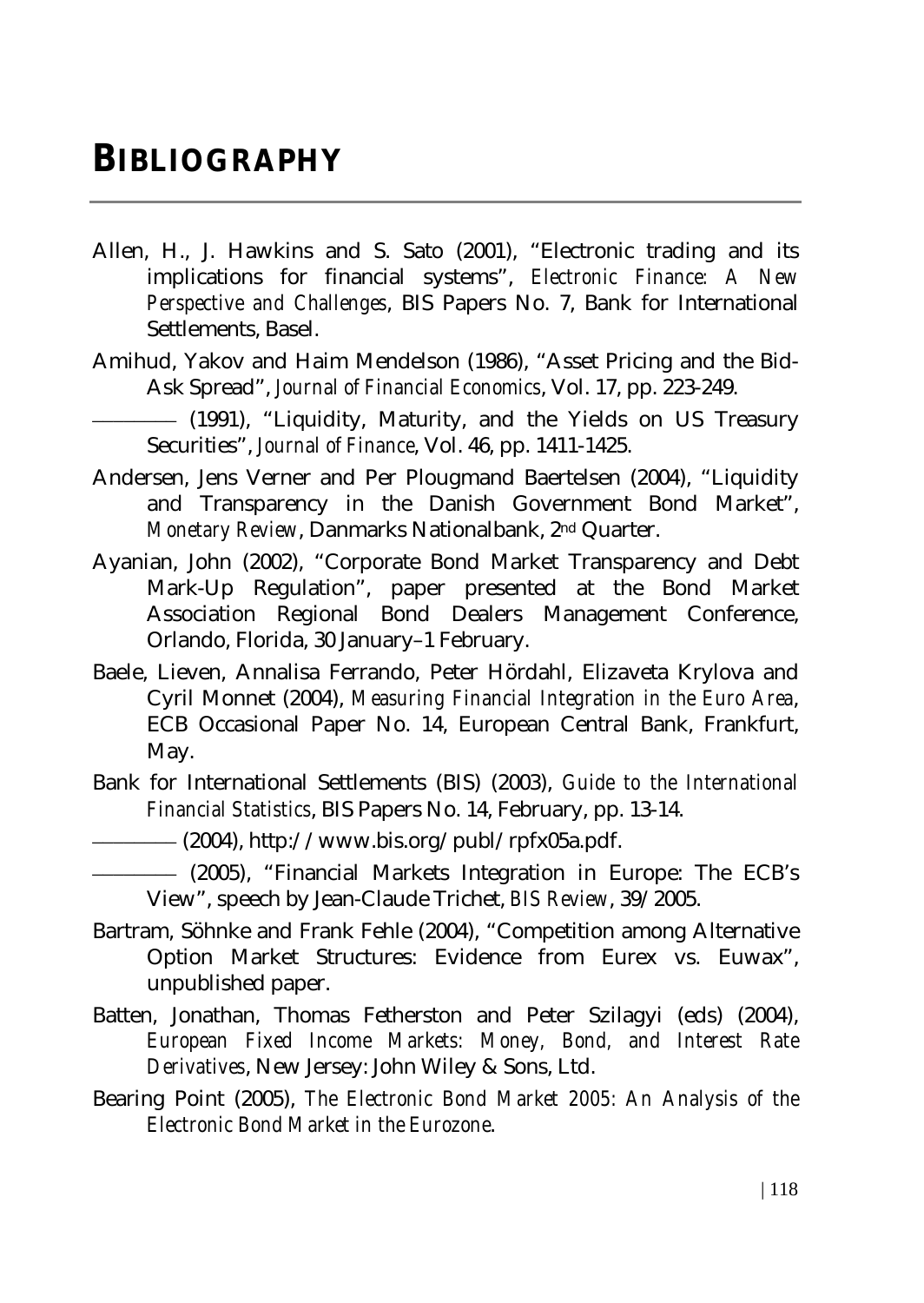- Beck, Thorsten, Ross Levine and Norman Loayza (1999), *Financial Intermediation and Growth: Causality and Causes*, Central Bank of Chile Working Paper 56, Santiago.
- Bessembinder, Hendrik, William Maxwell and Kumar Venkataraman (2005), "Optimal Market Transparency: Evidence from the Initiation of Trade Reporting in Corporate Bonds", unpublished paper.
- Blommenstein, Hans (1998), "The Role of Banks in Capital Markets: Structural Changes, Functioning and Prospects for the 21st Century", in Shahid Javed Burki and Guillermo E. Perry (eds), *Banks and Capital Markets: Sound Financial Systems for the 21st Century*, Annual World Bank Conference on Development in Latin America and the Caribbean, San Salvador, El Salvador.
- Bradberry, Adam (2005), "UK Regulator Plans to Fine Citigroup over Bond Trade", *Wall Street Journal*, 30 May.
- Camdessus, Michel (1999), "Stable and Efficient Financial Systems for the 21st Century: A Quest for Transparency and Standards", paper presented at the 24th Annual IOSCO Conference, Lisbon.
- Chae, Joon and Albert Wang (2004), "Who Makes Markets? The Role of Dealers and Liquidity Provision", unpublished paper, Massachusetts Institute of Technology, Cambridge, MA.
- Chemmanur, T. and P. Fulghieri (1994), "Investment Bank Reputation, Information Production, and Financial Intermediation", *Journal of Finance*, Vol. 54, pp. 57-76.
- Cheung, Chung, Frank de Jong and Barbara Rindi (2005), *Trading European Sovereign Bonds: The Microstructure of the MTS Trading Platform*, ECB Working Paper Series No. 432, European Central Bank, Frankfurt.
- Chordia, Tarun, Richard Roll and Avanidhar Subrahmanyam (2000), "Commonality in Liquidity", *Journal of Financial Economics*, Vol. 56, pp. 3-28.
- Christie, W. and P. Schultz (1994), "Why do NASDAQ Market-makers Avoid Odd-Eighth Quotes?", *Journal of Finance*, Vol. 49, pp. 1813- 1840.
- Chung, Joanna (2005), "Fitch turns negative on Italy and Portugal", *Financial Times*, 29 June.
- Clark, David O. (2005), "Liquidity and transparency in the bond markets: Is there a trade off?", personal view, presentation to the Centre for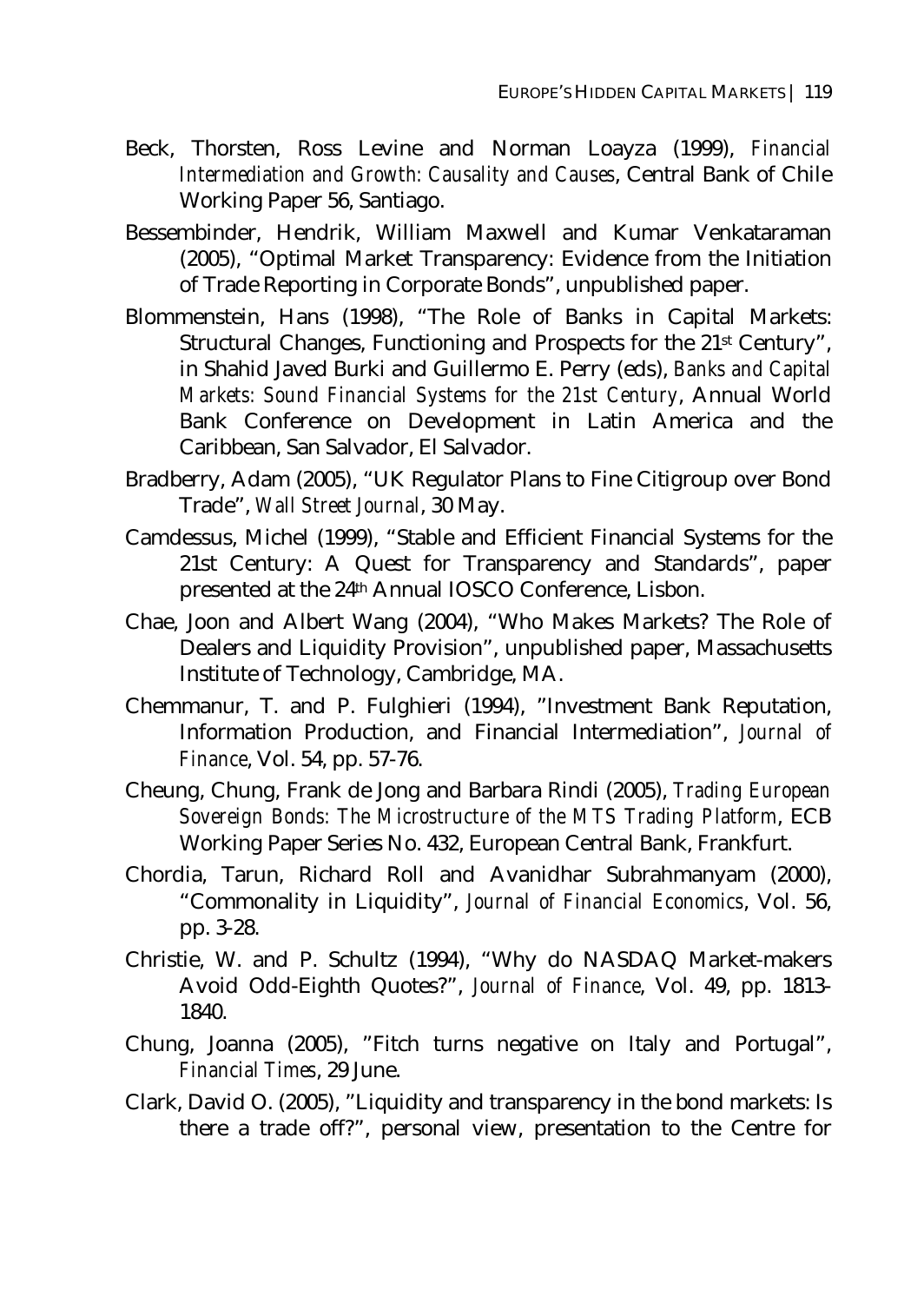European Policy Studies workshop on European Bond Markets: Quo vadis, Regulator?, Brussels, 17 May.

Davis, Philip E. (2001), *Multiple Avenues of Intermediation, Corporate Finance and Financial Stability*, IMF Working Paper, 01/115, International Monetary Fund, Washington, D.C.

–––––––– (2002), "Institutional Investors, Corporate Governance and the Performance of the Corporate Sector", *Economic Systems*, Vol. 26, Issue 3, pp. 203-229.

- De Bondt, Gabe (2002), *Euro Area Corporate Debt Securities Market*, ECB Working Paper No. 164, European Central Bank, Frankfurt.
- De Bondt, G. and D. Marqués-Ibáñez (2005), "High-yield bond diffusion in the United States, the United Kingdom and the euro area", *Journal of Financial Services Research*, Vol. 27 (2), pp. 163-181.
- de Jong, Frank and Joost Driessen (2004), "Liquidity Premia in Corporate Bond and Equity Markets", University of Amsterdam, unpublished paper.
- Dutordoir, Marie and Linda Van de Gucht (2004), "Determinants of Stockholder Reactions to Convertible Debt, Offering Announcements: An Analysis of the Western European Market", paper prepared for the Meetings of the EFMA (European Financial Management Association), Basel, 30 June–3 July.
- ECB (2004), *The Euro Bond Market Study*, December.

–––––––– (2005a), *Government Debt Management in the Euro Area - Recent Theoretical Developments and Changes in Practices*, Occasional Paper No. 25, Frankfurt, March.

–––––––– (2005b), *Trading European Sovereign Bonds: The Microstructure of the MTS Trading Platform*, ECB Working Paper Series No. 432, Frankfurt.

- [The] Economist (2005), "The Market and Methuselah", 10 February.
- Edison, Hali, Ross Levine, Luca A. Ricci and Torsten M. Slok (2002), *International Financial Integration and Economic Growth*, IMF Working Paper 02/145, International Monetary Fund, Washington, D.C.
- Edwards, A., L. Harris and M. Piwowar (2004), *Corporate Bond Market Transparency and Transaction Costs*, US SEC Working Document, Securities and Exchange Commission, Washington, D.C.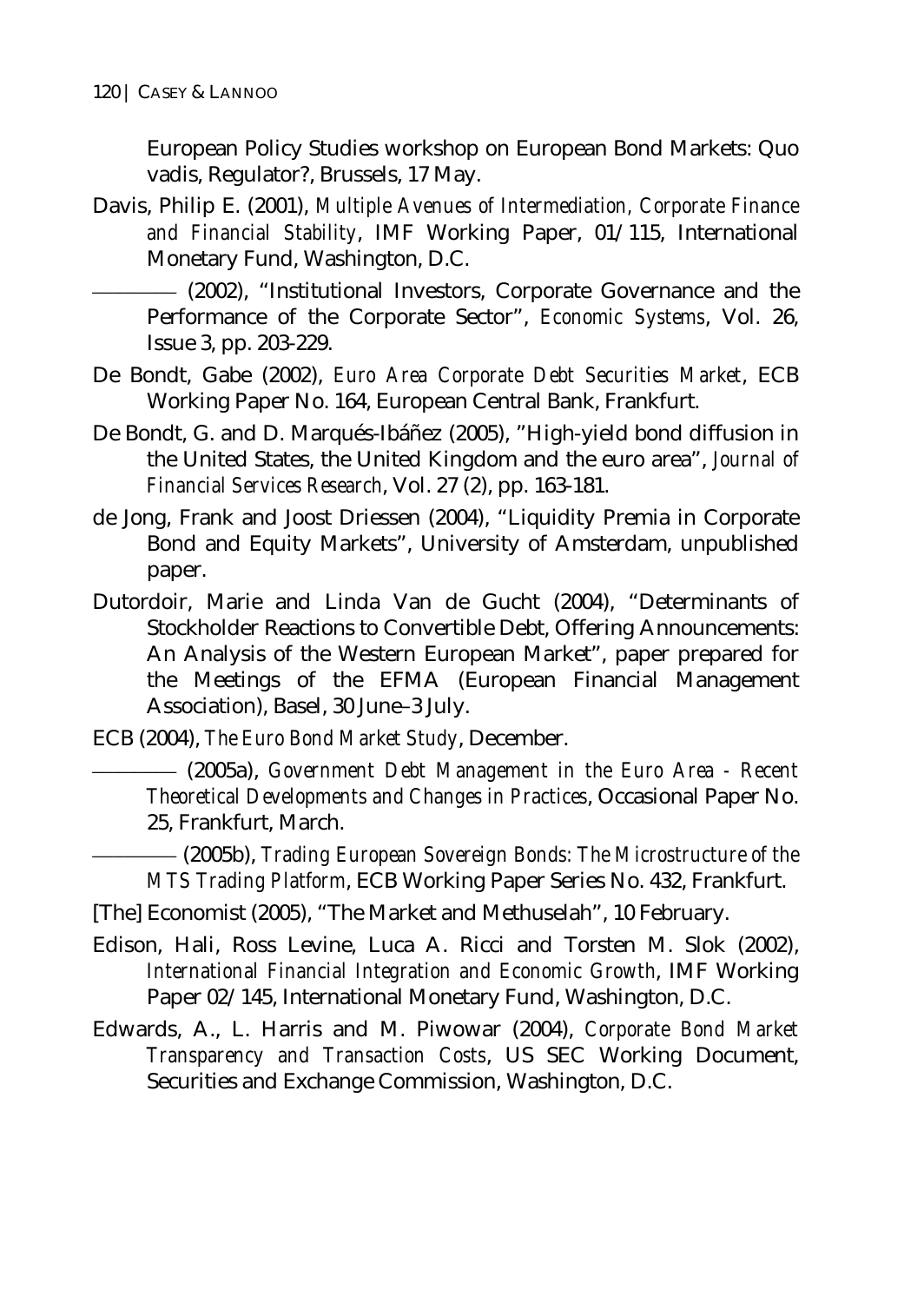- Eijffinger, Sylvester and E. Schaling (1993), "Central Bank Independence in Twelve Industrial Countries", *Quarterly Review*, Banca Nazionale del Lavoro, Vol. 184, pp. 49-89.
- Ellis, Katrina, Roni Michaely and Maureen O'Hara (2005), "Competition in Investment Banking: Proactive, Reactive, or Retaliatory?", Cornell University, unpublished paper.
- Elton, E.J. and T.C. Green (1998), "Tax and Liquidity Effects in Pricing Government Bonds", *Journal of Finance*, Vol. 53, No. 5, pp. 1533-1562.
- Esho, Neil, Michael Kollo and Ian Sharpe (2004), *Eurobond Underwriter Spreads*, Financial Markets Group Discussion Paper 503, London School of Economics.

European Commission (2002), *The EU Economy: 2002 Review*, Brussels.

- –––––––– (2004), *Green Paper on Confronting Demographic Change: A New Solidarity between the Generations*, Brussels, 16.3.2005. COM(2005) 94 final.
- –––––––– (2005), *Green Paper on Financial Services*, 2005-2010, COM (2005) 177.
- European Financial Management Association (EFMA) (2003), Annual Conference Paper No. 802, EFMA 2003 Helsinki Meetings.
- European Parliament (2005), *Report on current state of integration of EU financial markets*, Committee on Economic and Monetary Affairs, Rapporteur: Ieke van den Burg, FINAL A6-0087/2005.
- Eyerman, Edward and John Hatton (2004), "Association of British Insurers Call for Bond Market Standards" (www.gtnews.com).
- Fan, Joseph, Sheridan Titman and Garry Twite (2004), "An International Comparison of Capital Structure and Debt Maturity Choices", unpublished paper presented at the 2003 European Finance Association Conference, forthcoming, *Journal of Finance*.
- Fernandez, Frank (1999), *Liquidity Risk: New Approaches to Measurement and Monitoring*, Securities Industry Association, December.
- Fink, Gerhard, Peter Haiss and Sirma Hristoforova (2003), *Bond Markets and Economic Growth*, IEF Working Papers, Research Institute for European Affairs, No. 49, Vienna, April.
- Firth, M. (1995), "The Impact of Institutional Stockholders and Managerial Interests on the Capital Structure of Firms", *Managerial and Decision Economics*, Vol. 16, pp. 167-175.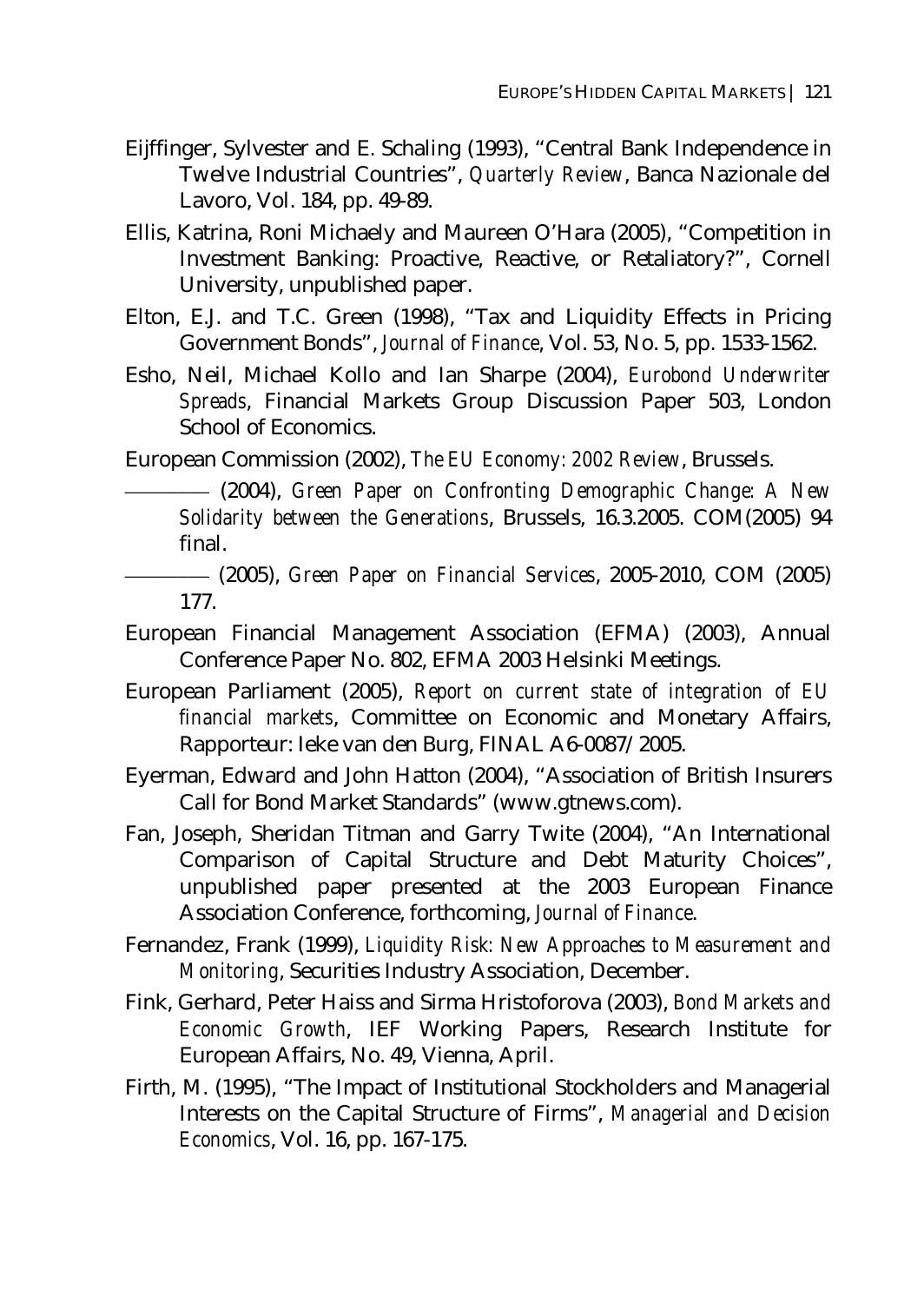- Fleming, Michael (2001), *Measuring Treasury Market Liquidity*, Federal Reserve Bank of New York Staff Report 133, New York.
- Furfine, Craig (2001), "Do Macro Announcements Still Move the Bond Market?", BIS *Quarterly Review*, June.
- Furfine, C. and E.M. Remolona (2002), "Price discovery in a market under stress: The US Treasury market in fall 1998", BIS *Quarterly Review*.
- Goldfinger, Charles (2003), *ISD II Directive Debate about the Trading Venue Diversity: The Tree and the Forest*, study by Global Electronic Finance Management, Brussels.
- Golub, Ben and Leo Tilman (2000), "New Benchmarks for Debt Markets: No Room for Nostalgia in Fixed Income", Commentary, *Risk Magazine*, July.
- Gravelle, Toni (2002), *The Microstructure of Multiple-Dealer Equity and Government Securities Markets: How They Differ*, Bank of Canada Working Paper 2002-9, Ottawa.
- Green, Richard C., Burton Hollifield and Norman Schurhoff (2004), *Financial Intermediation and the Costs of Trading in an Opaque Market*, Carnegie Mellon Working Paper, Carnegie Mellon University, Tepper School of Business, GSIA Working Papers, No. 2004-11.
- Hakansson, Nils (1998), *The Role of a Corporate Bond Market in an Economy and in Avoiding Crises*, University of California Berkeley Working Paper, Berkeley, CA.
- Hatton, John (2005), "European Bond Documentation and Ineffective Negative Pledges", *Fitch Ratings*, January.
- Herring, Richard and Nathporn Chatusripitak (2001), *The Case of the Missing Market: The Bond Market and Why It Matters for Financial Development*, Wharton School working paper, Wharton School Center for Financial Institutions, University of Pennsylvania, Center for Financial Institutions Working Papers, No. 01-08.
- Houweling, Patrick, Albert Mentink and Tim Vorst (2003), "How to Measure Corporate Bond Liquidity?", unpublished paper, Erasmus University, Rotterdam.
- *IFR Magazine* (2005), 8 January.
- IMF (2001), *International Capital Markets*, International Monetary Fund, Washington, D.C.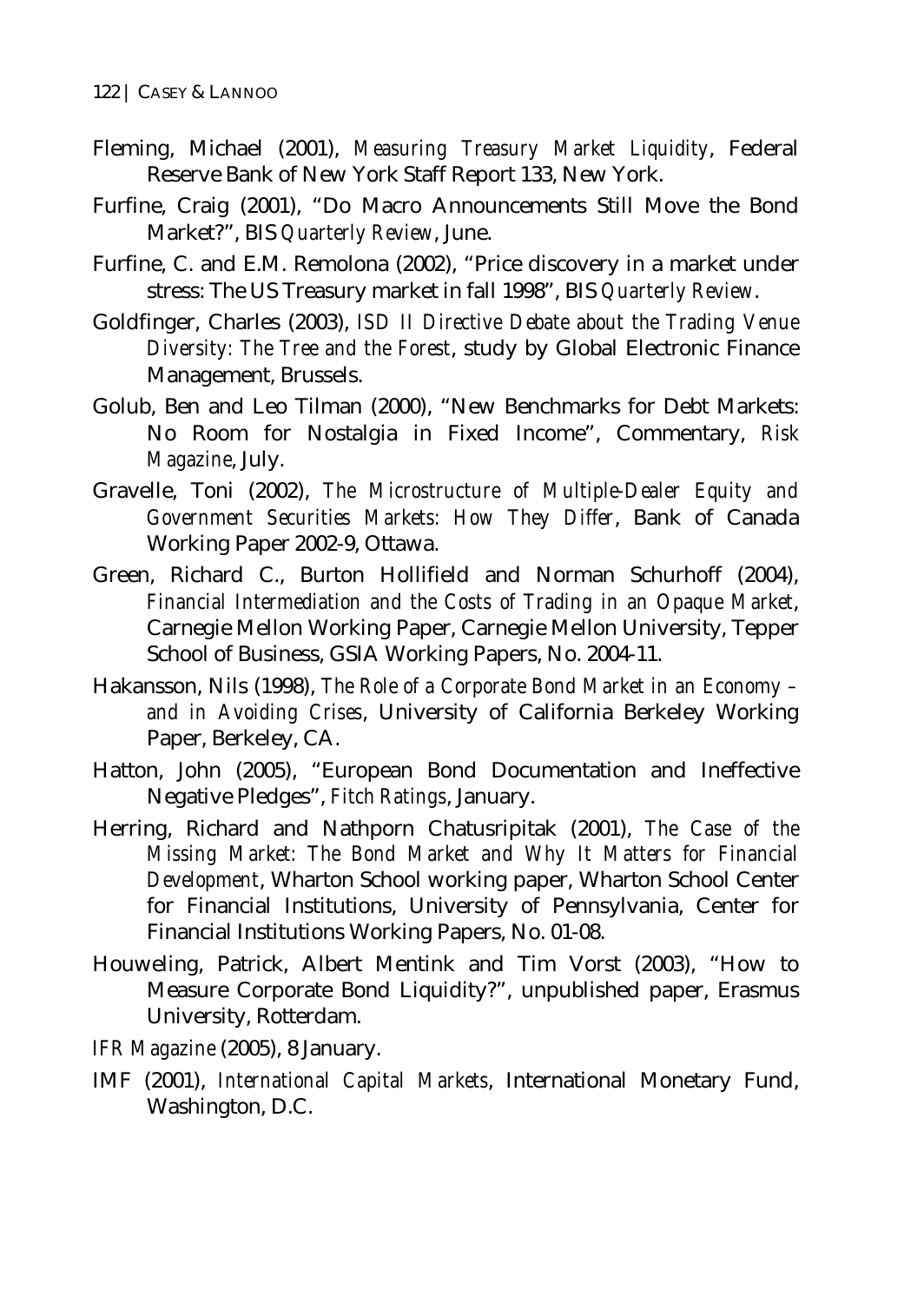- IMF (2004), *IMF Country Report No. 04/249*, Article IV Consultation Report, International Monetary Fund, Washington, D.C., August.
- IMF and World Bank (2001), *Developing Government Bond Markets: A Handbook*, Washington, D.C.
- International Financial Services London (2004), *International Financial Markets in the UK*, May
- IOSCO (International Organisation of Securities' Commissions) (2001), *Transparency and Market Fragmentation*, report from the Technical Committee of the IOSCO, November.
- ISMA (2004), *European Repo Market Survey*, December.
- Issing, Otmar (2002), "Monetary Policy in an Environment of Global Financial Markets", paper presented at Launching Workshop of the ECB-CFS Research Network on Capital Markets and Financial Integration in Europe, Frankfurt am Main, 29 April.
- Jeanneau, Serge (2000), "Derivatives Markets", BIS *Quarterly Review*, February.
- Jones, Charles and Mark Lipson (1998), *Sixteenths: Direct Evidence on Institutional Trading Costs*, Columbia University Working Paper, New York, NY.
- Joys, Jonathan (2001), *Electronic Trading Systems and Fixed Income Markets*, Working Paper, Centre for Digital Strategies, Tuck School of Business, Dartmouth University, Dartmouth, NH.
- Karpoff (2004), Walt Disney Company's Sleeping Beauty Bonds Duration Analysis, University of Washington School of Business Case Study, April (http://faculty.washington.edu/karpoff/FIN%20509/ Sleeping\_Beauty\_case.doc).
- Langton, John (2005), "Foreword", 2005 *Euromoney International Debt Capital Markets Handbook*, London: Euromoney Books.
- Levich, Richard (1998), *International Financial Markets: Prices and Policies*, New York, NY: McGraw-Hill/Irwin.
- Levin, Mattias (2003), *Competition, Fragmentation and Transparency: Providing the Regulatory Framework for Fair, Efficient and Dynamic European Securities Markets, Assessing the ISD Review*, CEPS Task Force Report No. 46, Centre for European Policy Studies, Brussels.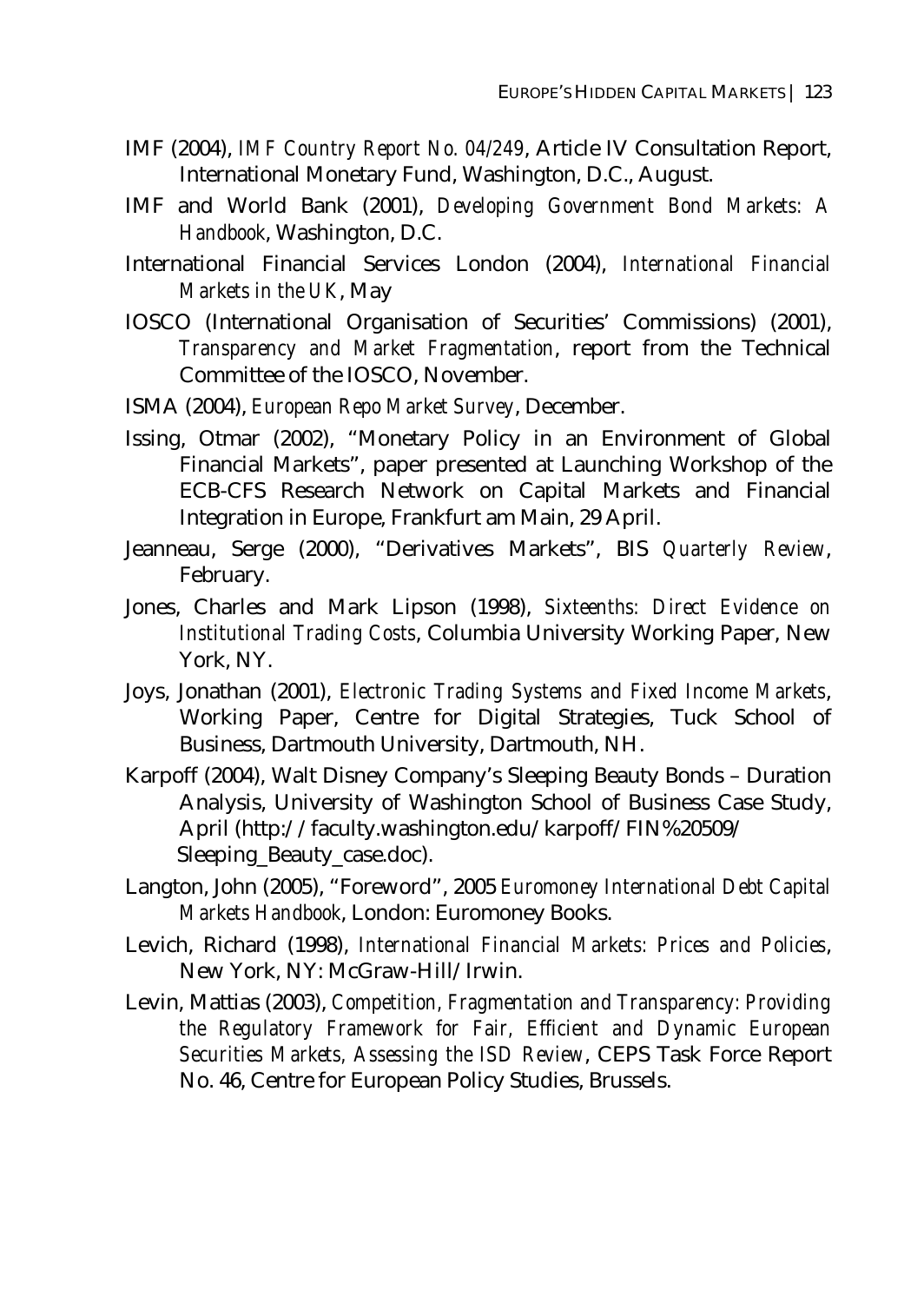- Levine, Ross (2004), *Finance and Growth: Theory and Evidence*, NBER Working Paper No. W10766, National Bureau of Economic Research, Cambridge, MA.
- Levine, Ross and Sara Zervos (1999), *Stock Markets, Banks, and Economic Growth*, Policy Research Working Paper Series 1690, World Bank, Washington, D.C.
- Levine, Ross, Thorsten Beck and Norman Loayza (1999), *Finance and the Sources of Growth*, Policy Research Working Paper Series 2057, World Bank, Washington, D.C.
- Llewellyn, David (1999), *The Economic Rationale for Financial Regulation*, Occasional Paper 1, Financial Services Authority, London, April.
- Manaster, Steven and Steven Man (1999), *Sources of Market-making Profits: Man Does Not Live by Spread Alone*, Virginia Tech Working Paper, Blacksburg, VA.
- McCauley, Robert (1999), *The Euro and the Liquidity of European Fixed Income Markets*, BIS Committee on the Global Financial System (CGFS) Paper Series 11, Bank for International Settlements, Basel.
- Melnik, Arie and Doron Nissim (2004), *Issue Costs in the Eurobond Market: The Effects of Market Integration*, Columbia University Working Paper, New York, NY.
- MTS (2003), The Liquidity Pact: Enhancing Efficiency in the European Bond Market (www.mtsgroup.org/newcontent/news/d\_new/ the liquidity pact mts.pdf).
- Munter, Päivi (2005), "ESpeed increases offer for MTS", *Financial Times*, 15 June.
- Murinde, Victor, Juda Agung and Andy Mullineux (2004), "Patterns of Corporate Financing and Financial System Convergence in Europe", *Review of International Economics*, Vol. 12, No. 4, pp. 693-705, September.
- OECD (Organisation for Economic Cooperation and Development) (2004), *Financial Market Trends*, October.
- O'Hara, Maureen (1995), *Market Microstructure Theory*, Cambridge: Blackwell Business.

–––––––– (2004), *Liquidity and Financial Market Stability*, National Bank of Belgium Working Paper No. 55, Brussels.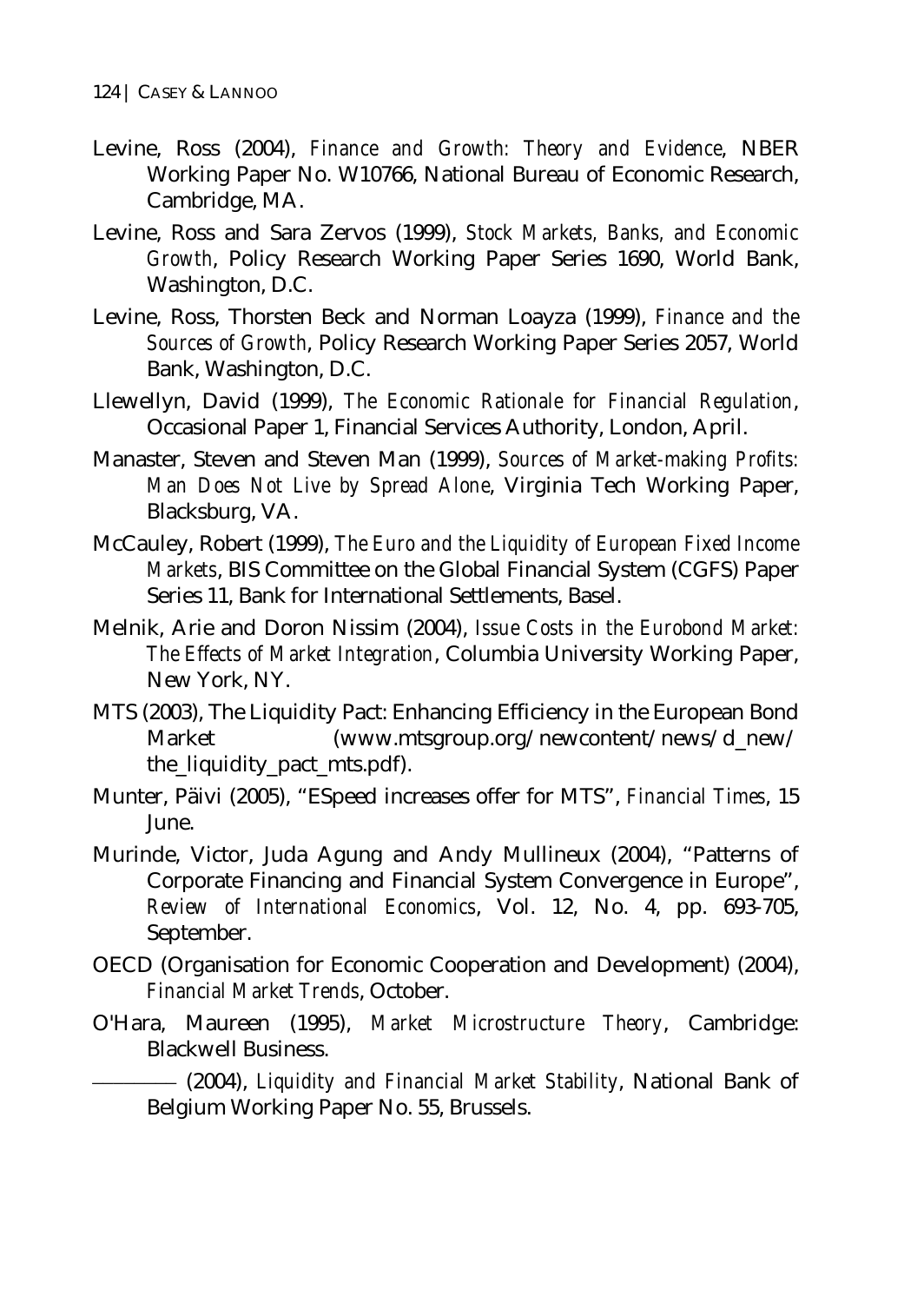- O'Kane, Gerry (2005), "Genesis of a European Revolution", *FT Mandate*, January.
- Pagano, Marco and Ernst-Ludwig von Thadden (2004), "The European Bond Markets under EMU", *Oxford Review of Economy Policy*, Vol. 20 (4), pp. 531-554.
- Persaud, Avinash (2000), "The Puzzling Decline in Financial Market Liquidity", *Risk Magazine*, June.
- Pesek, William, Jr. (2005), "Bondholders in Japan Can Breathe Easily This Year", *International Herald Tribune*, 17 February.
- Pierron, Axel (2004), *Electronic Trading in European Fixed Income Markets*, Celent Communications, http://www.celent.com/PressReleases/ 20041006/ETradingEuropean.htm.
- Pirrong, Craig (2003), "Bund for Glory, or It's a Long Way to Tip a Market," University of Houston Working Paper, Houston, TX.
- Rajan, Raghuram and Luigi Zingales (2002), "Banks and Markets: The Changing Character of European Finance", paper presented at Second ECB Central Banking Conference, Frankfurt am Main, 24-25 October.
- Ready, Mark (2001), "The Specialist's Discretion: Stopped Orders and Price Improvement", *The Review of Financial Studies*, Vol. 14, No. 3, Fall, pp. 681-704.
- Richebächer, Kurt (1969), "The Problems and Prospects of Integrating European Capital Markets", *Journal of Money, Credit and Banking*, Vol. 1, No. 3, August, pp. 336-346.
- Ruth, Heather (1999), "The Future Is Now: What Should that Mean for Regulation of the Bond Markets?", speech delivered at the symposium on Reexamining the Regulation of Capital Markets for Debt Securities, Washington, D.C.
- Saunders, Anthony, Anand Srinivasan and Ingo Walter (2002), "Price Formation in the OTC Corporate Bond Markets: A Field Study of the Inter-Dealer Market"*, Journal of Economics and Business*, Vol. 54, No. 1, pp. 95-113.
- Scalia, Antonio and Vlerio Vaca (1997), "Does Market Transparency Matter?", BIS Papers No. 2: *Market liquidity: Proceedings of a workshop*, Bank for International Settlements, Basel, April.
- Schiantarelli, Fabio and Alessandro Sembenelli (1997), *The Maturity Structure of Debt: Determinants and Effects on Firms' Performance*, World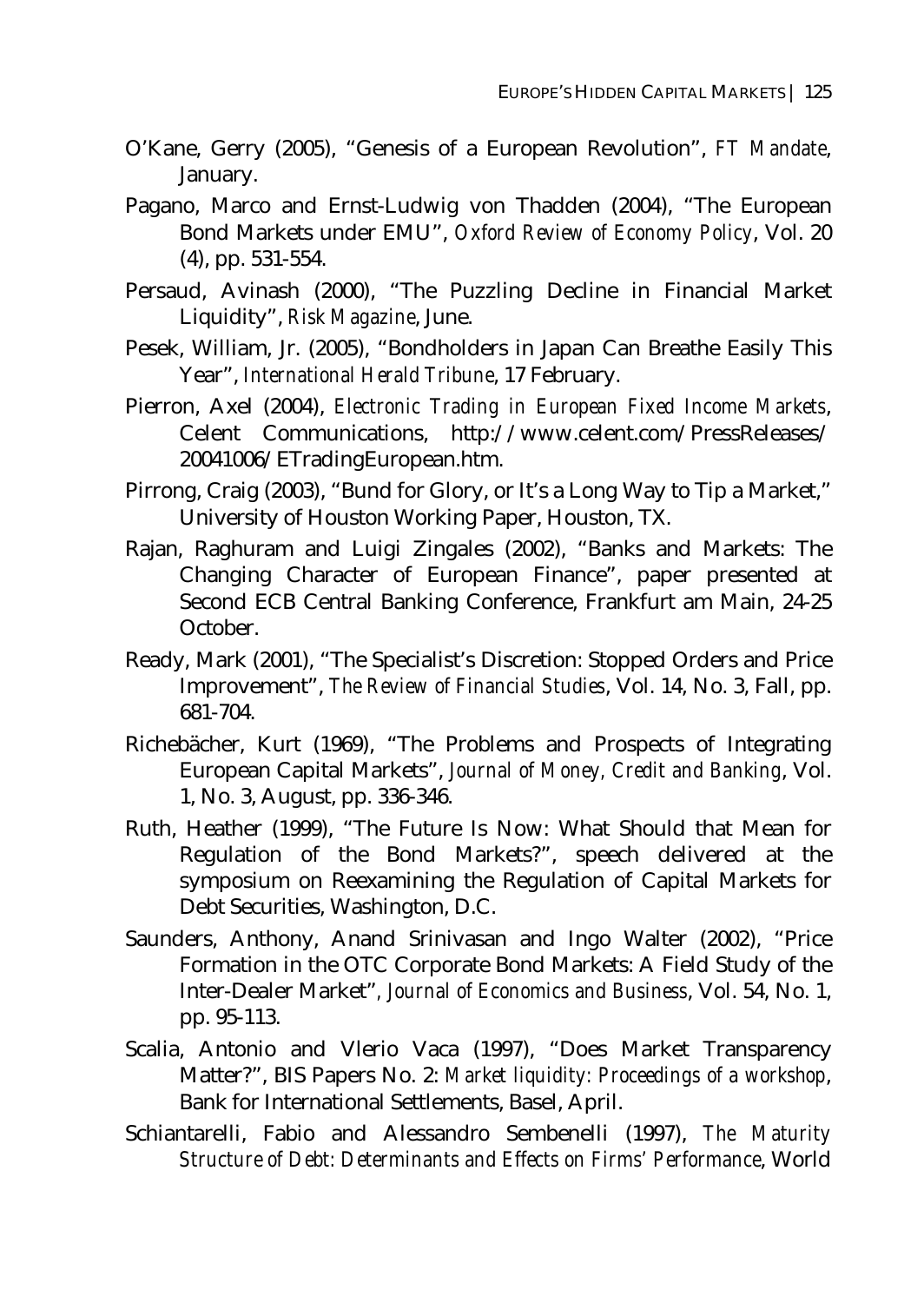Bank Policy Research Working Paper WPS1699, World Bank, Washington, D.C.

- Schultz, Paul (2000), "Corporate Bond Trading Costs: A Peek Behind the Curtain", *Journal of Finance*, Vol. 56, No. 2, pp. 677-698.
- Shen, Qian, Andrew Szakmary and Subhash Sharma (2004), "Price Momentum and Trading Volume in Commodity Futures Markets", paper presented at Financial Management Association Meetings, New Orleans, LA, October.
- Shulman, Doug (2004), "An Overview of the Regulation of Bond Markets", testimony before the Committee on Banking, Housing and Urban Affairs, United States Senate, 17 June.
- Simensen, Ivar (2005a), "Demand prompts Athens to beef up 30-year offer", *Financial Times*, 3 March.

- Solans, Eugenio Domingo (2003), Member of the Governing Council and of the Executive Board of the European Central Bank, speech delivered at the 7<sup>th</sup> Central European Covered Bond Conference, Berlin, 13 October.
- Standard and Poor's (2005), *Annual European Corporate Default Study and Rating Transitions*, Global Fixed Income Research, May.
- The Bond Market Association (TBMA) (2004), *eCommerce in the Fixed Income Markets*, the 2004 review of electronic transaction systems.

–––––––– (2005a), *European Bond Pricing Sources and Services: Implications for Price Transparency in the European Bond Market*, April.

–––––––– (2005b), "European Bond Markets", presentation to the European Securities Committee, Brussels, 13 July.

- Unger, Laura (2001), Testimony concerning the Effects of Decimalization on the Securities Markets before the Subcommittee on Securities and Investment, Committee on Banking, Housing, and Urban Affairs, United States Senate, 24 May.
- Verband deutscher Hypothekenbanken (VDH) (2004), The Pfandbrief: *Europe's Biggest Bond Market*.
- Wahrenburg, Mark (2001), *Trading System Competition and Market-Maker Competition*, BIS Papers No. 7, Bank for International Settlements, Basel.

<sup>––––––––</sup> (2005b), "50-year bond issue for telecom Italia", *Financial Times*, 8 March.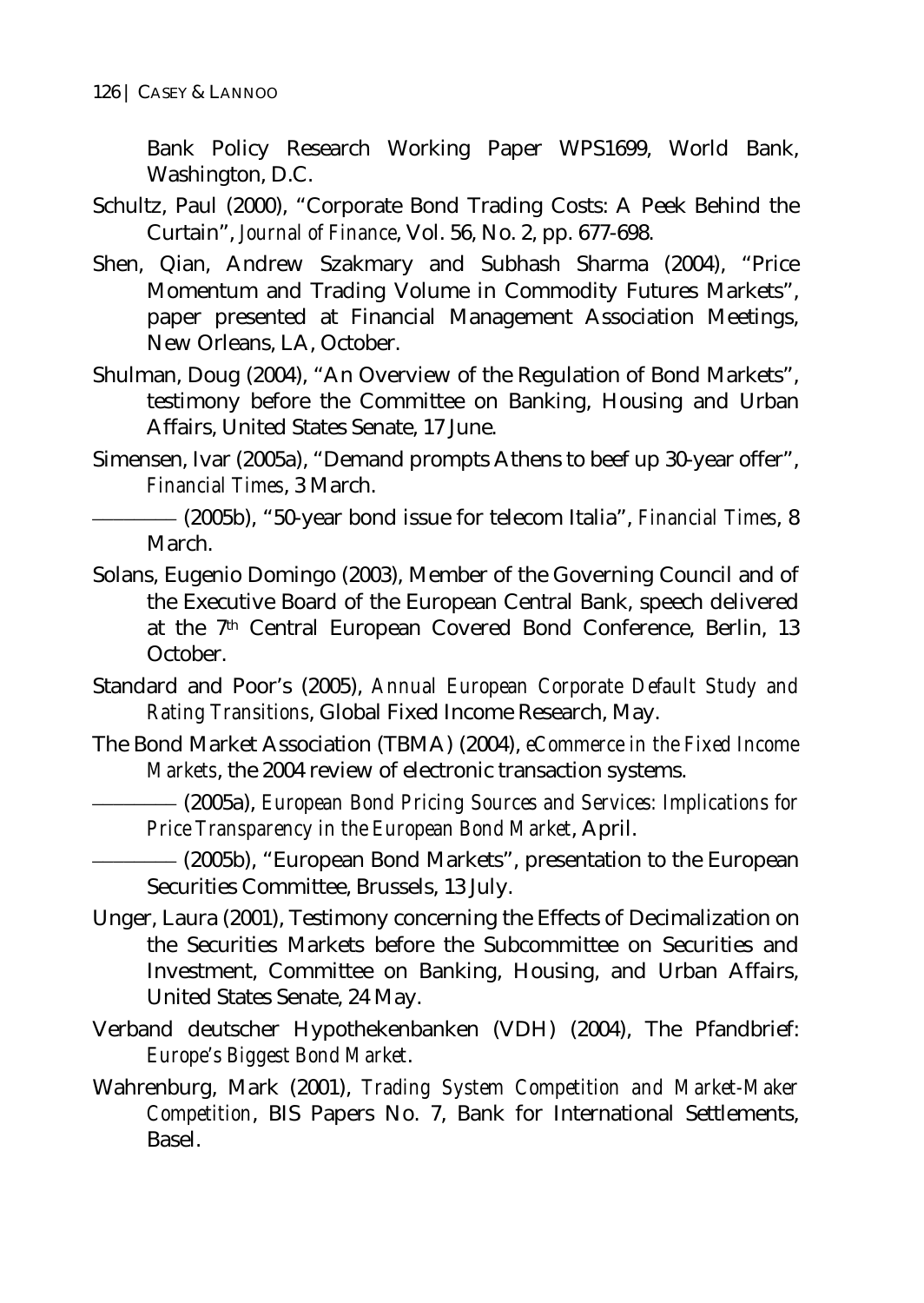- Wallenstein, Stephen (2000), "Beyond Bond Markets 2000: The Electronic Frontier and Regulation of the Capital Markets for Debt Securities", *Law and Contemporary Problems,* Vol. 63, Summer.
- Welteke, Ernst (2000), *Different Aspects of Change in Today's Financial Systems*, BIS Review 80/2000, Bank for International Settlements, Basel.
- Wolswijk, Guido and Jakob de Haan (2005), *Government Debt Management in the Euro Area*, ECB Occasional Paper Series No. 25, European Central Bank, Frankfurt, March.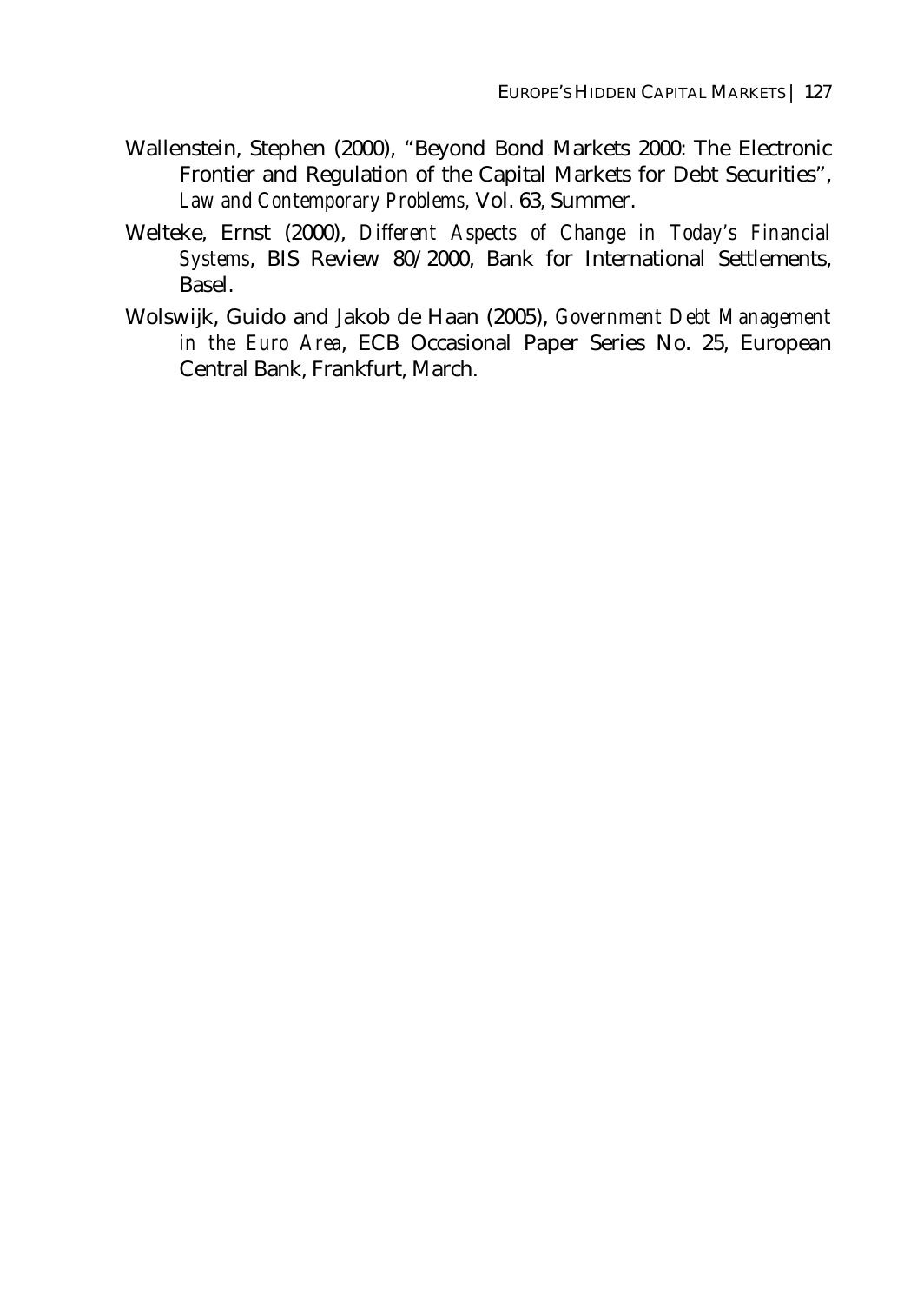# **ANNEX I**

# **EU LEGISLATION GOVERNING THE SECURITIES MARKET**

- **Stock exchange admission.** Council Directive of 79/279/EEC coordinating the conditions for the admission of securities to official stock exchange listing, OJ L 66 of 16.3.1979.
- **Stock exchange listing particulars.** Council Directive 87/345 of 22 June 1987 amending Directive 80/390 co-ordinating the requirement for the drawing-up, scrutiny, and distribution of the listing particulars to be published for the admission of securities to official stock exchange listing, OJ L 185 of 4.7.1987; Eurolist amendments, Directive 94/18/EC, OJ L 135 of 31.5.1994.
- **Mutual recognition of public-offer prospectuses.** Council Directive 90/211 of 23 April 1990 amending directive 80/390 in respect of the mutual recognition of public-offer prospectuses as stock exchange listing particulars, OJ L 112 of 3.5.1990.
- **Prospectuses.** Council Directive 89/298 co-ordinating the requirements for the drawing-up, scrutiny and distribution for the prospectus to be published when securities are offered to the public, OJ L 124 of 5.5.1989.
- **Codified listing admission.** Directive 2001/34/EC of the European Parliament and of the Council of 28 May 2001 on the admission of securities to official stock exchange listing and on the information to be published on those securities, OJ L 184 of 6.7.2001 (codifies the provisions of all the directives listed before).
- **Insider trading.** Council Directive 89/592 coordinating regulations on insider dealing, OJ L 334 of 18.11.1989.
- **Investment services.** Council Directive 93/6 of 10 May 1993 on investment services in the securities field, OJ L 141 of 11 June 1993.
- **Periodic disclosure.** Council Directive 82/121 on information to be published on a regular basis by companies the shares of which have been admitted to official stock exchange listing, OJ L 48 of 20.02.82.